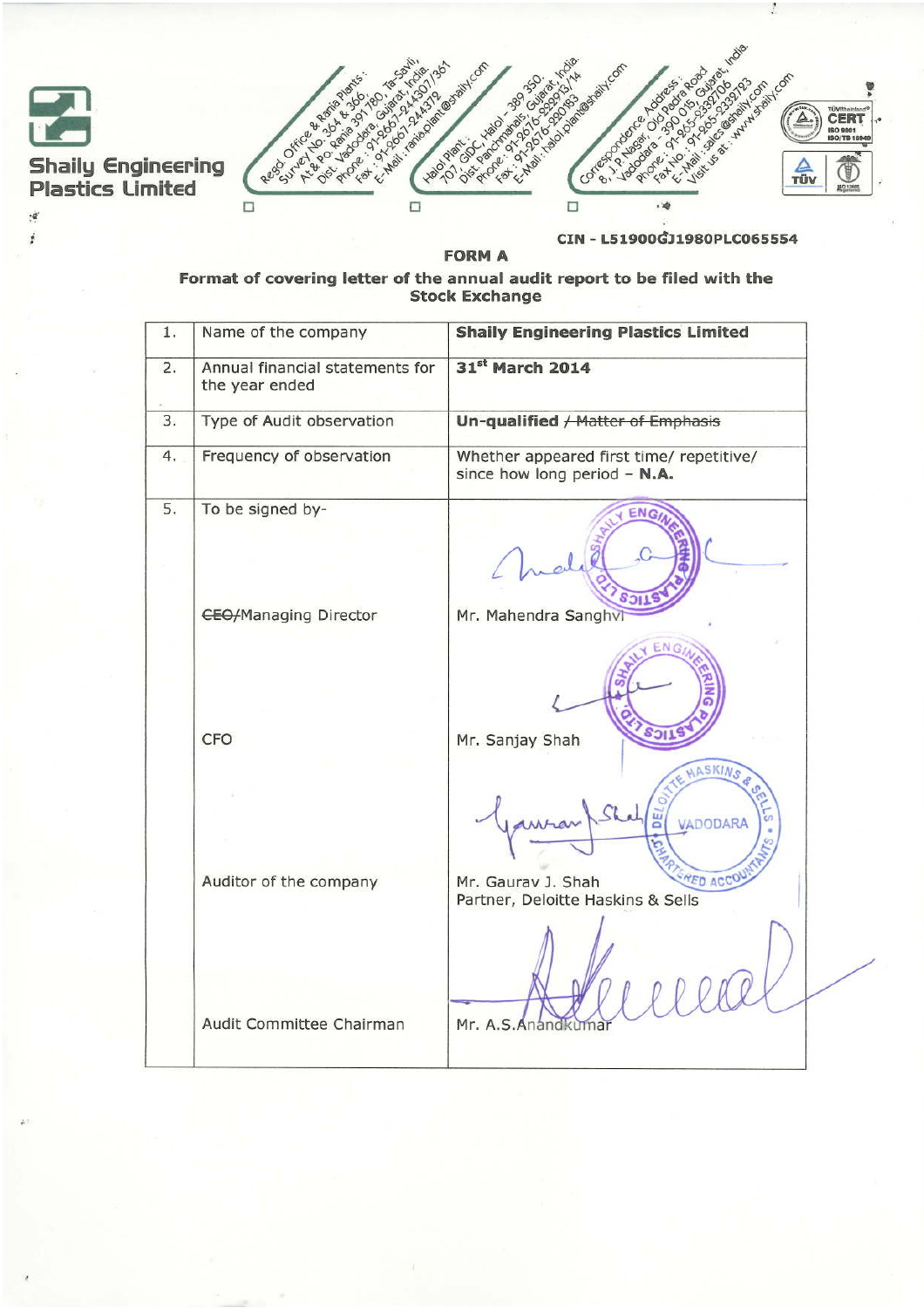**2013-2014**

**Shaily Engineering Plastics Limited**

**34<sup>th</sup> Annual Report** 

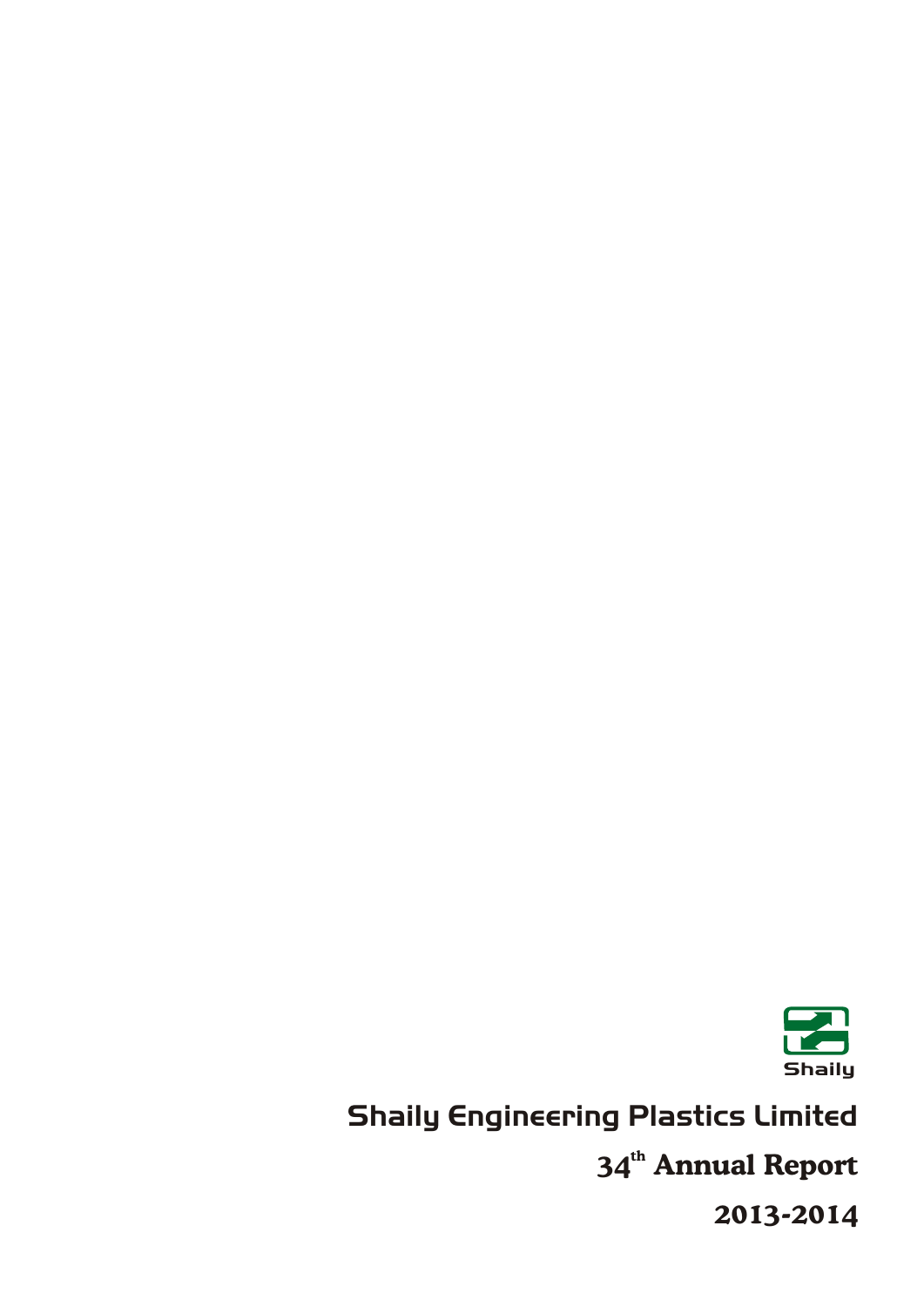## **Contents**

|                                                       | $\overline{2}$ |
|-------------------------------------------------------|----------------|
|                                                       | 6              |
|                                                       | 10             |
|                                                       | 22             |
|                                                       | 27             |
|                                                       | 28             |
|                                                       | 29             |
| Significant Accounting Policies and Notes on Accounts | 30             |
|                                                       | 53             |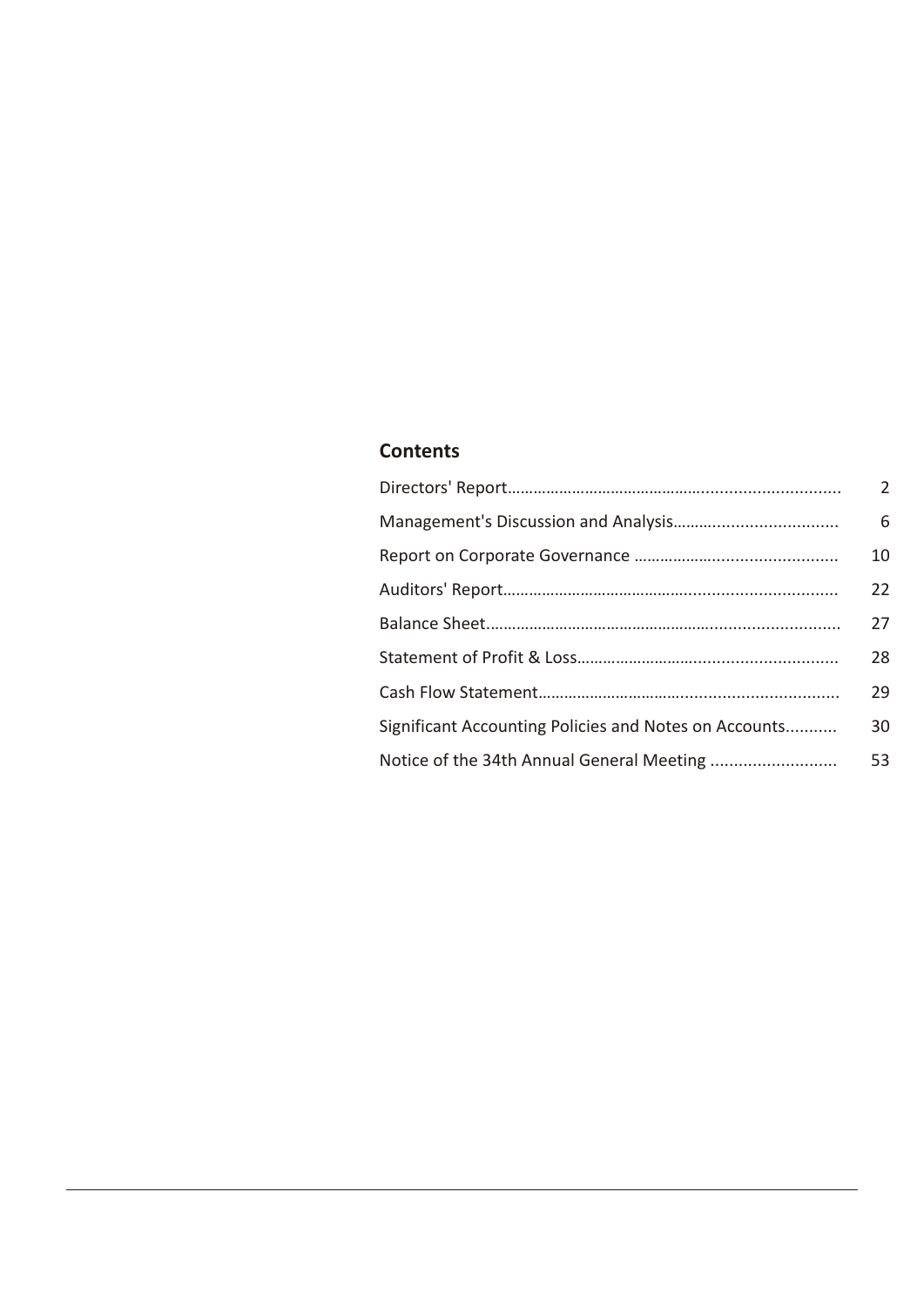

# **Company Information**

| <b>Board of Directors</b> |  |  |  |
|---------------------------|--|--|--|
|---------------------------|--|--|--|

Mr. Mahendra Sanghvi Managing Director Mr. Laxman Sanghvi Executive Director Mrs. Tilottama Sanghvi Whole-Time Director Mr. Amit Sanghvi Whole-Time Director Mr. A S Anandkumar Director Mr. Sarup Chowdhary Director Mr. William Sean Sovak Director Mr. Pushp Raj Singhvi Director Mr. Samaresh Parida Director

## **Board Committees**

**Audit Committee** Mr. A.S Anandkumar Mr. Sarup Chowdhary Mr. William Sean Sovak Mr. Samaresh Parida **Remuneration Committee** Mr. Sarup Chowdhary Mr. William Sean Sovak Mr. Pushp Raj Singhvi **Shareholders'/Investors' Grievance Committee** Mr. William Sean Sovak Mr. A.S Anandkumar Mr. Laxman Sanghvi **CSR Committee** Mr. Pushp Raj Singhvi Mr. Laxman Sanghvi Mrs.Tilottama Sanghvi

| <b>Asst. Company Secretary</b>                                                                     |                                                                                      |                                                                                                                                                                                                             |
|----------------------------------------------------------------------------------------------------|--------------------------------------------------------------------------------------|-------------------------------------------------------------------------------------------------------------------------------------------------------------------------------------------------------------|
| Ms. Apeksha Patel                                                                                  |                                                                                      |                                                                                                                                                                                                             |
| <b>Auditors</b>                                                                                    |                                                                                      |                                                                                                                                                                                                             |
| <b>Statutory Auditors</b><br>M/s Deloitte Haskins & Sells<br><b>Chartered Accountants</b>          | <b>Internal Auditors</b><br>M/s Shah Jain & Hindocha<br><b>Chartered Accountants</b> | <b>Secretarial Auditors</b><br>M/s Samdani Shah & Associates<br><b>Company Secretaries</b>                                                                                                                  |
| <b>Bankers</b>                                                                                     |                                                                                      | <b>Registrar &amp; Share Transfer Agent</b>                                                                                                                                                                 |
| State Bank of India<br><b>Standard Chartered Bank</b><br><b>HDFC Bank Limited</b><br>CITI Bank N.A |                                                                                      | Bigshare Services Pvt. Ltd.<br>E-2, ANSA Industrial Estate, Saki Vihar Road,<br>Saki Naka, Andheri(East),<br>Mumbai, 400072, India.<br>Website: www.bigshareonline.com<br>E-mail: bigshare@bom7.vsnl.net.in |

### **Registered Office**

Survey No. 364/366, At & Po. Rania, Taluka Savli, Dist. Vadodara - 391780, Gujarat, India. Website: www.shaily.com : E-mail: investors@shaily.com

### **Plant Locations**

| <b>Rania Plant: EOU Plant: Finishing Division: CRC Project</b> | <b>Halol Plant</b>      |
|----------------------------------------------------------------|-------------------------|
| Survey No. 363/364/366                                         | Plot #706,707,708 GIDC, |
| At & Po. Rania - 391780,                                       | Halol Dist. Panchmahals |
| Taluka Savli, Dist. Vadodara,                                  | Gujarat, India.         |
| Gujarat, India.                                                |                         |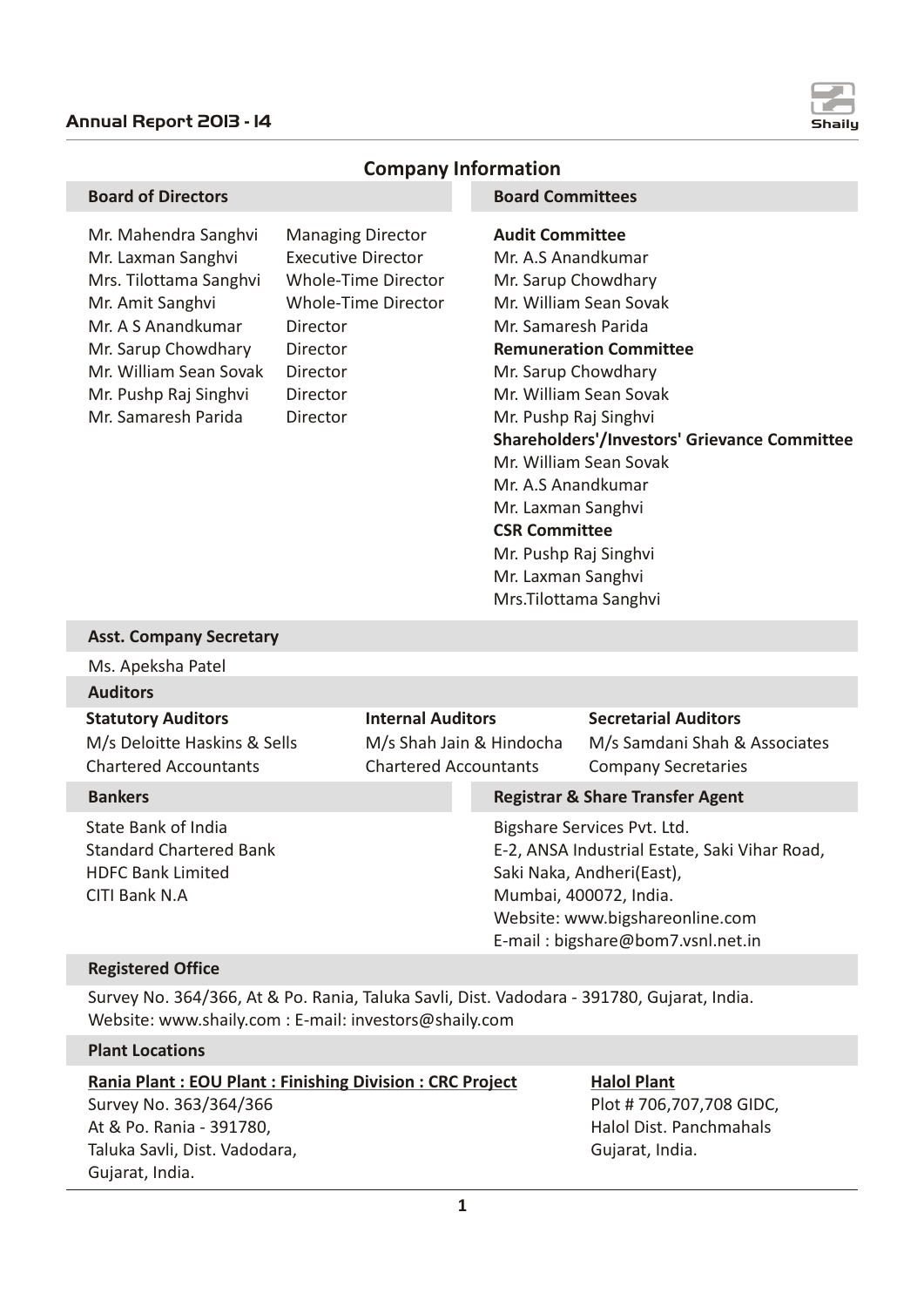

(Rs. in lacs)

## **DIRECTORS' REPORT**

## **To the Members,**

Your Directors are pleased to present the 34<sup>th</sup> Annual Report together with the Audited Accounts for the year ended on 31 $^{\text{st}}$  March 2014.

## **Financial Highlights**

| <b>Particulars</b>                                    | <b>Financial Year</b> |           |  |
|-------------------------------------------------------|-----------------------|-----------|--|
|                                                       | 2013-14               | 2012-13   |  |
| Net revenue from Operations                           | 15,078.07             | 12,276.17 |  |
| Other Income                                          | 54.00                 | 63.53     |  |
| <b>Total Revenue</b>                                  | 15,132.07             | 12,339.70 |  |
| <b>Total Expenses</b>                                 | 12,805.55             | 10,579.02 |  |
| <b>Profit Before Interest, Depreciation &amp; Tax</b> | 2,326.52              | 1,760.68  |  |
| <b>Finance Cost</b>                                   | 706.57                | 693.13    |  |
| Depreciation and amortization expense                 | 595.85                | 561.58    |  |
| <b>Profit Before Tax</b>                              | 1,024.09              | 505.97    |  |
| <b>Current Tax</b>                                    | 356.13                | 101.22    |  |
| Short provision in earlier years                      | (1.47)                | (22.99)   |  |
| Deferred tax                                          | 10.66                 | 142.02    |  |
| <b>Add: MAT Credit Entitlement</b>                    | 0                     | 76.43     |  |
| Net Profit for the year                               | 658.55                | 362.15    |  |

### **Business Performance**

- l The Company's total sales have increased by 23.53% as compared to previous year.
- l The Profit Before Tax (PBT) is Rs. 1,024.09, which is increased by 102.40% compared to P.Y. which was Rs. 505.97.
- l The Net Profit for the year under review is Rs. 658.55, which has been increased by 81.84%.

Your Company has been awarded the TOP Exporter Award for 2011-12 & 2012-13 by the Plastics Export Promotion Council (PLEXCONCIL) for Engineering Components of Plastics.

All significant accounting policies and material transactions have been disclosed in notes on accounts to the Balance Sheet as on 31st March 2014.

### **Dividend**

In view of conserving the resources for business needs, your Directors do not recommend payment of divided for the year under review.

### **Directors**

Mr. Jayessh Shah has resigned as Director of the Company w.e.f. 14th November, 2013. He had been a member of the Board since 2002. He was member of the Board of erstwhile Shaily Engineering Plastics Ltd. which was merged into the company and was associated with the company for the past @ 28 years. Mr. Jayessh Shah with his vast experience has made substantial contribution to the company's growth and has been instrumental in many strategic initiatives of the company. The Board and management of the company would like to place on record and thank Mr. Jayessh Shah for his advice and guidance which enabled the company to make substantial progress. Mr. Sachin Bhartiya has also resigned as Director of the Company effective 12th September, 2013. He was nominee of Motika Limited. The Board and Management places on record its sincere appreciation for the valuable support and guidance received from Mr. Sachin Bhartiya during his tenure.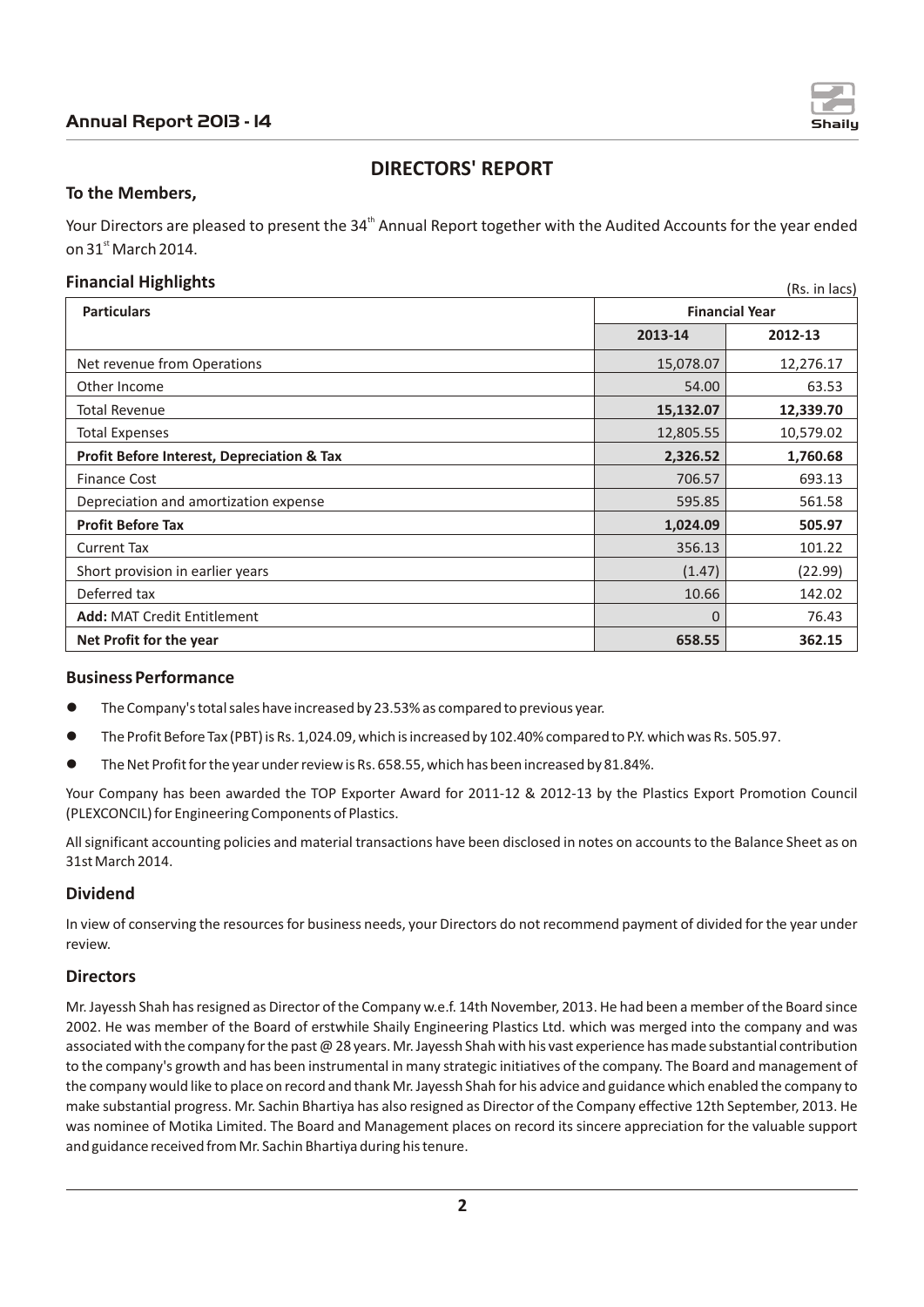

Mr. Piyush Verma who was appointed as an Alternate Director to Mr. Wlliam Sean Sovak w.e.f. 14th November, 2013 automatically vacated pursuant to arrival of regular Director Mr. Wlliam Sean Sovak and attending meeting on 1st February, 2014. Hence Mr. Piyush Verma ceased to be an Alternate Director to Mr. William Sean Sovak.

Mr. Laxman Sanghvi and Mrs. Tilottama Sanghvi shall be liable to retire by rotation at the forthcoming Annual General Meeting and are eligible for re-appointment.

The term of Mrs. Tilottama Sanghvi as Wholetime Director came to an end on 31st May, 2014 and Mr. Amit Sanghvi as Wholetime Director ending on 30th September, 2014. The same shall be renewed for a further period by the Board of Directors subject to the approval of the members at the ensuing Annual General Meeting.

Mr. A.S.Anandkumar, Mr. Pushp Raj Singhvi and Mr. Sarup Chowdhary are Independent Directors of the Company. The Board proposes to re-appoint them as Independent Directors, in terms of the provisions of the section 149 of the Companies Act, 2013, for a term of Five Years upto conclusion of the 39th Annual General Meeting of the Company in the Calendar year 2019.

The Company has received declarations from all the Independent Directors of the Company confirming that they meet with the criteria of independence as prescribed both under sub section (6) of Section 149 of the Companies Act, 2013 and under Clause 49 of the Listing Agreement with the Stock Exchange.

Details of all the Directors seeking appointment/re-appointment are included in the notice calling the 34th Annual General Meeting. Your directors have pleasure in recommending their appointment / re-appointment.

### **Fixed Deposits**

The Company has accepted deposits of Rs. 235.65 lacs during the year, in compliance with provisions of section 58A of Companies Act, 1956 read with Companies (Acceptance of Deposits) Rules 1975, as amended.

### **Conservation of Energy, Technology absorption and Foreign Exchange earnings and outgo**

Information pursuant to section 217(1)(e) of the Companies Act, 1956 read with the Companies (Disclosures of Particulars in the Report of the Board of Directors) Rules, 1988 and forming part of the Directors Report for the year ended 31st March 2014.

#### **A) Conservation of Energy**

The Company has installed in-built energy mechanism to conserve energy.

#### **B) Technology Absorption**

- **Research and Development:** The Company has developed several dies and moulds, which were earlier imported. The Company has also developed several plastic components, which were earlier imported. The activities in development are carried out by the technicians, and the expenditure thereon is debited to the respective heads.
- **Technology absorption, adaptation and innovation:** The Company has manufactured many plastic components of international standard/quality, which are import substitutes for diverse applications.

#### **C) Foreign exchange earnings and outgo**

Total foreign exchange used is Rs. 3664.21 lacs and total foreign exchange earned Rs. 10387.90 lacs.

#### **Management Discussion and Analysis**

A report on Management Discussion and Analysis forms part of this Report and it deals with the Business Operations and Financial Performance, Research & Development, Expansion & Diversification, Risk Management, Marketing Strategy, Safety & Environment, Human Resource Development etc.

#### **Corporate Governance**

The Company has been following the principles and practices of good Corporate Governance and has ensured compliance of the requirements stipulated under Clause 49 of the Listing Agreement with the Stock exchange

A detailed report on Corporate Governance in terms of Clause 49 of the Listing Agreement is attached which forms part of this Report.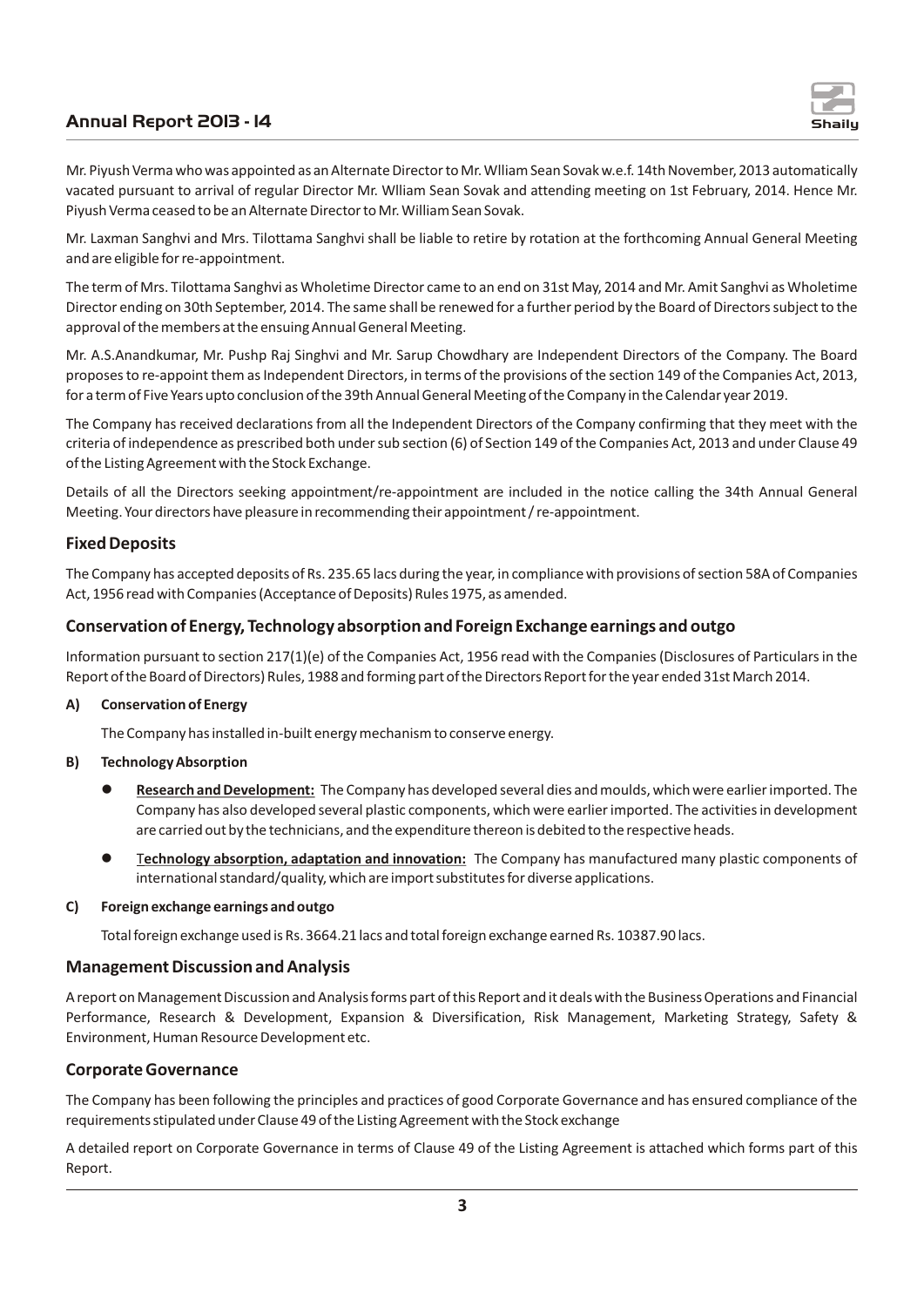

## **PERSONNEL**

Information as per Section 217(2A) of the Companies Act, 1956, read with the Companies (Particulars of Employees) Rules, 1975 as amended, forming part of this report for year ended 31st March, 2014 are as under:

| S | Name     | Designa- | Gross        | Age   | Qualification    | Ε  | Date                 | Last Employ- |
|---|----------|----------|--------------|-------|------------------|----|----------------------|--------------|
| N |          | tion     | Earnings Rs. |       |                  |    |                      | ment         |
|   |          |          |              |       |                  | X  | of Joining           |              |
|   |          |          |              |       |                  | р  |                      |              |
|   |          |          |              |       |                  |    |                      |              |
|   | Mahendra | Managing | 79,46,436    | 66    | B.Sc.(Chem) B.S. | 40 | 30 <sup>th</sup> Dec | GB Book      |
|   | Sanghvi  | Director |              | years | Chem Engg        |    | 1985                 | Plastic Co., |
|   |          |          |              |       |                  |    |                      | Canada       |
|   |          |          |              |       |                  |    |                      |              |

### **NOTES:**

- 1. The appointment of the Managing Director is contractual.
- 2. Remuneration includes Basic, HRA, all other allowances and perquisites, Company's contribution to Provident Fund etc.
- 3. Mr. Mahendra Sanghvi is a relative of Mr. Laxman Sanghvi, Mr. Amit Sanghvi and Mrs. Tilottama Sanghvi.

### **Auditors**

M/s Deloitte Haskin & Sells (Registration No.: 117364W), the Statutory Auditors of the Company hold office until the conclusion of the ensuing Annual General Meeting and re-commended for re-appointment for the financial year 2014.15 i.e. until the conclusion of the 35th Annual General Meeting of the Company. Deloitte has furnished a certificate under Section 139(2) of the Companies Act, 2013, of their eligibility for re-appointment.

### **Auditors' report**

The observation made in the Auditors' report read together with relevant notes thereon, are self-explanatory and hence do not call for any comments under section 217 of the Companies Act, 1956.

### **Cost Auditors**

Pursuant to the provisions pertaining to cost audit as specified under section 148 of the Companies Act, 2013 and Companies (cost records and audit) Rules, 2014, issued by Ministry of Corporate Affairs dated 30th June, 2014, specifying certain class of companies engaged in the production of such goods and providing such services which require cost audit. Pursuant to said rules, it is not mandatory for our Company to conduct cost audit for the financial year ending 31 $^{\rm st}$  March, 2015.

### **Corporate Social Responsibility Committee**

Corporate Social Responsibility Committee (CSR Committee) has been formed by the Board comprising Mr. Pushp Raj Singhvi as the Chairman and Mr. Laxman Sanghvi and Mrs. Tilottama Sanghvi as members.

The said Committee has been entrusted with the responsibility of formulating and recommending to the Board, a Corporate Social Responsibility Policy (CSR Policy) indicating the activities to be undertaken by the Company, monitoring the implementation of the framework of the CSR Policy and recommending the amount to be spent on CSR activities.

### **Directors' responsibility statement**

The Board of Directors of the Company confirms:

- (i) that in preparation of annual accounts, the applicable accounting standards have been followed along with proper explanation relating to material departures;
- (ii) that the directors have selected appropriate accounting policies and applied them consistently and made judgments and estimates that are reasonable and prudent so as to give a true and fair view of the state of affairs of the company as at 31st March 2014 and of the profits of the company for that period;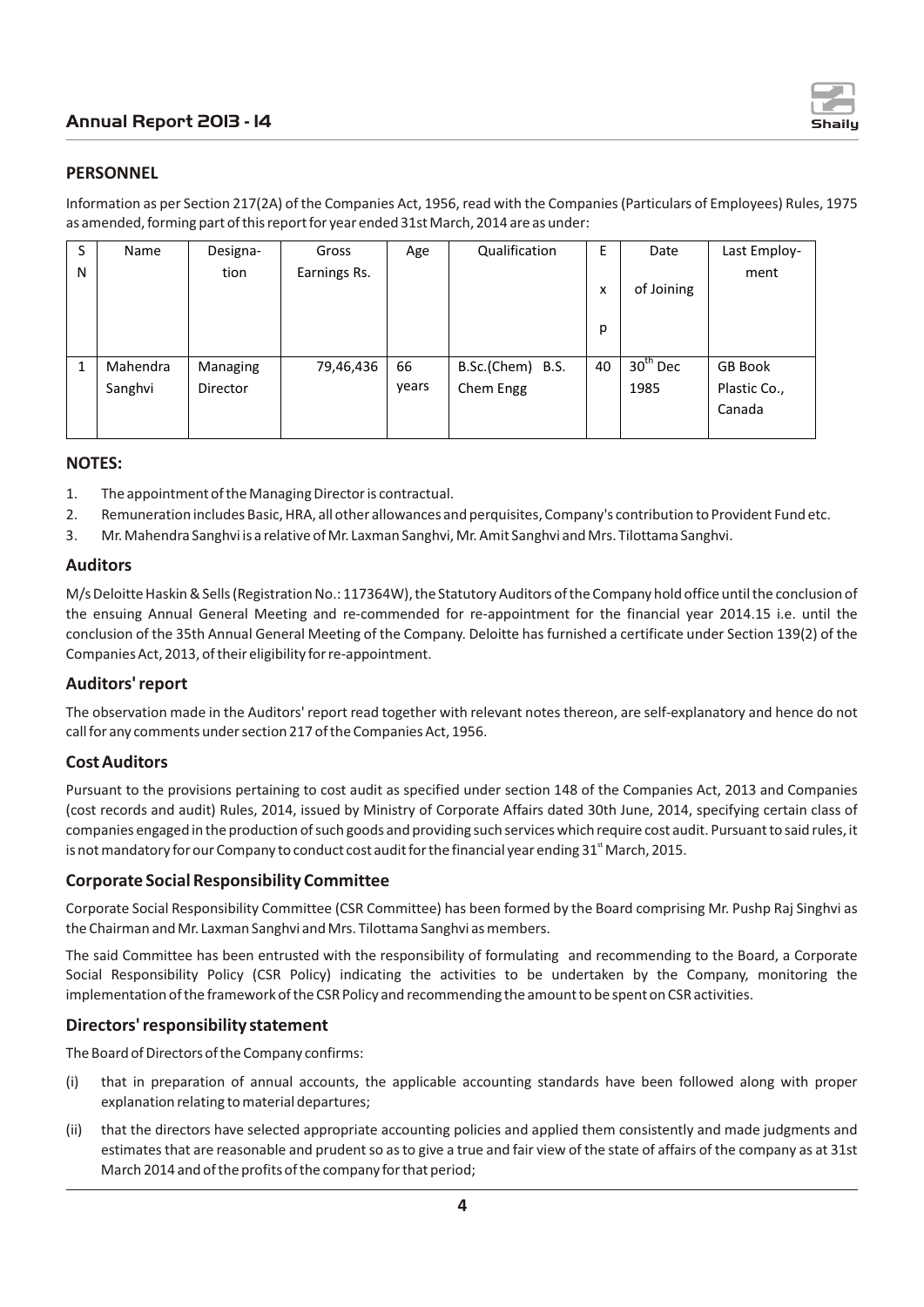

- (iii) that the directors have taken proper and sufficient care for the maintenance of adequate accounting records in accordance with the provisions of the Companies Act, 1956 for safeguarding the assets of the Company and for preventing and detecting fraud and other irregularities;
- (iv) that the annual accounts have been prepared on a going concern basis.

## **Acknowledgement**

Your Directors place on record their deep appreciation to employees at all levels for their hard work, dedication and commitment. The Board places on record their appreciation for the support and co-operation your Company has been receiving from its suppliers, customers, business partners and others associated with the Company as its trading partners. Your Company looks upon them as partners in its progress and has shared with them the rewards of growth. It will be Company's endeavor to build and nurture strong links with the trade based on mutuality of benefits, respect to and co-operation with each other, consistent with consumer interests.

The Directors also take this opportunity to thank all investors, clients, vendors, banks, regulatory and government authorities and stock exchange, for their continued support.

**For and on behalf of Board of Directors** 

**Sd/- Place: Mumbai Mahendra Sanghvi** *Alemania* **Mahendra Sanghvi** *Mahendra Sanghvi**Mahendra Sanghvi**Mahendra Sanghvi* **Date: 08th August, 2014 Chairman & Managing Director**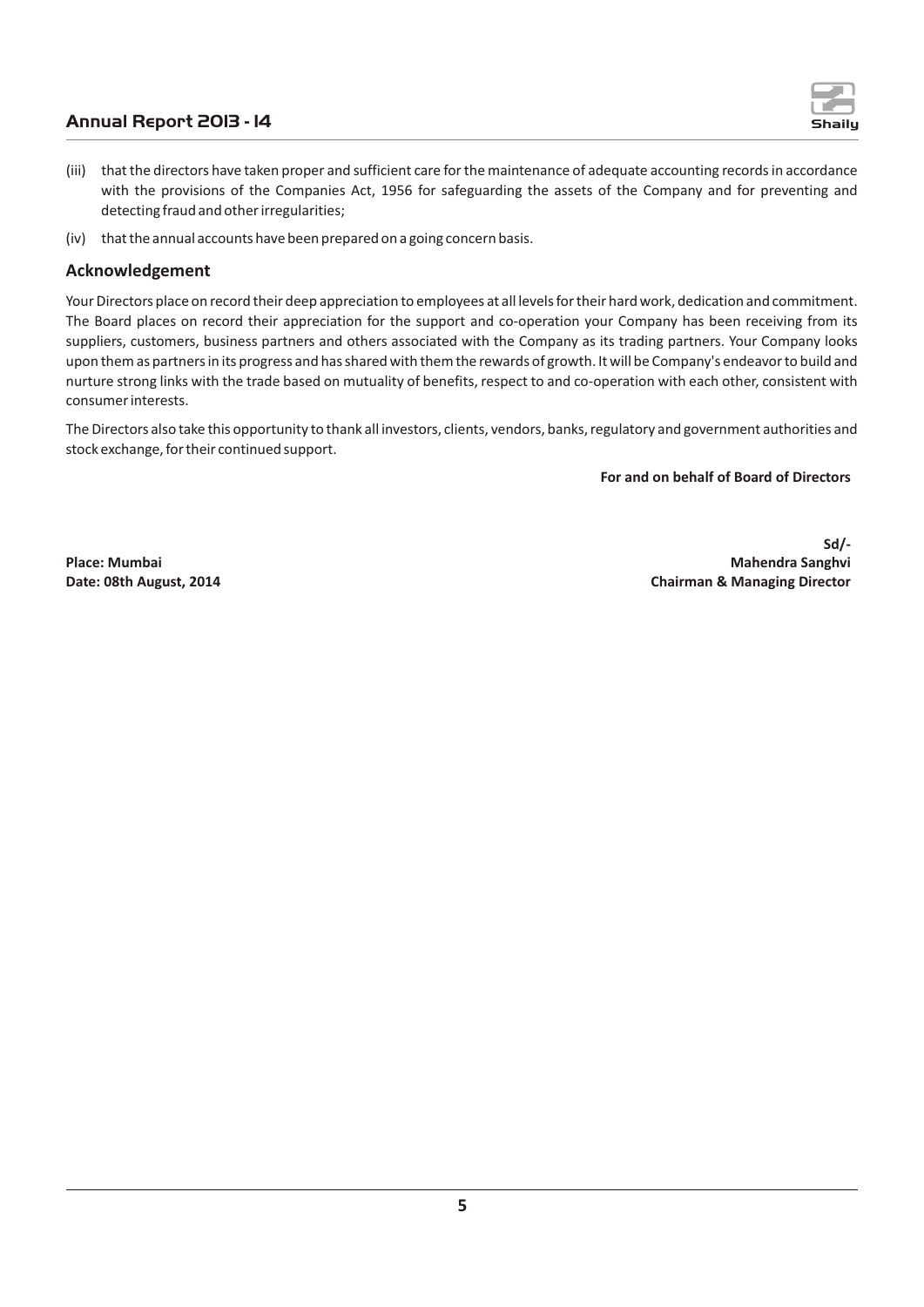

## **Overview**

## **MANAGEMENT'S DISCUSSION AND ANALYSIS**

Shaily Engineering Plastics Limited (SEPL) is involved in the manufacture of high precision injection moulded plastic components, assemblies, moulds and dies for OEM (Original Equipment Manufacturer) requirements. The company has during the year added injection blow moulding facilities for manufacture of bottles for pharmaceutical industry.

## **Industry structure and developments**

India's plastic consumption is expected to grow at a healthy rate on the back of growing substitution, expanding middle income groups and new applications. Plastic products are increasingly finding application in all sectors of the economy, replacing other competing products such as steel and aluminium.

The plastic processing industry is highly fragmented. Presently, 75% are in the small-scale sector but accounts for only about 25% of polymer consumption. The top 100 players account for just 20% of the industry turnover. The industry also consumes recycled plastic, constituting about 30% of total consumption. Despite being an industry dominated by unorganised players (70% of the industry size), the organised players over the last few years outpaced them in terms of growth through constant innovation and regular introduction of niche products and thereby gradually eating into their share.

According to the All India Plastics Manufacturers' Association (AIPMA), the Indian plastic industry should grow 2.5 times in the coming eight years so that the five year plan target of 20 kg per head by 2020 can be attained. Presently, India is processing 8 kg plastic/head/year, while the global average stands at 28 kg per head per year. Moreover, China processes 56 million tonnes of plastic while India at 8 million tonnes. The industry body feels that India needs to work in the direction of attaining China's growth level as its one-year growth is nearly India's overall capacity. Chinese imports have captured 25% finished goods market and is growing fast. Consumption is growing faster than industry and is being captured by Chinese imports. The Government should promote foreign direct investment (FDI) in the plastic industry as China has been able to strengthen its position in the global market through this concept.

## *Plastics Industry - Vision 2015*

|                                                        | 2015                |
|--------------------------------------------------------|---------------------|
| Consumption of Polymers @ 15% CARG                     | 18.9 Million tonnes |
| Turnover of plastics Industries                        | Rs.1,33,245 crores  |
| <b>Additional Employment Generation</b>                | 7 Million           |
| Requirement of Additional Plastics Processing Machines | 68113 Nos           |
| Additional Capital Investment In Machines (2004-2015)  | Rs.45,000 crores    |

(Source: CIPET)

Now Company is setting up a new project named CRC Project for development of business. The major products are: 5 ml eye dropper bottle, 10 ml eye dropper bottle, Cap for eye dropper bottle, Plug for eye dropper bottle, CRC Cap, 120 ml Bottle, 100 ml Bottle, 60 ml Bottle, 40 ml Bottle etc.,

### **Overall Performance of the company**

- l The Company's total sales have increased by 23.53% as compared to previous year.
- l The Profit Before Tax is Rs. 1,024.09, which is increased by 102.40% compared to P.Y. which was Rs. 505.97.
- l The Net Profit for the year under review is Rs. 658.55, which has been increased by 81.84%.

### **Segment-wise / Product-wise Performance**

The company is exclusively into manufacturing injection moulded plastic components, assemblies, moulds, dies, etc.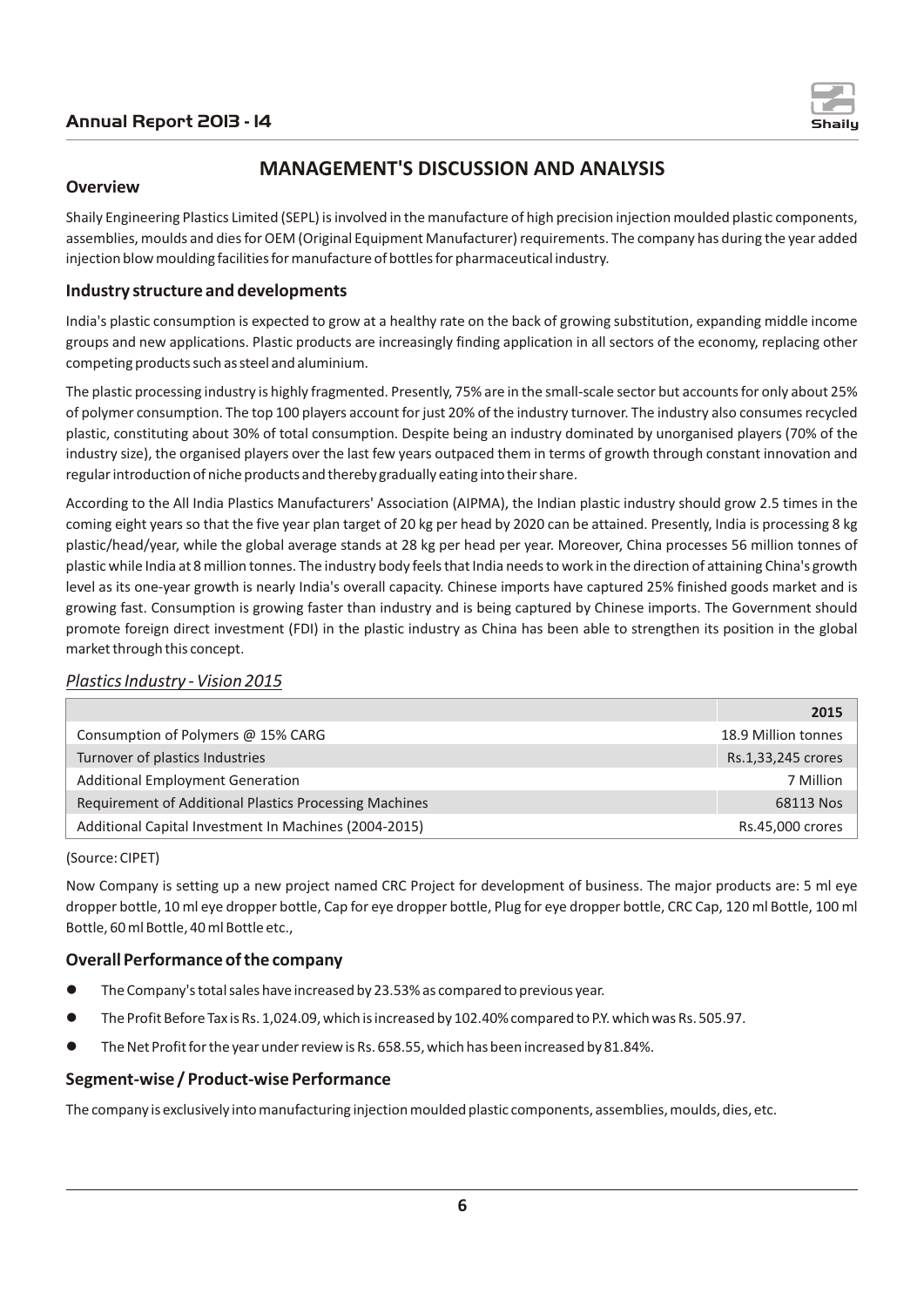

SEPL focuses on maintaining and establishing long-term relationships with the customers and believes that we have the ability to address the varied and expanding requirements of our customers.

SEPL is having quality certificates like ISO 9001:2008 & TS 16949:2009. The company is also having ISO 13485:2003 certification which is mandatory for manufacture of medical devices.

### Our sourcing ability

Our size of operation and experience in polymer business enables us in sourcing our inputs at appropriate times and at competitive prices.

### Positioned as Total Solution Provider

SEPL has positioned itself as an independent and "Total Solution Provider" to its clients, which help in lowering response time. This helps in eliminating competition, which does not have the integrated capabilities possessed by SEPL.

### **Focus of SEPL**

- A. SEPL focuses on -
	- **•** Sophisticated and world-class higher capacity machines;
	- l Enhanced design capabilities, moulds, tools and dies and technological know-how;
	- l Increasing use of intelligent manufacturing to improve productivity and asset utilization;
	- l Global practices in manufacturing excellence, quality management and design;
	- l Development of new products and applications.
- B. The Company has two important segments in its custom moulding division
	- 1. Products which are customised to customer requirements and
	- 2. Products which are customised to certain applications, which is being developed now with focus on medical disposables/assemblies/devices.

For products which are created for specific applications, the team markets the products for that particular application. This is a new area of focus and the company expects to grow this business in the future. For the first segment, the team markets its internal capability to match stringent customer requirements. The product development cycle is long for this product class (especially for customer-specific products); once approved, it provides long-term revenue visibility with superior profitability.

Overall we at SEPL look forward for a substantial growth of the Company every year.

### **Corporate Goal**

Shaily's corporate goal is to provide total plastics solutions incorporating principles of -

- **•** Product Design
- $\bullet$  Mould Design
- **•** Optimum Material Selection
- **•** Mould Procurement
- **•** Product Testing.

## **Outlook on Opportunities**

SEPL's domestic as well as overseas business is developing very fast and we are getting more and more enquiry for our capability to manufacture parts for them due to its commitment of standard quality of goods to its present customers and therefore sustaining operations and growing in even tough time.

If production capacities are added now, companies will be ready when the good times roll in, which they are bound to. Continuous improvement in productivity should become a standard practice and these tough times should make companies learn to do this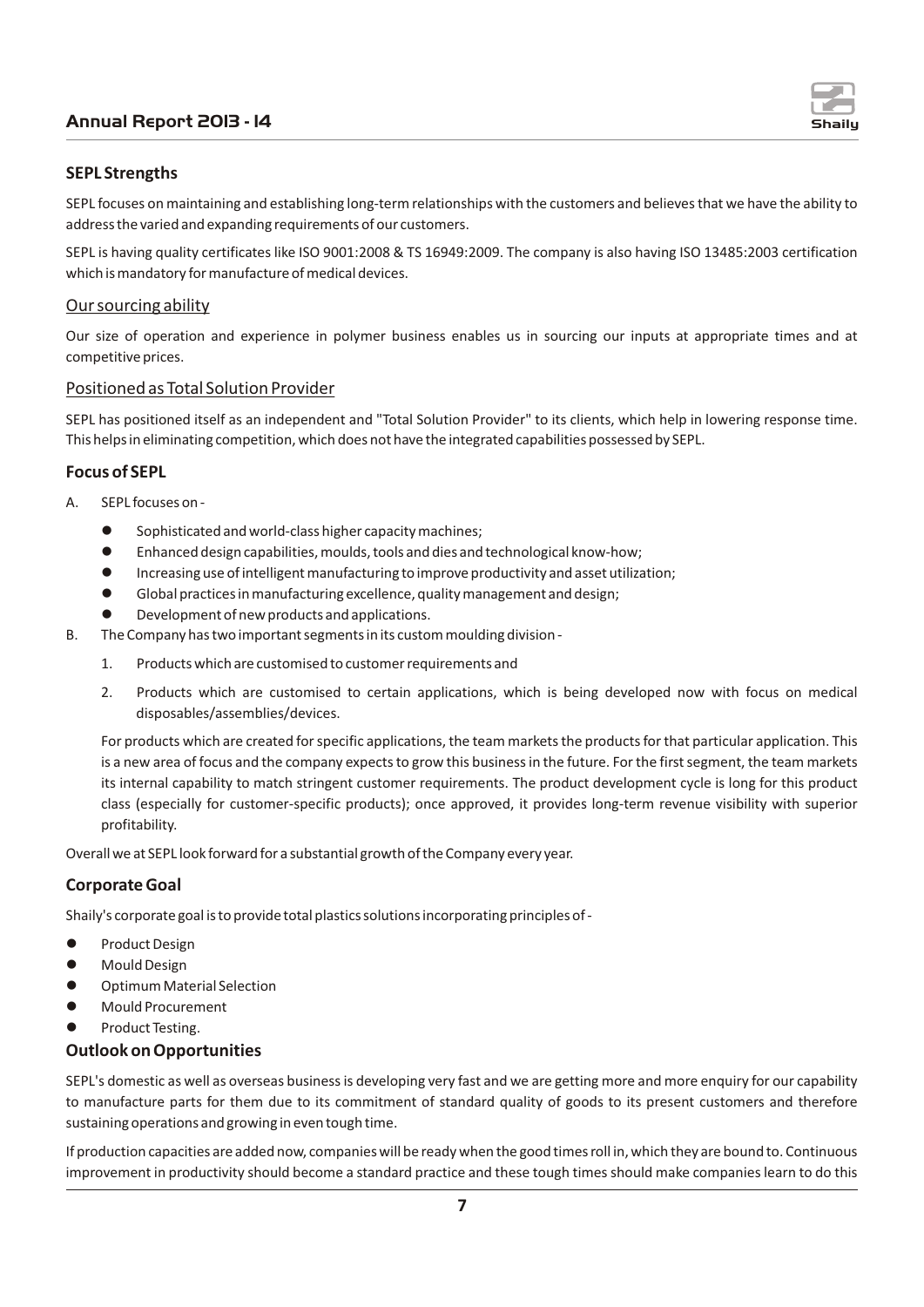

on a regular basis. This will have regular monetary benefits on a continuous basis, rather than thinking short or long term.

The Electronics, Automobile, Packaging, Healthcare, Consumer Durables and Telecommunication are fast growing sectors of Indian economy offering growth for plastic utilization; SEPL also provides services for these sectors.

There is enormous scope for expansion and development in the Indian Plastics Industry. The processing industry in fact offers a huge potential for up gradation in terms of innovative technological advances.

### **Outlook on Threats, Risk and Concerns**

The Company's business depends on customer requirements as the Company is an OEM supplier and any fluctuation in the customers demand can affect the Company's performance. The Company is also exposed to project risks due to delays in project implementation/cost escalation, risks on account of fluctuation and in FX rates and fluctuation in raw material prices on account of fluctuation in oil prices.

The Company has adopted sufficient Risk Management mechanism in consideration of the nature of business of the Company. The details of Risk Management are periodically reviewed by the Board and optimum steps have been taken to mitigate the Risk factors.

#### **Internal control System & its adequacy**

The Company has instituted adequate internal control procedure commensurate with the nature of its business and the size of its operations for the smooth conduct of its business. There are stringent internal control systems and procedures to facilitate optimal resource utilisation by keeping a check on unauthorised use of products. The Company's regular checks at every stage of its production and dispatch cycle ensured strict operational and quality compliance. Internal audit is conducted at regular intervals at all the plants and covers the key areas of operations. It is an independent, objective and assurance function responsible for evaluating and improving the effectiveness of the risk management, control and governance process. An Audit Committee consisting of four independent, non-executive directors is in place.

#### **Human Resource**

Your Company's industrial relations continued to be harmonious during the year under review. Your Company conducts regular in-house training programmes for employees at all level, which continuously improves peoples, machines and systems.

SEPL's culture fosters continuous learning, with result-oriented meritocracy. The employee strength of your Company is currently 819, which includes staff, permanent workers and contract labour.

The company organized various employee welfare and get together programmes during the year to foster a culture of engagement amongst employees. The company also organized sports events to recognize and build up the team spirit among the employees.

#### **Corporate Social Responsibility**

To meet with its Corporate Social Responsibilities your Company has organized various events in the nearby rural areas and educational institutes, such as -

- **•** Free Medical Check up Camp
- **•** Computer Education Programme
- l Education Awareness Programme
- **•** Training on Management Skills
- **•** Corporate Culture's Presentation
- **.** Self-Awareness Programme

In the area of community development, the company provides employment to the women staying in the nearby villages thereby helping them acquire basic skills and earn a living for themselves. During the Year, Company has also constituted the Corporate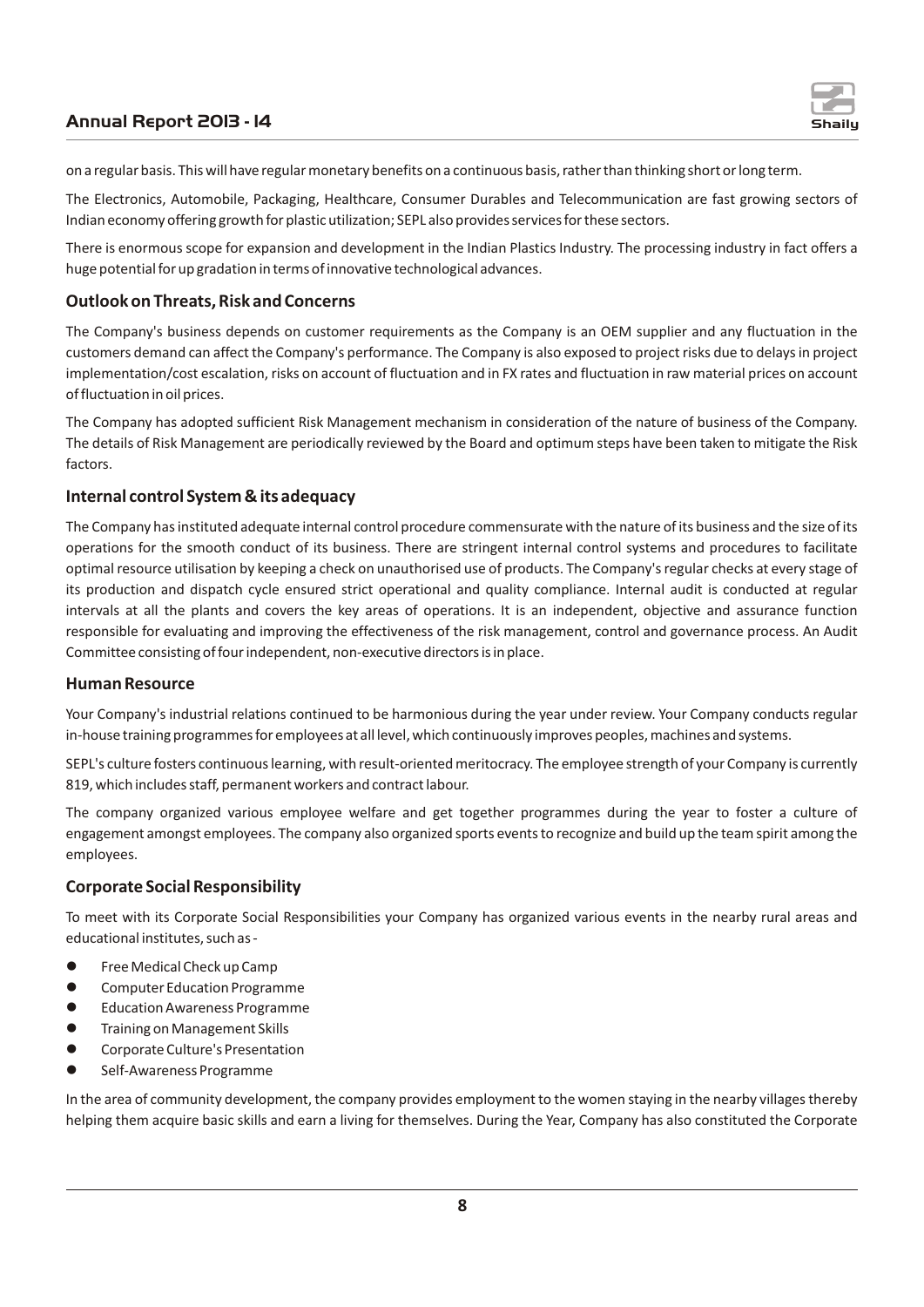

Social Responsibility (CSR) Committee, entrusted with the responsibility of formulating and recommending to the Board, a CSR Policy indicating the activities to be undertaken by the Company, monitoring the implementation of framework of the CSR Policy and recommending the amount to be spent on CSR activities.

## **Cautionary Statement**

The statements made above are the best of estimates by Management, but the ultimate results may differ from the estimates due to the factors like changes in government policies, economic conditions of the country, changes in demand and supply pattern, changes in the management policies etc. thus it is cautionary that the ultimate results may differ from predictions made in this statement.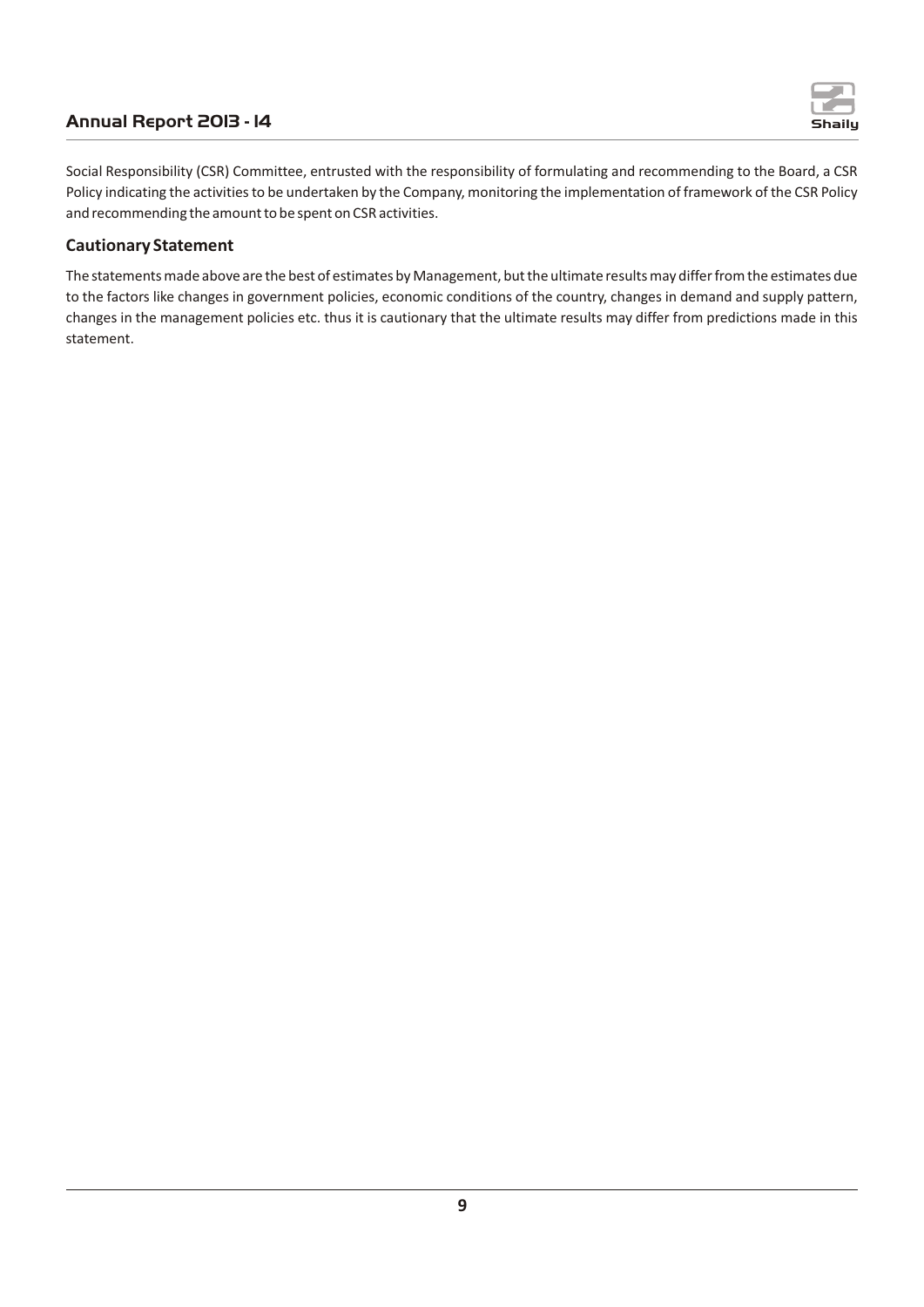

## **REPORT ON CORPORATE GOVERNANCE**

## **Company's Philosophy on Corporate Governance**

Corporate Governance for Shaily, is about achieving the highest standards of integrity, transparency and accountability. Shaily Engineering Plastics Limited ("SEPL" or "the Company") believes in adopting and adhering to internationally best recognised corporate governance practices and continuously benchmarking itself against each such practice. The Company understands and respects its fiduciary role and responsibility to all the stakeholders and strives hard to meet their expectations. The Company believes that best Board practices, transparent disclosures and shareholder empowerment are necessary for creating shareholder value.

## **The Board of Directors**

As on March 31, 2014, the company's Board consisted of nine Directors, four of them are Executive Directors and five are Non-Executive Directors including five independent Directors. The Directors are professionals, have expertise in their respective functional areas and bring a wide range of skills and expertise to the Board.

The Board's composition is in conformity with the provisions of the Companies Act, 1956 and the Listing Agreement entered into with the Stock Exchange.

## **Category of Directorship**

| <b>Executive Directors -</b> | Mr. Mahendra Sanghvi - Chairman & Managing Director |  |
|------------------------------|-----------------------------------------------------|--|
|                              | Mr. Laxman Sanghvi                                  |  |
|                              | Mrs. Tilottama Sanghvi                              |  |
|                              | Mr. Amit Sanghvi                                    |  |
| Non-Executive                |                                                     |  |
| Independent Directors -      | Mr. A.S. Anand Kumar                                |  |
|                              | Mr. Sarup Chowdhary                                 |  |
|                              | Mr. William Sean Sovak                              |  |
|                              | Mr. Pushp Raj Singhvi                               |  |
|                              | Mr. Samaresh Parida                                 |  |
|                              | Mr. Piyush Verma*                                   |  |
|                              | Mr. Sachin Bhartiya <sup>#</sup>                    |  |
| Non-Executive                |                                                     |  |
| Non-Independent Directors -  | Mr. Jayessh Shah <sup>5</sup>                       |  |

*\* Appointed to be director w.e.f. 14th November, 2013 and ceased to be a Director w.e.f. 1st February,2014.*

*# Ceased to be a Director w.e.f. 12th September, 2013.* 

*\$ Ceased to be a Director w.e.f. 14th November, 2013.*

**Directorships and Chairmanships / Memberships of Committees of each Director in various companies as on 31st March, 2014:**

| <b>Name of the Directors</b> | <b>Attendance</b><br>at last AGM | No. of<br>Directorship(s) <sup>1</sup> | No. of Membership(s)/Chairmanship(s)<br>of Board Committees <sup>2</sup> |
|------------------------------|----------------------------------|----------------------------------------|--------------------------------------------------------------------------|
| Mr. Mahendra Sanghvi         | N                                |                                        | 4 (including 1 as Chairman)                                              |
| Mr. Laxman Sanghvi           | Υ                                | 1                                      |                                                                          |
| Mrs. Tilottama Sanghvi       | N                                |                                        |                                                                          |
| Mr. Amit Sanghvi             |                                  | 1                                      |                                                                          |
| Mr. Sarup Chowdhary          |                                  |                                        |                                                                          |
| Mr. A.S. Anand Kumar         |                                  | $\mathfrak{D}$                         | 3 (including 2 as Chairman)                                              |
| Mr. William Sean Sovak       | v                                |                                        | 3 (including 1 as Chairman)                                              |
| Mr. Pushp Raj Singhvi        | N                                | 3                                      | 2 (including 1 as Chairman)                                              |
| Mr. Samaresh Parida          | ν                                |                                        |                                                                          |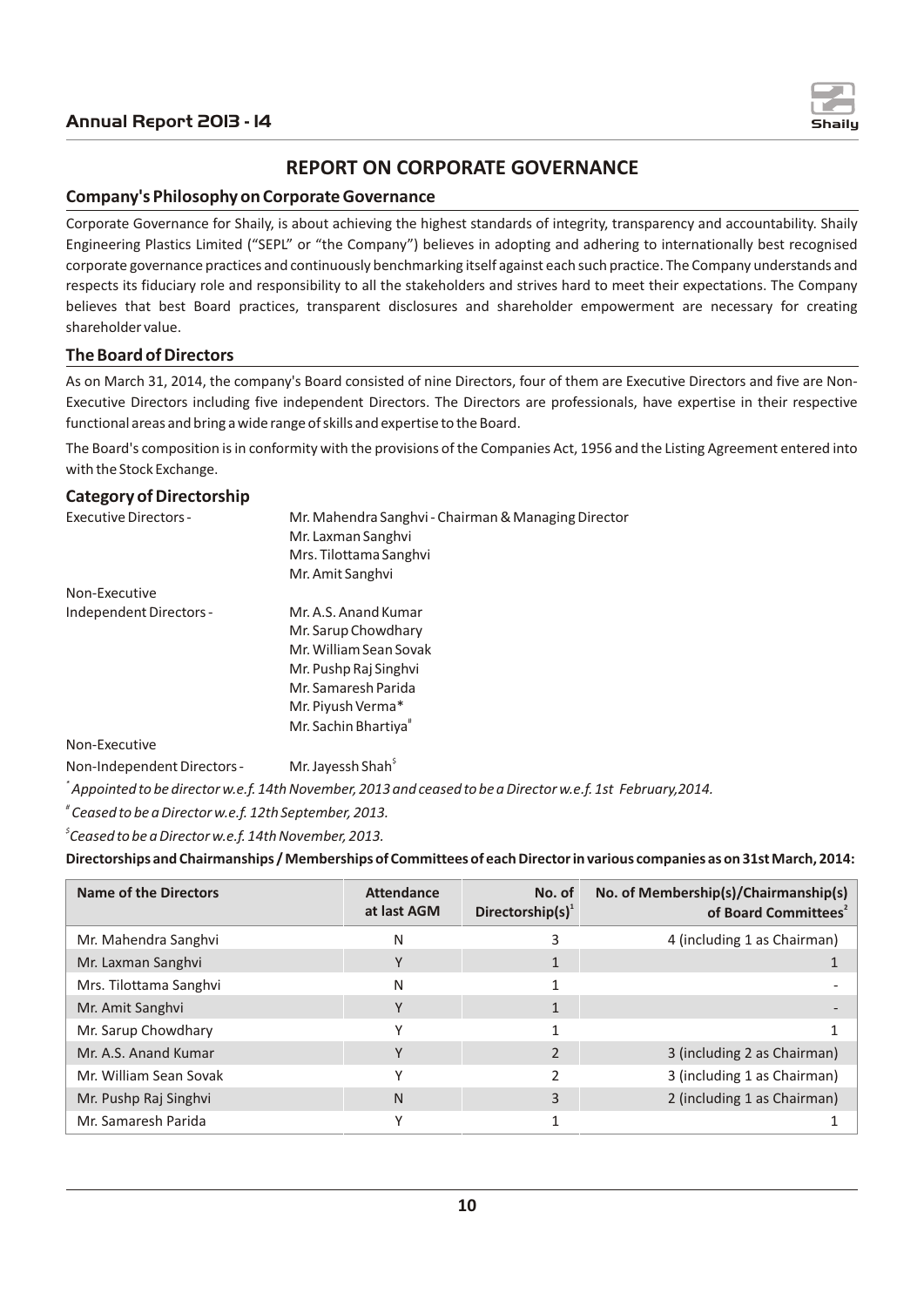

- 1 Excluding Private Limited Companies, Foreign Companies, Section 25 Companies and Alternate Directorships.
- 2 Includes only Audit Committee and Shareholders' / Investors' Grievance Committee in all public limited companies.

None of the directors was a member in more than 10 committees, or a chairman in more than 5 committees across all companies in which he/she was a director.

## **Code of Conduct**

The Company is committed to conducting business in accordance with the highest standards of business ethics and complying with applicable laws, rules and regulations. The Company believes that a good corporate governance structure would not only encourage value creation but also provide accountability and control systems commensurate with the risks involved.

The Board of Directors laid down a Code of Conduct for all the Board members and senior officers of the Company. A copy of the said code has been posted on the web site of the Company at www.shaily.com.

The code has been circulated to all the members of the Board and Senior Management and the compliance of same has been affirmed by them. A declaration signed by Executive Director is given below:

"I hereby confirm that the Company has obtained from all the members of the Board and Senior Management, affirmation that they have complied with the Code of Conduct for Directors and Senior Management in respect of the financial year 2013-14"

> **Laxman Sanghvi Executive Director**

### **Board Meetings**

Four Board Meetings were held during the year ended 31st March 2014. These were held on 18th May 2013, 10th August 2013, 14th November 2013 & 1st February 2014.

*Board Meeting Attendance of Directors during F.Y.2013-14*

| <b>Name of the Directors</b>     | <b>No. of Meetings</b><br><b>Attended</b> |
|----------------------------------|-------------------------------------------|
| Mr. Mahendra Sanghvi             | 3                                         |
| Mr. Laxman Sanghvi               | 4                                         |
| Mrs. Tilottama Sanghvi           | 3                                         |
| Mr. Amit Sanghvi                 | 4                                         |
| Mr. A.S. Anand Kumar             | 4                                         |
| Mr. Sarup Chowdhary              | 4                                         |
| Mr. William Sean Sovak           | 3                                         |
| Mr. Pushp Raj Singhvi            | 3                                         |
| Mr. Samaresh Parida              | З                                         |
| Mr. Piyush Verma*                | 1                                         |
| Mr. Sachin Bhartiya <sup>#</sup> |                                           |
| Mr. Jayessh Shah <sup>\$</sup>   |                                           |

*\* Appointed to be director w.e.f. 14th November, 2013 and ceased to be a Director w.e.f. 1st February, 2014.*

*# Ceased to be a Director w.e.f. 12th September, 2013.* 

*\$ Ceased to be a Director w.e.f. 14th November, 2013*

### **Information supplied to the Board**

Agenda and notes on agenda are circulated to the Directors, in advance, in the defined agenda format. All material information is incorporated in the agenda papers for facilitating meaningful and focussed discussion at the meeting. Where it is not practicable to attach any document to the Agenda, the same is tabled before the meeting with specific reference to this effect in the Agenda.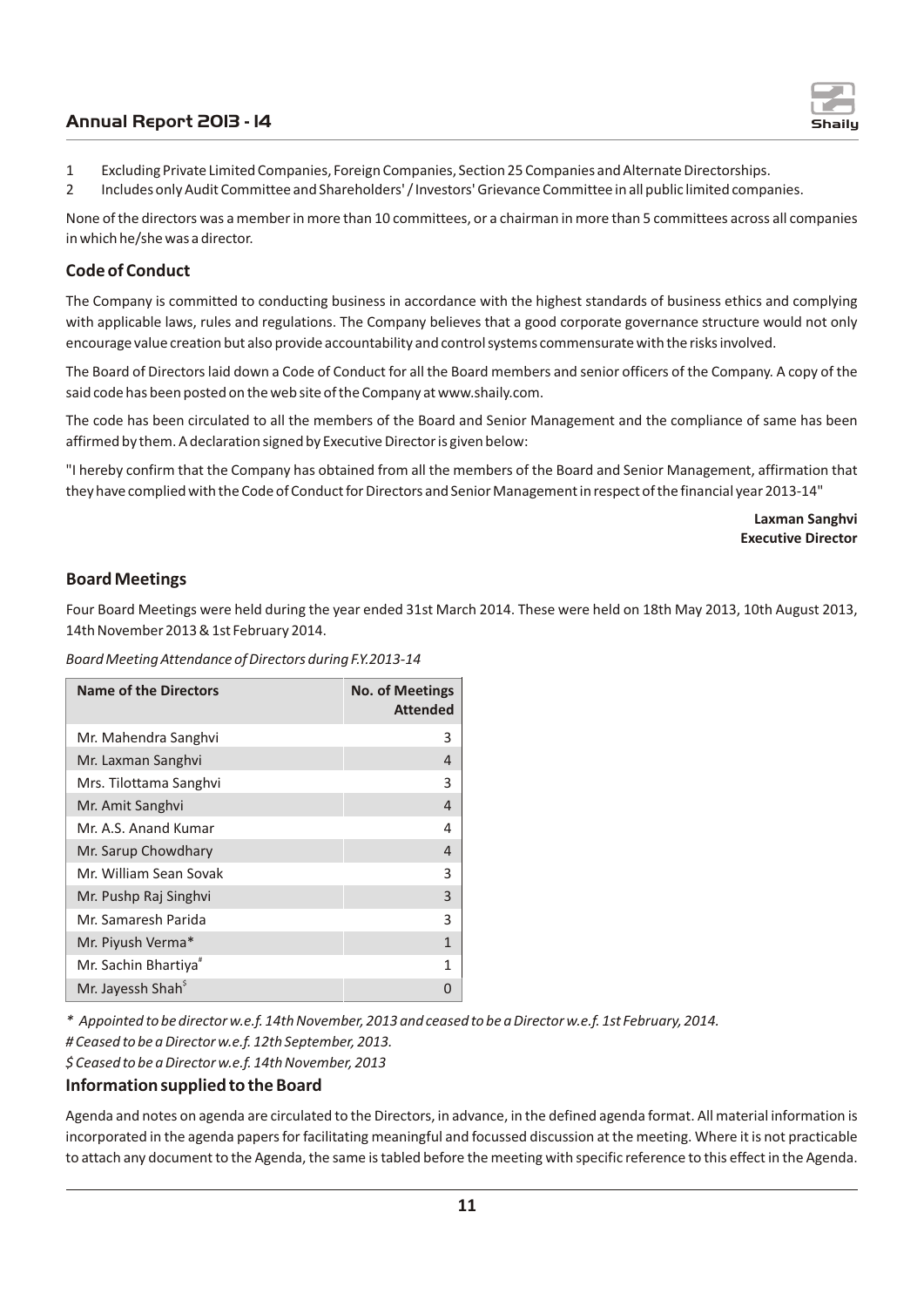

In special and exceptional circumstances, additional or supplementary item(s) on the agenda are permitted with the approval of the Chairman.

The information placed before the Board includes, Business plans, capital budgets and any updates, quarterly financial statement and status of project implementation and expected date of commissioning of the project, quarterly status of unutilised money received in Preferential allotment of shares, minutes of previous board meeting and meetings of audit committee and other committees of the Board, General notices of interest of directors, terms of reference of board committees, etc.

The Company receives reports from all the departments certifying the compliance of statutory law, rules and regulations applicable to the respective department on quarterly basis. On the basis of these reports, the Managing Director certifies to the Board the status of compliance of all statutory laws, rules and regulations, as they are applicable to the Company.

### **Committees of the Board**

Currently, the Board has four key committees:

- **•** Audit Committee
- l Shareholders'/Investors' Grievance Committee
- **Remuneration/Selection Committee (Now Nomination & Remuneration Committee)**
- **•** Corporate Social Responsibility Committee

The Directors are paid sitting fees for attending these four key committee meetings.

The Board has also formed three other committees: *Share Transfer Committee, Finance Committee and Management Committee*. These committees meet as and when the need arises and the minutes of their meetings are placed before the Board in its next meeting.

The constitution and power of all the committees is decided by Board.

### **Audit Committee**

The Audit Committee of the Board consists of four independent directors.

The composition, role, terms of reference as well as power of the Audit Committee are in accordance with the provisions of clause 49 of the Listing Agreement and Section 292A of the Companies Act, 1956. The members of the Audit Committee possess financial / accounting expertise / exposure and have in depth financial knowledge as listed below:

| Name of the<br><b>Members</b> | <b>Qualification</b>                                                                                                   | <b>Expertise</b>                                                                                                                                                                                           |
|-------------------------------|------------------------------------------------------------------------------------------------------------------------|------------------------------------------------------------------------------------------------------------------------------------------------------------------------------------------------------------|
| Mr. A.S. Anandkumar           | CAIIB, Master Degree in<br><b>Mathematics</b>                                                                          | Banking, Financial advisory and related activities                                                                                                                                                         |
| Mr. Sarup Chowdhary           | Chemical Engineering from<br>IIT, Delhi                                                                                | High Polymers, Manufacturing, Project Management,<br>Sales and Marketing                                                                                                                                   |
| Mr. William Sean Sovak        | Bachelors of Science,<br>Economics, Finance;<br>The Wharton School of<br>Business of the University of<br>Pennsylvania | Investor and Fund Manager.                                                                                                                                                                                 |
| Mr. Samaresh Parida           | Chartered Accountant,<br>Cost Accountant,<br>MBA from the Indian Institute<br>of Management, Ahmedabad                 | Financial management, budgeting, reporting, profit<br>centre management, operations, strategy, M&A including<br>deal making, due diligence and acquisition integration in<br>India and key global markets. |

Apart from overseeing and monitoring the financial reporting system within the company and considering un-audited and audited financial results for the relevant period, before being adopted by the Board of Directors, Audit Committee focused its attention on several important topics and continued to advise the management on areas where greater internal audit focus was needed, and on new areas to be taken up for audit purposes.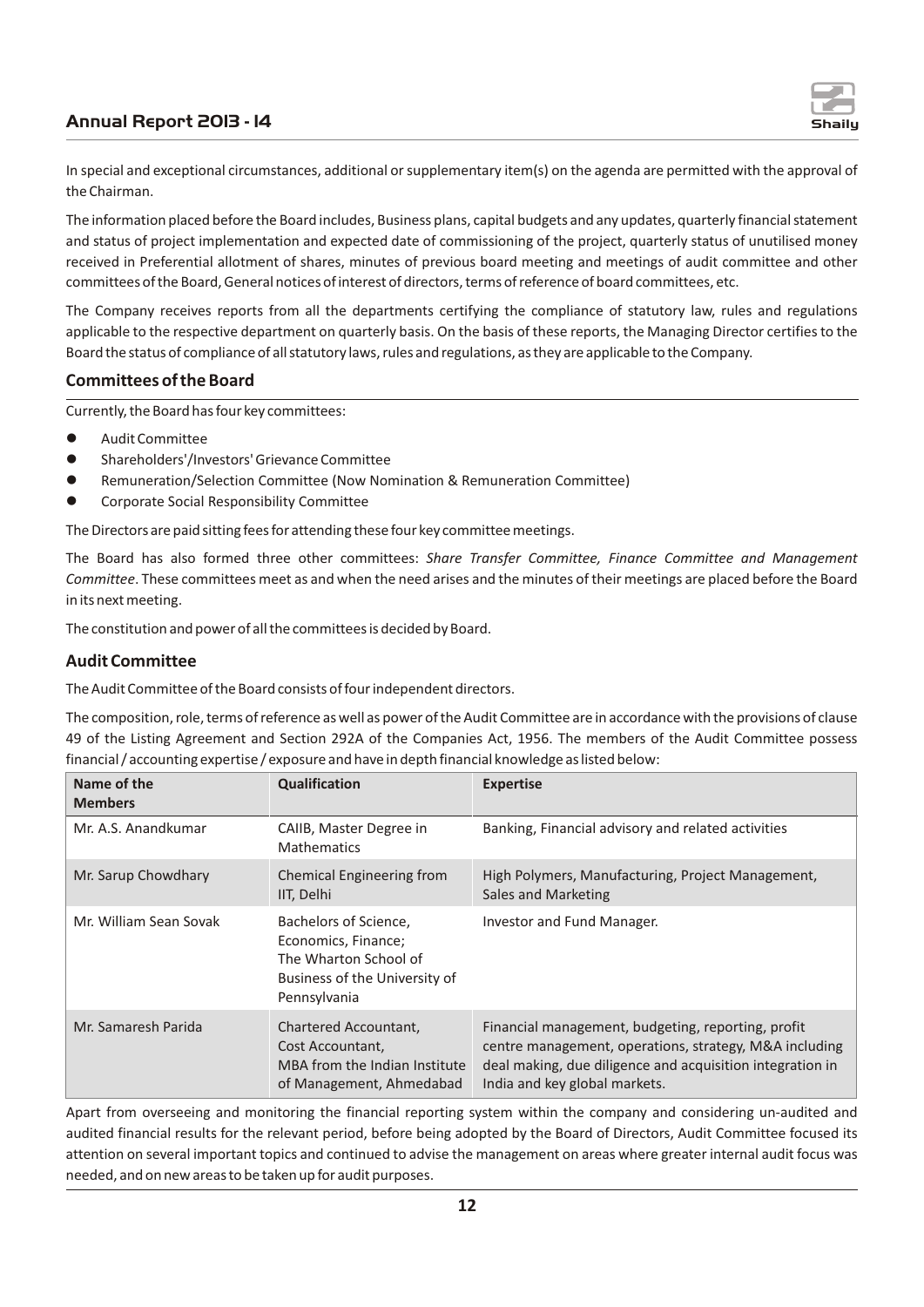

Four Audit Committee Meetings were held during the year ended 31st March 2014. These were held on 18th May 2013, 10th August 2013, 14th November 2013 & 1st February 2014. Company Secretary of the Company also acted as the Secretary of this committee. The Minutes of the Audit Committee are circulated to the Board of Directors.

*Audit Committee Composition & Attendance during F.Y.2013-14*

| Name of the Directors  | <b>Designation</b> | <b>No. of Meetings</b><br><b>Attended</b> |
|------------------------|--------------------|-------------------------------------------|
| Mr. A.S Anandkumar     | Chairman           | 4                                         |
| Mr. William Sean Sovak | Member             | 3                                         |
| Mr. Samaresh Parida    | Member             | 3                                         |
| Mr. Sarup Chowdhary    | Member             |                                           |

Pursuant to the provisions of Section 177 (3) of the Companies Act, 2013 Company has also reconstituted the Committee.

## **Shareholders' / Investors' Grievance Committee**

It consists of two independent directors and one non-independent executive director.

The Shareholders'/Investors' Grievance Committee specifically looks into the redressal of shareholder and investors complaints.

No complaints/queries have been received during the F.Y. 2013-14. The certificate in respect of status of complaints/queries received from the Shareholders/Investors has been obtained for all the four quarters of F.Y.2013-14 from M/s. S. Samdani & Associates, Company Secretaries.

Mr. Sanjay Shah, Vice President – Finance is the Compliance Officer for complying with the requirements of Securities Laws and the Listing Agreement.

One Shareholders'/Investors' Grievance Committee Meeting was held during the year ended 31st March 2014 on 18th May 2013.

*Shareholders'/Investors' Grievance Committee Composition & Attendance during F.Y. 2013-14*

| <b>Name of the Directors</b> | <b>Designation</b> | <b>No. of Meetings</b><br><b>Attended</b> |
|------------------------------|--------------------|-------------------------------------------|
| Mr. William Sean Sovak       | Chairman           |                                           |
| Mr. A.S. Anand Kumar         | Member             |                                           |
| Mr. Laxman Sanghvi           | Member             |                                           |

## **Remuneration/Selection Committee**

The company has adopted a non-mandatory requirement of Clause 49 of the Listing Agreement and formed the Remuneration/Selection Committee of the Board, which consists of three independent directors:

- **•** Mr. Sarup Chowdhary
- **•** Mr. William Sean Sovak
- **•** Mr. Pushp Raj Singhvi

Two Remuneration/Selection Committee Meetings were held during the year ended 31st March 2014 on 18th May 2013 and 14th November, 2013.

*Remuneration Committee Composition & Attendance during F.Y.2013-14*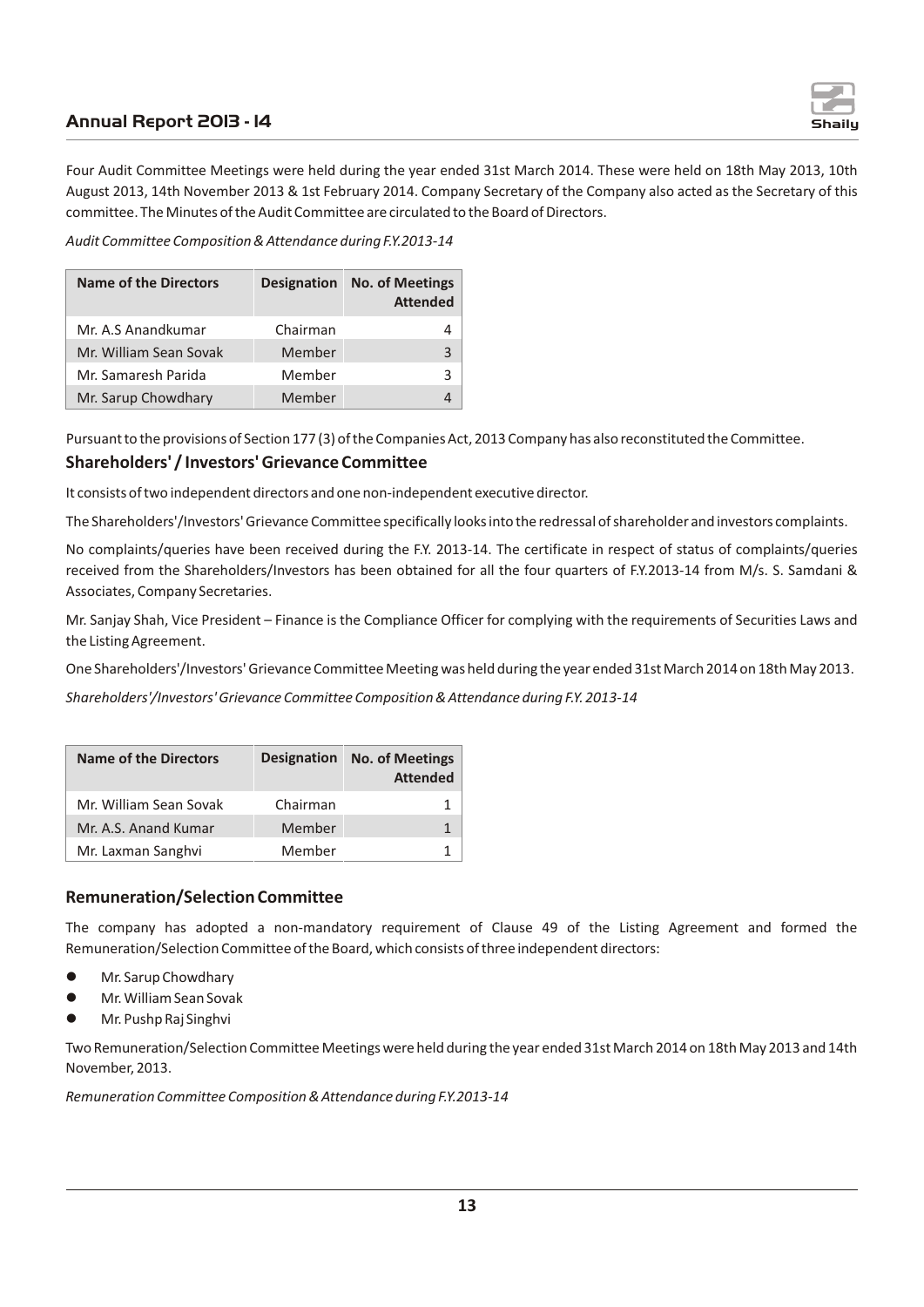

| <b>Name of the Directors</b> |          | <b>Designation</b> No. of Meetings<br><b>Attended</b> |
|------------------------------|----------|-------------------------------------------------------|
| Mr. Sarup Chowdhary          | Chairman |                                                       |
| Mr. William Sean Sovak       | Member   |                                                       |
| Mr. Pushp Raj Singhvi        | Member   |                                                       |

Pursuant to section 178 of the Companies Act, 2013 Company has reconstituted the present remuneration committee as Nomination & Remuneration Committee of the Company.

## **Corporate Social Responsibility Committee**

The Board, in compliance with the requirement of section 135 of the Companies Act, 2013 and the Companies (Corporate Social Responsibility Policy) Rules, 2014 constituted Corporate Social Responsibility Committee (CSR Committee) w.e.f 1st April, 2014.

The Composition, role terms of reference as well as powers of the Corporate Social Responsibility Committee of the Company meets the requirements of section 135 of the Companies Act, 2013 and rules framed thereunder. Composition of CSR Committee is as follow:

| <b>Name of the Directors</b> | <b>Designation</b> |
|------------------------------|--------------------|
| Mr. Pushp Raj Singhvi        | Chairman           |
| Mr. Laxman Sanghvi           | Member             |
| Mrs. Tilottama Sanghvi       | Member             |

## **General Body Meetings**

The detail of last three Years Annual General Meetings of the Company are as follows:

| <b>Financial Year Ended</b> | Date, Time & Place                       | <b>Transaction</b>                                                                                                                                                                                  |
|-----------------------------|------------------------------------------|-----------------------------------------------------------------------------------------------------------------------------------------------------------------------------------------------------|
| $31st$ March 2011           | 06.08.2011<br>4.00 P.M. Rania, Vadodara  | Special Resolution passed for re-appointment of Mrs.<br>Tilottama Sanghvi as Whole-Time Director.                                                                                                   |
| $31st$ March 2012           | 04.08.2012<br>11.00 A.M. Rania, Vadodara | Special Resolution passed for appointment of Mr. Amit<br>Sanghvi as Whole-Time Director.                                                                                                            |
| 31 <sup>st</sup> March 2013 | 10.08.2013<br>12.30 P.M Rania, Vadodara  | 1. Special Resolution passed for re-appointment of Mr.<br>Mahendra Sanghvi as Managing Director.<br>2. Special Resolution passed for re-appointment of Mr.<br>Laxman Sanghvi as Executive Director. |

#### Extra Ordinary General Meetings held on

1. 14.11.2013 - Special Resolution passed for the appointment of Mrs. Kinjal Sanghvi, as Head - Regulatory Affairs & Compliance. She is wife of Mr. Amit Sanghvi.

### 2. 01.02.2014 -

- 1) Special Resolution passed approving revision in remuneration of Mr. Mahendra Sanghvi.
- 2) Special Resolution passed approving revision in remuneration of Mr. Laxman Sanghvi.
- 3) Special Resolution passed approving revision in remuneration of Mrs. Tilottama Sanghvi.
- 4) Special Resolution passed approving revision in remuneration of Mr. Amit Sanghvi.
- 5) Special Resolution passed approving payment of remuneration of Mr. Samaresh Parida.
- 6) Special Resolution passed approving Amendment in Articles of Association of the Company.

During the year ended 31st March 2014, there were no ordinary or special resolution that were required to be passed by our shareholders through postal ballot.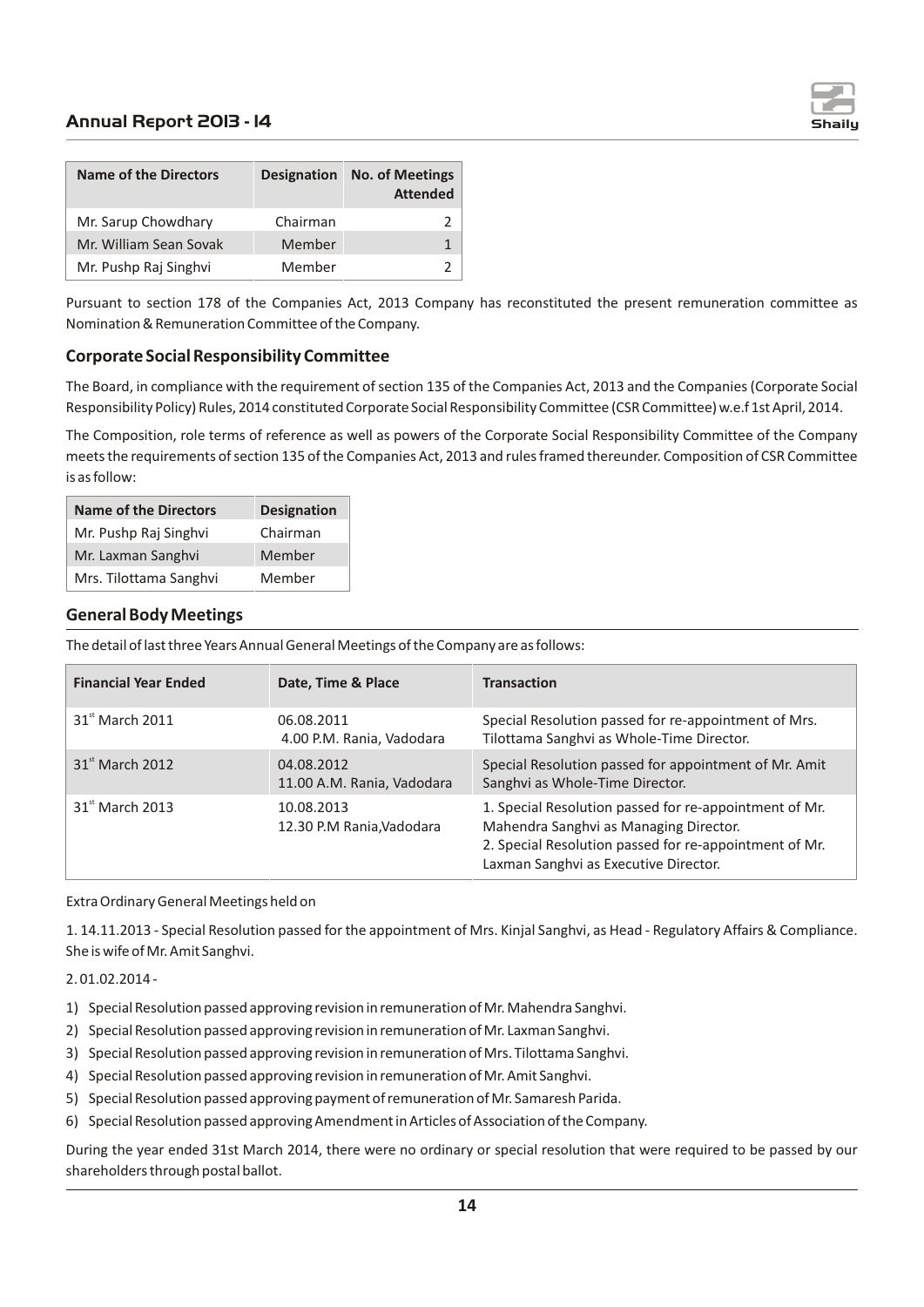

### **Disclosures**

#### **Basis of related party transactions**

- 1. A statement in summary form of transactions with related parties in the ordinary course of business is placed periodically before the audit committee.
- 2. Except as specified, the non-executive and/or independent directors on the Company's Board, apart from receiving Directors' remuneration, do not have any other material pecuniary relationship or transaction with the Company, its promoters, its management, which in the judgement of the Board affect the independence of judgement of the Directors.
- 3. The Company has taken on lease the Office premises from M/s. Jariwala Shah Kanji Raichand & Co., in which Mr. Jayessh Shah is the Proprietor, who is brother of Mrs. Tilottama Sanghvi, Director of the Company. The company has also taken on lease an office premises from Mrs. Tilottama Sanghvi who is a Whole-Time Director of the company.
- 4. The register of contracts containing the transactions in which Directors are interested is placed before the Board regularly for its approval. Transactions with related party are disclosed in the notes to the Annual Accounts in the Annual Report.
- 5. None of the transactions with any of the related parties were in conflict with the interest of the Company. There has not been any non compliance, penalties and no strictures were imposed on the Company by Stock Exchanges, SEBI or any other statutory authority, on any matter related to capital markets, during the year under review.

| Name of<br><b>Director</b> | <b>Relation-</b><br>ship with | <b>Business</b><br>relation ship |                    | <b>Remuneration for the year ended 31st March 2014</b><br>(Rs.) |                           |               |              |
|----------------------------|-------------------------------|----------------------------------|--------------------|-----------------------------------------------------------------|---------------------------|---------------|--------------|
|                            | other<br><b>Directors</b>     | with<br>company                  | <b>Sitting fee</b> | <b>Basic</b>                                                    | Perquisite/<br>allowances | <b>Others</b> | <b>Total</b> |
| Mr. Mahendra Sanghvi       | Note 1                        | Promoter                         | Nil                | 4,245,000                                                       | 2,303,436                 | 849,000       | 7,397,436    |
| Mr. Laxman Sanghvi         | Note 1                        | Promoter                         | Nil                | 2,653,872                                                       | 1,438,032                 | 530,775       | 4,622,679    |
| Mrs. Tilottama Sanghvi     | Note 1                        | Promoter                         | Nil                | 1,379,820                                                       | 781,340                   | 275,964       | 2,437,124    |
| Mr. Amit Sanghvi           | Note 3                        | Promoter group                   | <b>Nil</b>         | 2,030,460                                                       | 1,149,806                 | 4,195,26      | 3,599,792    |
| Mr. A.S. Anandkumar        | None                          | None                             | 1,30,000           | Nil                                                             | Nil                       | Nil           | 1,30,000     |
| Mr. Sarup Chowdhary        | <b>None</b>                   | <b>None</b>                      | 1,40,000           | <b>Nil</b>                                                      | <b>Nil</b>                | <b>Nil</b>    | 1,40,000     |
| Mr. William Sean Sovak     | None                          | Note 4                           | Nil                | Nil                                                             | Nil                       | Nil           | Nil          |
| Mr. Pushp Raj Singhvi      | None                          | None                             | 80,000             | Nil                                                             | Nil                       | Nil           | 80,000       |
| Mr. Samaresh Parida        | None                          | None                             | 90,000             | 13,50,000                                                       | Nil                       | Nil           | 14,40,000    |
| Mr.Piyush Verma*           | None                          | None                             | 20,000             | <b>Nil</b>                                                      | Nil                       | <b>Nil</b>    | 20,000       |
| Mr. Sachin Bhartiya#       | None                          | Note 4                           | 20,000             | Nil                                                             | Nil                       | Nil           | 20,000       |
| Mr. Jayessh Shah\$         | Note 2                        | Promoter group                   | $\mathbf 0$        | <b>Nil</b>                                                      | Nil                       | Nil           | $\Omega$     |

### **Remuneration of Directors**

\* Appointed as Alternate Director w.e.f. 14th November, 2013 and ceased to be Alternate Director w.e.f. 1st February, 2014.

- # Ceased to be a Director w.e.f. 12th September, 2013.
- \$ Ceased to be a Director w.e.f. 14th November, 2013
- Note 1: Mr. Mahendra Sanghvi and Mr. Laxman Sanghvi are brothers and Mrs. Tilottama Sanghvi is the spouse of Mr. Mahendra Sanghvi.
- Note 2: Mr. Jayessh Shah is the brother of Mrs. Tilottama Sanghvi.
- Note 3: Mr. Amit Sanghvi is the son of Mr. Mahendra Sanghvi and Mrs. Tilottama Sanghvi.
- Note 4: Mr. William Sean Sovak has been appointed by Motika Limited, a company incorporated under the law of Cyprus holding 1,746,420 equity shares of Rs.10/- of the Company.

A sitting fee of Rs. 20,000/- per meeting was paid to the non-executive directors, for every meeting of the board and Rs. 10,000/ per meeting was paid for every committee meeting of the Board attended by them.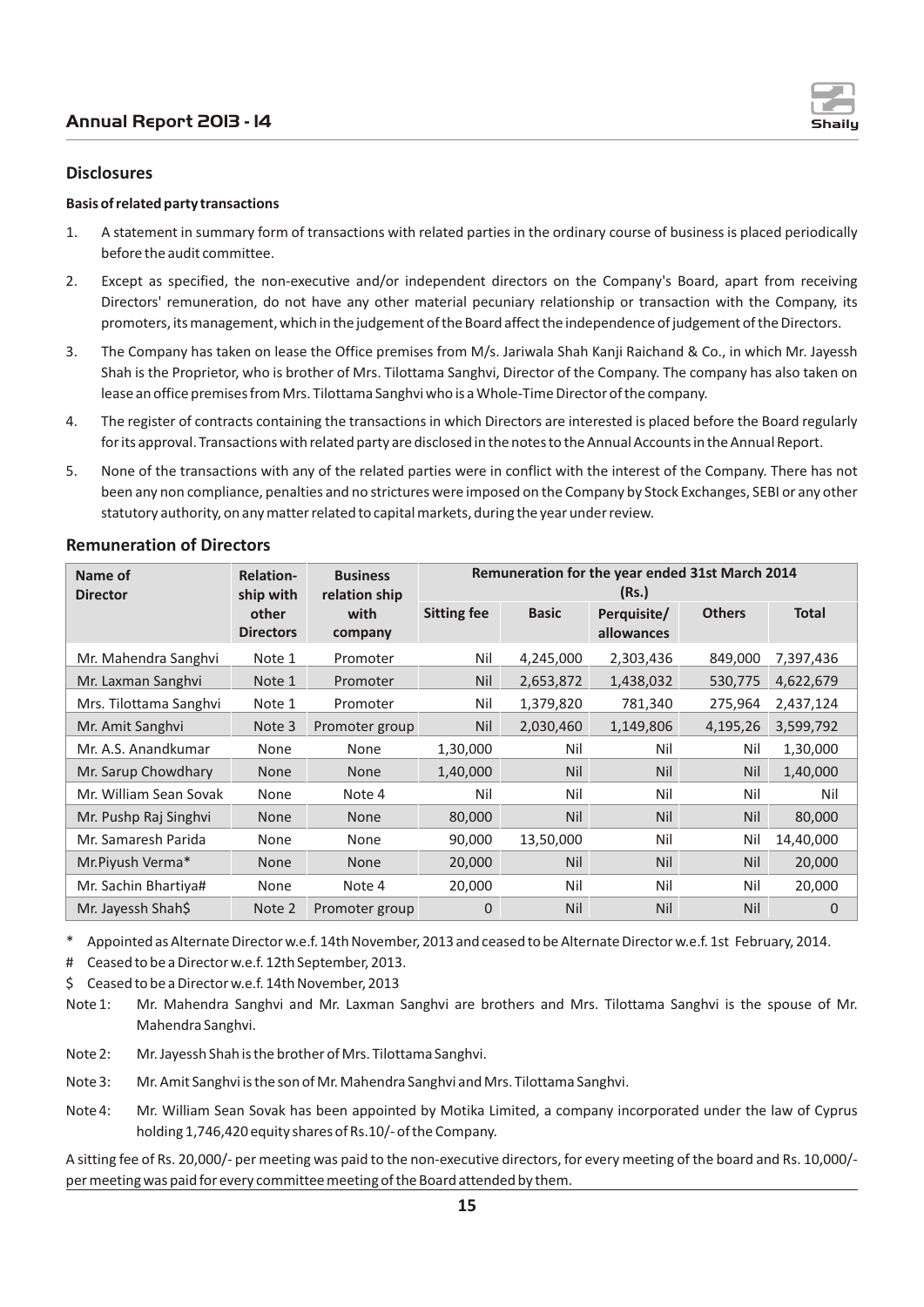

*Non-executive Directors' shareholding in the company*

| <b>Name of the Directors</b> | No. of Equity<br><b>Shares held</b> |
|------------------------------|-------------------------------------|
| Mr A S Anand Kumar           | Nil                                 |
| Mr. Sarup Chowdhary          | Nil                                 |
| Mr. William Sean Sovak       | Nil                                 |
| Mr. Pushp Raj Singhvi        | Nil                                 |
| Mr. Samaresh Parida          | Nil                                 |
| Mr. Piyush Verma*            | Nil                                 |
| Mr. Sachin Bhartiya#         | Nil                                 |

\* Appointed Alternate Director w.e.f. 14th November, 2013 and ceased to be Alternate Director w.e.f. 1st February, 2014.

# Ceased to be a Director w.e.f. 12th September, 2013.

Shaily Engineering Plastics Limited has no stock option plans and hence it does not form a part of the remuneration package payable to any executive and/or non-executive director.

### **Appointment / Re-appointment of Directors**

Mr. Sachin Bhartiya and Mr. Jayessh shah have resigned as the Directors of the Board w.e.f. 12th September, 2013 and 14th November, 2013 respectively.

Mr Piyush Verma appointed as Alternate Director w.e.f. 14th November, 2013 and has ceased to be an Alternate Director as Original Director Mr. William Sean Sovak returns back w.e.f. 1st February, 2014.

Mr. Laxman Sanghvi and Mrs. Tilottama Sanghvi, Directors will be retiring by rotation at the forthcoming Annual General Meeting and are eligible for re-appointment.

Mr. A.S.Anandkumar, Mr. Pushp Raj Singhvi and Mr. Sarup Chowdhary are Independent Directors of the Company. The Board proposes to re-appoint them as Independent Directors, in terms of the provisions of the section 149 of the Companies Act, 2013, for a term of Five Years upto conclusion of the 39th Annual General Meeting of the Company in the Calendar year 2019.

Brief resumes of all these directors are included in the notice for the Annual General Meeting. Your Directors have pleasure in recommending their appointment / re-appointment.

#### **Management Discussion and Analysis**

Management Discussion & Analysis has been included separately in the Annual report to the Shareholders.

#### **Report on Corporate Governance**

The quarterly compliance report for each quarter of the F.Y. 2013-14 has been submitted to the Stock Exchanges where the Company's equity shares are listed in the requisite format, duly signed by the Compliance Officer.

## **General Shareholder Information**

### **Annual General Meeting**

| Date                              | Saturday, 20th September, 2014                                                        |
|-----------------------------------|---------------------------------------------------------------------------------------|
| Time                              | 2.00 p.m.                                                                             |
| Venue                             | Survey No. 364/366, At & Po. Rania - 391780,                                          |
|                                   | Taluka Savli, Dist. Vadodara                                                          |
| <b>Book Closure Dates for AGM</b> | Tuesday, 16th September, 2014 to Saturday, 20th September, 2014 (both days inclusive) |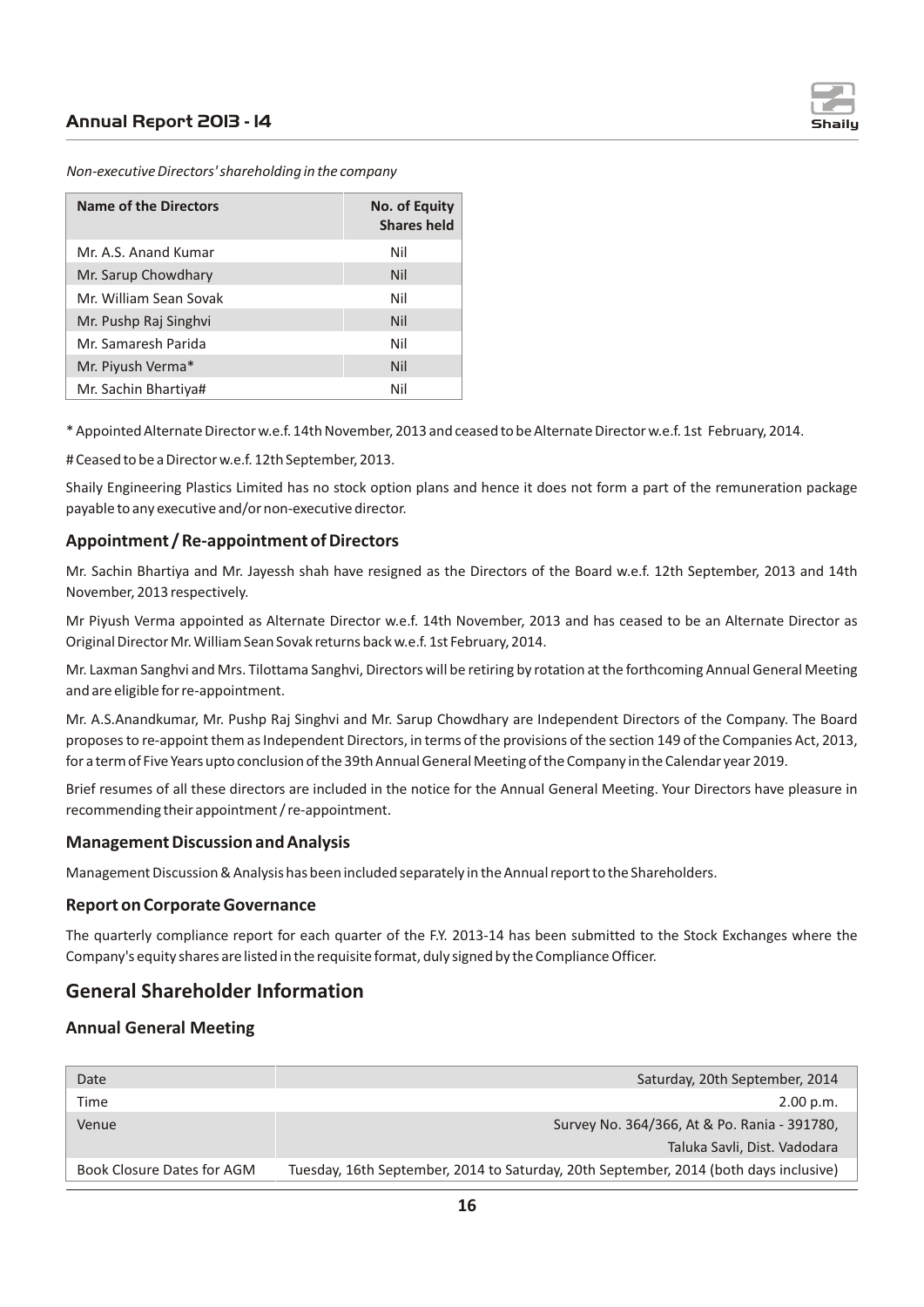

## **Annual Report 2013 - 14 Shaily**

| 1st April to 31st March.        |                               |
|---------------------------------|-------------------------------|
| <b>Share Capital</b>            |                               |
| <b>Authorized Share Capital</b> | Rs. 160,000,000               |
| Paid up Share Capital           | Rs. 73,184,300                |
| <b>Listing Details</b>          |                               |
| Security                        | <b>Equity Shares</b>          |
| <b>Stock Exchange</b>           | Bombay Stock Exchange Limited |
| <b>Stock Code</b>               | 501423                        |
| <b>ISIN</b>                     | INE151G01010                  |

## **Shareholding pattern as on 31st March 2014**



## **Distribution of shareholding as on 31st March 2014**

| No. of Shares    | No. of<br><b>Shareholders</b> | % of Total no. of<br><b>Shareholders</b> | No. of Shares | % of Total<br><b>Shares</b> |
|------------------|-------------------------------|------------------------------------------|---------------|-----------------------------|
| $1 - 5000$       | 200                           | 86.21%                                   | 55,800        | 0.76%                       |
| $5001 - 10000$   | 3                             | 1.29%                                    | 25,600        | 0.35%                       |
| 10001 - 20000    | 5                             | 2.16%                                    | 79,755        | 1.09%                       |
| 20001 - 30000    | 1                             | 0.43%                                    | 22,100        | 0.30%                       |
| 30001 - 40000    | 3                             | 1.29%                                    | 1,07,000      | 1.46%                       |
| 40001 - 50000    | 1                             | 0.43%                                    | 50,000        | 0.68%                       |
| 50001 - 100000   | 6                             | 2.59%                                    | 3,90,652      | 5.34%                       |
| $100001 -$ ***** | 13                            | 5.60%                                    | 6,587,523     | 90.01%                      |
| <b>Total</b>     | 232                           | 100.00%                                  | 7,318,430     | 100.00%                     |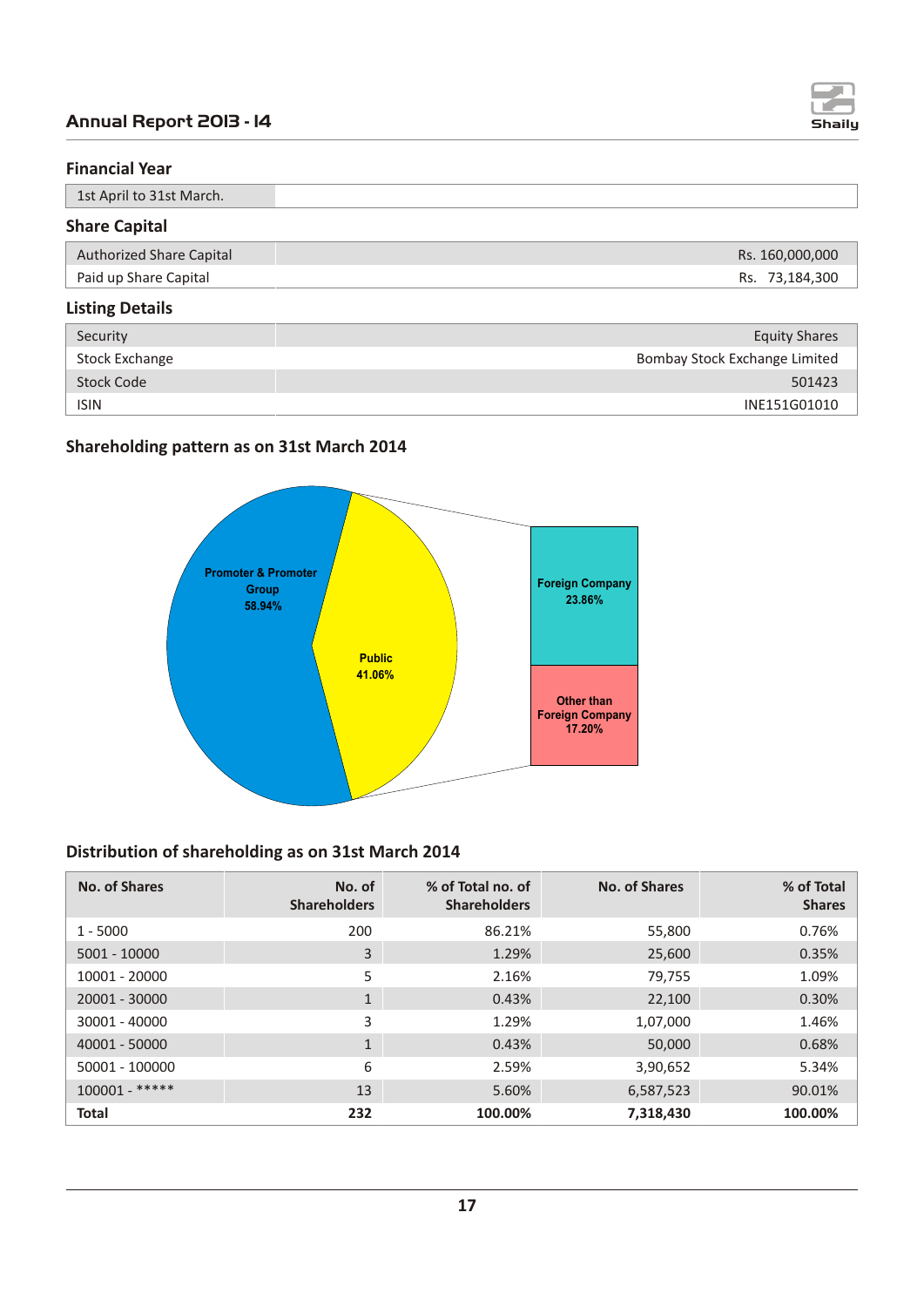## **Annual Report 2013 - 14 Shaily**



**75.58%**

**Demat Physical**

## **Bifurcation of shares held in physical and demat form as on 31st March, 2014**

| <b>Particulars</b>      | No. of Shares | %      |        |
|-------------------------|---------------|--------|--------|
| <b>Physical Segment</b> | 1,786,928     | 24.42  | 24.42% |
| Demat Segment           |               |        |        |
| <b>NSDL</b>             | 2,712,556     | 37.06  |        |
| <b>CDSL</b>             | 2,818,946     | 38.52  |        |
| <b>Total</b>            | 7,318,430     | 100.00 |        |

## **Share Price Data**

The monthly high and low prices and volumes of shares of the Company at Bombay Stock Exchange Limited (BSE) for the year ended 31st March, 2014 are as under:

| <b>Month</b> | <b>Open Price</b> | <b>High Price</b> | <b>Low Price</b> | <b>Close Price</b> | <b>Volume</b> |
|--------------|-------------------|-------------------|------------------|--------------------|---------------|
| Apr-13       | 0.00              | 0.00              | 0.00             | 0.00               | 0.00          |
| $May-13$     | 0.00              | 0.00              | 0.00             | 0.00               | 0.00          |
| Jun-13       | 0.00              | 0.00              | 0.00             | 0.00               | 0.00          |
| Jul-13       | 0.00              | 0.00              | 0.00             | 0.00               | 0.00          |
| Aug-13       | 0.00              | 0.00              | 0.00             | 0.00               | 0.00          |
| $Sep-13$     | 0.00              | 0.00              | 0.00             | 0.00               | 0.00          |
| $Oct-13$     | 0.00              | 0.00              | 0.00             | 0.00               | 0.00          |
| $Nov-13$     | 0.00              | 0.00              | 0.00             | 0.00               | 0.00          |
| $Dec-13$     | 49.00             | 49.00             | 49.00            | 49.00              | 97            |
| $Jan-14$     | 49.00             | 49.00             | 49.00            | 49.00              | 49            |
| $Feb-14$     | 0.00              | 0.00              | 0.00             | 0.00               | $\mathbf 0$   |
| Mar-14       | 49.00             | 54.00             | 48.00            | 54.00              | 1139          |

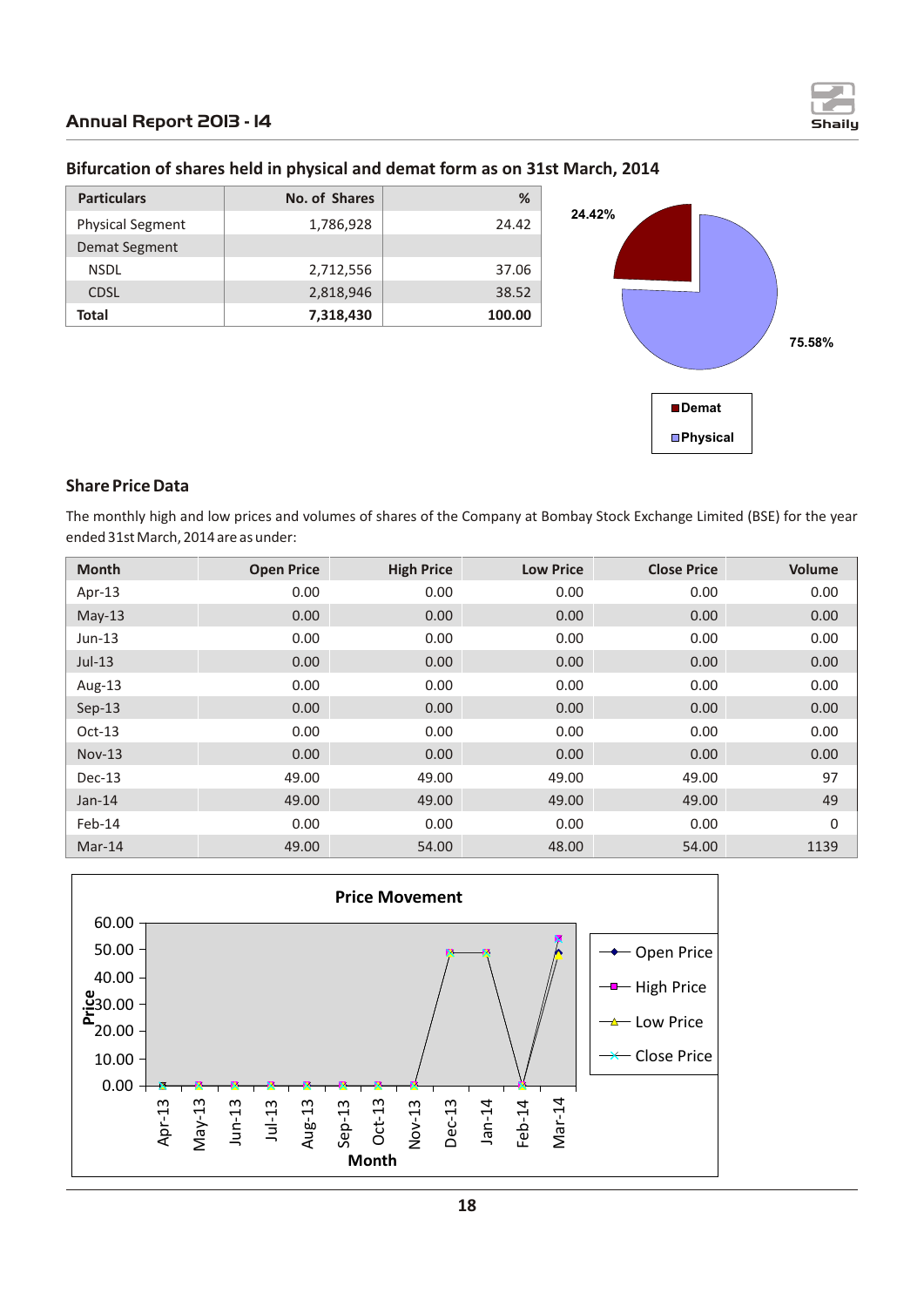

## **Additional Disclosures**

- 1. The Company has established procedures to enable its Board to periodically review compliance of all laws applicable to the Company, as well as steps taken by the Company to rectify instances of non-compliance.
- 2. The Managing Director and Executive Director have certified to the Board with regard to the Financial Statements and other matters as required in clause 49 of the Listing Agreement.
- 3. The Company has already defined and adopted a Risk Management Policy, and has also set up a core group, which assesses the risks and lays down the procedure for minimization of the risks. The above will facilitate not only in risk assessment and timely rectification but also help in minimization of risk associated with any strategic, operational, financial and compliance risk across all business operations. These control procedures and systems ensure that the Board is periodically informed on the material risks faced by the Company and the steps taken by the Company to alleviate those risks.
- 4. The Company promotes ethical behaviour in all its business activities and has put in place mechanism of reporting illegal or unethical behaviour. Employees are free to report existing/probable violation of laws, rules, regulations or unethical conduct to their immediate supervisor/notified person. The Directors and Senior Management are obliged to maintain confidentiality of such reporting and ensure that the whistle blowers are not subjected to any discriminatory practice.

### **Adoption of non-mandatory requirements of Clause 49 of the Listing Agreement**

*Remuneration/Selection Committee (Now Nomination & Remuneration Committee)*

We have constituted a remuneration/selection committee *(Now Nomination & Remuneration Committee)*. A detailed note on the same is provided in this report.

### **Certificate on Corporate Governance from Practising Company Secretary**

The Company has obtained certificate from M/s Samdani Kabra & Associates, Practicing Company Secretary regarding compliance with the provisions relating to the Corporate Governance laid down in Clause 49 of the Listing Agreement with the stock exchanges. This report is annexed to the directors' report for the year 2013-14, and will be sent to the stock exchanges along with this annual report to be filed by the Company.

### **Plant Locations**

The company owns 5 plants, out of these, 4 plants are located in the company's Rania complex and one plant is in Halol.

| <b>Rania Plant: EOU Plant: Finishing Division: CRC Project</b> | <b>Halol Plant</b> |  |
|----------------------------------------------------------------|--------------------|--|
| Survey No. 364/366 364/3 364/1-2(A) / 363                      | Plot #706,707,708  |  |
| At & Po. Rania - 391780,                                       | GIDC, Halol        |  |
| Taluka Savli, Dist. Vadodara,                                  | Dist. Panchmahals, |  |
| Gujarat, India                                                 | Gujarat, India     |  |

## **Communication to Shareholders**

Effective communication of information is an essential component of corporate governance. It is a process of sharing information, ideas, thoughts, opinions and plans to all stakeholders which promotes management-shareholder relations. The Company regularly interacts with shareholders through multiple channels of communication such as results announcement, annual report, Company's website and subject specific communications.

| Quarterly Report sent to each household of shareholders                                                   | The results of the Company are published in the newspapers.                                                                                   |
|-----------------------------------------------------------------------------------------------------------|-----------------------------------------------------------------------------------------------------------------------------------------------|
| Quarterly results and in which newspaper normally<br>published                                            | The results of the Company are generally published in<br>Business Standard (English) nationwide and Vadodara<br>Samachar in Gujarat Editions. |
| Website where displayed                                                                                   | The results are displayed on the Company's website<br>www.shaily.com                                                                          |
| Whether the website displays the presentation made<br>to the institutional investors and to the analysts. | No such requirement arose.                                                                                                                    |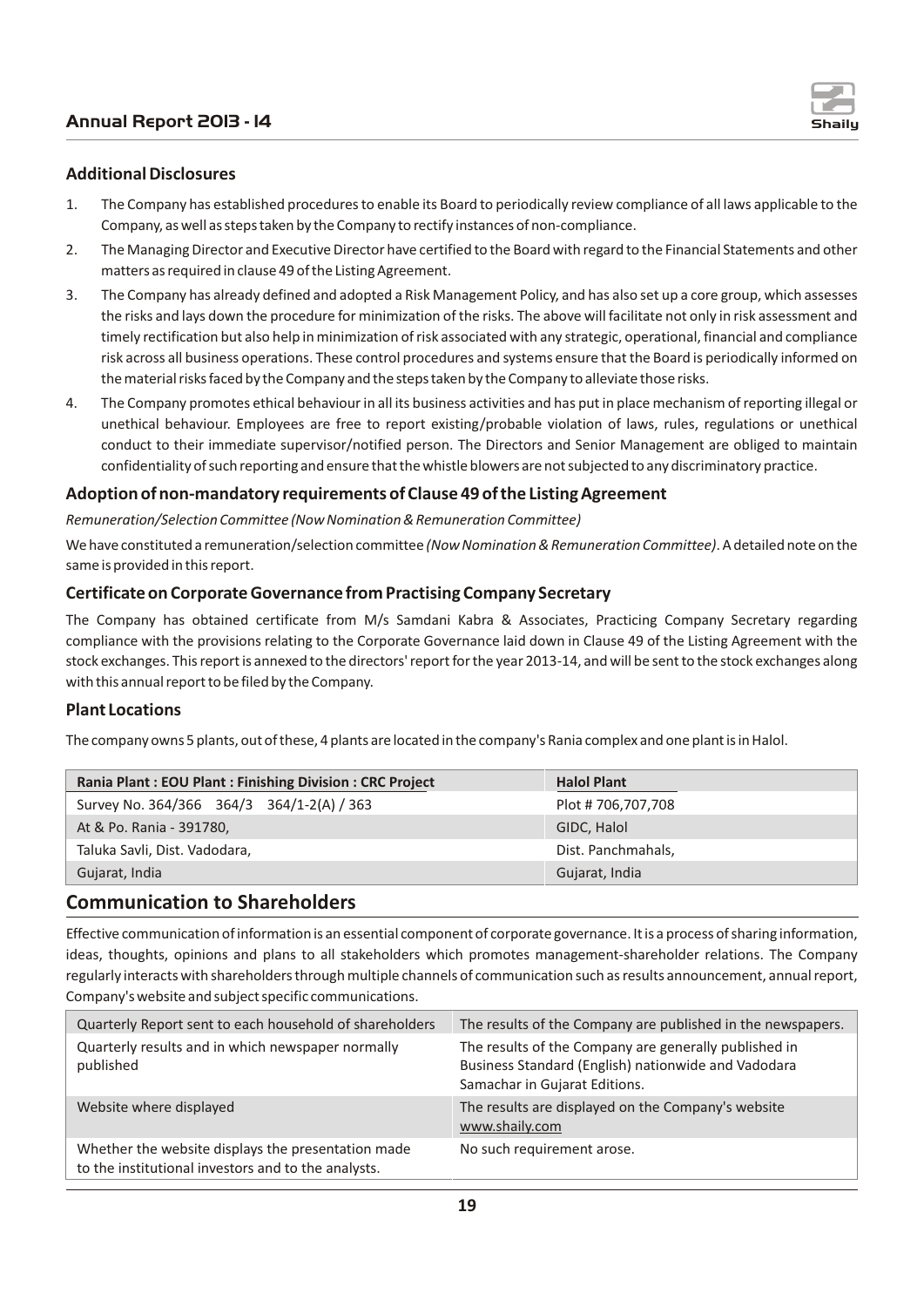

All shareholders' correspondence should be forwarded to M/s. Bigshare Services Pvt. Ltd., the Registrar and Transfer Agent of the Company or to the Secretarial Department of the Company at the addresses mentioned below.

The Company's dedicated e-mail address for Investors' Complaints is investors@shaily.com

| <b>The Secretarial Department</b>          | <b>The Compliance Officer</b>              |  |  |
|--------------------------------------------|--------------------------------------------|--|--|
| <b>Shaily Engineering Plastics Limited</b> | <b>Shaily Engineering Plastics Limited</b> |  |  |
| Survey No. 364/366                         | 8, J.P. Nagar,                             |  |  |
| At & Po. Rania - 391780,                   | Old Padra Road,                            |  |  |
| Taluka Savli, Dist. Vadodara,              | Opp Aviskar Complex,                       |  |  |
| Gujarat, India                             | Baroda - 390 015 Gujarat, India            |  |  |
| Ph:+91 2667 244307/244348/244361           |                                            |  |  |
| Fax: +91 2667 244372                       |                                            |  |  |
| Website: www.shaily.com                    | Website: www.shaily.com                    |  |  |
| E-mail: secretarial@shaily.com             | Email: investors@shaily.com                |  |  |

## **Bigshare Services Pvt. Ltd.**

| E-2, Ansa Industrial Estate,               |  |  |  |
|--------------------------------------------|--|--|--|
| Saki Vihar Road, Saki Naka, Andheri (East) |  |  |  |
| Mumbai: 400 072.                           |  |  |  |
| Tel: +91 22 28470744                       |  |  |  |
| Fax: +91 22 28475207                       |  |  |  |
| Website: www.bigshareonline.com            |  |  |  |
| Email: bigshare@bom7.vsnl.net.in           |  |  |  |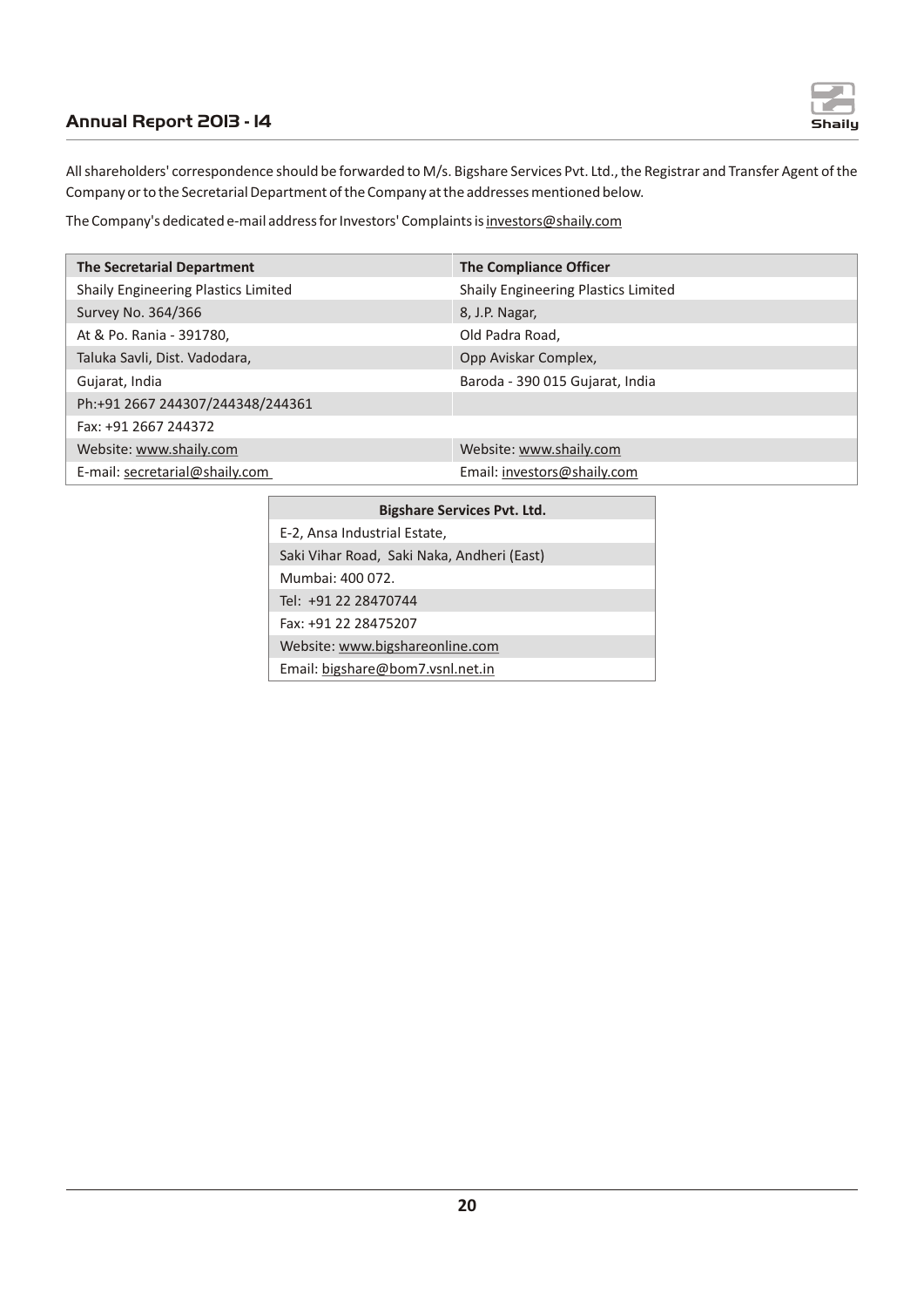

## **CERTIFICATE**

## **to the Members of Shaily Engineering Plastics Limited**

We have examined the compliance of the conditions of Corporate Governance by Shaily Engineering Plastics Limited for the year ended 31<sup>st</sup> March, 2014 as stipulated in clause 49 of the Listing Agreement of the said Company with stock exchanges, in India.

The compliance of conditions of Corporate Governance is the responsibility of the Company's Management. Our examination was limited to the procedures and implementation thereof, adopted by the Company for ensuring the compliance of the conditions of Governance. It is neither an audit nor an expression of an opinion on the financial statement of the Company.

In our opinion and to the best of our information and according to the explanations given to us, we certify that the Company has complied with the conditions of Corporate Governance as stipulated in the above mentioned Listing Agreement and as otherwise stated in the corporate governance report of aforesaid financial year.

We state that in respect of investor grievances received during the year ended 31<sup>st</sup> March, 2014 no investor grievances are pending against the Company, as per the records maintained by the Company and presented to the Shareholders/ Investors Grievance Committee.

We further state that such compliance is neither an assurance as to the future viability of the Company nor the efficiency or effectiveness with which the Management has conducted the affairs of the Company.

> **Suresh Kumar Kabra Company Secretary Partner Samdani Kabra & Asso**

**Date: 08th August, 2014, Company Secretaries Place : Vadodara ACS/CP NO. 9711/9927**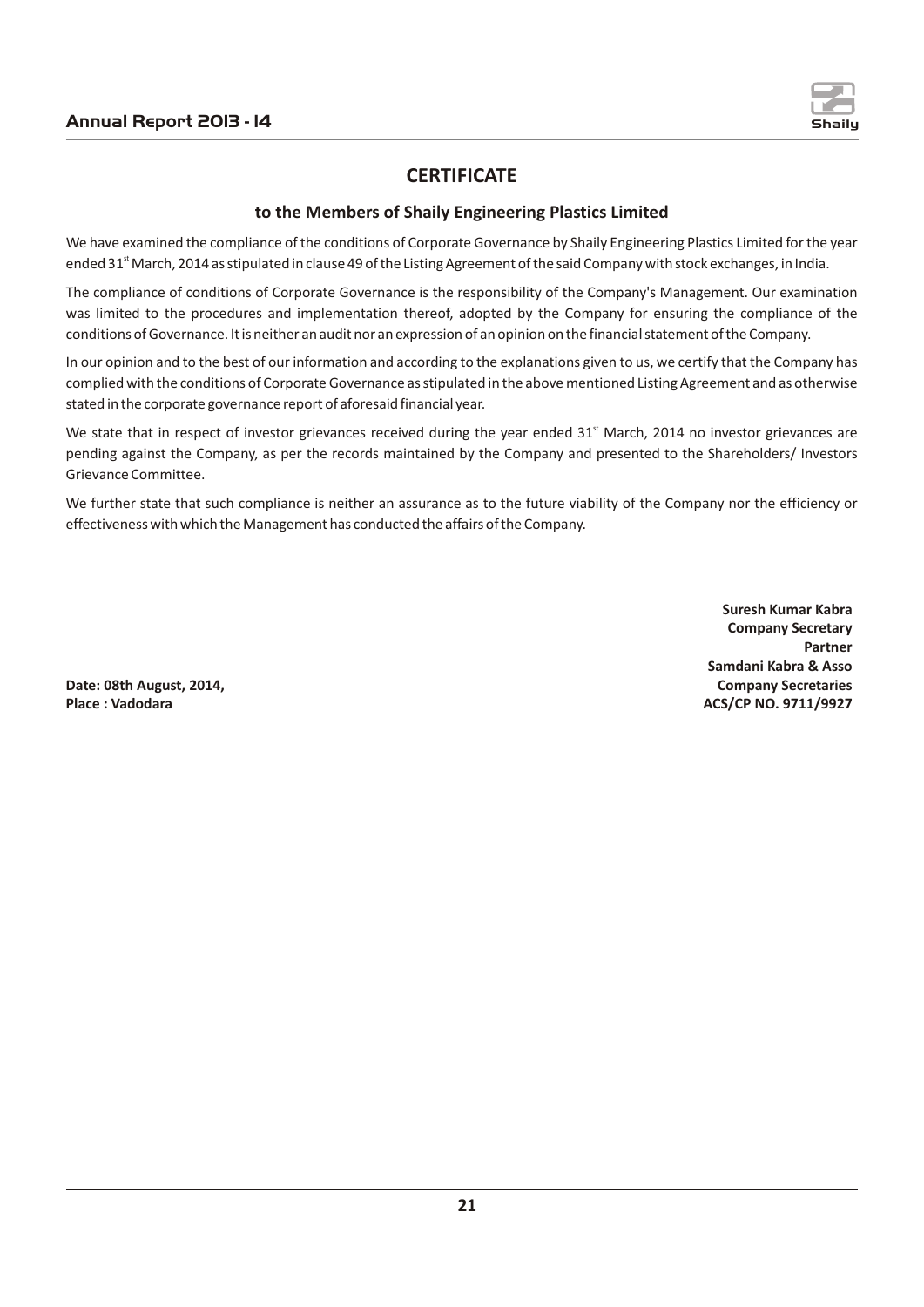

## **INDEPENDENT AUDITORS' REPORT**

## **TO THE MEMBERS OF SHAILY ENGINEERING PLASTICS LIMITED**

## **Report on the Financial Statements**

We have audited the accompanying financial statements of **SHAILY ENGINEERING PLASTICS LIMITED** ("the Company"), which comprise the Balance Sheet as at 31st March , 2014; the Statement of Profit and Loss and the Cash Flow Statement for the year then ended, and a summary of the significant accounting policies and other explanatory information.

## **Management's Responsibility for the Financial Statements**

The Company's Management is responsible for the preparation of these financial statements that give a true and fair view of the financial position, financial performance and cash flows of the Company in accordance with the Accounting Standards referred to in Section 211(3C) of the Companies Act, 1956 ("the Act") (which continue to be applicable in respect of Section 133 of the Companies Act, 2013 in terms of General Circular 15/2013 dated 13th September, 2013 of the Ministry of Corporate Affairs) and in accordance with the accounting principles generally accepted in India. This responsibility includes the design, implementation and maintenance of internal control relevant to the preparation and presentation of the financial statements that give a true and fair view and are free from material misstatement, whether due to fraud or error.

## **Auditors' Responsibility**

Our responsibility is to express an opinion on these financial statements based on our audit. We conducted our audit in accordance with the Standards on Auditing issued by the Institute of Chartered Accountants of India. Those Standards require that we comply with ethical requirements and plan and perform the audit to obtain reasonable assurance about whether the financial statements are free from material misstatement.

An audit involves performing procedures to obtain audit evidence about the amounts and the disclosures in the financial statements. The procedures selected depend on the auditor's judgment, including the assessment of the risks of material misstatement of the financial statements, whether due to fraud or error. In making those risk assessments, the auditor considers internal control relevant to the Company's preparation and fair presentation of the financial statements in order to design audit procedures that are appropriate in the circumstances, but not for the purpose of expressing an opinion on the effectiveness of the Company's internal control. An audit also includes evaluating the appropriateness of the accounting policies used and the reasonableness of the accounting estimates made by the Management, as well as evaluating the overall presentation of the financial statements.

We believe that the audit evidence we have obtained is sufficient and appropriate to provide a basis for our audit opinion.

## **Opinion**

In our opinion and to the best of our information and according to the explanations given to us, the aforesaid financial statements give the information required by the Act in the manner so required and give a true and fair view in conformity with the accounting principles generally accepted in India:

- (a) in the case of the Balance Sheet, of the state of affairs of the Company as at 31st March, 2014;
- (b) in the case of the Statement of Profit and Loss, of the profit of the Company for the year ended on that date; and
- (c) in the case of the Cash Flow Statement, of the cash flows of the Company for the year ended on that date.

### **Report on Other Legal and Regulatory Requirements**

1. As required by the Companies (Auditor's Report) Order, 2003 ("the Order") issued by the Central Government in terms of Section 227(4A) of the Act, we give in the Annexure a statement on the matters specified in paragraphs 4 and 5 of the Order.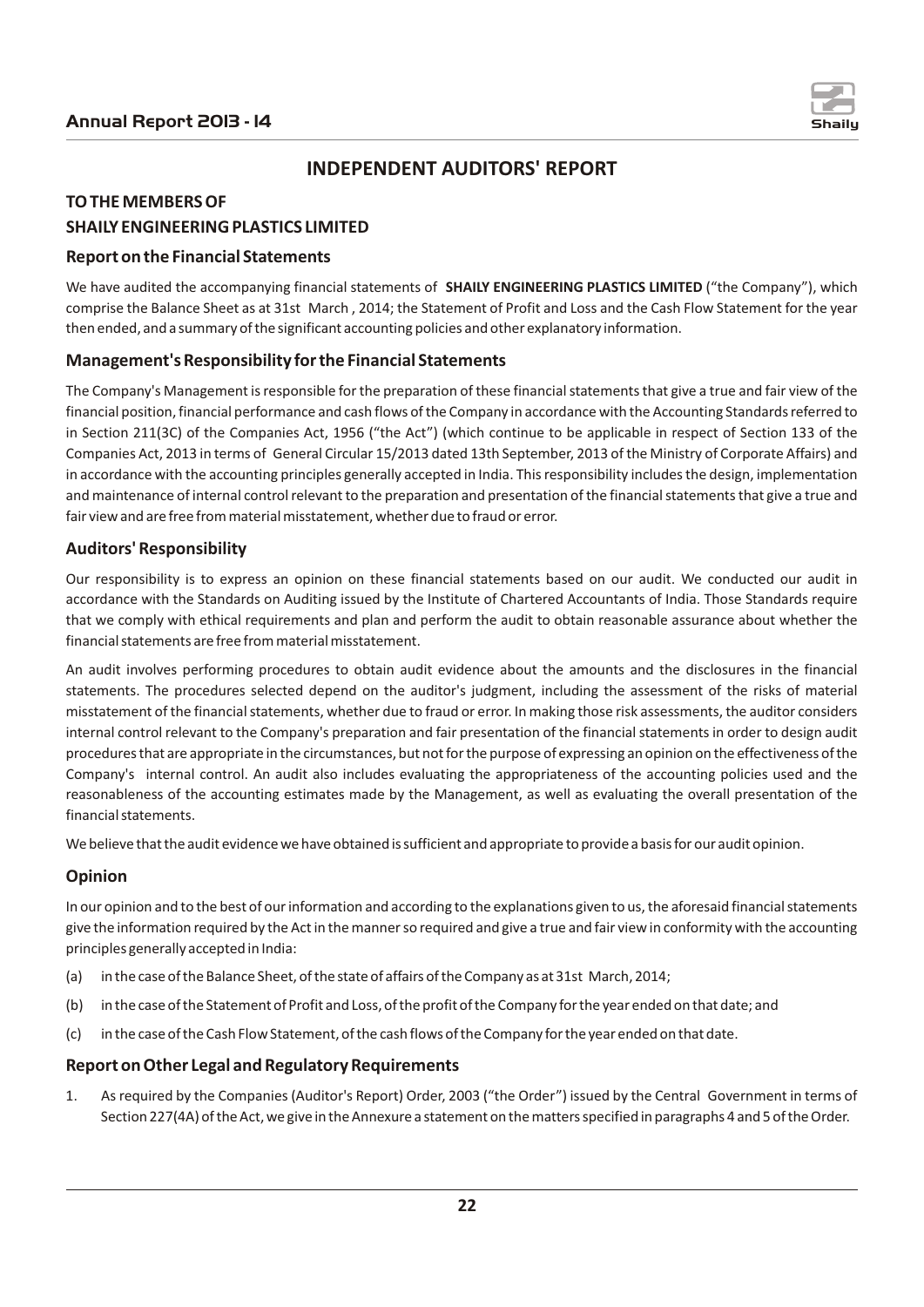

- 2. As required by Section 227(3) of the Act, we report that:
	- (a) We have obtained all the information and explanations which to the best of our knowledge and belief were necessary for the purposes of our audit.
	- (b) In our opinion, proper books of account as required by law have been kept by the Company so far as it appears from our examination of those books.
	- (c) The Balance Sheet, the Statement of Profit and Loss, and the Cash Flow Statement dealt with by this Report are in agreement with the books of account.
	- (d) In our opinion, the Balance Sheet, the Statement of Profit and Loss, and the Cash Flow Statement comply with the Accounting Standards notified under the Act (which continue to be applicable in respect of Section 133 of the Companies Act, 2013 in terms of General Circular 15/2013 dated 13th September, 2013 of the Ministry of Corporate Affairs).
	- (e) On the basis of the written representations received from the directors as on 31st March, 2014 taken on record by the Board of Directors, none of the directors is disqualified as on 31st March, 2014 from being appointed as a director in terms of Section 274(1) (g) of the Act.

**For DELOITTE HASKINS & SELLS Chartered Accountants (Firm Registration No. 117364W)**

> **Sd/- (Gaurav J. Shah) (Partner) (Membership No. 35701)**

**VADODARA, 17th May , 2014**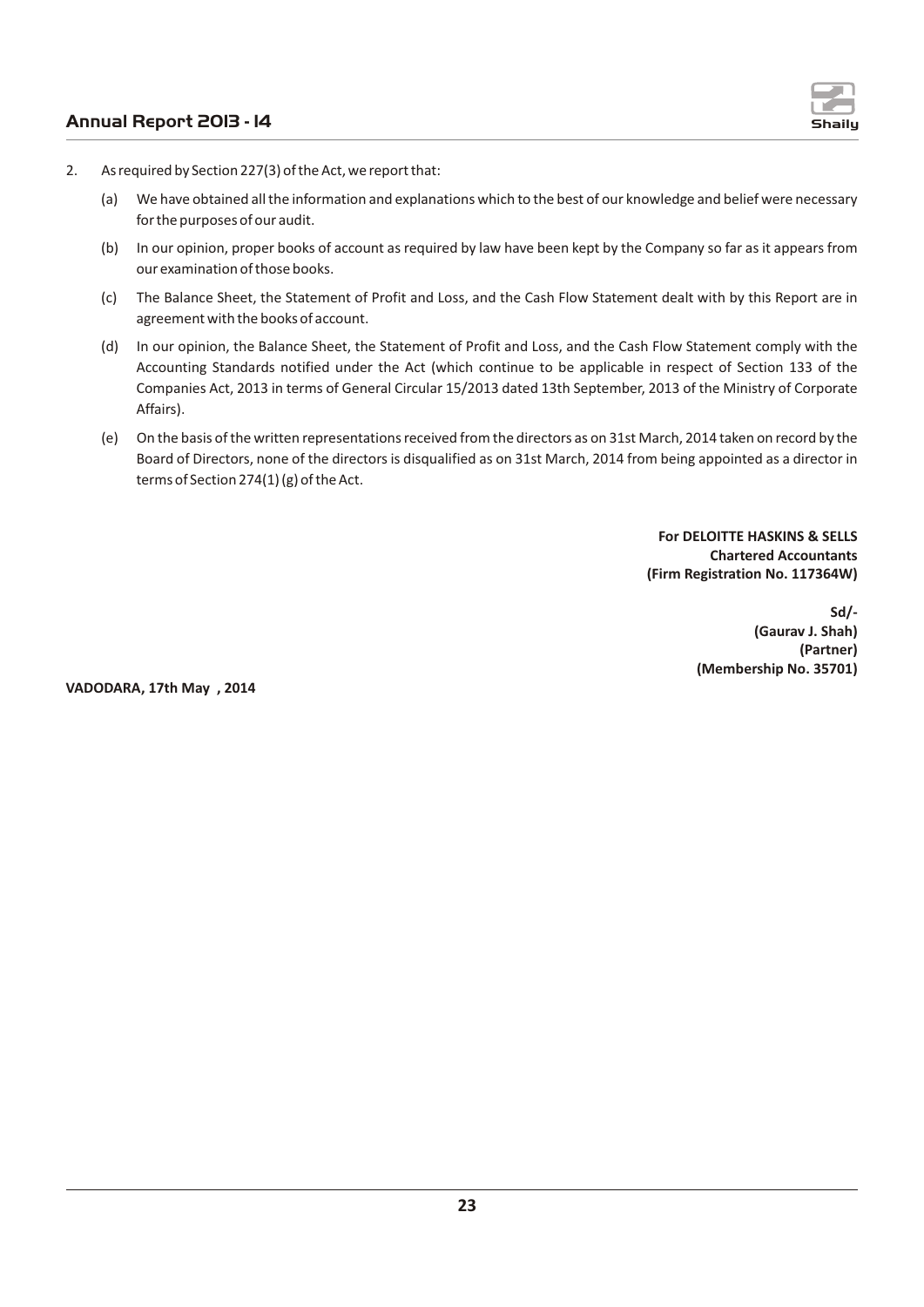

## **ANNEXURE TO THE INDEPENDENT AUDITORS' REPORT**

## **(Referred to in paragraph 1 under 'Report on Other Legal and Regulatory Requirements' section of our report of even date on the accounts of Shaily Engineering Plastics Ltd. for the year ended on 31st March 2014)**

- (i) (i) In respect of its fixed assets:
	- (a) The Company has generally maintained proper records showing full particulars including quantitative details and situation of fixed assets.
	- (b) Some of the fixed assets were physically verified during the year by the Management in accordance with a programme of verification, which in our opinion provides for physical verification of all the fixed assets at reasonable intervals. According to the information and explanations given to us no material discrepancies were noticed on such verification.
	- (c) The fixed assets disposed off during the year, in our opinion, do not constitute a substantial part of the fixed assets of the Company and such disposal has, in our opinion, not affected the going concern status of the Company.
- (ii) In respect of its inventories:
	- (a) As explained to us, the inventories were physically verified during the year by the Management at regular intervals.
	- (b) In our opinion and according to the information and explanations given to us, the procedures of physical verification of inventories followed by the management were reasonable and adequate in relation to the size of the Company and the nature of its business.
	- (c) In our opinion and according to the information and explanations given to us, the Company has maintained proper records of inventory and no material discrepancies were noticed on physical verification.
- (iii) In respect of loans, secured or unsecured, granted by the Company to companies, firms or other parties covered in the Register maintained under section 301 of the Companies Act 1956, according to the information and explanations given to us:
	- (a) The Company has granted interest free loans aggregating Rs. 224,490/- to two parties during the year. At the year-end, the outstanding balances of such loans granted aggregated Rs.224,490/- to two parties and the maximum amount involved during the year was Rs.524,490/-.
	- (b) The terms and conditions of such loans are, in our opinion, prima facie not prejudicial to the interest of the Company.
	- (c) In the absence of stipulations, the regularity of the receipts of principal amounts and interest has not been commented upon.
	- (d) There is no overdue amount in excess of Rs. 1 lakh in respect of loans granted to companies/firms/parties listed in the register maintained under section 301 of the Companies Act, 1956.

In respect of loans, secured or unsecured, taken by the Company from Companies, firms or other parties covered in the Register maintained under Section 301 of the Companies Act, 1956, according to the information and explanations given to us:

- (a) The Company has taken loan from the directors (including Managing Director), one firm and four other parties covered in the register maintained under section 301 of the Companies Act, 1956 and the maximum amount involved during the year was Rs.10,879,204/- (including Rs.4,885,000/- from Managing Director), Rs.1,268,625/- and Rs.2,184,793/- respectively and the year-end balance of loans taken from all such parties was Rs. 13,535,000/-.
- (b) In our opinion, the rate of interest and other terms and conditions on which loans have been taken from all such parties listed in the register maintained under section 301 of the Companies Act, 1956 are, prima facie, not prejudicial to the interest of the Company.
- (c) The Company is regular in repaying the principal amounts as stipulated and has been regular in the payment of interest.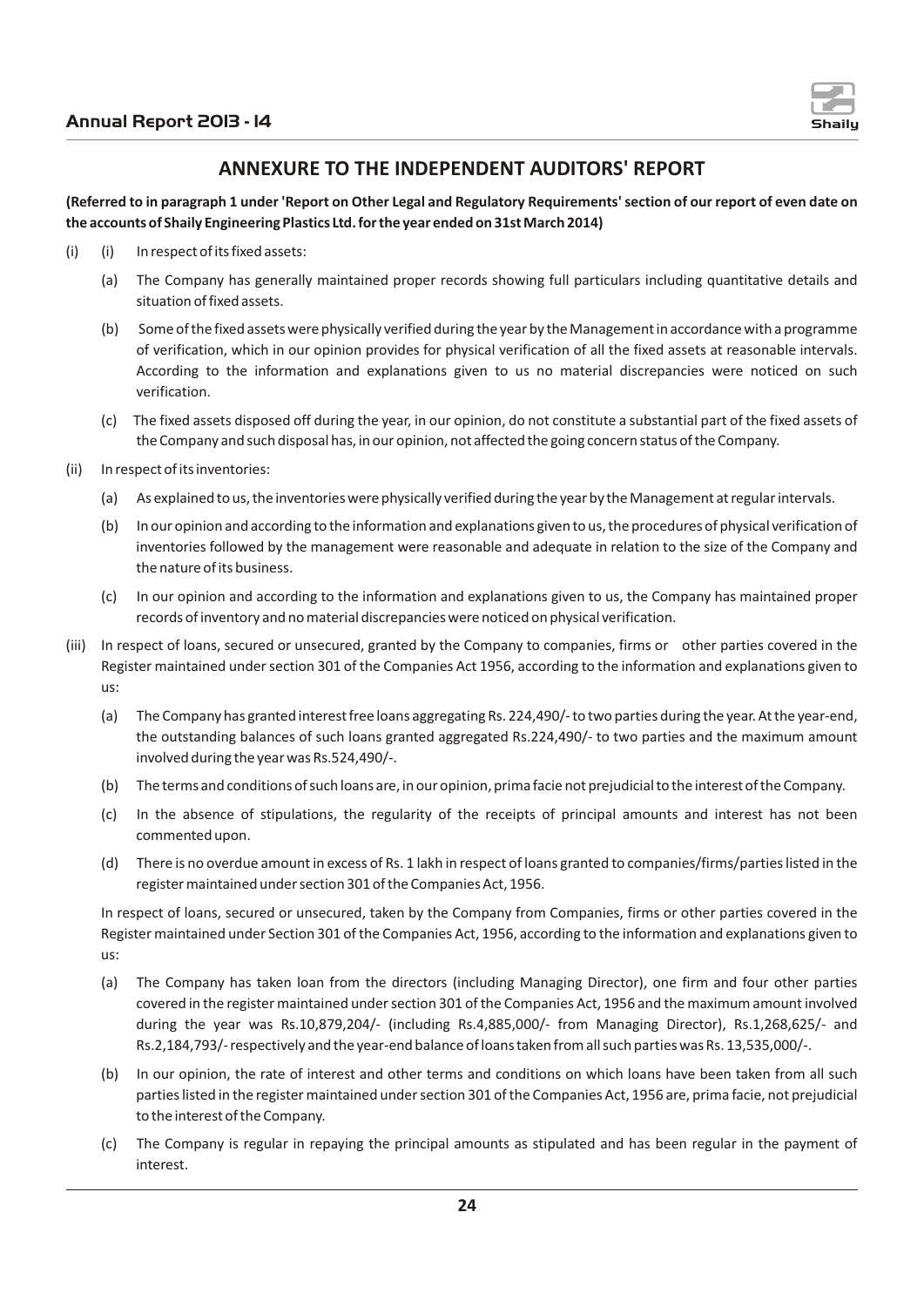

- (iv) In our opinion and according to the information and explanations given to us, there exists an adequate internal control system commensurate with the size of the Company and the nature of its business with regard to purchases of inventory, fixed assets and with regard to the sale of goods and services. During the course of our audit, we have not observed any continuing failure to correct major weaknesses in internal control system of the Company.
- (v) In respect of contracts or arrangements entered in the Register maintained in pursuance of section 301 of the Companies Act, 1956, to the best of our knowledge and belief and according to the information and explanations given to us:
	- (a) The particulars of contracts or arrangements referred to in section 301 that needed to be entered in the Register maintained under the said Section have been so entered.
	- (b) Where each of such transaction (excluding loans reported under paragraph (iii) above) is in excess of Rs. 5 Lakhs in respect of any party, having regard to our comments in paragraph (iv) above, the transactions have been made at prices which are prima facie reasonable having regard to the prevailing market prices at the relevant time.
- (vi) In our opinion and according to the information and explanations given to us, the Company has complied with the provisions of Sections 58A, 58AA or any other relevant provisions of the Companies Act, 1956 and the Companies (Acceptance of Deposits) Rules, 1975 with regard to the deposits accepted from the public. According to the information and explanations given to us, no order has been passed by the Company Law Board or the National Company Law Tribunal or the Reserve Bank of India or any Court or any other Tribunal.
- (vii) In our opinion, the internal audit functions carried out during the year by a firm of Chartered Accountants appointed by the Management have been commensurate with the size of the Company and the nature of its business.
- (viii) The cost records as required under section 209(1) (d) of the Companies Act, 1956 were under compilation at the time of our audit and therefore these could not be reviewed by us.
- (ix) According to the information and explanations given to us, in respect of Statutory dues:
	- (a) The Company has generally been regular in depositing undisputed dues, including provident fund, employees' state insurance, income tax, sales tax, wealth tax, service tax, custom duty, excise duty and other material statutory dues applicable to it with appropriate authorities.
	- (b) There were no undisputed amounts payable in respect of income tax, sales tax, wealth tax, service tax, customs duty and excise duty were in arrears, as at March 31, 2014 for a period of more than six months from the date they became payable.
	- (c) Details of dues of income tax, sales tax, wealth tax, service tax, customs duty and excise duty which have not been deposited as on March 31, 2014 on account of disputes are given below:

| Name of the Statute          | Nature of the<br>Dues |           | Amount   Period to which<br>$(Rs.)$ the amount relates | <b>Forum where</b><br>dispute is pending |
|------------------------------|-----------------------|-----------|--------------------------------------------------------|------------------------------------------|
| The Central Excise Act, 1944 | Excise duty           | 322.046   | 2009-10                                                | Asst. Commissioner                       |
| The Central Excise Act, 1944 | Excise duty           | 4,508,228 | Various Years                                          | <b>Commissioner Appeals</b>              |
| The Central Excise Act, 1944 | Excise duty           | 1,065,290 | 2007-08                                                | <b>CESTAT</b>                            |
| The Sales Tax Act, 1956      | Sales tax             | 572,903   | 1996-97                                                | Sales Tax Department (Appeals)           |

- (x) The Company does not have any accumulated losses as at the end of the financial year and the Company has not incurred cash losses in the financial year covered by our audit and in the immediately preceding financial year.
- (xi) In our opinion and according to the information and explanations given to us, the Company has not defaulted in repayment of dues to financial institutions and banks. The Company has not issued any debentures.
- (xii) Based on our examination of records and the information and explanations given to us, the Company has not granted loans and advances on the basis of security by way of pledge of shares, debentures and other securities.
- (xiii) In our opinion, the Company is not a chit fund or a nidhi / mutual benefit fund/society. Therefore, the provisions of clause 4(xiii) of the Companies (Auditor's Report) Order, 2003 are not applicable to the Company.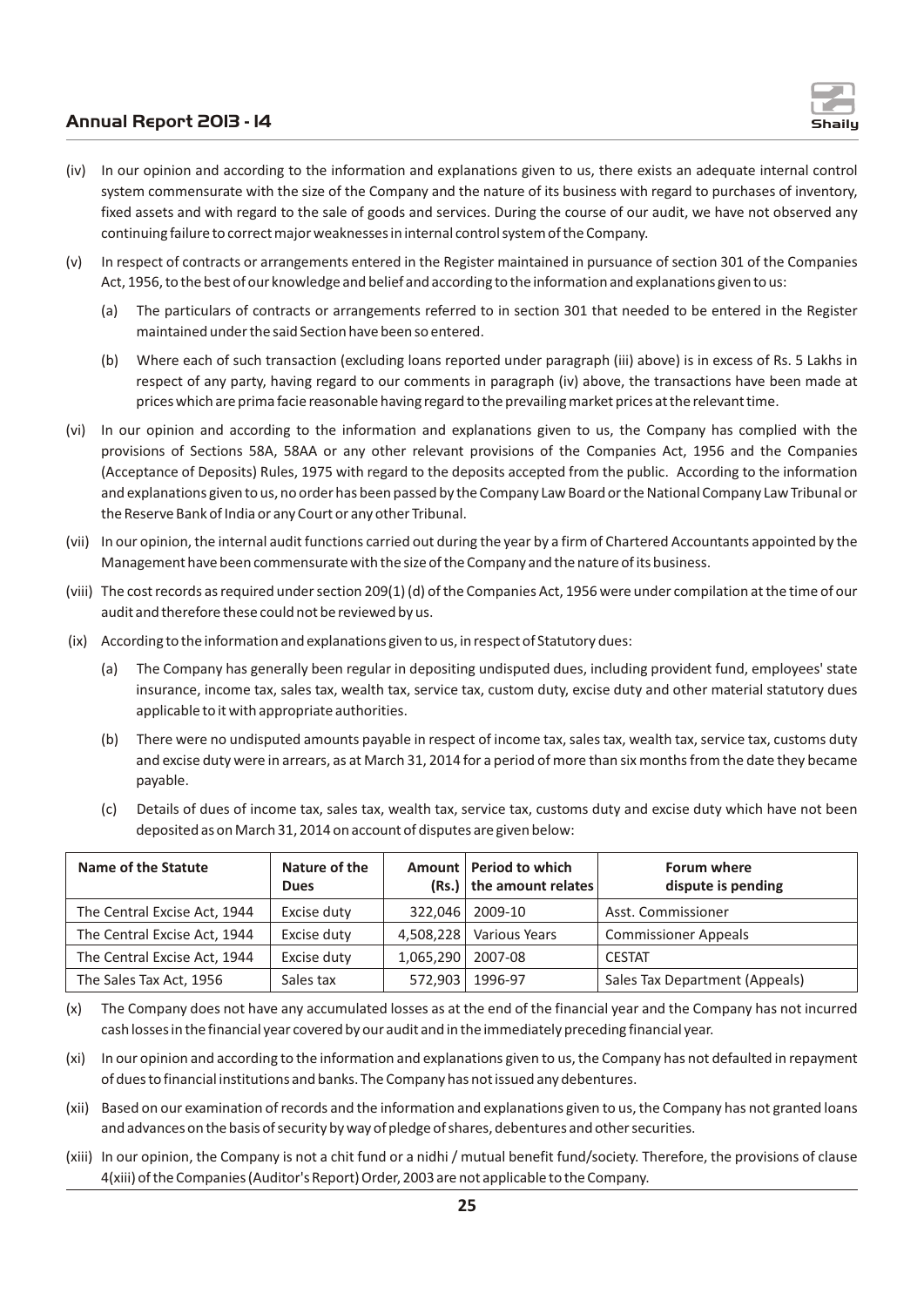

- (xiv) In our opinion, the Company is not dealing in or trading in shares, securities, debentures and other investments. Accordingly, the provisions of clause 4 (xiv) of the Companies (Auditor's Report) Order, 2003 are not applicable to the Company.
- (xv) According to the information and explanations given to us, the Company has not given guarantees for loans taken by others from bank or financial institutions. Therefore, the provisions of clause (xv) of Paragraph 4 of the Companies (Auditor's Report) Order, 2003 are not applicable to the Company.
- (xvi) In our opinion and according to the information and explanations given to us, the term loans have been applied by the Company during the year for the purposes for which they were obtained.
- (xvii) In our opinion and according to the information and explanations given to us, and on an overall examination of the Balance Sheet of the Company, we report that funds raised on short-term basis have, prima facie, not been used during the year for long-term investment.
- (xviii)According to the information and explanations given to us, the Company has not made any preferential allotment of shares to parties and companies covered in the register maintained under section 301 of the Companies Act, 1956 during the year.
- (xix) According to the information and explanations given to us, during the period covered by our audit report, the Company has not issued any debentures.
- (xx) According to the information and explanations given to us, during the period covered by our audit report, the Company has not raised any money by way of public issues.
- (xxi) To the best of our knowledge and according to the information and explanation given to us, no fraud by the Company and no material fraud on the Company has been noticed or reported during the year.

**For DELOITTE HASKINS & SELLS Chartered Accountants (Firm Registration No. 117364W)**

> **Sd/- (Gaurav J. Shah) (Partner) (Membership No. 35701)**

**VADODARA, 17th May, 2014**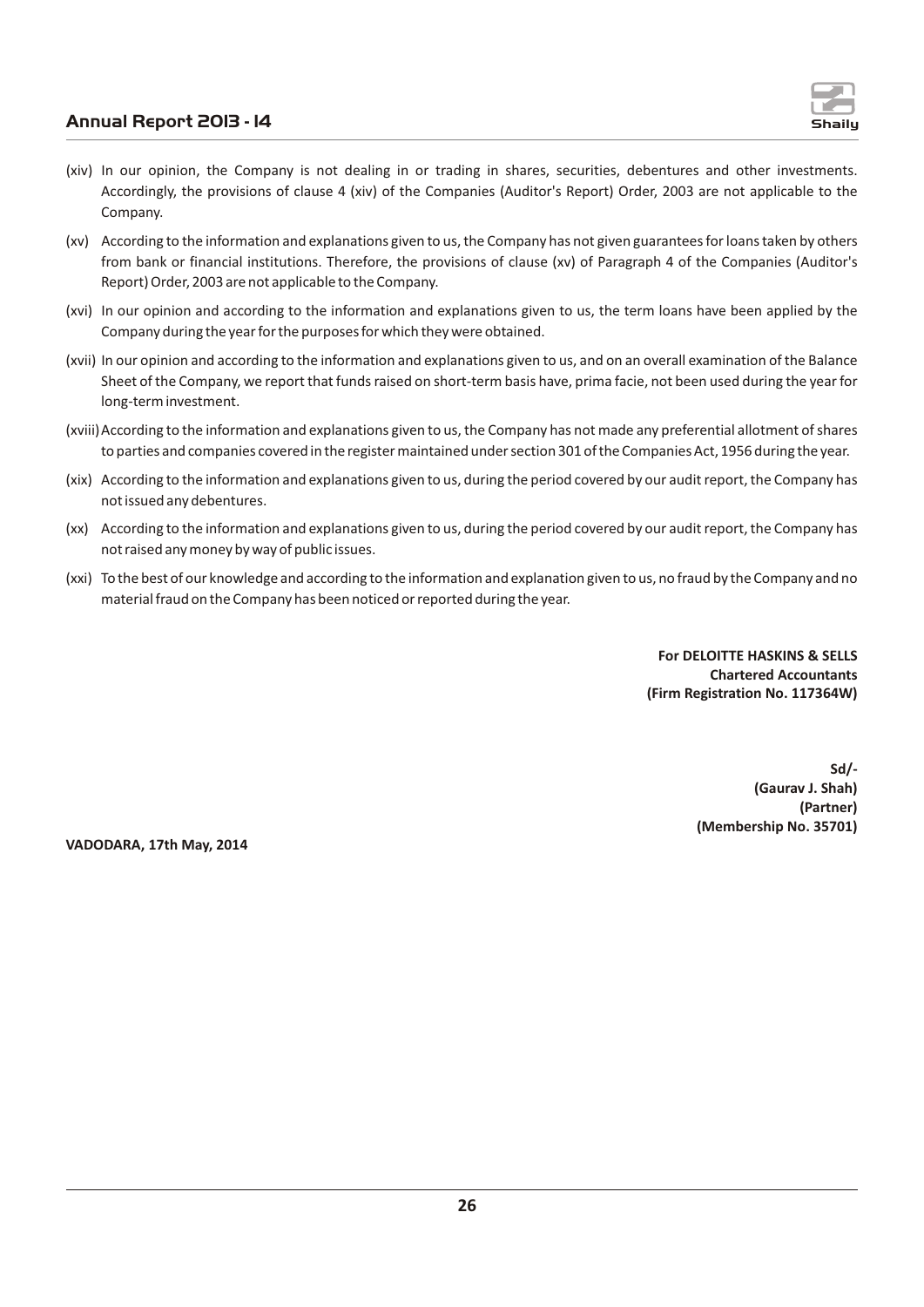## **Annual Report 2013 - 14 Shaily**



|                    |                      |                                                |              |                                             | (Amount in $\bar{z}$ )    |
|--------------------|----------------------|------------------------------------------------|--------------|---------------------------------------------|---------------------------|
|                    |                      | <b>Particulars</b>                             | Note No.     | As at                                       | As at                     |
|                    |                      |                                                |              | 31st March, 2014                            | 31st March, 2013          |
| Ι.                 |                      | <b>EQUITY &amp; LIABILITIES</b>                |              |                                             |                           |
| $\mathbf{1}$       |                      | <b>Shareholder's Funds</b>                     |              |                                             |                           |
|                    | (a)                  | Share Capital                                  | 3            | 73,184,300                                  | 73,184,300                |
|                    |                      |                                                | 4            | 352,372,363                                 | 286,517,323               |
|                    |                      |                                                |              | 425,556,663                                 | 359,701,623               |
| $\overline{2}$     |                      | <b>Non-Current Liabilities</b>                 |              |                                             |                           |
|                    | (a)                  | Long Term Borrowings                           | 5            | 381,504,828                                 | 151,381,377               |
|                    | (b)                  | Deferred Tax Liability                         |              | 31,822,598                                  | 30,757,063                |
|                    | (c)                  | Other Long Term Liabilities                    | 6            | 14,103,563                                  | 12,872,590                |
|                    | (d)                  | Long Term Provisions                           | 7            | 4,897,033                                   | 3,072,787                 |
|                    |                      |                                                |              | 432,328,022                                 | 198,083,818               |
| 3                  |                      | <b>Current Liabilities</b>                     |              |                                             |                           |
|                    | (a)                  | Short Term Borrowings                          | 8            | 215,237,145                                 | 228,170,361               |
|                    | (b)                  | <b>Trade Payables</b>                          | 9            | 273,752,905                                 | 179,934,967               |
|                    | (c)                  | <b>Other Current Liabilities</b>               | 10           | 85,233,714                                  | 104,986,363               |
|                    | (d)                  | <b>Short Term Provisions</b>                   | 11           | 4,026,124                                   | 2,193,759                 |
|                    |                      |                                                |              | 578,249,888                                 | 515,285,451               |
|                    | <b>ASSETS</b>        |                                                | <b>Total</b> | 1,436,134,573                               | 1,073,070,891             |
| Ш.<br>$\mathbf{1}$ |                      | <b>Non-Current Assets</b>                      |              |                                             |                           |
|                    | (a)                  | <b>Fixed Assets</b>                            | 12           |                                             |                           |
|                    | (i)                  | Tangible assets                                |              | 465,825,947                                 | 435,753,293               |
|                    | (ii)                 | Intangible assets                              |              | 1,553,448                                   | 1,228,085                 |
|                    | (iii)                | Capital work-in-progress                       |              | 27,793,052                                  | 12,767,683                |
|                    | (iv)                 | Intangible assets under development            |              | 768,608                                     |                           |
|                    |                      |                                                |              | 495,941,055                                 | 449,749,061               |
|                    | (b)                  | Non-Current Investments                        | 13           | 2,745,626                                   | 2,745,626                 |
|                    | (c)                  | Long Term Loans & Advances                     | 14           | 80,526,878                                  | 46,585,922                |
|                    | (d)                  | <b>Other Non-Current Assets</b>                | 15           | 956,100                                     | 1,434,150                 |
| $\mathbf{2}$       |                      | <b>Current Assets</b>                          |              |                                             |                           |
|                    | (a)                  | Inventories                                    | 16           | 152,493,912                                 | 125,034,958               |
|                    | (b)                  | Trade receivables                              | 17           | 325,752,588                                 | 261,748,808               |
|                    | (c)                  | Cash and cash equivalents                      | 18           | 244,913,808                                 | 65,935,570                |
|                    | (d)                  | Short-term loans and advances                  | 19           | 132,326,556                                 | 117,743,063               |
|                    | (e)                  | Other current assets                           | 20           | 478,050                                     | 2,093,733                 |
|                    |                      |                                                |              | 855,964,914                                 | 572,556,132               |
|                    |                      |                                                | <b>Total</b> | 1,436,134,573                               | 1,073,070,891             |
|                    |                      | See accompanying notes to financial statements | $28 - 30$    |                                             |                           |
|                    |                      | In terms of our report attached                |              | For And On Behalf Of The Board of Directors |                           |
|                    |                      | For Deloitte Haskins & Sells                   |              |                                             |                           |
|                    |                      | <b>Chartered Accountants</b>                   |              |                                             |                           |
| $Sd$ .             |                      |                                                |              | $Sd$ .                                      | $Sd$ .                    |
|                    | <b>Gaurav J Shah</b> |                                                |              | <b>Managing Director</b>                    | <b>Executive Director</b> |
| <b>Partner</b>     |                      |                                                |              |                                             |                           |
|                    | M. No: 35701         |                                                |              |                                             |                           |
| <b>Baroda</b>      |                      |                                                |              | <b>Baroda</b>                               | $Sd$ /-                   |
|                    | 17th May, 2014       |                                                |              | 17th May, 2014                              | <b>Company Secretary</b>  |
|                    |                      |                                                |              |                                             |                           |

## **Balance Sheet as at 31st March, 2014**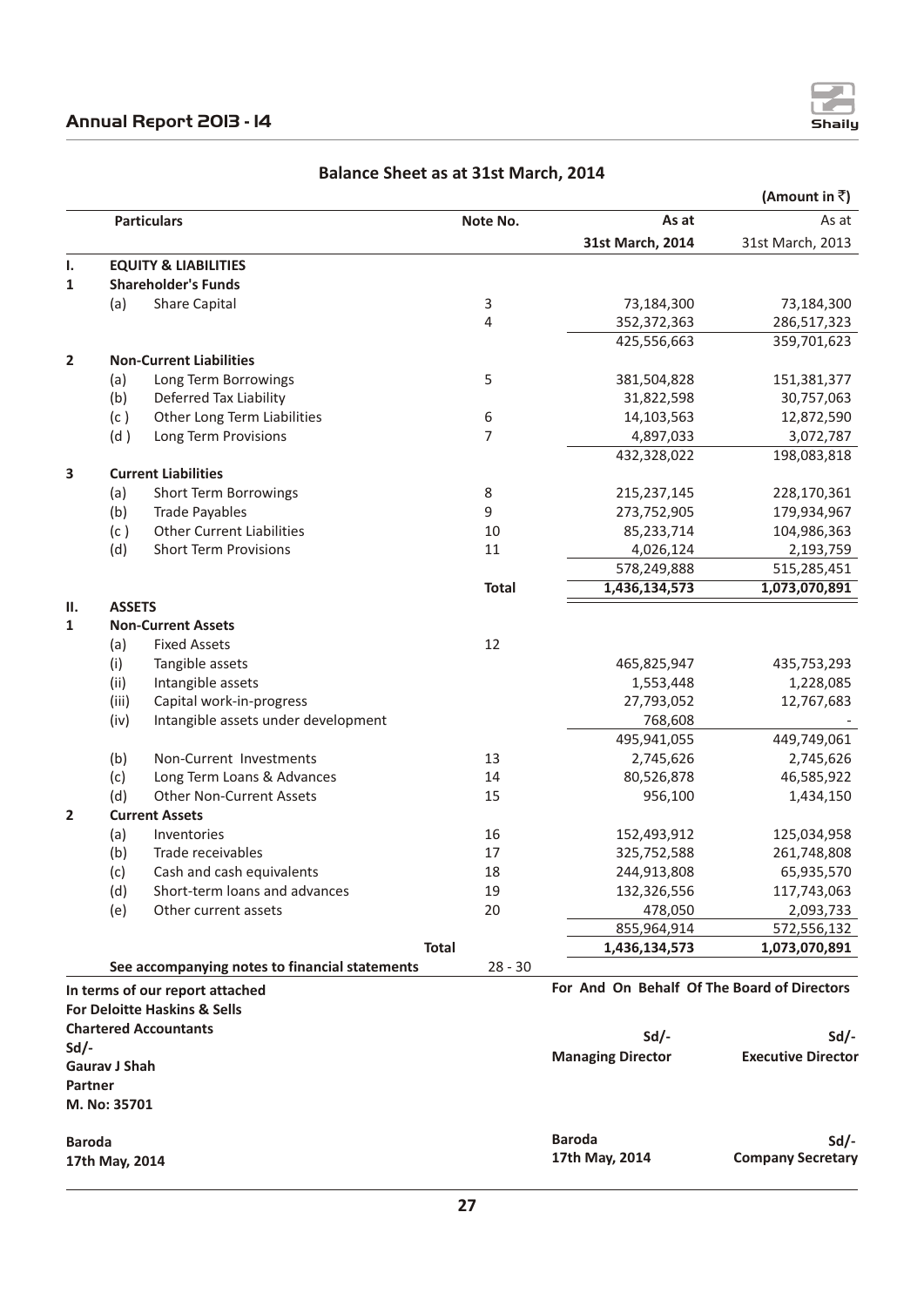## **Annual Report 2013 - 14 Shaily**



|                 |                                                         |           |                    | (Amount in ₹)      |
|-----------------|---------------------------------------------------------|-----------|--------------------|--------------------|
|                 | <b>Particulars</b>                                      | Note No.  | For the year ended | For the year ended |
|                 |                                                         |           | 31st March, 2014   | 31st March, 2013   |
| $\mathbf{I}$ .  | Revenue from Operations (gross)                         | 21        | 1,551,073,792      | 1,257,013,082      |
|                 | Less: Excise Duty                                       |           | 43,266,838         | 29,395,565         |
|                 | Revenue from Operations (Net)                           |           | 1,507,806,954      | 1,227,617,517      |
| $\mathbf{II}$ . | Other income                                            | 22        | 5,400,124          | 6,353,152          |
| III.            | Total Revenue (I + II)                                  |           | 1,513,207,078      | 1,233,970,669      |
| IV.             | <b>Expenses</b>                                         |           |                    |                    |
|                 | Cost of Raw Material Consumed                           | 23        | 858,312,743        | 707,100,219        |
|                 | (Increase)/ Decrease in Stocks                          | 24        | 7,613,908          | (16, 766, 910)     |
|                 | <b>Employee Benefits Expense</b>                        | 25        | 160,378,352        | 131,066,095        |
|                 | Finance costs                                           | 26        | 70,657,454         | 69,315,255         |
|                 | Depreciation and amortization expense                   | 12        | 59,585,170         | 56,157,974         |
|                 | <b>Other Expenses</b>                                   | 27        | 254,250,139        | 236,501,332        |
|                 | <b>Total Expenses</b>                                   |           | 1,410,797,766      | 1,183,373,965      |
| V.              | Profit before tax (III-IV)                              |           | 102,409,312        | 50,596,704         |
| VI.             | Less: Tax expense                                       |           |                    |                    |
|                 | Current tax                                             |           | 35,612,707         | 10,122,256         |
|                 | Short/(Excess) provision in earlier years               |           | (147, 035)         | (2, 298, 922)      |
|                 | Deferred tax                                            |           | 1,065,535          | 14,201,887         |
|                 | Wealth Tax                                              |           | 23,060             |                    |
|                 | <b>MAT Credit Entitlement</b>                           |           |                    | (7,643,061)        |
| VII.            | Profit from continuing operations (V-VI)                |           | 65,855,045         | 36,214,543         |
| VIII            | Earnings per equity share (of $\overline{5}10/-$ each): |           |                    |                    |
|                 | (1) Basic                                               |           | 9.00               | 4.95               |
|                 | (2) Diluted                                             |           | 9.00               | 4.95               |
|                 | See accompanying notes to financial statements          | $28 - 30$ |                    |                    |

## **Statement of Profit and Loss for the year ended 31st March, 2014**

| In terms of our report attached         | For And On Behalf Of The Board of Directors |                           |  |
|-----------------------------------------|---------------------------------------------|---------------------------|--|
| <b>For Deloitte Haskins &amp; Sells</b> |                                             |                           |  |
| <b>Chartered Accountants</b>            | $Sd/-$                                      | $Sd$ /-                   |  |
| $Sd$ /-                                 |                                             | <b>Executive Director</b> |  |
| <b>Gaurav J Shah</b>                    | <b>Managing Director</b>                    |                           |  |
| <b>Partner</b>                          |                                             |                           |  |
| M. No: 35701                            |                                             |                           |  |
| <b>Baroda</b>                           | <b>Baroda</b>                               | $Sd$ /-                   |  |
| 17th May, 2014                          | 17th May, 2014                              | <b>Company Secretary</b>  |  |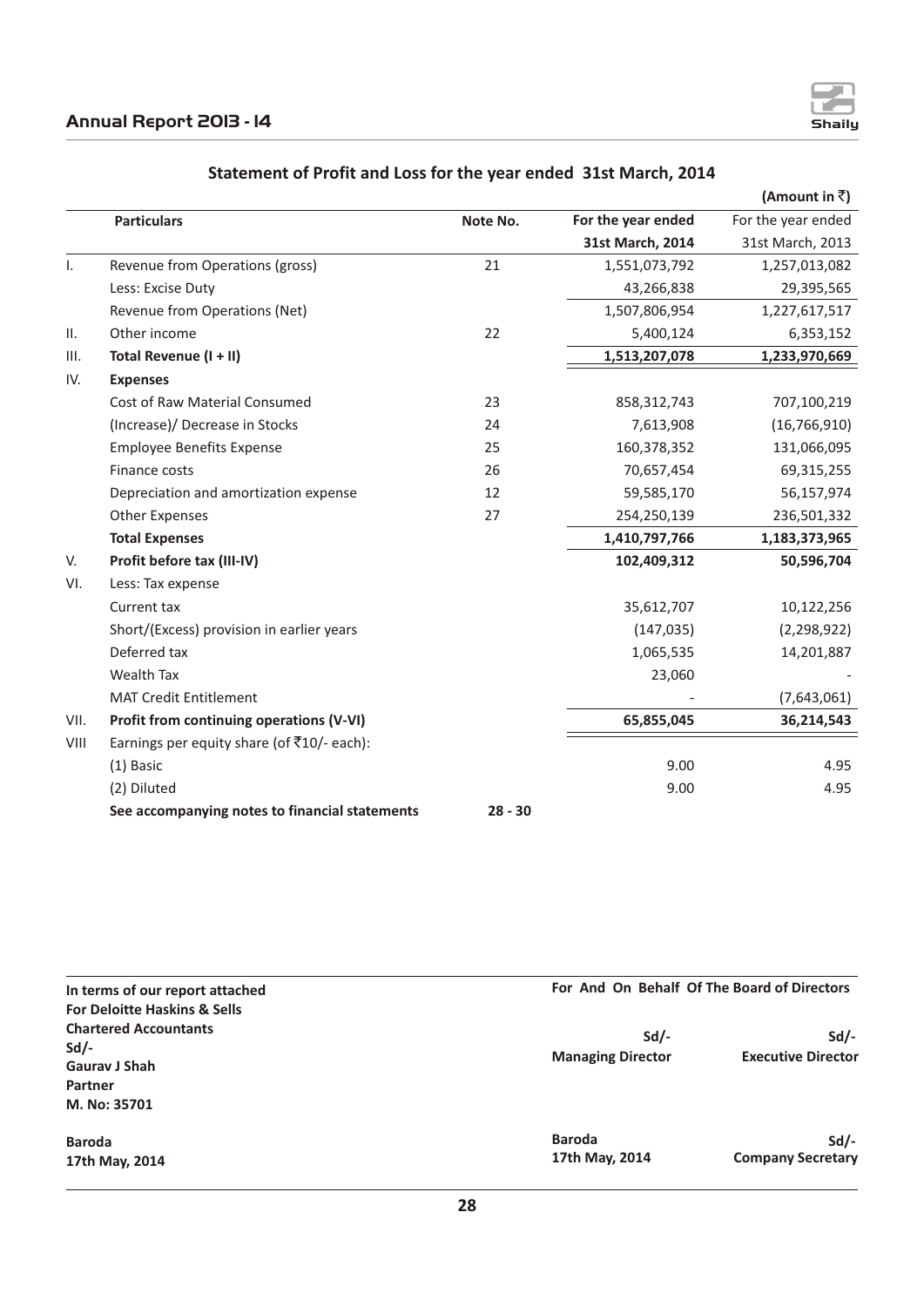

|                         |                                                                    |                                             | (Amount in ₹ੋ)            |
|-------------------------|--------------------------------------------------------------------|---------------------------------------------|---------------------------|
|                         | <b>Particulars</b>                                                 | For the year ended                          | For the year ended        |
| A                       |                                                                    | 31st March, 2014                            | 31st March, 2013          |
|                         | Cash flow from Operating Activities<br>Net Profit before taxation  | 102,409,312                                 | 50,596,706                |
|                         | Adjustment for:                                                    |                                             |                           |
|                         | Depreciation                                                       | 59,585,170                                  | 56,157,974                |
|                         | (Profit) / Loss on sale of Fixed Asset                             | 246,196                                     | 137,018                   |
|                         | Dividend received                                                  | (5,025)                                     | (5,025)                   |
|                         | Investment/ Interest income                                        | (4,631,899)                                 | (6, 268, 106)             |
|                         | Finance costs                                                      | 70,657,454                                  | 69,315,255                |
|                         | Amortisation of expenses                                           | 499,051                                     | 556,073                   |
|                         | Bad debts/Advances written off                                     | 1,370,646                                   | 418,894                   |
|                         | Unrealised Exchange (Gain) / Loss                                  | 3,818,481                                   | (456, 466)                |
|                         | Operating Profit before working capital changes                    | 233,949,386                                 | 170,452,323               |
|                         | Adjustment for:                                                    |                                             |                           |
|                         | (Increase)/Decrease in Trade receivables                           | (71,022,858)                                | 84,437,191                |
|                         | (Increase)/Decrease in Other receivables other than advance tax    | 12,476,949                                  | (25, 410, 333)            |
|                         | (Increase)/Decrease in Inventories                                 | (27, 458, 954)                              | (29,600,713)              |
|                         | Increase/(Decrease) in Trade Payables                              | 93,807,878                                  | (41, 182, 870)            |
|                         | Increase/(Decrease) in Other Current Liabilities                   | (14, 222, 496)                              | 14,224,123                |
|                         | Cash generated from operations                                     | 227,529,905                                 | 172,919,721               |
|                         | Taxes paid (Net of refunds)                                        | 16,285,833                                  | 12,200,645                |
|                         | Cash flow before Exceptional items                                 | 211,244,072                                 | 160,719,076               |
|                         | <b>Net Cash from Operating Activities</b>                          | 211,244,072                                 | 160,719,076               |
|                         |                                                                    |                                             |                           |
| B                       | Cash Flow from Investing Activities                                |                                             |                           |
|                         | <b>Purchases of Fixed Assets</b>                                   | (161, 949, 635)                             | (107, 136, 204)           |
|                         | (after adjustment of increase/decrease in creditors-capital goods) |                                             |                           |
|                         | Interest received                                                  | 4,631,899                                   | 6,268,106                 |
|                         | Dividend received                                                  | 5,025                                       | 5,025                     |
|                         | Purchase of investments                                            |                                             |                           |
|                         | Sale of Fixed Asset                                                | 1,716,645                                   | 1,761,291                 |
|                         | Bank balances not considered as cash and cash equivalents          | (166, 884, 553)                             | (36, 253, 129)            |
|                         | Net Cash (used) in Investing Activities                            | (322, 480, 619)                             | (135, 354, 911)           |
| $\overline{\mathsf{c}}$ | Cash flow from Financing Activities                                |                                             |                           |
|                         | Proceeds from long term borrowings                                 | 290,592,765                                 | 107,627,582               |
|                         | Repayment of long term borrowings                                  | (80, 943, 415)                              | (35, 119, 847)            |
|                         | Change in working capital loan                                     | (12, 933, 216)                              | (17, 582, 928)            |
|                         | Finance costs                                                      | (73, 385, 900)                              | (69, 315, 255)            |
|                         | <b>Net Cash (used) in financing Activities</b>                     | 123,330,234                                 | (14, 390, 448)            |
| D                       | Net Cash Inflow/(Outflow)                                          | 12,093,687                                  | 10,973,717                |
|                         | Cash & Cash Equivalents as at beginning of the year                | 15,310,588                                  | 4,336,871                 |
|                         | Cash & Cash equivalents as at end of the year                      | 27,404,275                                  | 15,310,588                |
|                         | Net Cash Inflow/ (Outflow)                                         | 12,093,687                                  | 10,973,717                |
| <b>Note</b>             |                                                                    |                                             |                           |
| 1                       | Cash & Cash equivalents comprises                                  |                                             |                           |
|                         | Cash on Hand                                                       | 524,183                                     | 861,063                   |
|                         | Cheques, drafts on hand                                            |                                             |                           |
|                         | <b>Balances with banks</b>                                         |                                             |                           |
|                         | (i) In current accounts                                            | 1,826,132                                   | 121,550                   |
|                         | (ii) In EEFC accounts                                              | 25,053,959                                  | 14,327,976                |
|                         | Total                                                              | 27,404,275                                  | 15,310,588                |
|                         |                                                                    |                                             |                           |
|                         | In terms of our report attached                                    | For And On Behalf Of The Board of Directors |                           |
|                         | <b>For Deloitte Haskins &amp; Sells</b>                            |                                             |                           |
|                         | <b>Chartered Accountants</b>                                       |                                             |                           |
|                         |                                                                    | $Sd$ .                                      | $Sd$ /-                   |
| $Sd$ /-                 |                                                                    | <b>Managing Director</b>                    | <b>Executive Director</b> |
|                         | <b>Gauray J Shah</b>                                               |                                             |                           |
| <b>Partner</b>          |                                                                    |                                             |                           |
|                         | M. No: 35701                                                       |                                             |                           |
|                         |                                                                    |                                             |                           |

## **Cash Flow Statement for the year ended on 31st March, 2014**

**Baroda 17th May, 2014** **Baroda**

**17th May, 2014**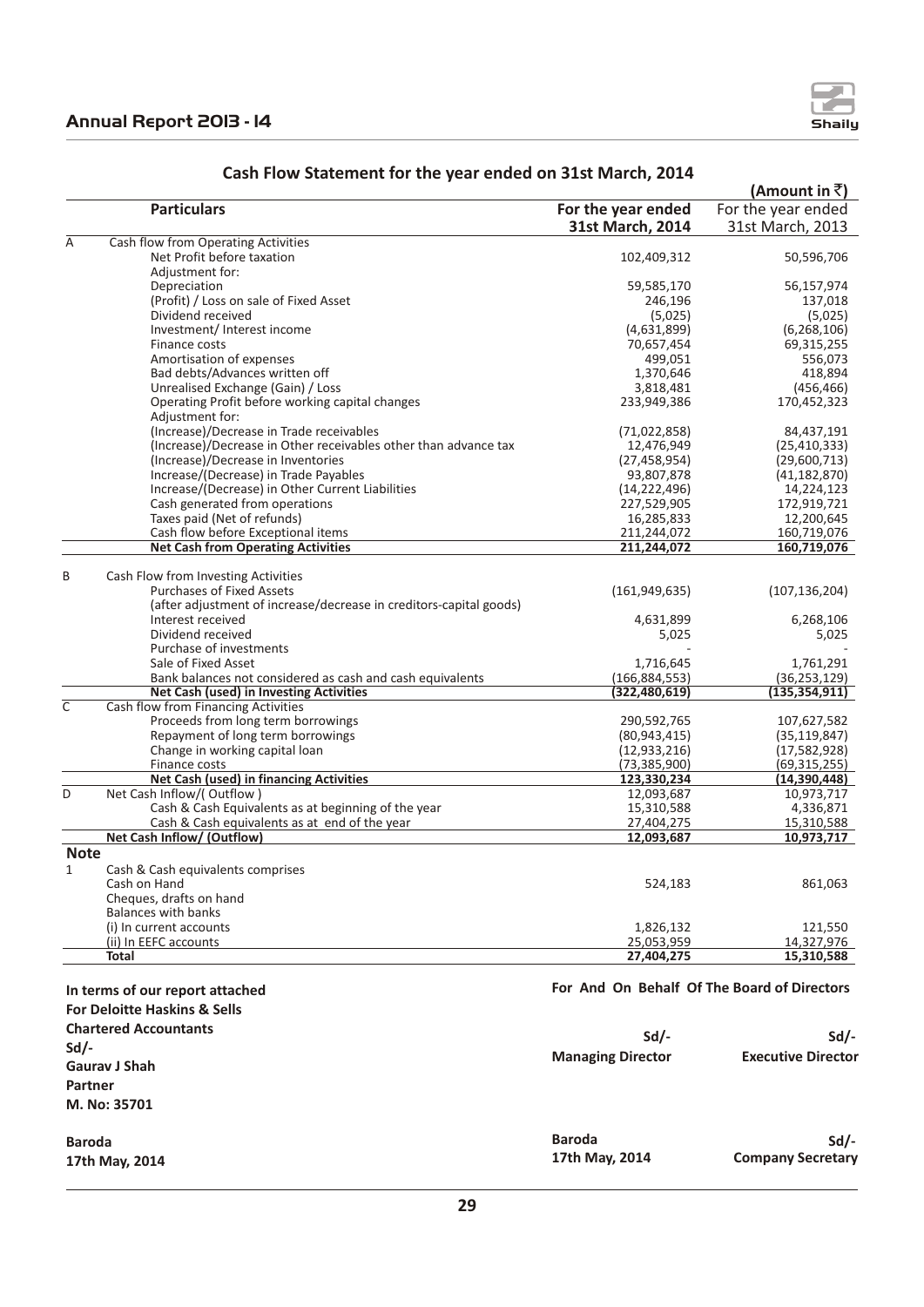

## **Notes forming part of the financial statements**

## **Note 1 : Corporate information**

Shaily Engineering Plastics Limited (the Company) is a Public Limited Company domiciled in India and incorporated under the provisions of the Companies Act, 1956. The Company is engaged in the manufacture and sale of injection moulded precision plastic components and sub-assemblies. The Company's manufacturing facilities are at Savli and Halol, Baroda, Gujarat, India.

## **Note 2 : Significant accounting policies**

### **2.1 Framework of Preparation of Financial Statements:**

The financial statements have been prepared under the historical cost convention in accordance with the Accounting Standards as given in Companies Accounting Standards Rules, 2006 and the relevant provisions of Companies Act, 1956 except as regards certain fixed assets as indicated below shown at fair value.

### **2.2 System of Accounting:**

The Company has adopted accrual system of accounting.

### **2.3 Use of Estimates:**

The preparation of financial statements requires management to make estimates and assumptions that affect the reported amounts of assets and liabilities, disclosure of contingent amounts as at the date of financial statements and reported amounts of revenues and expenses during the reporting period. Actual results could differ from these estimates. Such difference is recognized in the periods in which the results are known / materialized.

#### **2.4 Revenue:**

Sales and services are accounted inclusive of excise duty but excluding Sales Tax, and are net of returns / discounts / debit notes / reversals.

Revenue from sales of product is recognised on the transfer of substantial risk and rewards of ownership.

#### **2.5 Fixed Assets:**

Fixed Assets acquired on amalgamation on 1st April 2001 are stated at fair value determined at the time of amalgamation. Assets acquired thereafter are shown at cost. Cost includes all incidental expenditure, net of cenvat, wherever applicable. Expenditure on software is capitalised in accordance with the applicable Accounting Standard.

### **2.6 Depreciation and Amortisation:**

Depreciation on fixed assets is calculated on straight-line method in the manner and at the rates as prescribed in schedule XIV of the Companies Act, 1956. Depreciation on additions / deletions to fixed assets during the year is provided on a prorata basis.

### **2.7 Investments:**

Investments are either classified as current or long term based on management's intention at the time of purchase. Current investments are carried at lower of cost and fair value. Long term investments are stated at cost. Provision is made for any diminution in value, if other than temporary.

#### **2.8 Inventories:**

Inventories are valued at lower of cost and net realisable value. Cost of inventories comprises cost of purchase, cost of conversion and other cost incurred in bringing them to their present location and conditions. The cost of inventories is determined based on the First in First out method.

### **2.9 Employee Benefits:**

### **Defined Contribution Plan**

Company's contribution to Provident fund and other funds are determined under the relevant schemes and/or statute and charged to revenue.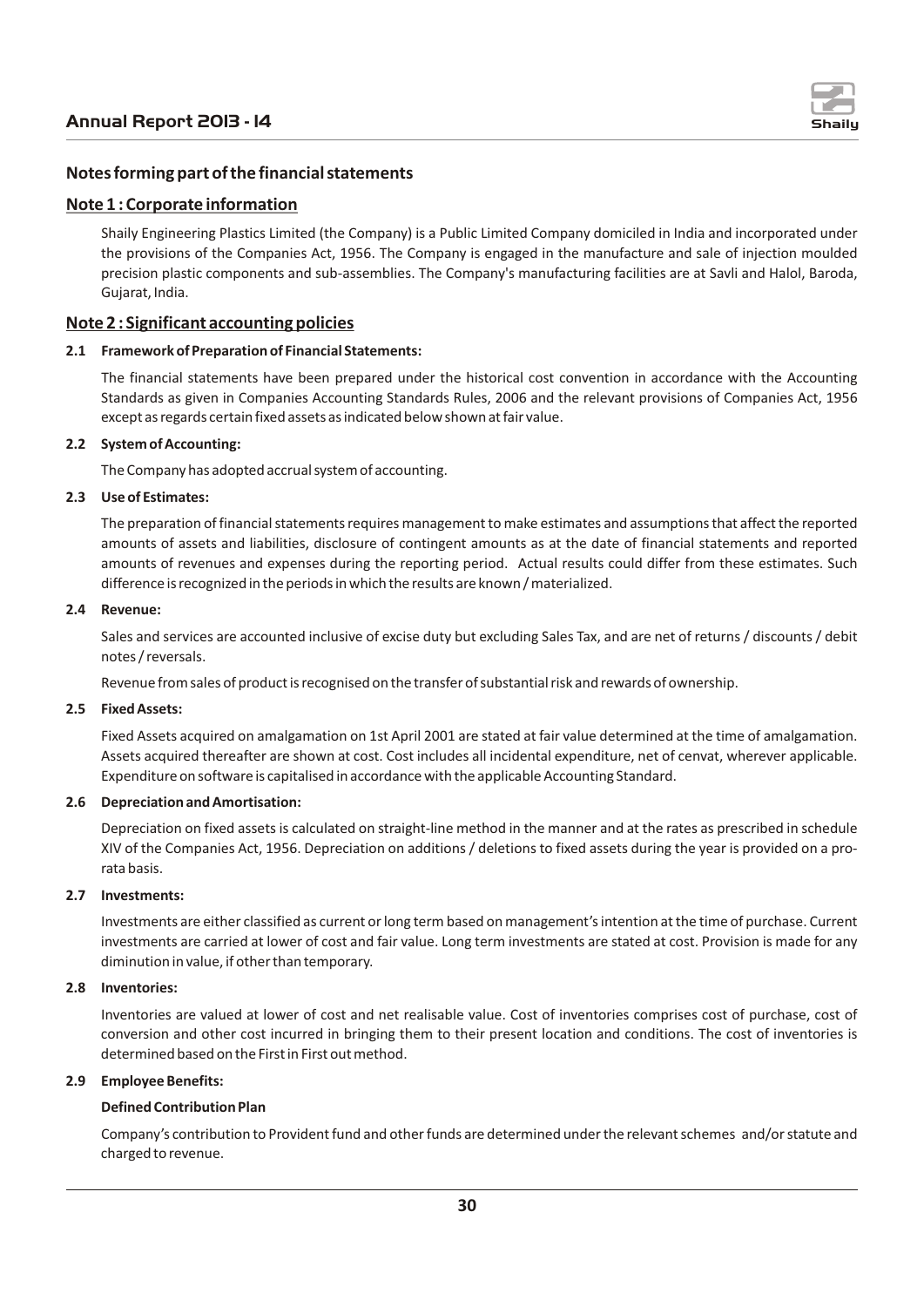

#### **Defined Benefit Plan**

The employees' gratuity fund scheme managed by HDFC Standard Life Insurance is a defined benefit plan. The present value of obligation is determined based on actuarial valuation using the Projected Unit Credit Method, which recognises each period of service as giving rise to additional unit of employee benefit entitlement and measures each unit separately to build up the final obligation. The obligation for leave encashment is recognised in the same manner as gratuity.

#### **2.10 Foreign Currency Transactions:**

Transactions denominated in foreign currencies are recorded at the exchange rates prevailing at the date of transaction. Monetary items denominated in foreign currency at the year end are translated at year end rates. In respect of monetary items which are covered by forward exchange contracts, the premium on such forward contracts is recognised over the life of the forward contract. The exchange difference arising on settlement /translation are recognised in the revenue accounts,.

#### **2.11 Borrowing costs:**

Borrowing costs include interest, amortisation of ancillary costs incurred and exchange differences arising from foreign currency borrowings to the extent they are regarded as an adjustment to the interest cost. Costs in connection with the borrowing of funds to the extent not directly related to the acquisition of qualifying assets are charged to the Statement of Profit and Loss over the tenure of the loan. Borrowing costs, allocated to and utilised for qualifying assets, pertaining to the period from commencement of activities relating to construction / development of the qualifying asset upto the date of capitalisation of such asset are added to the cost of the assets. Capitalisation of borrowing costs is suspended and charged to the Statement of Profit and Loss during extended periods when active development activity on the qualifying assets is interrupted.

#### **2.12 Taxation:**

Current tax is determined as the amount of tax payable in respect of taxable income for the period based on applicable tax rate and laws.

Deferred tax expense or benefit is recognised on timing differences being the difference between taxable income and accounting income that originate in one period and are capable of reversal in one or more subsequent periods. Deferred tax assets and liabilities are measured using the tax rates and tax laws that have been enacted or substantively enacted by the balance sheet date. Deferred tax asset on account of unabsorbed loss/depreciation is recognised only if virtual certainty as regards absorption thereof exists.

#### **2.13 Miscellaneous Expenditure:**

Preliminary expenses are deferred over the period of 10 years.

Expenditure for raising equity/preference shares are deferred over the period of 10 years.

#### **2.14 Provisions, Contingent Liabilities and Contingent Assets:**

Provisions involving substantial degree of estimation in measurements are recognized when there is a present obligation as a result of past events and it is probable that there will be an outflow of resources. Contingent liabilities are not recognized but are disclosed in the notes. Contingent Assets are neither recognized nor disclosed in the financial statements.

### **Note 3 : Share Capital**

|   | <b>Particulars</b>                             | As at 31st March, 2014 |             | As at 31st March, 2013 |             |
|---|------------------------------------------------|------------------------|-------------|------------------------|-------------|
|   |                                                | <b>Number</b>          | ₹           | Number                 |             |
| A | Authorised                                     |                        |             |                        |             |
|   | Equity Shares of ₹10/- each with voting rights | 16,000,000             | 160,000,000 | 16,000,000             | 160,000,000 |
| В | Issued, Subscribed & Fully Paid Up Shares      |                        |             |                        |             |
|   | Equity Shares of ₹10/- each fully paid with    | 7,318,430              | 73,184,300  | 7,318,430              | 73,184,300  |
|   | voting rights                                  |                        |             |                        |             |
|   | <b>Total</b>                                   | 7,318,430              | 73,184,300  | 7,318,430              | 73,184,300  |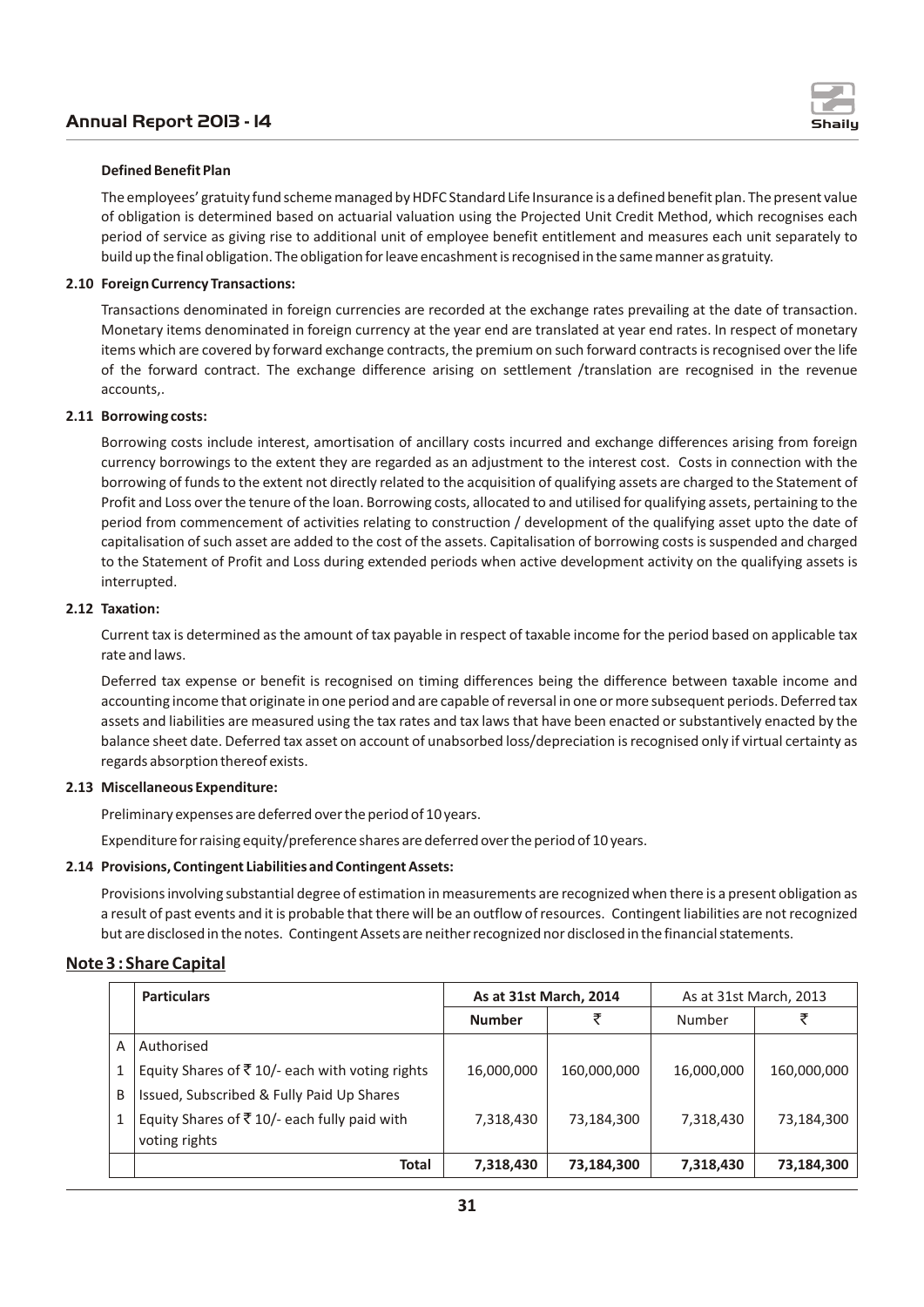

#### **a. Terms & Rights attached to equity shares :**

The Company has only one class of equity shares having face value of  $\bar{c}$  10/- each. Each holder of Equity share is entitled to one vote per share.

In the event of Liquidation of the company, the holders of the equity shares will be entitled to receive remaining assets of the company. The distribution will be in proportion to the Number of equity shares held by the Shareholders.

#### **b. Details of Shareholder's holding more than 5% shares in the Company;**

|   | Class of shares / Name of shareholder | As at 31st March, 2014  |                          | As at 31st March, 2013  |                 |
|---|---------------------------------------|-------------------------|--------------------------|-------------------------|-----------------|
|   |                                       | No. of<br><b>Shares</b> | $%$ of<br><b>Holding</b> | No. of<br><b>Shares</b> | % of<br>Holding |
|   | Equity shares with voting rights      |                         |                          |                         |                 |
| 1 | Motika Ltd                            | 1,746,420               | 23.86%                   | 1,746,420               | 23.86%          |
| 2 | Mahendra Sanghvi                      | 829,875                 | 11.34%                   | 829,875                 | 11.34%          |
| 3 | Tilottama Sanghvi                     | 798,490                 | 10.91%                   | 798,490                 | 10.91%          |
| 4 | Jayessh Shah                          | 679,838                 | 9.29%                    | 682,838                 | 9.33%           |
| 5 | Lax Nagda                             | 508,702                 | 6.95%                    | 508,702                 | 6.95%           |
| 6 | Laxman Sanghvi                        | 501,924                 | 6.86%                    | 501,924                 | 6.86%           |
| 7 | <b>Bharat Sanghvi</b>                 | 373,584                 | 5.10%                    | 373,584                 | 5.10%           |

## **Note 4 : Reserves & Surplus**

|                | <b>Particulars</b>                                  | As at       | As at       |
|----------------|-----------------------------------------------------|-------------|-------------|
|                |                                                     | 31st March, | 31st March, |
|                |                                                     | 2014        | 2013        |
|                |                                                     | ₹           | ₹           |
| $\mathbf{1}$   | <b>Capital Reserves</b>                             | 9,291,156   | 9,291,156   |
|                | <b>Closing Balance</b>                              | 9,291,156   | 9,291,156   |
| $\overline{2}$ | <b>Securities Premium Account</b>                   | 81,865,540  | 81,865,540  |
|                | <b>Closing Balance</b>                              | 81,865,540  | 81,865,540  |
| 3              | <b>General Reserve</b>                              | 21,035,025  | 21,035,025  |
| $\overline{4}$ | Surplus / (Deficit) in Statement of Profit and Loss |             |             |
|                | Opening balance                                     | 174,325,597 | 138,111,057 |
|                | Add: Profit / (Loss) for the year                   | 65,855,045  | 36,214,546  |
|                | <b>Closing Balance</b>                              | 240,180,642 | 174,325,603 |
|                | <b>Total</b>                                        | 352,372,363 | 286,517,323 |

## **Note 5 : Long Term Borrowings**

|   | <b>Particulars</b>                                          | As at       | As at       |
|---|-------------------------------------------------------------|-------------|-------------|
|   |                                                             | 31st March, | 31st March, |
|   |                                                             | 2014        | 2013        |
|   |                                                             | ₹           | ₹           |
| 1 | <b>Term loans (Secured)</b>                                 |             |             |
|   | from banks                                                  |             |             |
|   | -in Rupees                                                  | 56,084,732  | 24,224,557  |
|   | -in Foreign Currency                                        | 298,515,500 | 108,570,000 |
| 2 | Long term maturities of finance lease obligations (Secured) | 1,235,608   | 1,222,832   |
| 3 | <b>Deferred payment liabilities (Unsecured)</b>             | 2,103,988   | 2,103,988   |
| 4 | <b>Deposits (Unsecured)</b>                                 | 23,565,000  | 15,260,000  |
|   | <b>Total</b>                                                | 381,504,828 | 151,381,377 |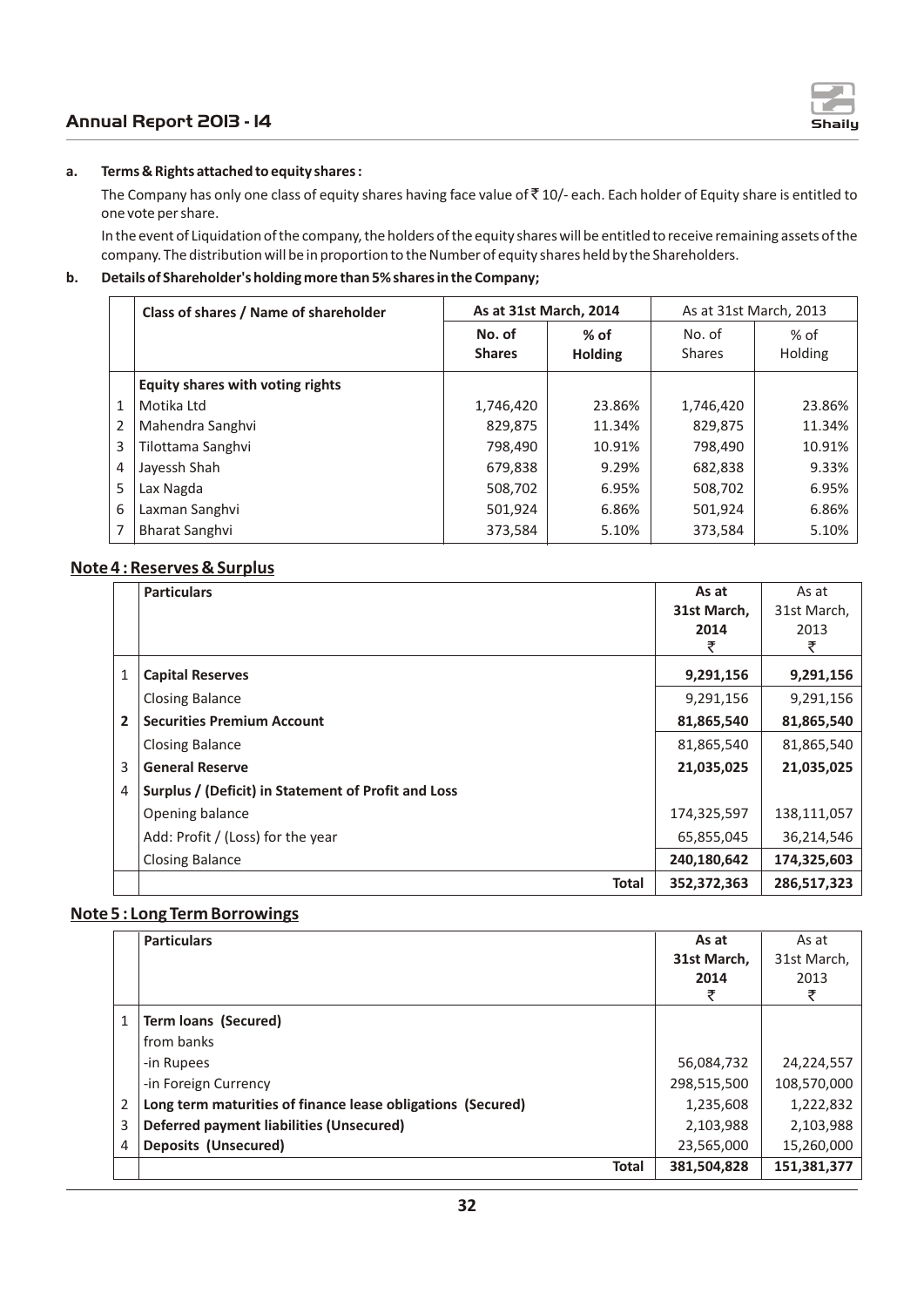## **Annual Report 2013 - 14 Shaily**



**Notes :**

## **(I) Details of terms of repayment for the other long-term borrowings and security provided in respect of the secured other long-term borrowings:**

| <b>Particulars</b>                                                                                                                       | Terms of repayment and security                                                                                                                                                                                                                                                                                                                                                                                                                                                                                              | As at<br>31st March,<br>2014<br>₹ | As at<br>31st March,<br>2013<br>₹ |
|------------------------------------------------------------------------------------------------------------------------------------------|------------------------------------------------------------------------------------------------------------------------------------------------------------------------------------------------------------------------------------------------------------------------------------------------------------------------------------------------------------------------------------------------------------------------------------------------------------------------------------------------------------------------------|-----------------------------------|-----------------------------------|
|                                                                                                                                          |                                                                                                                                                                                                                                                                                                                                                                                                                                                                                                                              | <b>Secured</b>                    | Secured                           |
| <b>Term loans from banks:</b>                                                                                                            |                                                                                                                                                                                                                                                                                                                                                                                                                                                                                                                              |                                   |                                   |
| SBI (In rupees)                                                                                                                          | <b>Terms of Repayment:-</b>                                                                                                                                                                                                                                                                                                                                                                                                                                                                                                  | 73,084,732                        | 101,874,557                       |
|                                                                                                                                          | SBI (In rupees) :- Quarterly repayment of<br>Rs. 42.50 Lacs FY 14(PY Rs 91 Lacs)                                                                                                                                                                                                                                                                                                                                                                                                                                             |                                   |                                   |
| SCB (In rupees)                                                                                                                          | SCB (In rupee Currency) :- Monthly<br>repayment of `Nil (PY Rs 24 Lacs)                                                                                                                                                                                                                                                                                                                                                                                                                                                      |                                   | 1,937,500                         |
| SCB UK (In foreign currency)                                                                                                             | <b>SCB UK (in foreign Currency):</b><br>Quarterly repayment of ECB-1 of 1 lac<br>USD (PY 1 lac USD) & ECB-2 of 2.5 lacs<br>USD beginning from March'15                                                                                                                                                                                                                                                                                                                                                                       | 341,515,500                       | 108,570,000                       |
| <b>Total - Term loans from banks</b>                                                                                                     |                                                                                                                                                                                                                                                                                                                                                                                                                                                                                                                              | 414,600,232                       | 212,382,057                       |
|                                                                                                                                          | Security :-                                                                                                                                                                                                                                                                                                                                                                                                                                                                                                                  |                                   |                                   |
| Less: Repayment within next 12<br>months, current maturities of<br>Long Term Debt reflected in Note<br>No: 10 other current liabilities. | Term loan from banks are secured by a<br>pari passu charge over entire fixed assets<br>of the Company including mortgage over<br>factory land, building and plants of the<br>Company situated at<br>a) Plot # 706, 707 and 708 at GIDC, Halol.<br>b) Survey # 366,364/1, 364 /1(A) 364/2<br>364/3 and 363 at Rania, ECB-2 is further<br>secured by hypothecation of all current<br>assets of the company, present & future.<br>These are further secured by personal<br>guarantee of some of the directors of the<br>Company | 60,000,000                        | 79,587,500                        |
| <b>Total Long Term loans (Secured)</b>                                                                                                   |                                                                                                                                                                                                                                                                                                                                                                                                                                                                                                                              | 354,600,232                       | 132,794,557                       |
|                                                                                                                                          |                                                                                                                                                                                                                                                                                                                                                                                                                                                                                                                              |                                   |                                   |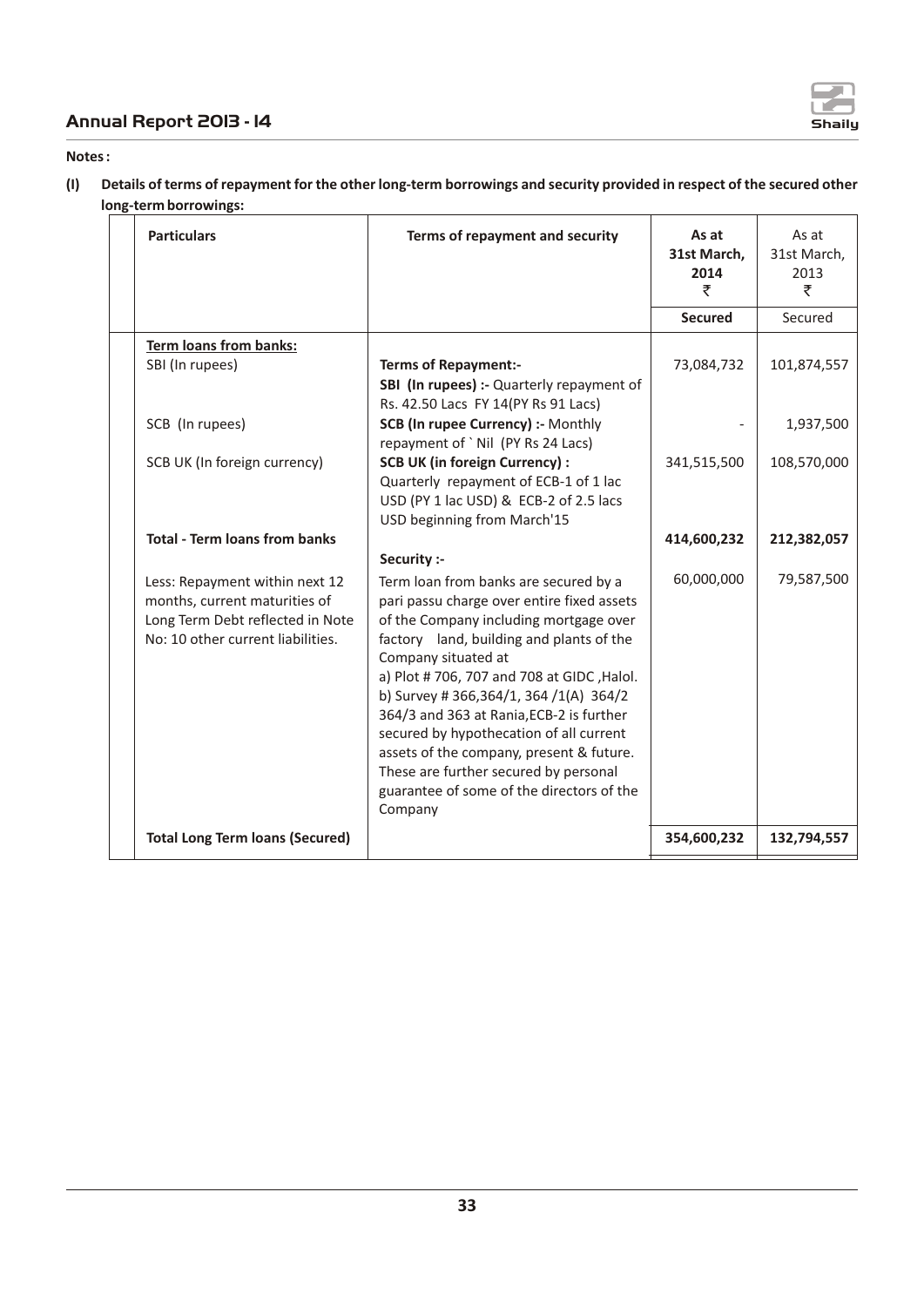

| <b>Particulars</b>                                                                                                                                     | Terms of repayment and security                                                 | As at<br>31st March,<br>2014<br>₹ | As at<br>31st March,<br>2013<br>₹ |
|--------------------------------------------------------------------------------------------------------------------------------------------------------|---------------------------------------------------------------------------------|-----------------------------------|-----------------------------------|
|                                                                                                                                                        |                                                                                 | <b>Secured</b>                    | Secured                           |
| Long-term maturities of finance<br>lease obligations:                                                                                                  |                                                                                 |                                   |                                   |
| <b>HDFC Bank</b>                                                                                                                                       | <b>Terms of Repayment:-</b><br>There is monthly repayment for Hire              | 1,222,832                         | 2,373,083                         |
| <b>SBI Bank</b>                                                                                                                                        | purchase loans<br>Security :-                                                   |                                   |                                   |
| <b>AXIS Bank</b>                                                                                                                                       | Hire Purchase Facilities are secured by<br>hypothecation of respective vehicles | 1,345,700                         | 828,776                           |
| <b>Total-Term maturities of finance</b><br>lease obligations (Secured)                                                                                 | financed.                                                                       | 2,568,532                         | 3,201,859                         |
| Less: Repayment within next 12<br>months, current maturities of<br>finance lease obligations<br>reflected in Note No: 10 other<br>current liabilities. |                                                                                 | 1,332,924                         | 1,979,026                         |
| Total - Long-term maturities of finance lease obligations                                                                                              |                                                                                 | 1,235,608                         | 1,222,832                         |

#### **(ii) Details of long-term borrowings guaranteed by some of the directors :**

| <b>Particulars</b>    | As at<br>31st March,<br>2014 | As at<br>31st March,<br>2013 |
|-----------------------|------------------------------|------------------------------|
| Term loans from banks | 414,600,232                  | 212,382,057                  |

## **Note 6 : Other Long Term Liabilities**

| <b>Particulars</b>     | As at<br>31st March,<br>2014<br>₹ | As at<br>31st March,<br>2013<br>₹ |
|------------------------|-----------------------------------|-----------------------------------|
| Advance from customers | 14,103,563                        | 12,872,590                        |
| <b>Total</b>           | 14,103,563                        | 12,872,590                        |

## **Note 7 : Long Term Provisions**

|              | <b>Particulars</b>                                   | As at<br>31st March,<br>2014 | As at<br>31st March,<br>2013 |
|--------------|------------------------------------------------------|------------------------------|------------------------------|
| $\mathbf{1}$ | Provision for employee benefits                      |                              |                              |
|              | Provision for compensated absences (Refer Note 29.1) | 4,897,033                    | 3,072,787                    |
|              | <b>Total</b>                                         | 4,897,033                    | 3,072,787                    |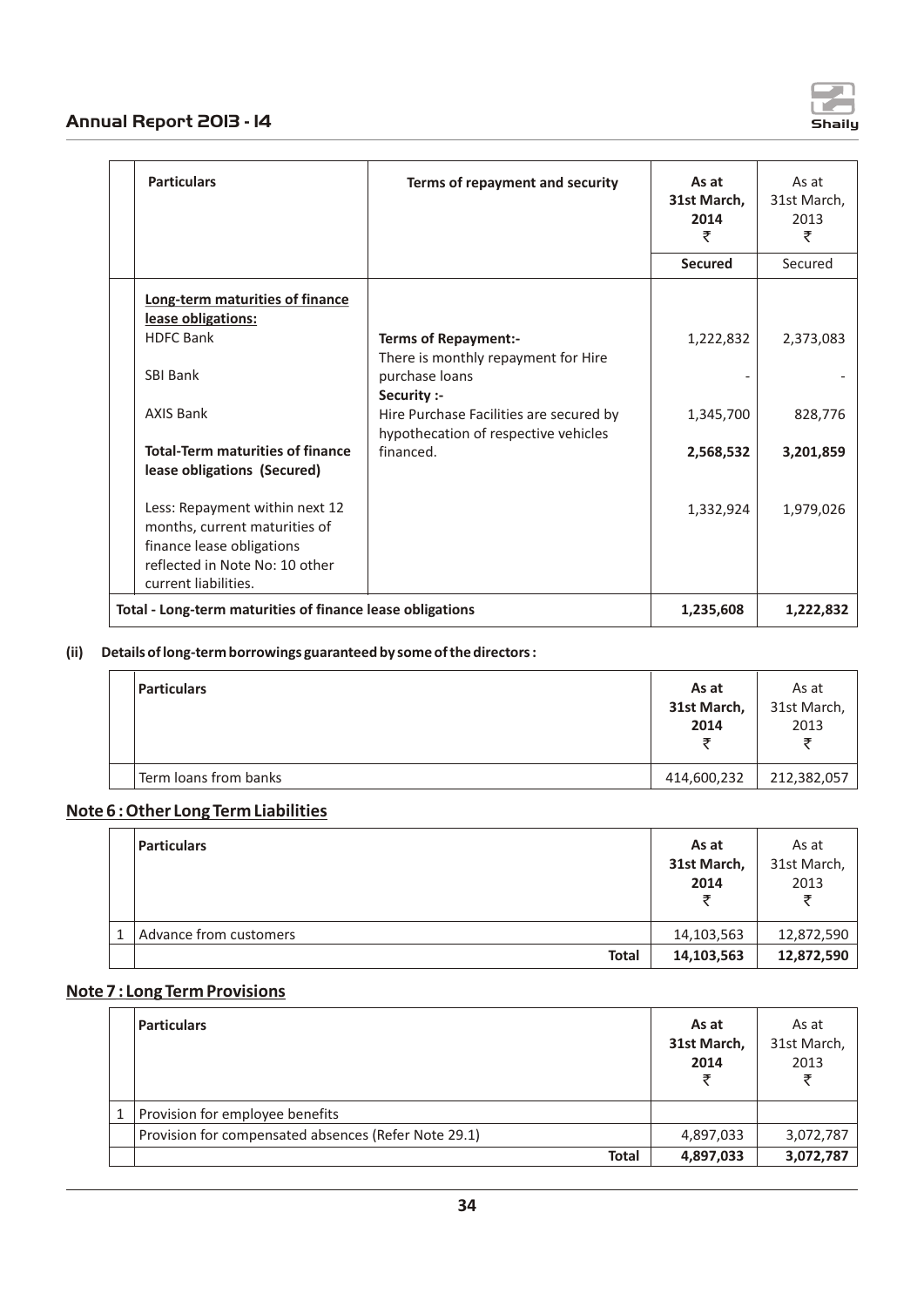

## **Note 8 : Short Term Borrowings**

|   | <b>Particulars</b>        | As at<br>31st March,<br>2014<br>₹ | As at<br>31st March,<br>2013<br>₹ |
|---|---------------------------|-----------------------------------|-----------------------------------|
| 1 | Loans repayable on demand |                                   |                                   |
|   | From banks                |                                   |                                   |
|   | -Secured                  | 205,658,602                       | 223,170,361                       |
|   | -Unsecured                | 9,578,543                         | 5,000,000                         |
|   | <b>Total</b>              | 215,237,145                       | 228,170,361                       |

#### **Notes :**

#### **(i) Details of security for secured short-term borrowings:**

| <b>Particulars</b>             | <b>Nature of security</b>                                                                                                                                                                 | As at<br>31st March.<br>2014<br>₹ | As at<br>31st March,<br>2013<br>₹ |
|--------------------------------|-------------------------------------------------------------------------------------------------------------------------------------------------------------------------------------------|-----------------------------------|-----------------------------------|
| Loans repayable on demand -    |                                                                                                                                                                                           |                                   |                                   |
| <b>Secured from banks:</b>     |                                                                                                                                                                                           |                                   |                                   |
| State Bank of India            | Working capital loans from banks are<br>secured by hypothecation of all current<br>assets of the Company, present and future,<br>such as inventories, receivables, loans and              | 134,083,558                       | 168,592,944                       |
| <b>Bank of Baroda</b>          | advances, etc. Working capital loans are<br>further secured by second pari passu<br>charge over entire fixed assets of the                                                                |                                   | (364, 324)                        |
| <b>Standard Chartered Bank</b> | Company including factory land, building<br>and plants of the Company as stated<br>above. These are further secured by<br>personal guarantees of some of the<br>directors of the Company. | 71,575,045                        | 54,941,741                        |
| Loans repayable on demand -    |                                                                                                                                                                                           |                                   |                                   |
| <b>Unsecured</b>               |                                                                                                                                                                                           |                                   |                                   |
| Citi Bank                      |                                                                                                                                                                                           | 9,578,543                         | 5,000,000                         |
| <b>Total - from Banks</b>      |                                                                                                                                                                                           | 215,237,145                       | 223,170,361                       |

#### **(ii) Details of short-term borrowings guaranteed by some of the directors :**

| <b>Particulars</b>                   | As at<br>31st March,<br>2014 | As at<br>31st March,<br>2013 |
|--------------------------------------|------------------------------|------------------------------|
| Loans repayable on demand from banks | 205,658,602                  | 223,170,361                  |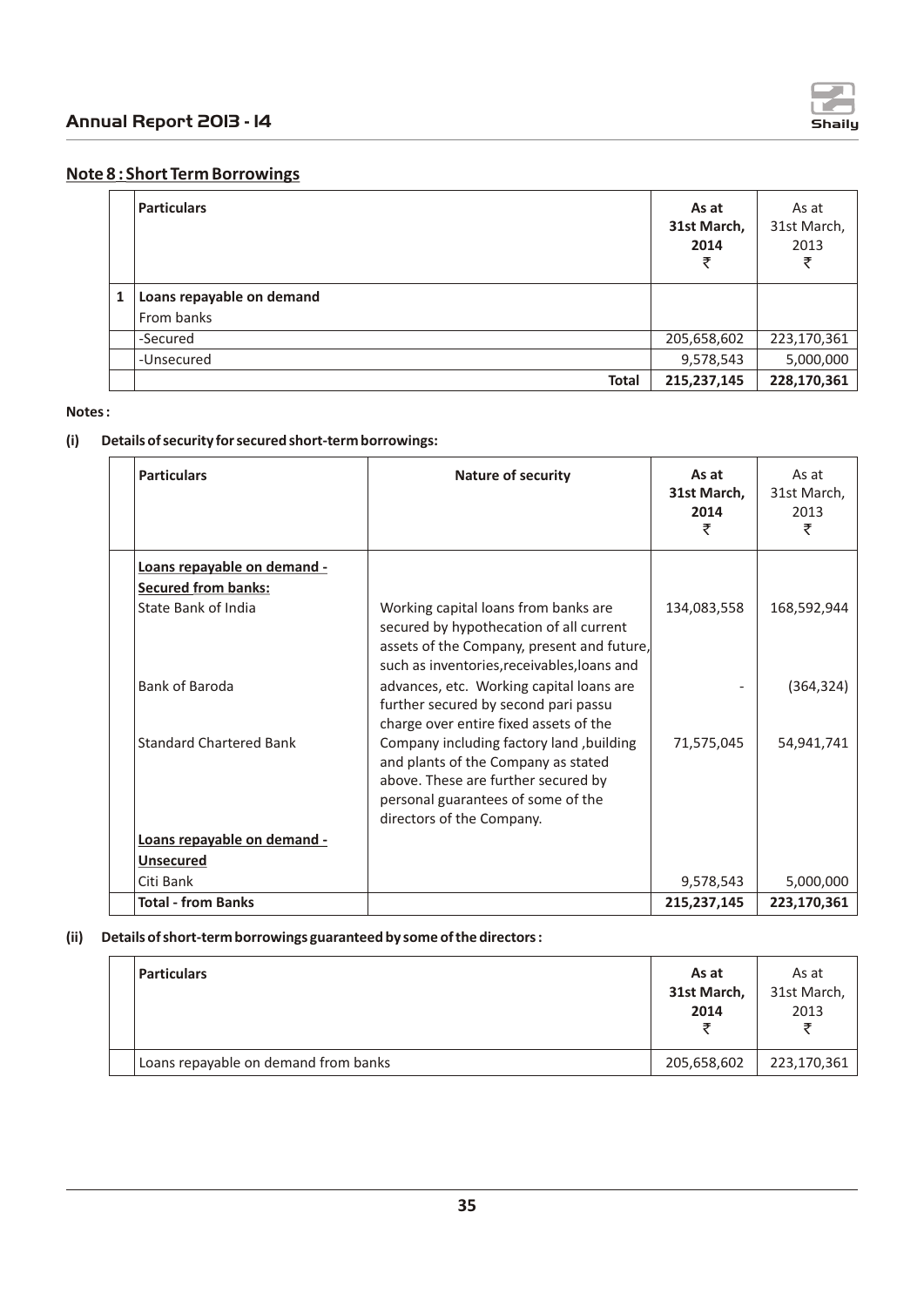

## **Note 9 : Trade Payables**

|   | <b>Particulars</b>                  | As at<br>31st March,<br>2014<br>₹ | As at<br>31st March,<br>2013<br>₹ |
|---|-------------------------------------|-----------------------------------|-----------------------------------|
| 1 | <b>Trade Payables</b>               |                                   |                                   |
|   | Dues to Micro and Small Enterprises | 77,184                            | 120,427                           |
|   | <b>Other Trade Payables</b>         | 271,283,615                       | 176,381,272                       |
|   | Capital Goods                       | 2,392,106                         | 3,433,268                         |
|   | <b>Total</b>                        | 273,752,905                       | 179,934,967                       |

**Note:** Dues to Micro and Small Enterprises have been determined to the extent such parties have been identified on the basis of information collected by the management. This has been relied upon by the auditors.

#### **Note 10 : Other Current Liabilities**

|              | <b>Particulars</b>                                        | As at<br>31st March,<br>2014 | As at<br>31st March,<br>2013 |
|--------------|-----------------------------------------------------------|------------------------------|------------------------------|
| $\mathbf{1}$ | Current maturities of long-term debt (Secured)            | 60,000,000                   | 79,587,500                   |
| 2            | Current maturities of finance lease obligations (Secured) | 1,332,924                    | 1,979,026                    |
| 3            | Advance from customers                                    | 22,295,885                   | 22,032,203                   |
| 4            | Unpaid dividends                                          | 2,500                        | 2,500                        |
| 5            | <b>Other Liabilities</b>                                  |                              |                              |
|              | -Statutory Remittances                                    | 1,602,405                    | 1,385,134                    |
|              | <b>Total</b>                                              | 85,233,714                   | 104,986,363                  |

#### **Note 11 : Short Term Provisions**

|               | <b>Particulars</b>                          | As at<br>31st March,<br>2014<br>₹ | As at<br>31st March,<br>2013<br>₹ |
|---------------|---------------------------------------------|-----------------------------------|-----------------------------------|
| 1             | Provision for employee benefits             |                                   |                                   |
|               | Gratuity (Funded) (Ref Note 29.1)           |                                   |                                   |
|               | Leave Encashment (unfunded) (Ref Note 29.1) | 2,498,262                         | 2,193,759                         |
| $\mathcal{P}$ | <b>Others</b>                               |                                   |                                   |
|               | <b>Taxation</b>                             | 1,527,862                         |                                   |
|               | <b>Total</b>                                | 4,026,124                         | 2,193,759                         |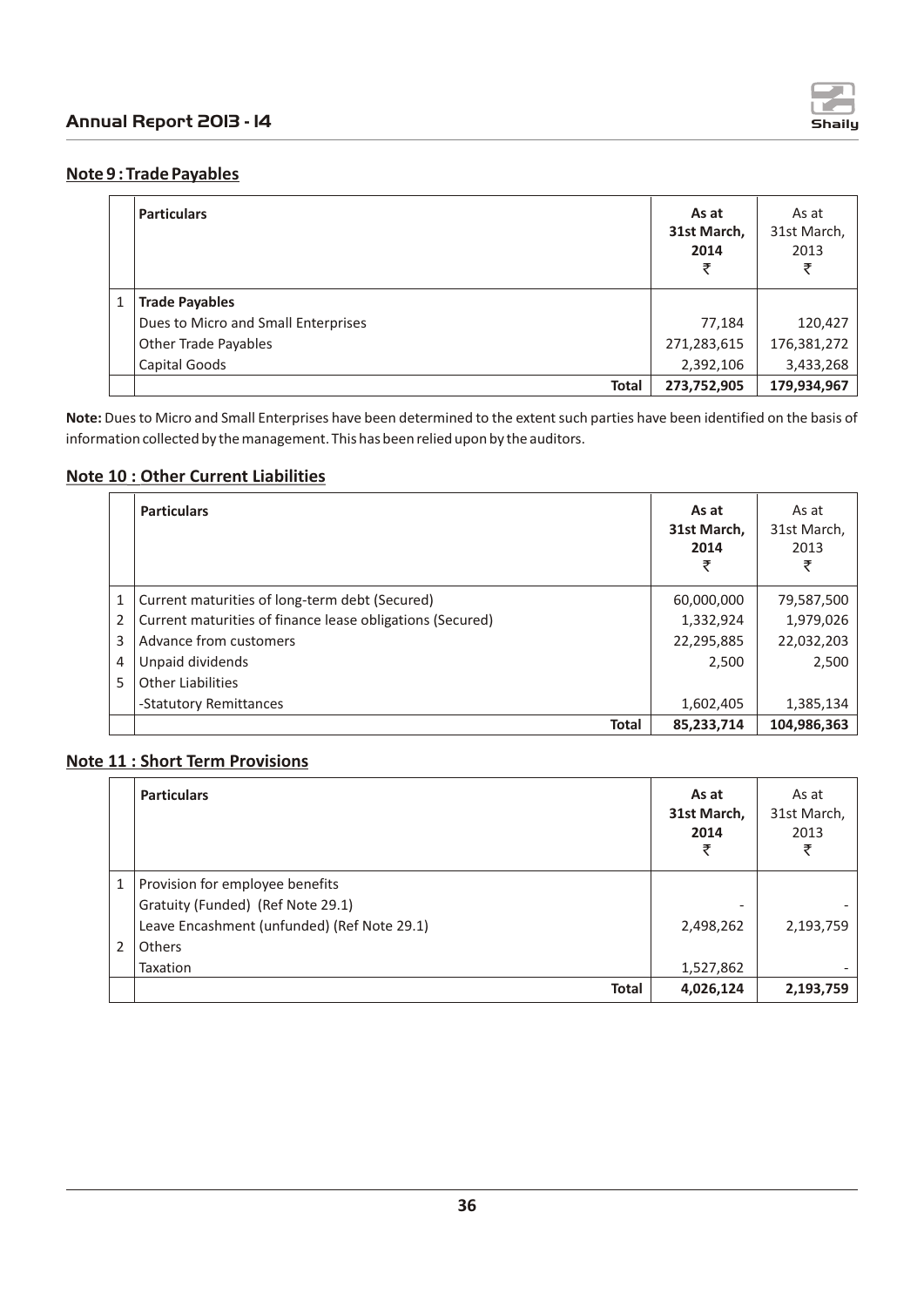# Note 12 : Fixed Assets **Note 12 : Fixed Assets**

|                | <b>Description</b>       |                       | <b>GROSS BI</b>          | LOCK (At Cost)   |                                   |                         |                                                        | DEPRECIATION / AMORTIZATION            |             | <b>NET BLOCK</b>                             | (Amount in ₹) |  |
|----------------|--------------------------|-----------------------|--------------------------|------------------|-----------------------------------|-------------------------|--------------------------------------------------------|----------------------------------------|-------------|----------------------------------------------|---------------|--|
|                |                          | 1-April-2013<br>As at | Additions                | <b>Disposals</b> | 31 March 14 1 April-2013<br>As at | As at                   | tion for the<br>Deprecia-<br>amortisa<br>tion/<br>year | Eliminated<br>on disposal<br>of assets | As at       | 31 March 14 31 March 14 31 March 13<br>As at | As at         |  |
| ⋖              | Tangible Assets          |                       |                          |                  |                                   |                         |                                                        |                                        |             |                                              |               |  |
|                | Land (Freehold)          | 12,383,033            | ï                        |                  | 12,383,033                        | f,                      | ı                                                      | f,                                     |             | 12,383,033                                   | 12,383,033    |  |
|                | Lease Hold Land          | 920,324               |                          |                  | 920,324                           |                         |                                                        |                                        |             | 920,324                                      | 920,324       |  |
|                | Buildings                | 164,920,394           | 36,933,765               |                  | 201,854,159                       | 38,897,995              | 5,532,853                                              |                                        | 44,430,848  | 157,423,311                                  | 126,022,399   |  |
|                | Plant and Machinery      | 609,138,412           | 42,727,227               | 1,685,656        | 650,179,983                       | 373,296,939             | 42,517,571                                             | 833,398                                | 414,981,112 | 235,198,871                                  | 235,841,473   |  |
|                | Electrical Installations | 28,307,586            | w<br>3,357,94            |                  | 31,665,529                        | 11,959,365              | 1,327,933                                              |                                        | 13,287,298  | 18,378,231                                   | 16,348,221    |  |
|                | Tools and Equipment      | 97,090,772            | 5,516,767                | 891,645          | 101,715,894                       | 81,504,217              | 5,690,230                                              | 199,155                                | 86,995,292  | 14,720,602                                   | 15,586,555    |  |
|                | Furniture and Fixtures   | 22,018,989            | $\overline{9}$<br>311,50 |                  | 22,330,495                        | 10,331,163              | 1,409,244                                              |                                        | 11,740,407  | 10,590,088                                   | 11,687,825    |  |
| $\infty$       | Vehicles                 | 17,046,879            | Б<br>1,581,72            | 1,065,770        | 17,562,834                        | 5,565,241               | 1,498,474                                              | 647,677                                | 6,416,038   | 11,146,796                                   | 11,481,638    |  |
| ഗ              | Office Equipment         | 6,873,756             | $\infty$<br>900,43       |                  | 7,774,194                         | 2,893,418               | 357,762                                                |                                        | 3,251,180   | 4,523,014                                    | 3,980,338     |  |
| $\overline{a}$ | Computer Hardwares       | 9,553,574             | 156,426                  |                  | 9,710,000                         | 8,052,087               | 1,116,236                                              |                                        | 9,168,323   | 541,677                                      | 1,501,487     |  |
|                | Sub Total A              | 968,253,719           | 91,485,797               |                  | 3,643,071 1,056,096,445           | 532,500,425             | 59,450,303                                             | 1,680,230                              | 590,270,498 | 465,825,947                                  | 435,753,293   |  |
|                | Previous year            |                       | 883,384,176 100,321,060  | 15,451,518       | 968,253,718                       | 489,957,151             | 56,096,481                                             | 13,553,208                             | 532,500,426 | 435,753,294                                  | 393,427,025   |  |
| ≃              | Intangible Assets        |                       |                          |                  |                                   |                         |                                                        |                                        |             |                                              |               |  |
|                | Computer Software        | 3,248,787             | 460,230                  |                  | 3,709,017                         | 2,020,702               | 134.867                                                |                                        | 2,155,569   | 1,553,448                                    | 1,228,085     |  |
|                | Sub Total B              | 3,248,787             | 460,230                  |                  | 3,709,017                         | 2,020,702               | 134,867                                                |                                        | 2,155,569   | 1,553,448                                    | 1,228,085     |  |
|                | Previous year            | 2,416,788             | ⊙<br>831,99              |                  | 3,248,787                         | 1,959,210               | 61,493                                                 |                                        | 2,020,703   | 1,228,085                                    | 457,578       |  |
|                | Total $(A + B)$          | 971,502,506           | 91,946,027               |                  | 3,643,071 1,059,805,462           | 534,521,127             | 59,585,170                                             | 1,680,230                              | 592,426,067 | 467,379,395                                  | 436,981,378   |  |
|                | Total Previous year      |                       | 885,800,964 101,153,059  | 15,451,518       |                                   | 971,502,505 491,916,361 | 56,157,974                                             | 13,553,208                             | 534,521,129 | 436,981,379                                  | 393,884,603   |  |

# **Annual Report 2013 - 1**

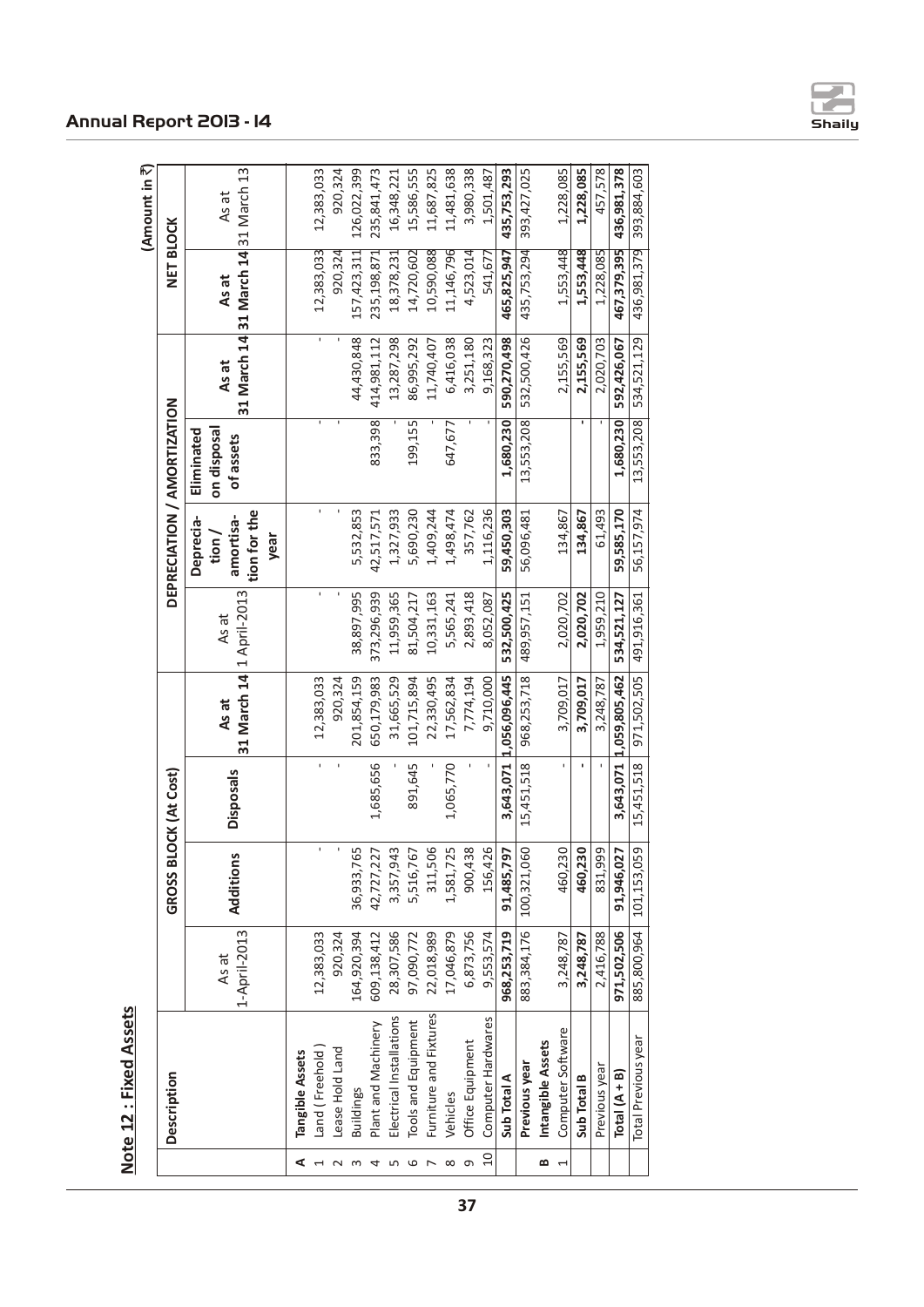

## **Note 13 : Non Current Investment**

|      | <b>Particulars</b>                                                             | As at<br>31st March,<br>2014<br>₹ | As at<br>31st March,<br>2013<br>₹ |
|------|--------------------------------------------------------------------------------|-----------------------------------|-----------------------------------|
| A    | <b>Trade Investments (at Cost)</b>                                             |                                   |                                   |
| 1    | Unquoted Equity Instrument                                                     |                                   |                                   |
|      | Investments in Associates                                                      |                                   |                                   |
| (i)  | 124,000 Equity Shares of Rs.10/ each of Panax Appliances Pvt Ltd fully paid up | 1,240,000                         | 1,240,000                         |
|      |                                                                                | 1,240,000                         | 1,240,000                         |
|      | Less: Provision for diminution in the value of Investments                     | 1,240,000                         | 1,240,000                         |
|      |                                                                                |                                   |                                   |
| 2    | Unquoted Preference Instrument                                                 |                                   |                                   |
| (i)  | 871,000 (As at 31-Mar-13: 871,000 at Rs.10/- each ) 6 % Cumulative Redeemable  |                                   |                                   |
|      | Preference Share of Rs. 4/- each of Panax Appliances Pvt Ltd fully paid up     | 2,704,000                         | 2,704,000                         |
|      | Sub Total (A)                                                                  | 2,704,000                         | 2,704,000                         |
| B    | Other Investments (at Cost)                                                    |                                   |                                   |
| (i)  | 325 Shares of Rs.25 each of The Citizen Co-Operative Credit Society Ltd        | 8,125                             | 8,125                             |
| (ii) | 1340 shares of Rs. 10/- of Co-Operative Bank Of Baroda                         | 33,501                            | 33,501                            |
|      | Sub Total (B)                                                                  | 41,626                            | 41,626                            |
|      | <b>Total</b>                                                                   | 2,745,626                         | 2,745,626                         |

## **Note 14 : Long Term Loans & Advances**

|                | <b>Particulars</b>                                        | As at<br>31st March,<br>2014<br>₹ | As at<br>31st March,<br>2013<br>₹ |
|----------------|-----------------------------------------------------------|-----------------------------------|-----------------------------------|
| $\mathbf{1}$   | <b>Capital Advances</b>                                   |                                   |                                   |
|                | (Unsecured, considered good)                              | 68,110,174                        | 11,172,097                        |
| $\mathfrak{D}$ | <b>Security Deposits</b>                                  |                                   |                                   |
|                | (Unsecured, considered good)                              | 10,414,331                        | 10,098,384                        |
| 3              | Loans and advances to related parties (refer Note 29.3)   |                                   |                                   |
|                | (Unsecured, considered good)                              | 2,002,373                         | 2,002,373                         |
| 4              | <b>MAT credit entitlement</b>                             |                                   | 23,313,067                        |
|                | Total                                                     | 80,526,878                        | 46,585,922                        |
|                | <b>Particulars</b>                                        | As at                             | As at                             |
|                |                                                           | 31st March,                       | 31st March,                       |
|                |                                                           | 2014                              | 2013                              |
|                |                                                           |                                   | ₹                                 |
|                | Closely held Public Company in which director is a member |                                   |                                   |
|                | Private Company in which director is a member             | 2,002,373                         | 2,002,373                         |

## **Note 15 : Other Non- current assets**

|   | <b>Particulars</b>       | As at<br>31st March,<br>2014 | As at<br>31st March,<br>2013 |
|---|--------------------------|------------------------------|------------------------------|
| 1 | Unamortised expenses     |                              |                              |
|   | (i) Share issue expenses | 956,100                      | 1,434,150                    |
|   | <b>Total</b>             | 956,100                      | 1,434,150                    |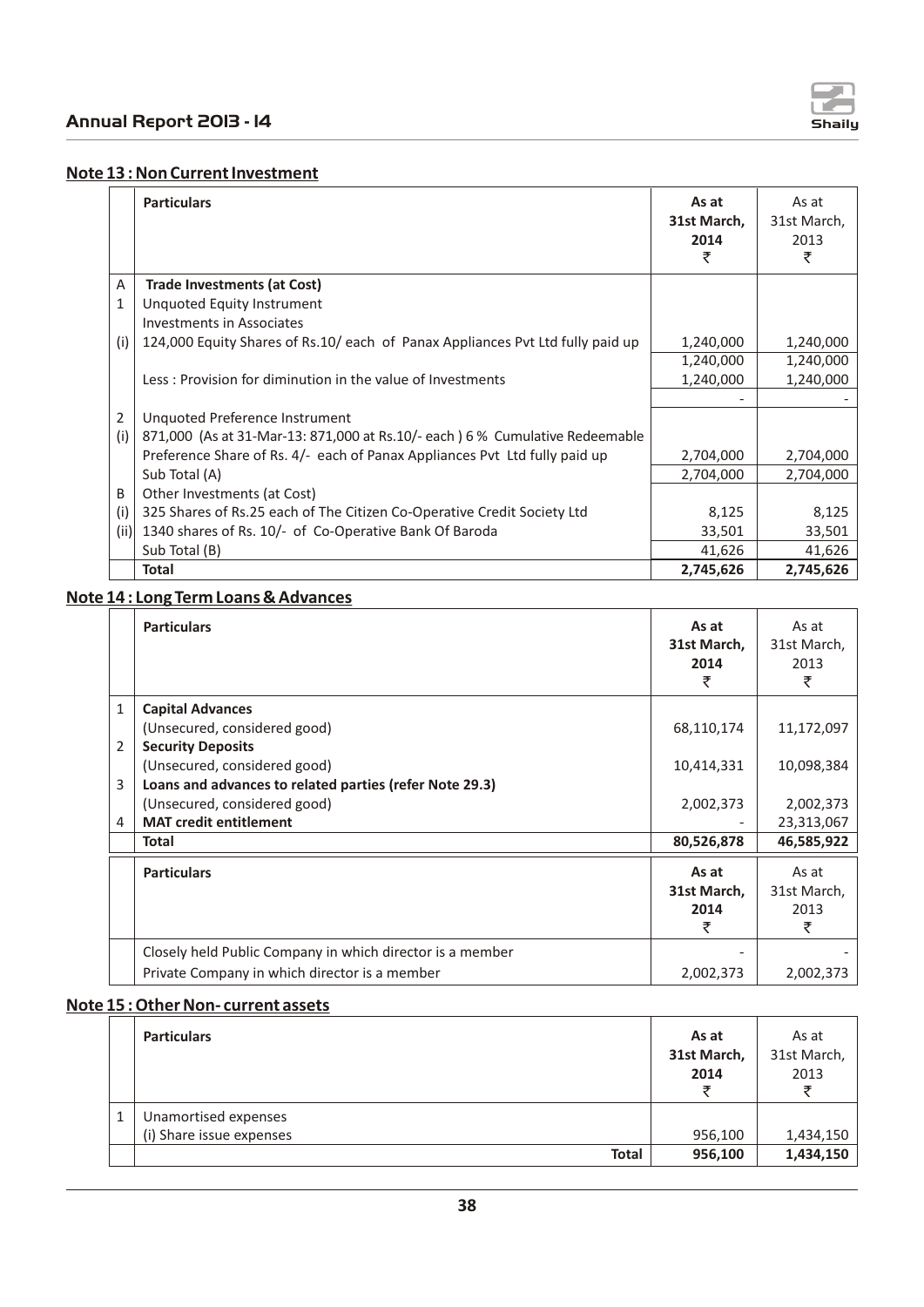

## **Note 16 : Inventories**

|                | <b>Particulars</b>           | As at<br>31st March,<br>2014 | As at<br>31st March,<br>2013<br>₹ |
|----------------|------------------------------|------------------------------|-----------------------------------|
| 1              | Raw Materials and components | 111,217,538                  | 78,884,790                        |
| $\overline{2}$ | Work-in-progress             | 21,364,669                   | 21,115,809                        |
| 3              | Finished goods               | 10,641,590                   | 18,832,256                        |
| 4              | Stores and spares            | 4,379,287                    | 3,145,412                         |
| 5              | <b>Packing Materials</b>     | 4,890,828                    | 3,056,692                         |
|                | <b>Total</b>                 | 152,493,912                  | 125,034,958                       |

## **Note 17 : Trade Receivables**

|   | <b>Particulars</b>                                                            | As at<br>31st March.<br>2014<br>₹ | As at<br>31st March.<br>2013<br>₹ |
|---|-------------------------------------------------------------------------------|-----------------------------------|-----------------------------------|
|   | Trade receivables outstanding for a period less than six months from the date |                                   |                                   |
|   | they are due for payment Unsecured, considered good                           | 322,423,111                       | 255,250,586                       |
|   | <b>Sub Total</b>                                                              | 322,423,111                       | 255,250,586                       |
| 2 | Trade receivables outstanding for a period exceeding six months from the      |                                   |                                   |
|   | date they are due for payment Unsecured, considered good                      | 3,329,477                         | 6,498,221                         |
|   | <b>Sub Total</b>                                                              | 3,329,477                         | 6,498,221                         |
|   | <b>Total</b>                                                                  | 325,752,588                       | 261,748,808                       |

## **Note 18 : Cash and cash equivalents**

|               | <b>Particulars</b>                                                         | As at<br>31st March,<br>2014<br>₹ | As at<br>31st March,<br>2013<br>₹ |
|---------------|----------------------------------------------------------------------------|-----------------------------------|-----------------------------------|
| 1             | Cash on Hand                                                               | 524,183                           | 861,063                           |
| $\mathcal{P}$ | Balances with banks                                                        |                                   |                                   |
|               | (i) In current accounts                                                    | 1,826,132                         | 121,550                           |
|               | (ii) In EEFC accounts                                                      | 25,053,959                        | 14,327,976                        |
|               | (iii) In deposit accounts                                                  | 164,710,323                       | 22,122,647                        |
|               | (iv) In earmarked accounts                                                 |                                   |                                   |
|               | - Unpaid dividend accounts                                                 | 7,950                             | 17,150                            |
|               | - Balances held as margin money or security against borrowings, guarantees |                                   |                                   |
|               | and other commitments                                                      | 52,791,261                        | 28,485,184                        |
|               | <b>Total</b>                                                               | 244,913,808                       | 65,935,570                        |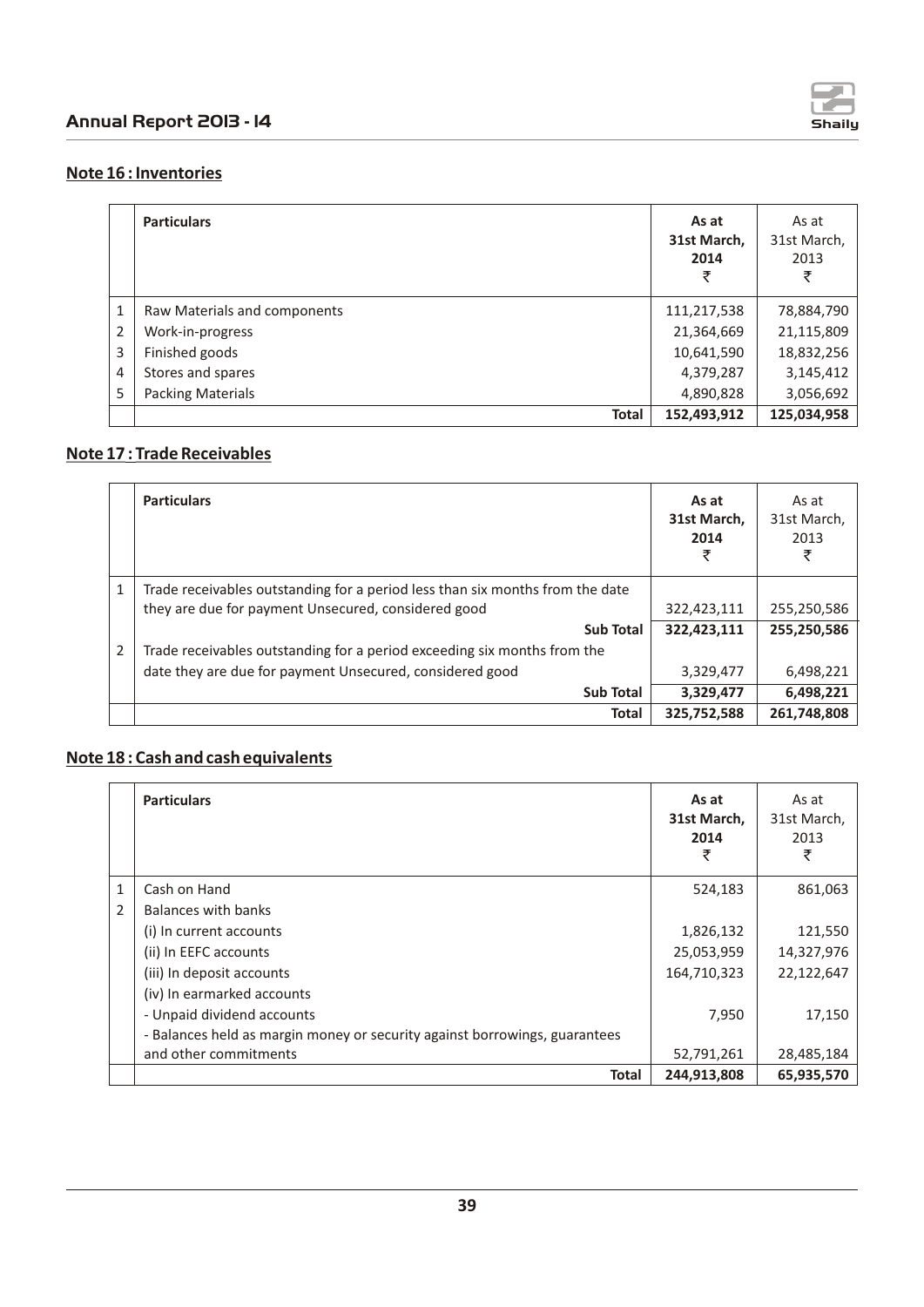

## **Note 19 : Short Term Loans & Advances**

|                | <b>Particulars</b>                                               | As at<br>31st March,<br>2014<br>₹ | As at<br>31st March,<br>2013<br>₹ |
|----------------|------------------------------------------------------------------|-----------------------------------|-----------------------------------|
| $\mathbf{1}$   | Loans and advances to employees                                  |                                   |                                   |
|                | (Unsecured, considered good)                                     | 83,100                            | 68,165                            |
| $\overline{2}$ | <b>Prepaid expenses</b>                                          |                                   |                                   |
|                | (Unsecured, considered good)                                     | 7,193,576                         | 3,609,623                         |
| 3              | <b>Advance payment of tax</b>                                    |                                   | 4,040,041                         |
| 4              | Advance recoverable in cash or kind for the value to be received |                                   |                                   |
|                | (Unsecured, considered good)                                     | 25,094,985                        | 33,542,726                        |
| 5              | Balance with excise & indirect tax authorities                   |                                   |                                   |
|                | (Unsecured, considered good)                                     |                                   |                                   |
|                | (i) CENVAT credit receivable                                     | 37,150,797                        | 30,684,486                        |
|                | (ii) VAT credit receivable                                       | 33,609,577                        | 30,232,093                        |
|                | (iii) Service Tax credit receivable                              | 6,789,537                         | 3,401,876                         |
|                | (iv) Advance Import Duty                                         | 603,652                           | 124,557                           |
| 6              | <b>MAT Credit Entitlement</b>                                    | 21,801,332                        | 12,039,496                        |
|                | Total                                                            | 132,326,556                       | 117,743,063                       |

| <b>Particulars</b>                             | As at<br>31st March,<br>2014 | As at<br>31st March,<br>2013 |
|------------------------------------------------|------------------------------|------------------------------|
| Officers of the Company - other then Directors | 83,100                       | 68,165                       |

## **Note 20 : Other Current Assets**

|   | <b>Particulars</b>           | As at<br>31st March,<br>2014 | As at<br>31st March,<br>2013<br>₹ |
|---|------------------------------|------------------------------|-----------------------------------|
| 1 | Unamortised expenses         |                              |                                   |
|   | (i) Deferred Revenue Expense | $\overline{\phantom{a}}$     | 21,001                            |
|   | (ii) Share issue expenses    | 478,050                      | 478,050                           |
| 2 | Other Income receivable      |                              | 1,594,682                         |
|   | <b>Total</b>                 | 478,050                      | 2,093,733                         |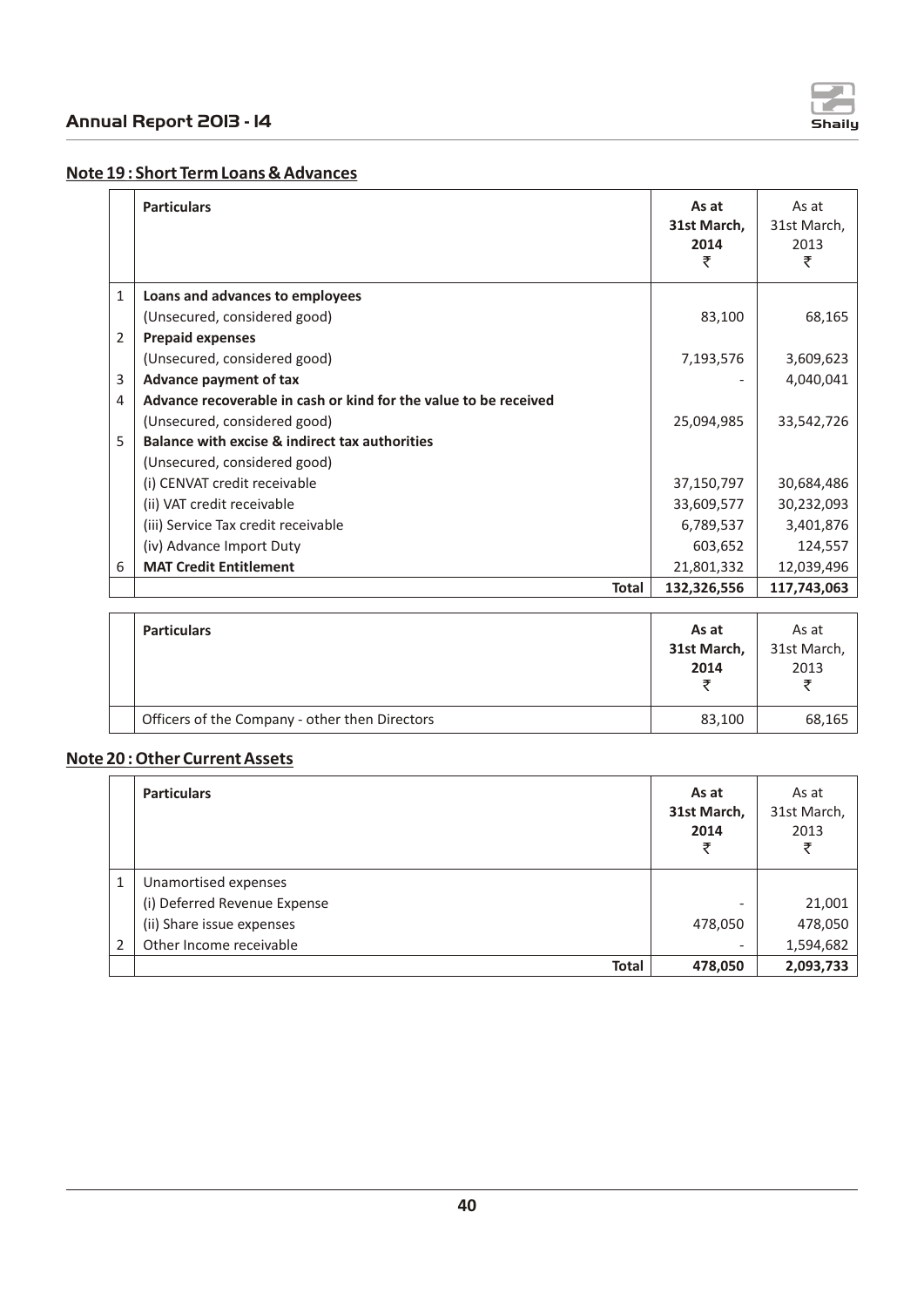

## **Note 21 : Revenue**

|              | <b>Particulars</b>                                | For the year<br>ended 31<br><b>March, 2014</b><br>₹ | For the year<br>ended 31<br>March, 2013<br>₹ |
|--------------|---------------------------------------------------|-----------------------------------------------------|----------------------------------------------|
| $\mathbf{1}$ | Sale of Products (Gross)                          | 1,535,397,890                                       | 1,242,934,648                                |
|              | <b>Export Sales</b>                               | 1,038,790,122                                       | 910,514,007                                  |
|              | <b>Domestic Sales</b>                             | 496,607,768                                         | 332,420,641                                  |
|              | Less: Excise Duty                                 | (43, 266, 838)                                      | (29, 395, 565)                               |
|              |                                                   | Net Sales   1,492,131,052                           | 1,213,539,084                                |
| 2            | Sale of services                                  | 12,334,587                                          | 9,714,052                                    |
| 3            | Other operating revenue                           | 3,341,315                                           | 4,364,382                                    |
|              | <b>Total</b>                                      | 1,507,806,954                                       | 1,227,617,517                                |
|              |                                                   |                                                     |                                              |
|              | <b>Particulars</b>                                | For the year                                        | For the year                                 |
| <b>Note</b>  |                                                   | ended 31                                            | ended 31                                     |
|              |                                                   | <b>March, 2014</b>                                  | March, 2013                                  |
|              |                                                   | ₹                                                   | ₹                                            |
| (i)          | Sale of products comprises:                       |                                                     |                                              |
|              | Manufactured goods                                |                                                     |                                              |
|              | <b>Components and Articles of Plastics/Moulds</b> | 1,492,131,052                                       | 1,213,539,084                                |
|              | <b>Total - Sale of Products</b>                   | $\overline{1,492,131,052}$                          | 1,213,539,084                                |
|              | (ii) Sale of services comprises:                  |                                                     |                                              |
|              | Job work                                          | 2,205,281                                           |                                              |
|              | Design and Development                            | 6,496,306                                           | 9,714,052                                    |
|              | Repairs & Maintenance Income                      | 3,633,000                                           |                                              |
|              | <b>Total - Sale of services</b>                   | 12,334,587                                          | 9,714,052                                    |
| (iii)        | Other operating revenues comprises:               |                                                     |                                              |
|              | Sale of scrap                                     | 609,916                                             | 470,696                                      |
|              | Duty drawback incentives                          | 1,409,031                                           | 548,994                                      |
|              | Service Tax refund/Rebate/Credit                  | 1,123,213                                           | 2,068,622                                    |
|              | Profit on sale of Moulds                          | 199,155                                             | 1,276,070                                    |
|              | <b>Total - Other operating revenues</b>           | 3,341,315                                           | 4,364,382                                    |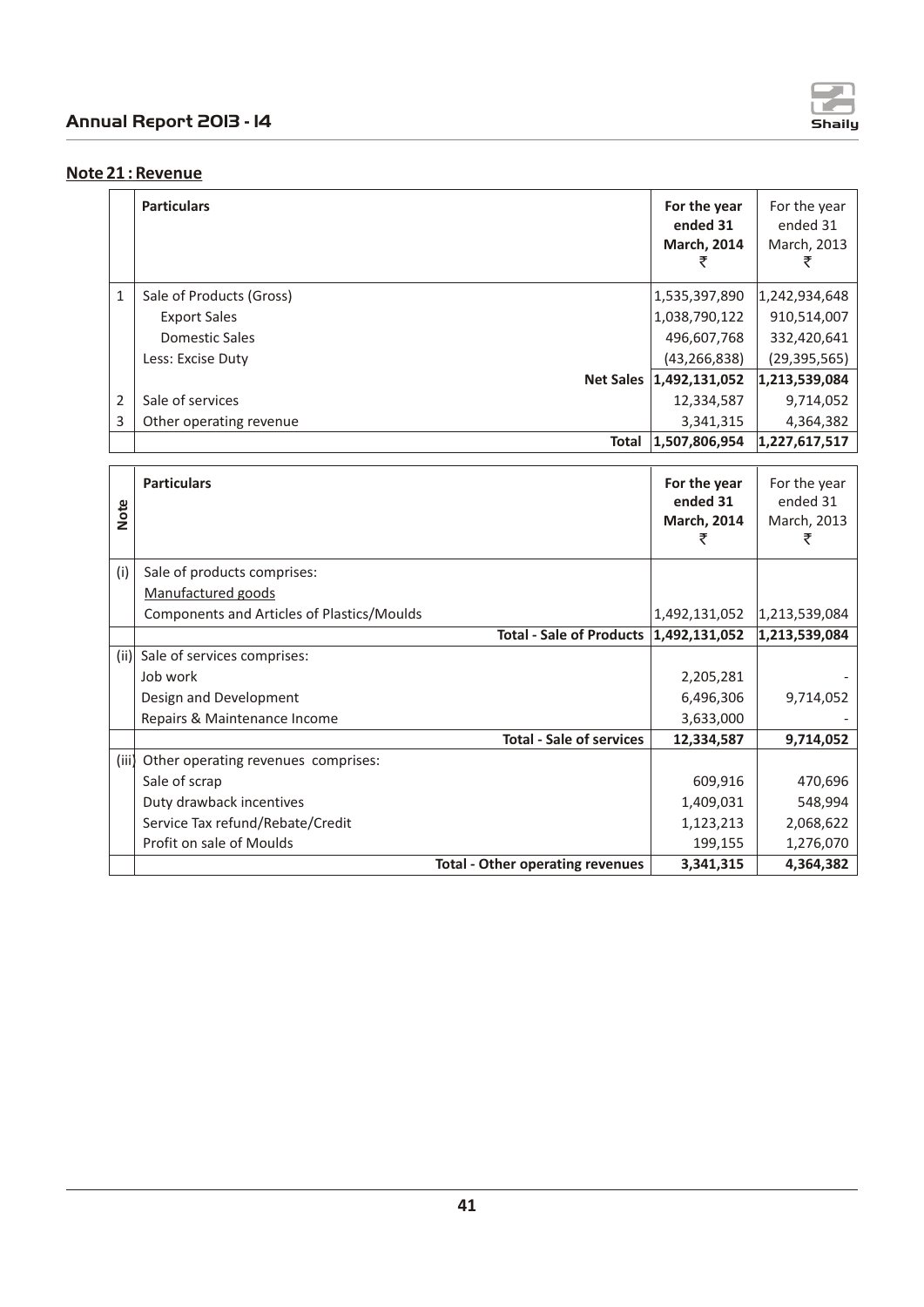

## **Note 22 : Other Income**

|              | <b>Particulars</b>                                                                   | For the year<br>ended 31<br><b>March, 2014</b><br>₹ | For the year<br>ended 31<br>March, 2013<br>₹ |
|--------------|--------------------------------------------------------------------------------------|-----------------------------------------------------|----------------------------------------------|
| $\mathbf{1}$ | Interest Income                                                                      | 4,631,899                                           | 6,268,106                                    |
| 2            | Dividend income from long-term investments                                           | 5,025                                               | 5,025                                        |
| 3            | Other non-operating income (net of expenses directly attributable to such<br>income) | 763,200                                             | 80,021                                       |
|              | <b>Total</b>                                                                         | 5,400,124                                           | 6,353,152                                    |
|              |                                                                                      |                                                     |                                              |
| <b>Note</b>  | <b>Particulars</b>                                                                   | For the year<br>ended 31<br><b>March, 2014</b><br>₹ | For the year<br>ended 31<br>March, 2013      |
| (i)          | Interest income comprises:                                                           |                                                     |                                              |
|              | Interest from banks on:                                                              |                                                     |                                              |
|              | Deposits                                                                             | 3,172,131                                           | 4,016,303                                    |
|              | Interest on loans and advances                                                       | 318,647                                             | 1,614,037                                    |
|              | Other interest                                                                       | 1,141,121                                           | 637,766                                      |
|              | <b>Total - Interest income</b>                                                       | 4,631,899                                           | 6,268,106                                    |
| (iii)        | Other non-operating income comprises:                                                |                                                     |                                              |
|              | <b>Insurance Claim</b>                                                               | 763,200                                             | 59,841                                       |
|              | Miscellaneous income                                                                 |                                                     | 20,180                                       |
|              | Total - Other non-operating income                                                   | 763,200                                             | 80,021                                       |

## **Note 23 : Cost of Raw Material Consumed**

|       | <b>Particulars</b>                    | For the year<br>ended 31<br><b>March, 2014</b> | For the year<br>ended 31<br>March, 2013 |
|-------|---------------------------------------|------------------------------------------------|-----------------------------------------|
| 1     | Opening stock                         | 78,884,790                                     | 67,725,380                              |
| 2     | Add: Purchases                        | 890,645,491                                    | 718,259,629                             |
|       |                                       | 969,530,281                                    | 785,985,009                             |
| 3     | Less: Closing stock                   | 111,217,538                                    | 78,884,790                              |
|       | <b>Total</b>                          | 858,312,743                                    | 707,100,219                             |
|       | <b>Material consumed comprises:</b>   |                                                |                                         |
| (i)   | <b>Plastic Granules</b>               | 682,210,176                                    | 608,322,036                             |
| (ii)  | <b>Other Materials and Components</b> | 114,639,694                                    | 76,193,004                              |
| (iii) | <b>Mould Materials</b>                | 61,462,873                                     | 22,585,178                              |
|       | <b>Total</b>                          | 858, 312, 743                                  | 707,100,218                             |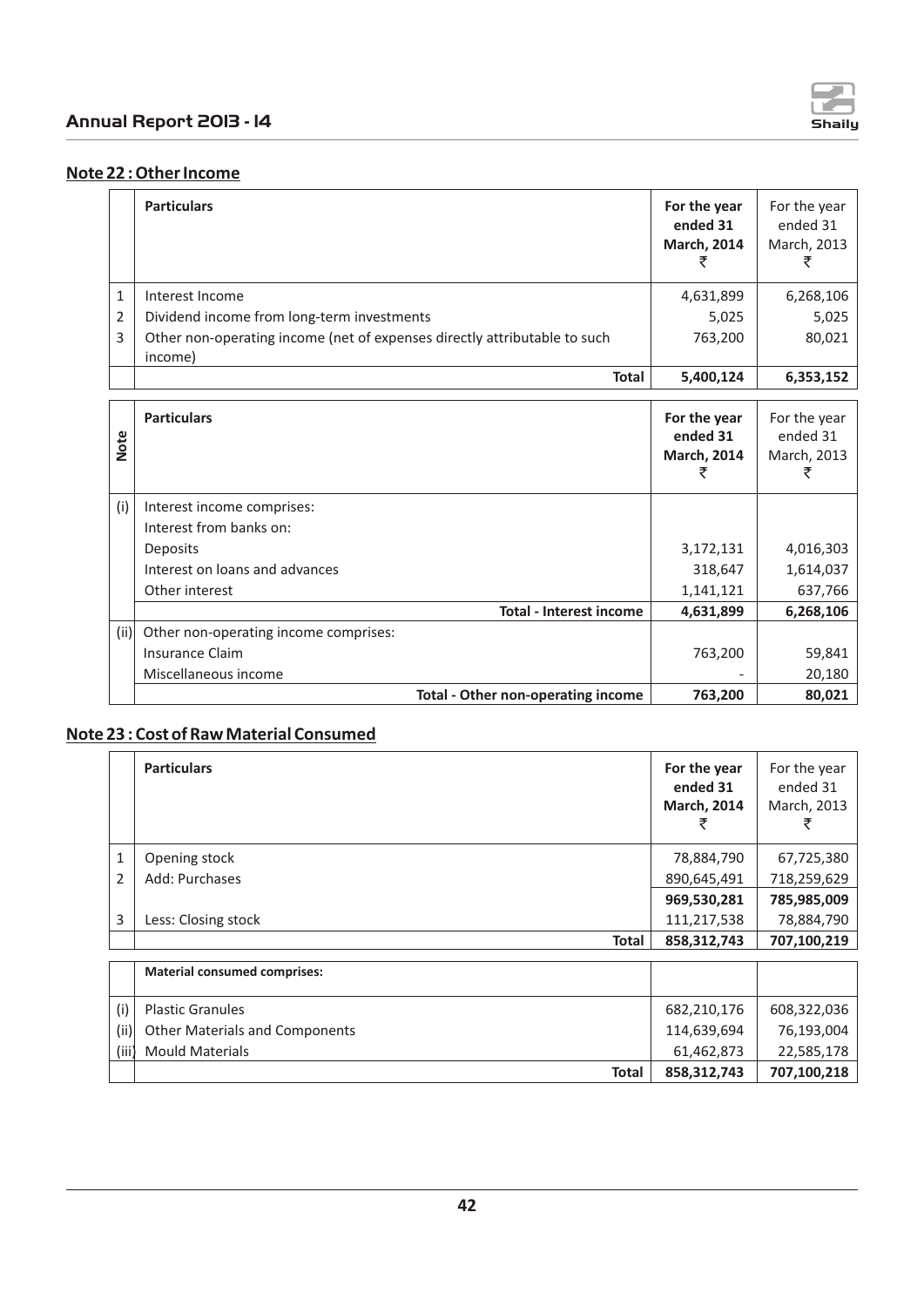

## **Note 24 : (Increase)/decrease in Stock**

|                | <b>Particulars</b>                                       | For the year<br>ended 31<br><b>March, 2014</b> | For the year<br>ended 31<br>March, 2013 |
|----------------|----------------------------------------------------------|------------------------------------------------|-----------------------------------------|
| $\mathbf{1}$   | Inventories at the end of the year:                      |                                                |                                         |
| (i)            | Finished goods                                           | 10,641,590                                     | 18,832,256                              |
| (ii)           | Work-in-progress                                         | 21,364,669                                     | 21,115,809                              |
|                |                                                          | 32,006,259                                     | 39,948,065                              |
| $\overline{2}$ | Inventories at the beginning of the year:                |                                                |                                         |
| (i)            | Finished goods                                           | 18,832,256                                     | 5,676,519                               |
| (ii)           | Work-in-progress                                         | 21,115,809                                     | 16,644,088                              |
|                |                                                          | 39,948,065                                     | 22,320,607                              |
| 3              | <u>Increase / (decrease)</u> of excise duty on inventory | (327,898)                                      | 860,549                                 |
|                | Net (increase) / decrease                                | 7,613,908                                      | (16,766,910)                            |

## **Note 25 : Employee Benefit Expenses**

|               | <b>Particulars</b>                                | For the year<br>ended 31<br><b>March, 2014</b> | For the year<br>ended 31<br>March, 2013 |
|---------------|---------------------------------------------------|------------------------------------------------|-----------------------------------------|
|               | Salaries and Wages                                | 144,508,522                                    | 117,542,325                             |
| $\mathcal{P}$ | Contributions to provident fund (Refer Note 29.1) | 7,471,073                                      | 6,252,037                               |
| 3             | <b>Staff Welfare Expenses</b>                     | 8,398,757                                      | 7,271,732                               |
|               | <b>Total</b>                                      | 160,378,352                                    | 131,066,095                             |

## **Note 26 : Finance Costs**

|   | <b>Particulars</b>                                                                | For the year<br>ended 31<br><b>March, 2014</b> | For the year<br>ended 31<br>March, 2013 |
|---|-----------------------------------------------------------------------------------|------------------------------------------------|-----------------------------------------|
| 1 | Interest expense on:                                                              |                                                |                                         |
|   | (i) Borrowings                                                                    | 54,529,431                                     | 50,039,921                              |
|   | [Including interest rate swap related charges of Rs. 4,170,178 (PY Rs.2,618,701)] |                                                |                                         |
|   | (ii) Public Deposit                                                               | 1,974,719                                      | 1,933,999                               |
| 2 | Other borrowing costs                                                             | 11,019,674                                     | 11,567,425                              |
| 3 | Net loss/(gain) on foreign currency transactions and translation                  | 3,133,630                                      | 4,888,400                               |
|   | (considered as finance cost)                                                      |                                                |                                         |
| 4 | Loss on derivatives (net)                                                         |                                                | 885,508                                 |
|   | Total                                                                             | 70,657,454                                     | 69,315,255                              |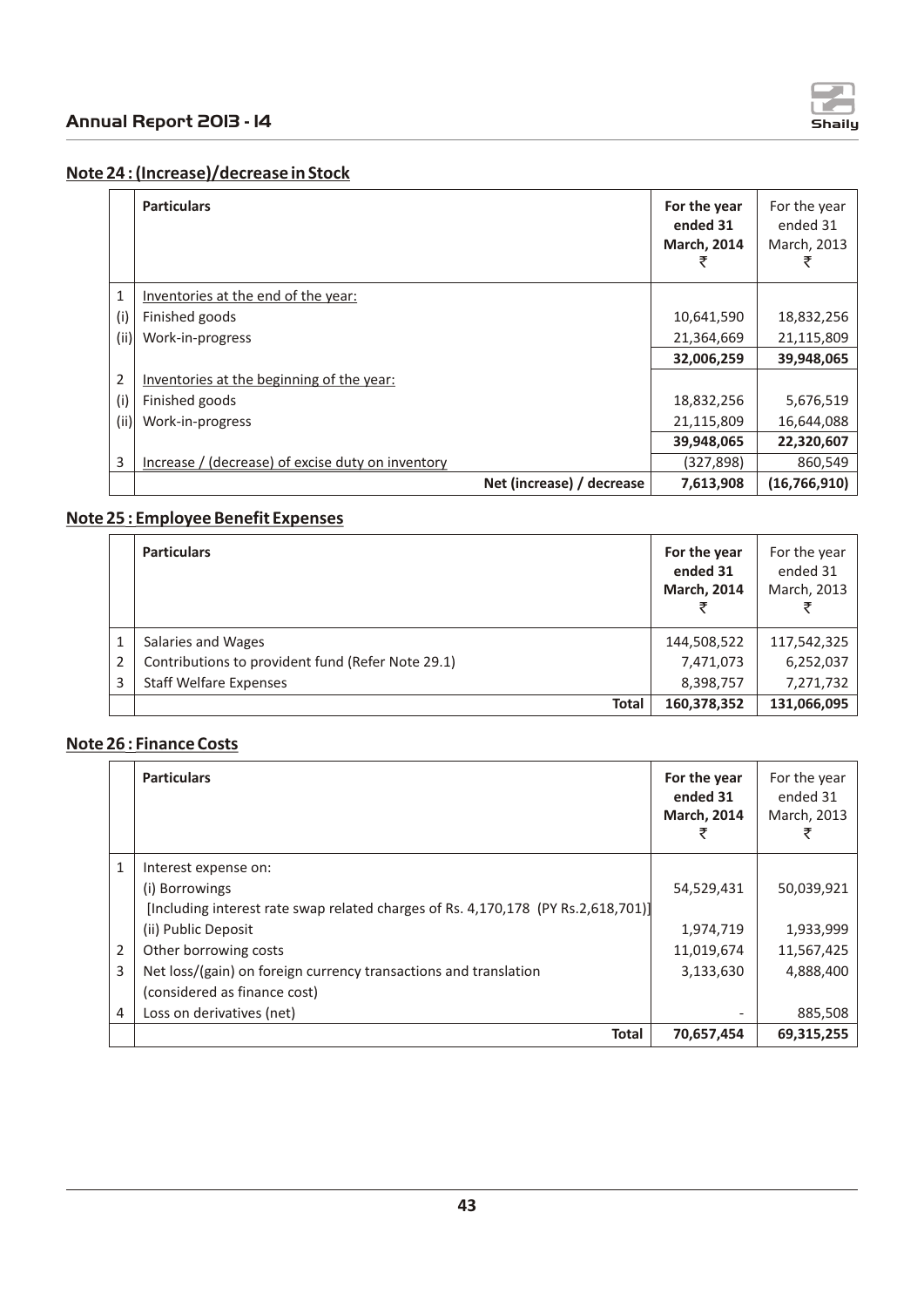

## **Note 27 : Other Expenses**

|                | <b>Particulars</b>                                              | For the year<br>ended 31<br><b>March, 2014</b><br>₹ | For the year<br>ended 31<br>March, 2013<br>₹ |
|----------------|-----------------------------------------------------------------|-----------------------------------------------------|----------------------------------------------|
| $\mathbf{1}$   | Power and fuel                                                  | 74,198,842                                          | 68,211,035                                   |
| $\overline{2}$ | Packing expense                                                 | 70,674,814                                          | 62,732,591                                   |
| 3              | Stores and spares consumed                                      | 10,946,891                                          | 9,872,331                                    |
| 4              | Labour Charges                                                  | 1,764,157                                           | 7,190,785                                    |
| 5              | Mould usage charges                                             |                                                     | 455,516                                      |
| 6              | Repairs & maintenance                                           |                                                     |                                              |
|                | <b>Building</b>                                                 | 1,693,424                                           | 771,032                                      |
|                | Plant & Machinery                                               | 10,044,220                                          | 7,045,564                                    |
|                | Others                                                          | 3,029,312                                           | 3,699,649                                    |
| $\overline{7}$ | Rent                                                            | 5,089,884                                           | 5,518,160                                    |
| 8              | Rates and taxes                                                 | 301,285                                             | 516,134                                      |
| 9              | Insurance                                                       | 5,212,104                                           | 4,852,962                                    |
| 10             | Conveyance expense                                              | 903,776                                             | 863,046                                      |
| 11             | Postage and telephone expense                                   | 1,437,509                                           | 1,474,688                                    |
| 12             | Printing and stationery                                         | 1,174,652                                           | 1,129,626                                    |
| 13             | Vehicle expenses                                                | 4,516,263                                           | 4,215,665                                    |
| 14             | Legal and professional                                          | 6,054,670                                           | 4,720,507                                    |
| 15             | <b>Directors' Sitting Fees</b>                                  | 480,000                                             | 360,000                                      |
| 16             | Sales commission, discount and fees                             | 8,887,570                                           | 8,682,523                                    |
| 17             | Payments to auditors (Refer Note (i) below)                     | 1,000,000                                           | 1,000,000                                    |
| 18             | Travelling expense                                              | 12,095,674                                          | 10,730,441                                   |
| 19             | Carriage outwards                                               | 12,518,219                                          | 17,617,639                                   |
| 20             | Advertisement                                                   | 87,577                                              | 90,911                                       |
| 21             | Amortisation of share issue expenses and discount on shares     | 499,051                                             | 556,073                                      |
| 22             | Bad trade and other receivables, loans and advances written off | 1,370,646                                           | 418,894                                      |
| 23             | Loss on Fixed Assets sold/Scraps/Written off (net)              | 445,351                                             | 137,018                                      |
| 24             | Net loss on foreign currency transactions and translation       | 13,795,479                                          | 8,168,679                                    |
|                | (other than considered as finance cost)                         |                                                     |                                              |
| 25             | <b>Miscellaneous Expenses</b>                                   | 6,028,769                                           | 5,469,862                                    |
|                | <b>Total</b>                                                    | 254,250,139                                         | 236,501,332                                  |

| <b>Note</b> | <b>Particulars</b>                                                    | For the year<br>ended 31<br><b>March, 2014</b> | For the year<br>ended 31<br>March, 2013 |
|-------------|-----------------------------------------------------------------------|------------------------------------------------|-----------------------------------------|
| (i)         | Payments to the auditors comprises (net of service tax input credit): |                                                |                                         |
|             | As auditors - Statutory audit                                         | 825,000                                        | 825,000                                 |
|             | - Tax audit                                                           | 175,000                                        | 175,000                                 |
|             | <b>Total</b>                                                          | 1,000,000                                      | 1,000,000                               |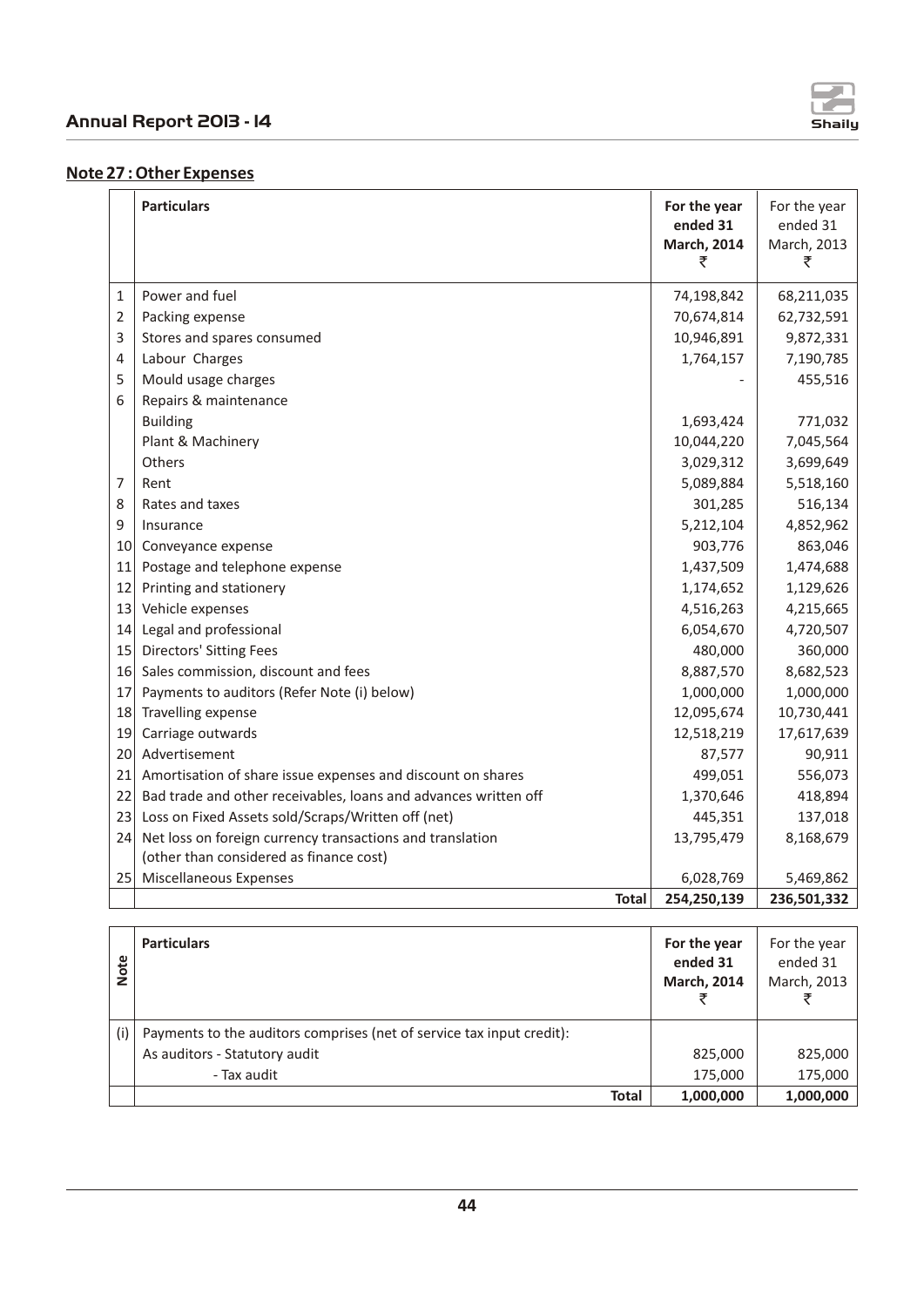

#### **Note 28 : Additional information to the financial statements**

| <b>Note</b> | <b>Particulars</b>                                                      | As at 31<br><b>March, 2014</b> | As at 31<br>March, 2013 |
|-------------|-------------------------------------------------------------------------|--------------------------------|-------------------------|
| 28.1        | Contingent liabilities and commitments (to the extent not provided for) |                                |                         |
| (i)         | <b>Contingent liabilities</b>                                           |                                |                         |
|             | (a) Guarantees                                                          | 1,000,000                      | 1,325,000               |
|             | (b) Pending export obligation against advance licenses                  | Nil                            | Nil                     |
|             | (obligation to be completed by March 2014)                              |                                |                         |
| (ii)        | Commitments                                                             |                                |                         |
|             | Estimated amount of contracts remaining to be executed on capital       |                                |                         |
|             | account and not provided for                                            |                                |                         |
|             | -Tangible assets                                                        | 110,364,740                    | 35,110,101              |

#### **28.2 Disclosure as per Clause 32 of the Listing Agreements with the Stock Exchanges**

Loans and advances in the nature of loans given to subsidiaries, associates and others and investment in shares of the Company by such parties:

| Name of the party                  | Relationship          | <b>Amount</b><br>outstanding as<br>at 31 March,<br>2014 | Maximum<br>balance<br>outstanding<br>during the year |
|------------------------------------|-----------------------|---------------------------------------------------------|------------------------------------------------------|
| Panax Appliances Pvt. Ltd          | Significant Influence | 1,777,784 Cr                                            | 1,777,784 Cr                                         |
|                                    |                       | (1,477,884)                                             | (1, 477, 884)                                        |
| Shaily IDC (India) Private Limited | Significant Influence | 2,002,373                                               | 2,002,373                                            |
|                                    |                       | (2,002,373)                                             | (2,002,373)                                          |

Note: Figures in bracket relate to the previous year.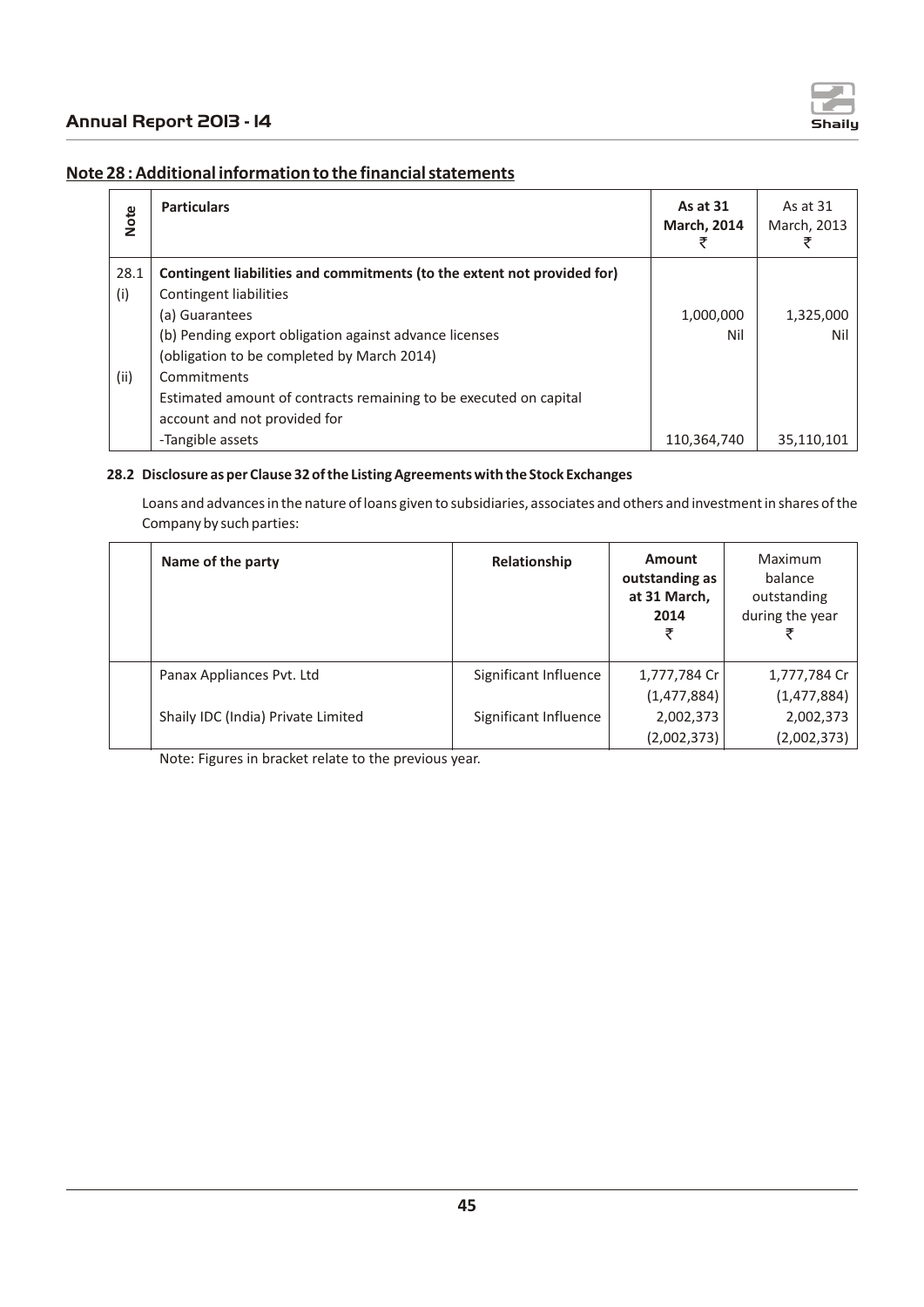

| <b>Note</b> | <b>Particulars</b>                                                                                                                                                                                                                                                                                                                                                                                                                                                                                                                                                                                                                                                                                              |              |                                                 |                                                                                                                 |              |                                                     |  |                                              |  |
|-------------|-----------------------------------------------------------------------------------------------------------------------------------------------------------------------------------------------------------------------------------------------------------------------------------------------------------------------------------------------------------------------------------------------------------------------------------------------------------------------------------------------------------------------------------------------------------------------------------------------------------------------------------------------------------------------------------------------------------------|--------------|-------------------------------------------------|-----------------------------------------------------------------------------------------------------------------|--------------|-----------------------------------------------------|--|----------------------------------------------|--|
| 28.3        | Details on derivatives instruments and unhedged foreign currency exposures<br>I. The following derivative positions are open as at 31 March, 2014. These transactions have been undertaken<br>to act as economic hedges for the Company's exposures to various risks in foreign exchange markets and be<br>designated as hedging instruments.<br>(a) Forward exchange contracts and options [being derivative instruments], which are not intended for trading<br>or speculative purposes but for hedge purposes to establish the amount of reporting currency required or<br>available at the settlement date of certificate.<br>Outstanding option contracts entered into by the Company as on 31 March, 2014 |              |                                                 |                                                                                                                 |              |                                                     |  |                                              |  |
|             | <b>Currency</b>                                                                                                                                                                                                                                                                                                                                                                                                                                                                                                                                                                                                                                                                                                 |              | <b>Amount in USD</b>                            | Buy / Sell                                                                                                      |              | <b>Cross currency</b>                               |  |                                              |  |
|             | <b>USD</b>                                                                                                                                                                                                                                                                                                                                                                                                                                                                                                                                                                                                                                                                                                      | Nil<br>(Nil) |                                                 | Buy<br>(Buy)                                                                                                    |              | Rupees<br>(Rupees)                                  |  |                                              |  |
|             | Note: Figures in brackets relate to the previous year                                                                                                                                                                                                                                                                                                                                                                                                                                                                                                                                                                                                                                                           |              |                                                 |                                                                                                                 |              |                                                     |  |                                              |  |
|             |                                                                                                                                                                                                                                                                                                                                                                                                                                                                                                                                                                                                                                                                                                                 |              |                                                 | (b) Currency swaps (other than forward exchange contracts stated above) to hedge against fluctuations in        |              |                                                     |  |                                              |  |
|             | changes in exchange rate. No. of contracts: Nil (As at 31 March, 2013: One)                                                                                                                                                                                                                                                                                                                                                                                                                                                                                                                                                                                                                                     |              |                                                 |                                                                                                                 |              |                                                     |  |                                              |  |
|             | March, 2013: One)                                                                                                                                                                                                                                                                                                                                                                                                                                                                                                                                                                                                                                                                                               |              |                                                 | (c) Interest rate swaps to hedge against fluctuations in interest rate changes: No. of contracts: Two (As at 31 |              |                                                     |  |                                              |  |
|             | II. The year-end foreign currency exposures that have not been hedged by a derivative instrument or<br>otherwise are given below:                                                                                                                                                                                                                                                                                                                                                                                                                                                                                                                                                                               |              |                                                 |                                                                                                                 |              |                                                     |  |                                              |  |
|             | <b>Particulars</b>                                                                                                                                                                                                                                                                                                                                                                                                                                                                                                                                                                                                                                                                                              |              |                                                 | As at 31 March, 2014                                                                                            |              | As at 31 March, 2013                                |  |                                              |  |
|             |                                                                                                                                                                                                                                                                                                                                                                                                                                                                                                                                                                                                                                                                                                                 |              | Receivable/<br>(Payable)                        | Receivable/ (Payable)<br>in Foreign currency                                                                    |              | Receivable/<br>(Payable)                            |  | Receivable/ (Payable)<br>in Foreign currency |  |
|             | <b>Trade Payables</b>                                                                                                                                                                                                                                                                                                                                                                                                                                                                                                                                                                                                                                                                                           |              | (172, 434, 100)<br>(2, 117, 563)<br>(1,826,251) | USD (2,877,979)<br>EUR (25,610)<br>GBP (18,306)                                                                 |              | (97, 292, 818)<br>(1,046,942)<br>(2, 223)           |  | USD (1,792,260)<br>EUR (15,065)<br>GBP (27)  |  |
|             | <b>Trade Receivables</b>                                                                                                                                                                                                                                                                                                                                                                                                                                                                                                                                                                                                                                                                                        |              | 116,159,045<br>720,277                          | USD 1,957,666<br>EUR 8,711                                                                                      |              | 143,674,902                                         |  | USD 2,721,895                                |  |
|             | Advances received                                                                                                                                                                                                                                                                                                                                                                                                                                                                                                                                                                                                                                                                                               |              |                                                 |                                                                                                                 |              | 605,379                                             |  | EUR 10,961                                   |  |
|             | Advances given                                                                                                                                                                                                                                                                                                                                                                                                                                                                                                                                                                                                                                                                                                  |              | 83,528,284<br>209,338                           | USD 1,394,113<br>EUR 2,532                                                                                      |              | 28,092,383<br>1,309,390                             |  | USD 701,711<br>EUR 18,842                    |  |
|             |                                                                                                                                                                                                                                                                                                                                                                                                                                                                                                                                                                                                                                                                                                                 |              | 3,990,600                                       | GBP 40,000                                                                                                      |              |                                                     |  |                                              |  |
|             | Loans Taken                                                                                                                                                                                                                                                                                                                                                                                                                                                                                                                                                                                                                                                                                                     |              | 354,747<br>(341, 515, 500)                      | JPY 611,000<br>USD (5,700,000)                                                                                  |              | (108, 570, 000)                                     |  | USD (2,000,000)                              |  |
|             | <b>Bank balances</b>                                                                                                                                                                                                                                                                                                                                                                                                                                                                                                                                                                                                                                                                                            |              | 25,053,959                                      | USD 418,158                                                                                                     |              | 14,327,976                                          |  | USD 263,940                                  |  |
| Note        | <b>Particulars</b>                                                                                                                                                                                                                                                                                                                                                                                                                                                                                                                                                                                                                                                                                              |              |                                                 |                                                                                                                 |              | For the year<br>ended 31<br><b>March, 2014</b><br>₹ |  | For the year<br>ended 31<br>March, 2013<br>₹ |  |
| 28.4        | Value of imports calculated on CIF basis:<br>Raw materials<br>Moulds<br>Capital goods                                                                                                                                                                                                                                                                                                                                                                                                                                                                                                                                                                                                                           |              |                                                 |                                                                                                                 |              | 311,387,145<br>1,825,888<br>18,609,052              |  | 207,427,224<br>25,378,721<br>26,868,233      |  |
|             |                                                                                                                                                                                                                                                                                                                                                                                                                                                                                                                                                                                                                                                                                                                 |              |                                                 |                                                                                                                 | <b>Total</b> | 331,822,085                                         |  | 259,674,177                                  |  |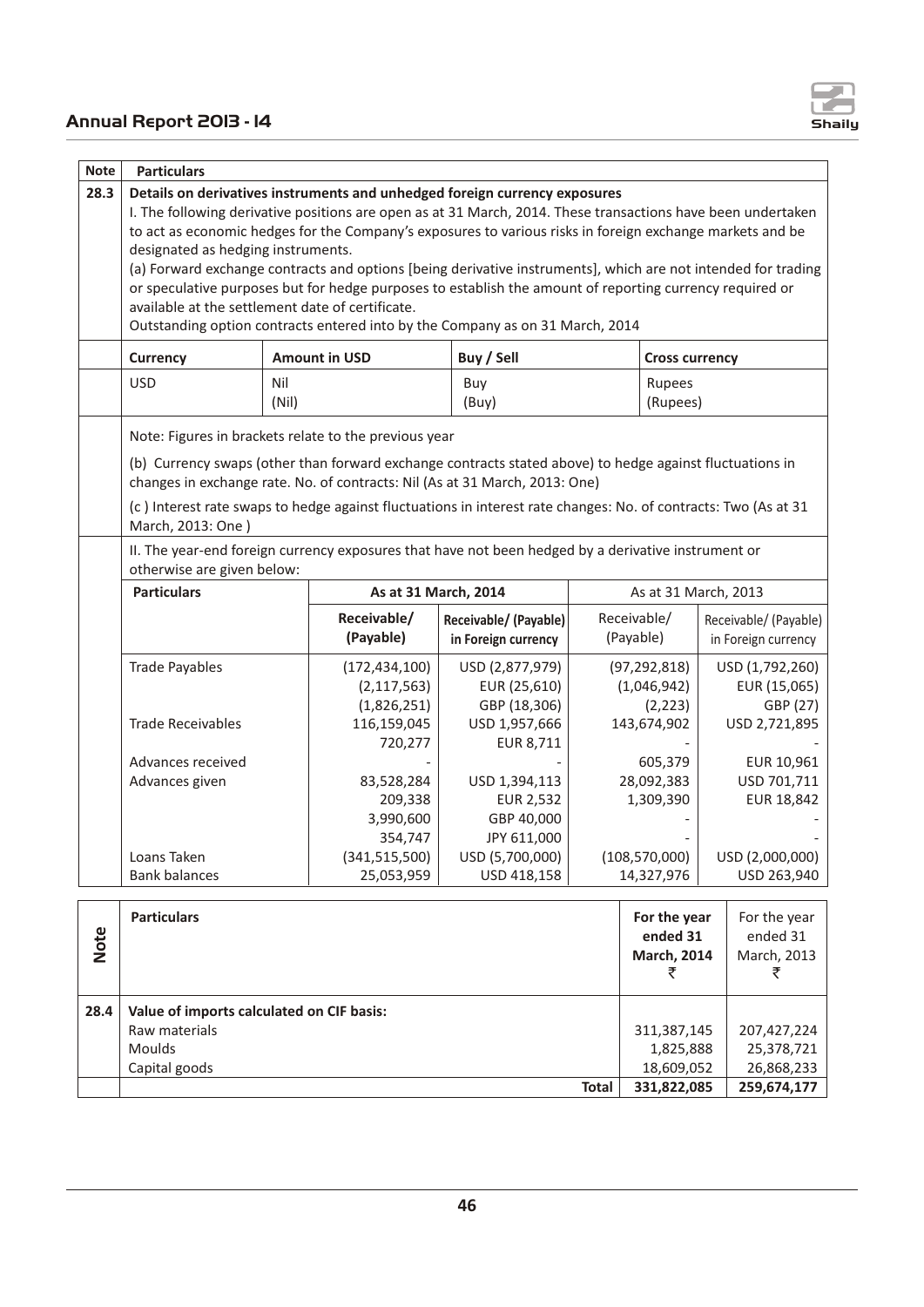

| <b>Note</b> | <b>Particulars</b>                      | For the year<br>ended 31<br><b>March, 2014</b> | For the year<br>ended 31<br>March, 2013 |
|-------------|-----------------------------------------|------------------------------------------------|-----------------------------------------|
| 28.5        | <b>Expenditure in foreign currency:</b> |                                                |                                         |
|             | Professional and consultation fees      | 5,044,200                                      | 4,909,050                               |
|             | Godown Rent                             | 3,649,884                                      | 4,078,160                               |
|             | <b>Testing Charges</b>                  | 414,847                                        | 822,529                                 |
|             | Foreign travelling                      | 2,264,683                                      | 1,583,252                               |
|             | Interest on ECB                         | 13,184,053                                     | 5,965,558                               |

| <b>Note</b> | <b>Particulars</b>                                                   | For the year ended 31<br><b>March, 2014</b> |                          |
|-------------|----------------------------------------------------------------------|---------------------------------------------|--------------------------|
|             |                                                                      | ₹                                           | %                        |
| 28.6        | Details of consumption of imported and indigenous items<br>Imported  |                                             |                          |
|             | Raw materials                                                        | 366,421,174                                 | 42.69%                   |
|             |                                                                      | (243, 526, 515)                             | (34.44%)                 |
|             | <b>Total</b>                                                         | 366,421,174                                 | 42.69%                   |
|             |                                                                      | (243, 526, 515)                             | (34.44%)                 |
|             | Indigenous                                                           |                                             |                          |
|             | Raw materials                                                        | 491,891,569                                 | 57.31%                   |
|             |                                                                      | (463, 573, 703)                             | (65.56%)                 |
|             | <b>Total</b>                                                         | 491,891,569                                 | 57.31%                   |
|             |                                                                      | (463, 573, 703)                             | (65.56%)                 |
|             | Note: Figures / percentages in brackets relates to the previous year |                                             |                          |
| ω           | <b>Particulars</b>                                                   | For the year<br>ondod 21                    | For the year<br>andod 31 |

| <b>Note</b> | <b>Particulars</b>                                                       | For the year<br>ended 31<br><b>March, 2014</b> | For the year<br>ended 31<br>March, 2013 |
|-------------|--------------------------------------------------------------------------|------------------------------------------------|-----------------------------------------|
| 28.7        | Earnings in foreign exchange:<br>Export of goods calculated on FOB basis | 1,038,790,122                                  | 910,514,007                             |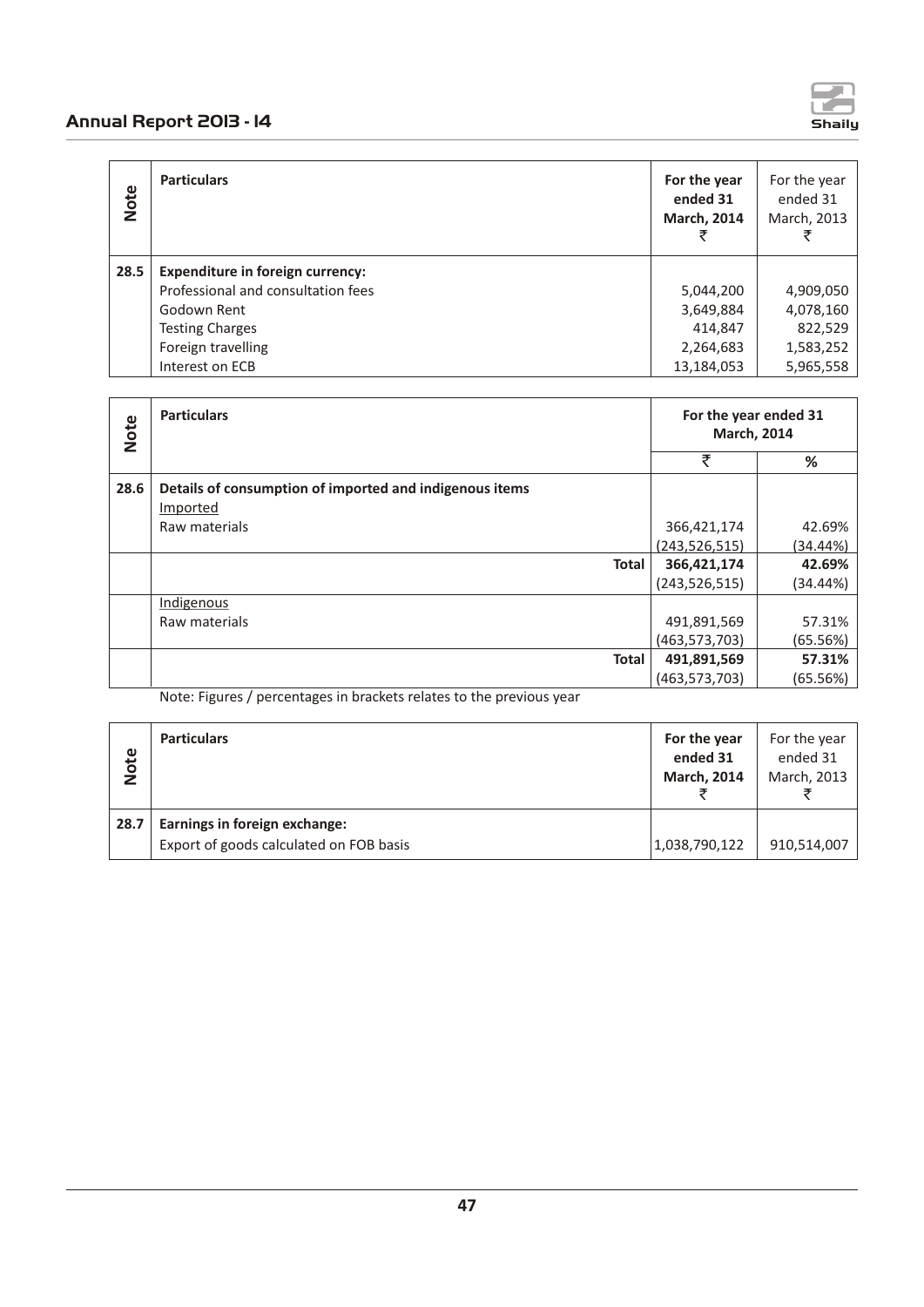

#### **Note 29 : Disclosures under Accounting Standards**

| Notes | <b>Particulars</b>                                                                                            |
|-------|---------------------------------------------------------------------------------------------------------------|
| 29.1  | <b>Employee benefit plans</b>                                                                                 |
| 29.1a | Defined contribution plans                                                                                    |
|       | The Company makes Provident Fund and Superannuation Fund contributions to defined contribution plans for      |
|       | qualifying employees. Under the Schemes, the Company is required to contribute a specified percentage of      |
|       | the payroll costs to fund the benefits. The Company recognised ₹6,700,571/- (Year ended 31 March, 2013        |
|       | ₹5,617,431/-) for Provident Fund contributions and ₹1,770,585/- (Year ended 31 March, 2013 ₹1,415,664/-)      |
|       | for Superannuation Fund contributions in the Statement of Profit and Loss. The contributions payable to these |
|       | plans by the Company are at rates specified in the rules of the schemes.                                      |
|       | 29.1b Defined benefit plans                                                                                   |
|       | The Company offers the following employee benefit schemes to its employees:                                   |
|       | i. Gratuity                                                                                                   |
|       | ii. Post-employment medical benefits                                                                          |
|       | iii. Other defined benefit plans (specify nature)                                                             |
|       | The following table sets out the funded status of the defined benefit schemes and the amount recognised in    |
|       | the financial statements:                                                                                     |
|       |                                                                                                               |

|                           | <b>Particulars</b>                                           | ₹           |                           |            |                           |
|---------------------------|--------------------------------------------------------------|-------------|---------------------------|------------|---------------------------|
|                           |                                                              |             | Year ended 31 March, 2014 |            | Year ended 31 March, 2013 |
|                           |                                                              | Gratuity    | Leave                     | Gratuity   | Leave                     |
|                           |                                                              |             | <b>Encashment</b>         |            | Encashment                |
| I.                        | Expense recognized in Profit & Loss Account for the year     |             |                           |            |                           |
|                           | ended 31st March                                             |             |                           |            |                           |
| a.                        | <b>Current Service Cost</b>                                  | 1,062,042   | 1,441,984                 | 865,076    | 1,090,518                 |
| b.                        | Interest cost                                                | 806,797     | 285,730                   | 678,881    | 293,520                   |
| c.                        | Expected return on plan assets                               | (1,044,741) |                           | (806, 585) |                           |
| d.                        | Actuarial (Gain)/Loss on obligation                          | 2,161,337   | 1,245,363                 | 1,171,538  | (110, 565)                |
| e.                        | Net expense recognised in Profit & Loss Account              | 2,985,435   | 2,973,077                 | 1,908,910  | 1,273,473                 |
|                           | (in Note 25 - Employee Benefit Expenses)                     |             |                           |            |                           |
| $\mathbf{H}$              | Changes in Obligation during the year ended 31st March       |             |                           |            |                           |
| a.                        | Obligation as on 1st April                                   | 10,363,906  | 5,266,546                 | 8,414,584  | 5,159,038                 |
| b.                        | Current service cost                                         | 1,062,042   | 1,441,984                 | 865,076    | 1,090,518                 |
| c.                        | Interest cost                                                | 806,797     | 285,730                   | 678,881    | 293,520                   |
| d.                        | Actuarial (Gain)/Loss on obligation                          | 1,708,633   | 1,245,363                 | 1,260,862  | (110, 565)                |
| e.                        | <b>Benefits Paid</b>                                         | (557, 897)  | (844, 328)                | (855, 497) | (1, 165, 965)             |
| f.                        | PV of Obligation as on 31st March                            | 13,383,481  | 7,395,295                 | 10,363,906 | 5,266,546                 |
| $\overline{\mathsf{III}}$ | Changes in Plan Assets during the year ended 31st March      |             |                           |            |                           |
| a.                        | Fair Value of Plan Assets as on 1st April                    | 10,374,704  |                           | 8,410,363  |                           |
| b.                        | Expected return on Plan assets                               | 1,044,741   |                           | 806,585    |                           |
| c.                        | Actuarial Gain/(Loss)                                        | (435, 224)  |                           | 89,324     |                           |
| d.                        | Contributions                                                | 2,990,000   |                           | 1,923,929  |                           |
| e.                        | <b>Benefits Paid</b>                                         | (557, 897)  |                           | (855, 497) |                           |
| f.                        | Actual return on plan assets                                 |             |                           |            |                           |
| g.                        | Fair Value of Plan Assets as on 31st March                   | 13,416,324  |                           | 10,374,704 |                           |
| $\overline{N}$            | Net Assets / Liabilities recognized in the Balance Sheet as  |             |                           |            |                           |
|                           | at 31st March                                                |             |                           |            |                           |
| a.                        | PV of Obligation as on 31st March                            | 13,383,481  | 7,395,295                 | 10,363,906 | 5,266,546                 |
| b <sub>1</sub>            | Fair Value of Plan Assets as on 31st March                   | 13,416,324  |                           | 10,374,704 |                           |
| c.                        | Net Liabilities / (Assets) recognised in the Balance Sheet   | (32, 843)   | 7,395,295                 | (10, 798)  | 5,266,546                 |
|                           | as at 31st March                                             |             |                           |            |                           |
| $\mathsf{V}$              | <b>Principal Actuarial Assumptions</b>                       |             |                           |            |                           |
| a.                        | Discount rate as on 31st March (per annum) (Refer Note-1)    | 9.10%       | 9.10%                     | 8.00%      | 8.00%                     |
| b.                        | Rate of return on Plan Assets as at 31st March (per annum)   | 9.00%       |                           | 9.00%      |                           |
|                           | (Refer Note-3)                                               |             |                           |            |                           |
| c.                        | Expected increase in salary costs (per annum) (Refer Note-2) | 4.00%       | 4.00%                     | 2.00%      | 2.00%                     |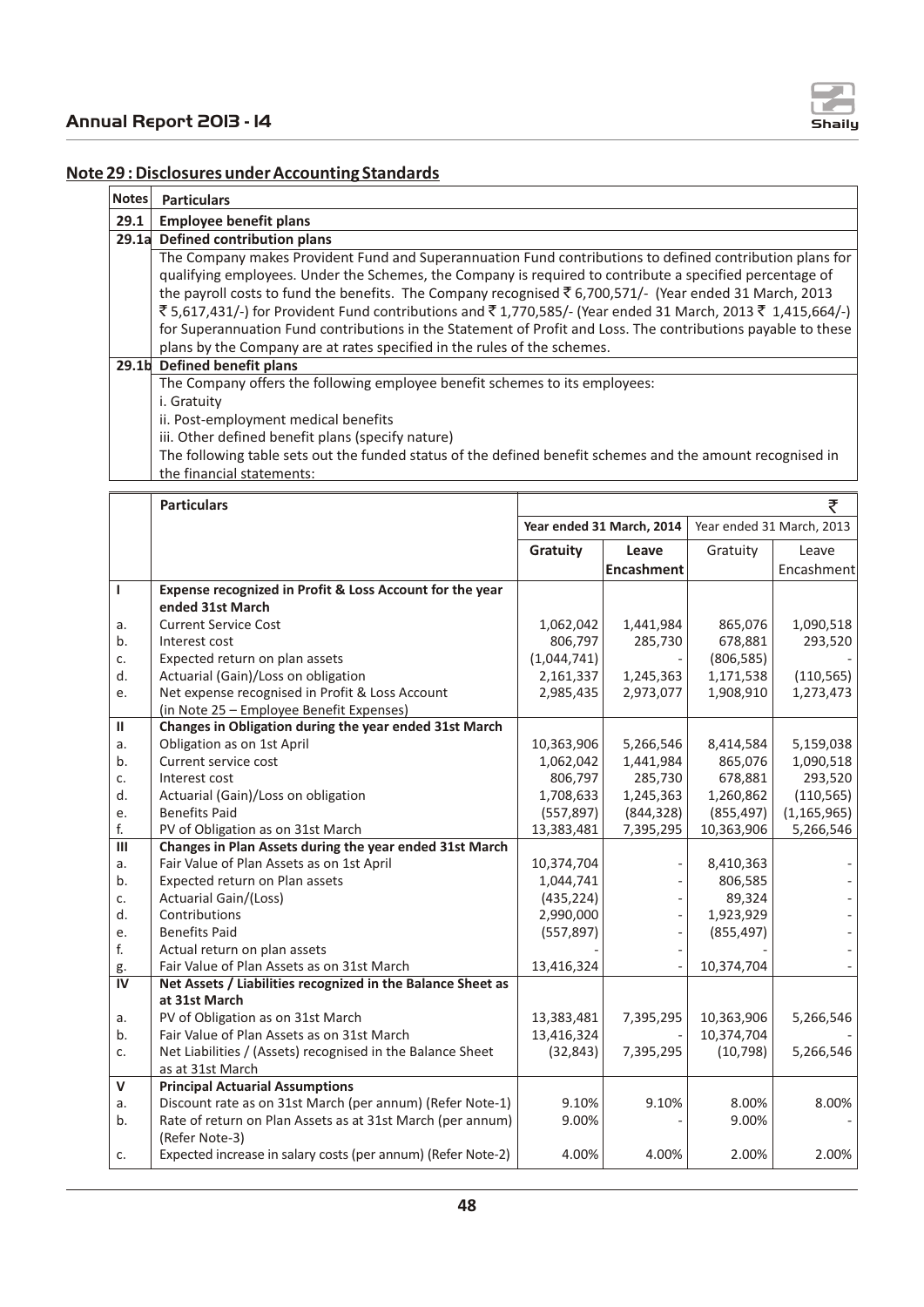# **Annual Report 2013 - 14 Shaily Annual Report 2013 - 14 Shaily**



| 1              | Discount rate is determined by reference to market yields at the Balance Sheet date on Govt. Bonds,<br>where the currency and terms of the Govt. Bonds are consistent with the currency and estimated terms<br>for the benefit obligation. |
|----------------|--------------------------------------------------------------------------------------------------------------------------------------------------------------------------------------------------------------------------------------------|
| $\overline{2}$ | The estimate of future salary increases take into account inflation, seniority, promotion and other<br>relevant factors such as supply and demand in the employment market.                                                                |
| 3              | 100% of Plan Assets are invested in group gratuity scheme offered by HDFC Standard Life Insurance<br>Company Limited.                                                                                                                      |

| <b>Particulars</b>                                                                                     |                                                                                                                                                                                                                                                         |
|--------------------------------------------------------------------------------------------------------|---------------------------------------------------------------------------------------------------------------------------------------------------------------------------------------------------------------------------------------------------------|
| <b>Segment Reporting:</b>                                                                              |                                                                                                                                                                                                                                                         |
| Business Segment: The Company is engaged in the business of manufacturing of injection molded plastics |                                                                                                                                                                                                                                                         |
|                                                                                                        |                                                                                                                                                                                                                                                         |
|                                                                                                        |                                                                                                                                                                                                                                                         |
|                                                                                                        |                                                                                                                                                                                                                                                         |
|                                                                                                        |                                                                                                                                                                                                                                                         |
| <b>Description of relationship</b>                                                                     | <b>Names of related parties</b>                                                                                                                                                                                                                         |
| <b>Key Management Personnel</b>                                                                        |                                                                                                                                                                                                                                                         |
| <b>Managing Director</b>                                                                               | Mr. Mahendra B. Sanghvi                                                                                                                                                                                                                                 |
| <b>Executive Director</b>                                                                              | Mr. Laxman B. Sanghvi                                                                                                                                                                                                                                   |
| Whole Time Director                                                                                    | Mrs. Tilottama M. Sanghvi                                                                                                                                                                                                                               |
| Whole Time Director                                                                                    | Mr. Amit M. Sanghvi                                                                                                                                                                                                                                     |
| Director                                                                                               | Mr. Samaresh B Parida                                                                                                                                                                                                                                   |
| <b>Other Related Parties</b>                                                                           |                                                                                                                                                                                                                                                         |
| Significant influence                                                                                  | Panax Appliances Pvt. Ltd.                                                                                                                                                                                                                              |
| Significant influence                                                                                  | Shaily-IDC India Pvt. Ltd.                                                                                                                                                                                                                              |
| Significant influence                                                                                  | Integra Engineering India Ltd.                                                                                                                                                                                                                          |
| Relative of key management personnel                                                                   | Mr. Jayesh Shah                                                                                                                                                                                                                                         |
| Relative of key management personnel                                                                   | Ms. Purnima Shah                                                                                                                                                                                                                                        |
| Relative of key management personnel                                                                   | Mrs.Kinjal S Bhavsar                                                                                                                                                                                                                                    |
| Relative of key management personnel                                                                   | Mr. Bharat Sanghvi                                                                                                                                                                                                                                      |
| Relative of key management personnel                                                                   | Mrs. Kalpana L Sanghvi                                                                                                                                                                                                                                  |
| Relative of key management personnel                                                                   | Mrs. Rashmi B Sanghvi                                                                                                                                                                                                                                   |
| Firm owned by relative of key management                                                               | Jariwala Shah Kanji Raichand & Co                                                                                                                                                                                                                       |
|                                                                                                        | components, moulds etc, which as per the Accounting Standard (AS 17) 'Segment Reporting' is considered the<br>only reportable segment.<br><b>Related party transactions</b><br>29.3a Details of related parties:<br>ALL BLUE LILL I LILL IN THE LILL AT |

Note: Related parties have been identified by the Management.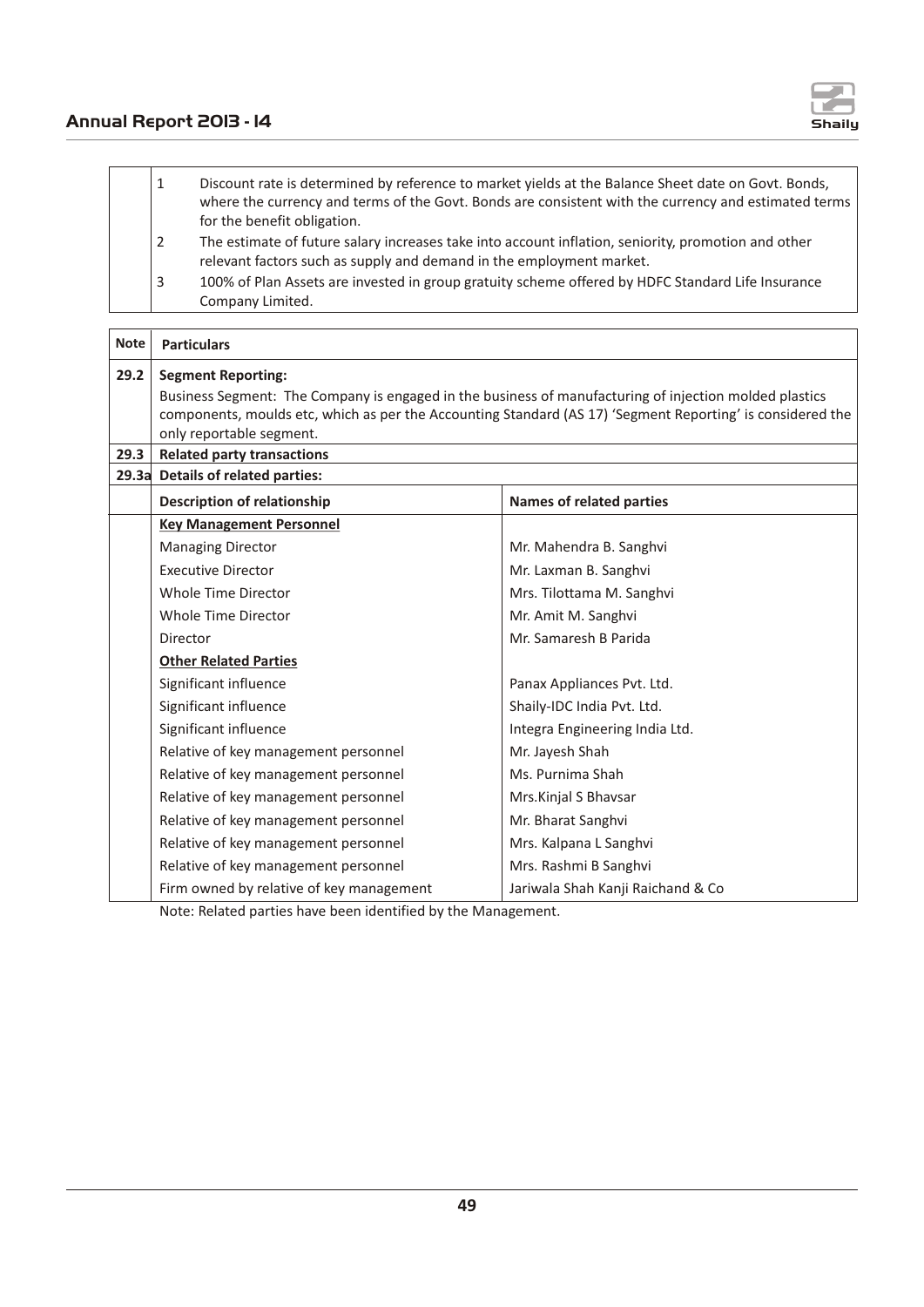

|                   | Details of related party transactions during the year ended 31 March, 2014 and balances outstanding as at<br>31 March, 2014 |              |                            |                                                                                              | ₹             |
|-------------------|-----------------------------------------------------------------------------------------------------------------------------|--------------|----------------------------|----------------------------------------------------------------------------------------------|---------------|
| 29.3 <sub>b</sub> |                                                                                                                             | <b>KMP</b>   | <b>Relatives</b><br>of KMP | <b>Entities in</b><br>which KMP<br>/ relatives<br>of KMP<br>have<br>significant<br>influence | <b>Total</b>  |
|                   | Sales of goods                                                                                                              |              |                            | 11,192,081                                                                                   | 11,192,081    |
|                   |                                                                                                                             |              |                            | (6, 283, 849)                                                                                | (6, 283, 849) |
|                   | <b>Professional Fees</b>                                                                                                    | 1,350,000    |                            |                                                                                              | 1,350,000     |
|                   |                                                                                                                             |              |                            |                                                                                              |               |
|                   | Sale of fixed assets                                                                                                        |              |                            |                                                                                              |               |
|                   |                                                                                                                             | (670,000)    |                            |                                                                                              | (670,000)     |
|                   | <b>Remuneration Paid</b>                                                                                                    | 19,452,523   | 901,363                    |                                                                                              | 20,353,886    |
|                   |                                                                                                                             | (15,077,627) |                            |                                                                                              | (15,077,627)  |
|                   | Rent paid for lease arrangements                                                                                            | 840,000      |                            | 600,000                                                                                      | 1,440,000     |
|                   |                                                                                                                             | (840,000)    |                            | (600,000)                                                                                    | (1,440,000)   |
|                   | <b>Sitting Fees</b>                                                                                                         | 90,000       |                            |                                                                                              | 90,000        |
|                   |                                                                                                                             | (60,000)     |                            |                                                                                              | (60,000)      |
|                   | Interest paid on deposits received                                                                                          | 741,146      | 224,038                    |                                                                                              | 965,184       |
|                   |                                                                                                                             | (735,070)    | (225, 590)                 |                                                                                              | (960, 660)    |
|                   | Balances outstanding at the end of the year                                                                                 |              |                            |                                                                                              |               |
|                   | <b>Loans and advances:</b>                                                                                                  |              |                            |                                                                                              |               |
|                   | Shaily-IDC India Pvt Ltd                                                                                                    |              |                            | 2,002,373                                                                                    | 2,002,373     |
|                   |                                                                                                                             |              |                            | (2,002,373)                                                                                  | (2,002,373)   |
|                   | Investment:                                                                                                                 |              |                            |                                                                                              |               |
|                   | Panax Appliances Pvt. Ltd                                                                                                   |              |                            | 3,944,000                                                                                    | 3,944,000     |
|                   |                                                                                                                             |              |                            | (3,944,000)                                                                                  | (3,944,000)   |
|                   | Trade Payables: Panax Appliances Pvt. Ltd                                                                                   |              |                            | 1,777,784                                                                                    | 1,777,784     |
|                   |                                                                                                                             |              |                            | (1,477,884)                                                                                  | (1,477,884)   |

Note : Figures in bracket relates to the previous year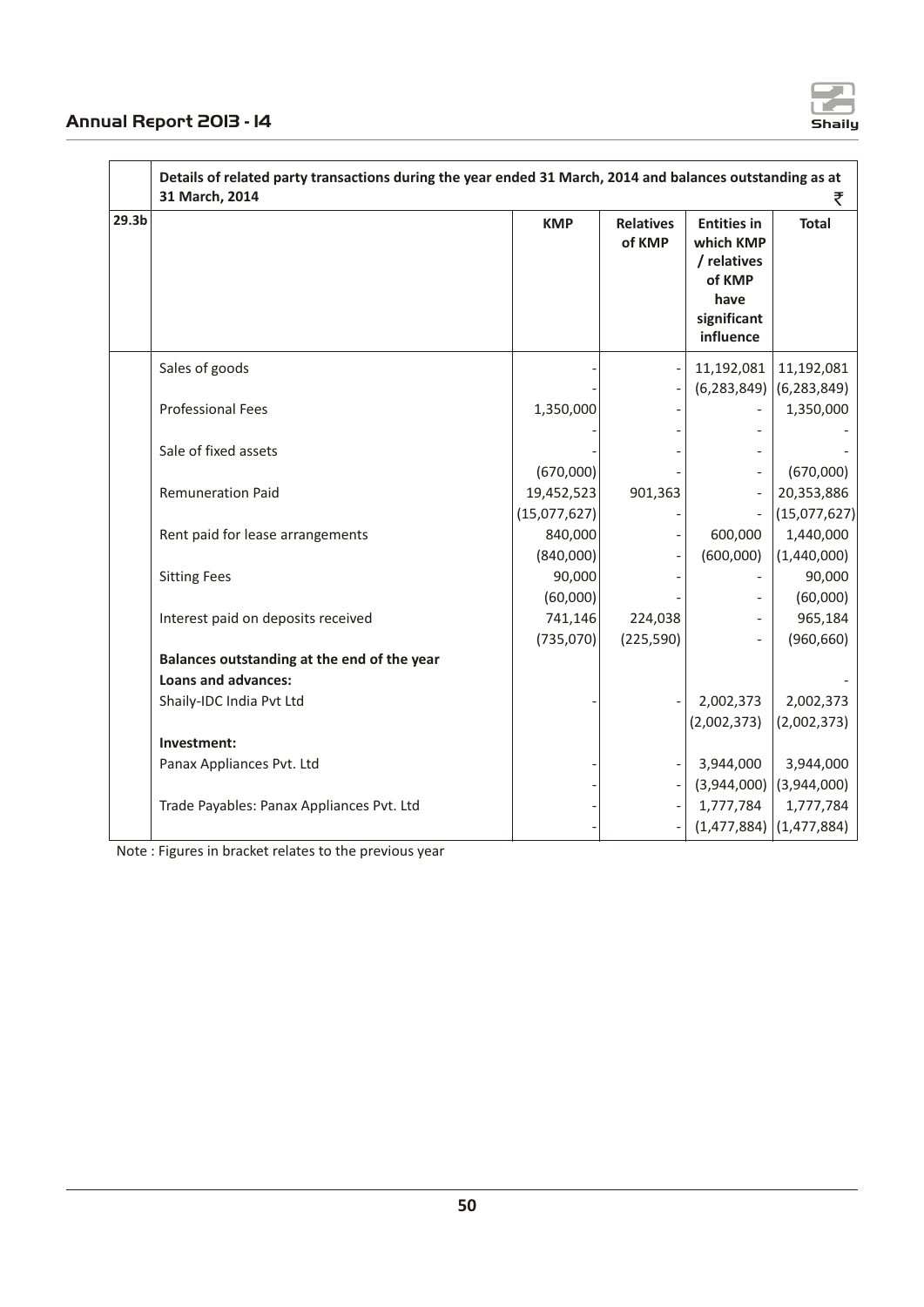

| <b>Note</b>     | <b>Particulars</b>                                                                                                                                                                                                                                                       | For the year<br>ended 31<br><b>March, 2014</b><br>₹ | For the year<br>ended 31<br>March, 2013<br>₹ |
|-----------------|--------------------------------------------------------------------------------------------------------------------------------------------------------------------------------------------------------------------------------------------------------------------------|-----------------------------------------------------|----------------------------------------------|
| 29.4            | <b>Details of leasing arrangements</b>                                                                                                                                                                                                                                   |                                                     |                                              |
|                 | As Lessee                                                                                                                                                                                                                                                                |                                                     |                                              |
|                 | The Company has entered into operating lease arrangements for certain<br>facilities and office premises. The leases are non-cancellable and are for a<br>period of 1 year and may be renewed for a further period of 1 year based on<br>mutual agreement of the parties. |                                                     |                                              |
|                 | Future minimum lease payments not later than one year                                                                                                                                                                                                                    | 1,440,000                                           | 1,440,000                                    |
|                 | Lease payments recognised in the Statement of Profit and Loss                                                                                                                                                                                                            | 1,440,000                                           | 1,440,000                                    |
|                 |                                                                                                                                                                                                                                                                          |                                                     |                                              |
| <b>Note</b>     | <b>Particulars</b>                                                                                                                                                                                                                                                       | For the year<br>ended 31<br><b>March, 2014</b>      | For the year<br>ended 31<br>March, 2013      |
|                 |                                                                                                                                                                                                                                                                          | ₹                                                   | ₹                                            |
| 29.5            | <b>Earnings Per Share</b>                                                                                                                                                                                                                                                |                                                     |                                              |
|                 | Number of Equity Shares at the beginning of the year                                                                                                                                                                                                                     | 7,318,430                                           | 7,318,430                                    |
|                 | Number of Equity Shares at the end of the year                                                                                                                                                                                                                           | 7,318,430                                           | 7,318,430                                    |
|                 | Weighted average number of Equity Shares Outstanding during the year.                                                                                                                                                                                                    | 7,318,430                                           | 7,318,430                                    |
|                 | Face Value of each Equity Share (Rs.)                                                                                                                                                                                                                                    | $10 \,$                                             | 10                                           |
|                 | Profit after Tax Available for the Equity Shareholders                                                                                                                                                                                                                   |                                                     |                                              |
|                 | <b>Profit after Taxation</b>                                                                                                                                                                                                                                             | 65,855,045                                          | 36,214,546                                   |
|                 |                                                                                                                                                                                                                                                                          | 65,855,045                                          | 36,214,546                                   |
|                 | <b>Basic Earning Per Share (Rs.)</b>                                                                                                                                                                                                                                     | 9.00                                                | 4.95                                         |
|                 | <b>Diluted Earning Per Share (Rs.)</b>                                                                                                                                                                                                                                   | 9.00                                                | 4.95                                         |
|                 |                                                                                                                                                                                                                                                                          |                                                     |                                              |
|                 | <b>Particulars</b>                                                                                                                                                                                                                                                       | For the year                                        | For the year                                 |
| <b>Note</b>     |                                                                                                                                                                                                                                                                          | ended 31<br><b>March, 2014</b>                      | ended 31<br>March, 2013                      |
|                 |                                                                                                                                                                                                                                                                          | ₹                                                   | ₹                                            |
| 20 <sub>6</sub> | Deferred tay liability as an 31,3,2014 is $\overline{2}$ 318,23, major component of                                                                                                                                                                                      |                                                     |                                              |

| 29.6 | Deferred tax liability as on 31.3.2014 is $\bar{z}$ 318.23, major component of |            |            |
|------|--------------------------------------------------------------------------------|------------|------------|
|      | Deferred tax balance is set out below:                                         |            |            |
|      | Deferred Tax Liability: (A)                                                    |            |            |
|      | i) Difference between Accounting and Tax WDV (Cumulative)                      | 35,365,232 | 33,335,525 |
|      | ii) Other timing differences                                                   |            |            |
|      | Deferred Tax Assets: (B)                                                       |            |            |
|      | i) Other timing differences                                                    | 3,542,634  | 2,578,462  |
|      | ii) Unabsorbed depreciation/ business loss                                     |            |            |
|      | Net Deferred Tax Liability / (Asset) (A-B)                                     | 31,822,598 | 30,757,063 |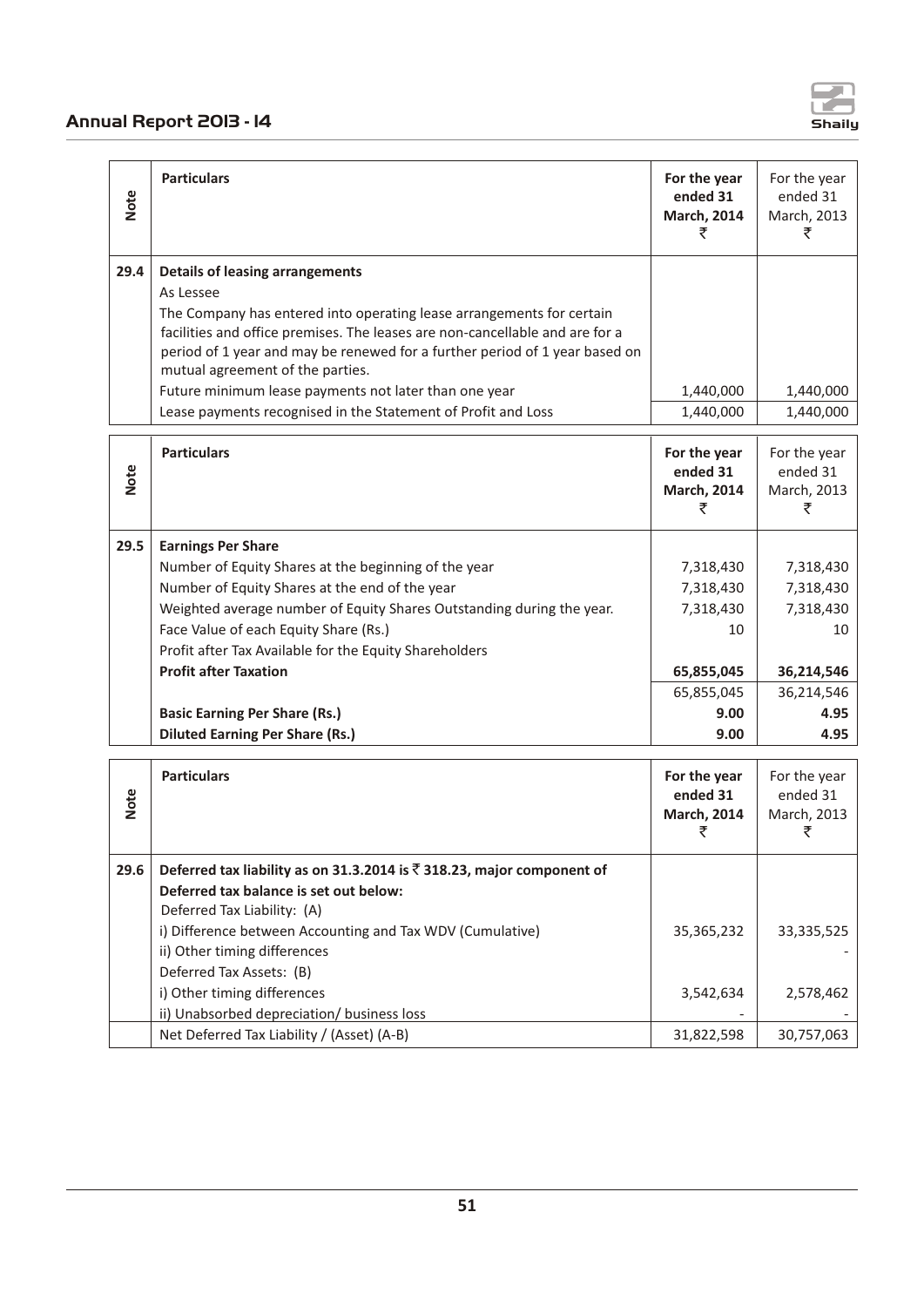

| <b>Note</b> | <b>Particulars</b>                                                                                                                                             | For the year<br>ended 31<br><b>March, 2014</b> | For the year<br>ended 31<br>March, 2013 |
|-------------|----------------------------------------------------------------------------------------------------------------------------------------------------------------|------------------------------------------------|-----------------------------------------|
| 29.7        | Details of borrowing costs capitalised<br>Borrowing costs (net of interest income earned) capitalised during the year<br>as a part of capital work-in-progress | 2,728,446                                      | Nil                                     |
| <b>Note</b> | <b>Particulars</b>                                                                                                                                             |                                                |                                         |

**30** The previous year figures have been regrouped / re-classified to conform to the current year's classification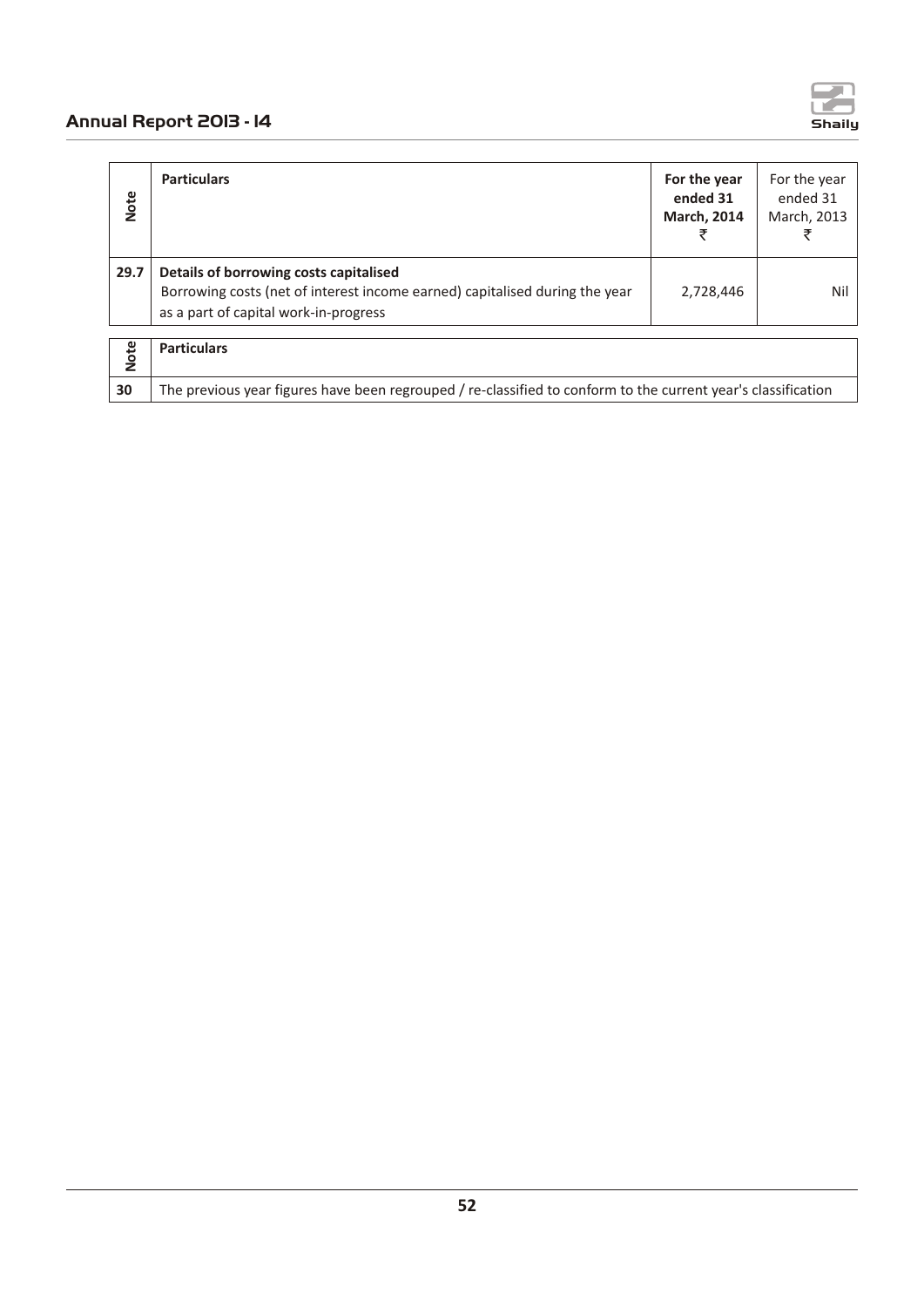

## **NOTICE**

Notice is hereby given that the **THIRTY FOURTH** ANNUAL GENERAL MEETING of the Members of Shaily Engineering Plastics Limited will be held on Saturday, 20th September, 2014 at 2.00 p.m. at the Registered Office of the Company at Survey No. 364/366, At & Po. Rania - 391780, Taluka Savli, Dist. Vadodara, to transact the following business:

#### **Ordinary Business**

- 1. To receive, consider and adopt the Audited Financial Statements of the Company for the Financial Year ended on 31st March, 2014 including Balance Sheet as at 31st March 2014, Statement of Profit and Loss Account along with notes appended thereto, for the year ended on that date and the Reports of the Board of Directors and Auditors thereon.
- 2. To appoint a Director in place of Mrs. Tilottama Sanghvi (DIN: 00190481), who retires by rotation and, being eligible, offers herself for re-appointment.
- 3. To appoint a Director in place of Mr. Laxman Sanghvi (DIN: 00022977), who retires by rotation and, being eligible, offers himself for re-appointment.
- 4. To appoint M/s. Deloitte Haskins & Sells, Chartered Accountants as Statutory Auditors of the Company and to fix their remuneration and if thought fit, to pass with or without modification(s), the following resolution as an Ordinary Resolution:

**"RESOLVED THAT** M/s. Deloitte Haskins & Sells, Chartered Accountants, Vadodara (Firm Registration Number 117364W), the retiring Auditors of the Company, be and are hereby re-appointed as an Statutory Auditors of the Company to hold office from the conclusion of this Annual General Meeting till the conclusion of next Annual General Meeting of the Company.

**RESOLVED FURTHER** THAT the Managing Director be and is hereby authorized to fix the remuneration payable and reimbursement of out of pocket expenses, if any, to the said Auditors."

#### **Special Business**

5. To consider and if thought fit, to pass, with or without modification, the following resolution as a **Special Resolution**:

**"RESOLVED THAT** pursuant to section 2(94),196,197 and 203 read with Schedule V and all other applicable provisions of the Companies Act, 2013 and Companies (Appointment and Remuneration of Managerial Personnel) Rules, 2014 (including any statutory modification(s) or re-enactment thereof, for the time being in force) and subject to the approval of the Central Government, if necessary, and such other approvals, permissions and sanctions, as may be required, approval of the Company be and is hereby accorded to the re-appointment of Mrs. Tilottama Sanghvi (DIN: 00190481) as Whole-time Director of the Company for a Period of 3(Three) years effective from 1st June 2014 on the terms and conditions including remuneration as set out in the statement annexed to the Notice convening this Meeting, with liberty to the Board of Directors (term shall deemed to include Nomination and Remuneration committee of the Board) to alter and vary the terms and conditions of the said re-appointment and/or remuneration as it may deem fit and as may be acceptable to Mrs. Tilottama Sanghvi, subject to the limits specified under Schedule V of the Companies Act, 2013 or any statutory modification(s) or re- enactment thereof; and on the remuneration, which is as follows:

**Gross Remuneration -** Rs.2,50,000 per month in range of Rs.2,50,000 to Rs.5,00,000 per month.

**Commission -** Commission based on the net profits of the company as determined by the Board, subject to the ceiling prescribed in that behalf under the Companies Act, 2013 at the discretion of the Board of Directors.

**Accommodation -** House Rent Allowance and house maintenance expenses, society charges and the like relating thereto on actual basis within the ceiling of the gross remuneration.

**Perquisites -** Perquisites together with utilities thereof such as gas, electricity, water, servants' allowance, education allowance for dependent children, entertainment and newspaper and periodicals allowance, medical reimbursements, leave travel allowance for herself and her family, club fees, medical insurance, and the like in accordance with the rules of the company or as agreed by the Board of Directors, the total value thereof to be restricted to an amount not exceeding his monthly gross remuneration.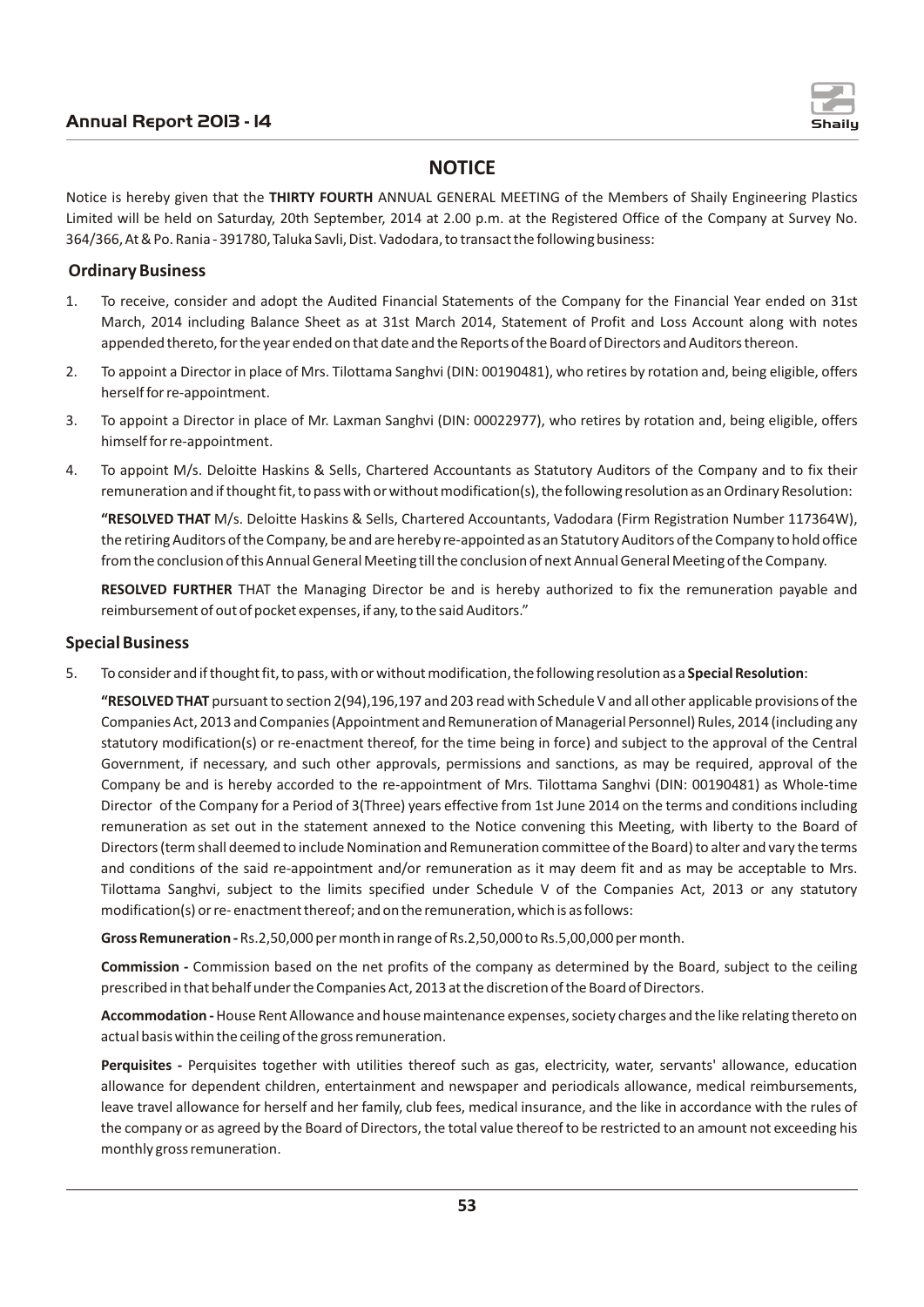

**Superannuation Scheme -** Contribution towards superannuation scheme @10% of basic salary, which would be within the monthly gross remuneration as mentioned above.

**Retirement Benefits -** Company's contribution to Provident Fund to the extent these either singly or put together are not taxable under the Income Tax Act, 1961 and Gratuity payable in accordance with the Rules of the Company and the value of such benefits shall not be included in the computation of the ceiling on remuneration or perquisites aforesaid.

**Use of Car and Telephone -** Provision of one company owned car and driver for the company's business. The perquisite value for the car/driver will be determined as per prevailing Income Tax Rules, 1962 and telephone at residence (including payments for local calls and long distance official calls) shall not be included in the computation of perquisites for the purpose of calculating the said ceiling.

**Leave -**In accordance with the Rules and Regulations of the company.

**RESOLVED FURTHER THAT** in the event of absence or inadequacy of profits in any financial year during the tenure of Mrs. Tilottama Sanghvi as Whole-Time Director, the remuneration as specified above shall be paid and allowed to Mrs. Tilottama Sanghvi as minimum remuneration for such financial year.

**RESOLVED FURTHER THAT** the Board shall be and is hereby authorised to do all acts and take all such steps as may be necessary, proper or expedient to give effect to this resolution."

6. To consider and if thought fit, to pass, with or without modification, the following resolution as **Special Resolution**:

**"RESOLVED THAT** pursuant to section 2(94),196,197 and 203 read with Schedule V and all other applicable provisions of the Companies Act, 2013 and Companies (Appointment and Remuneration of Managerial Personnel) Rules, 2014 (including any statutory modification(s) or re-enactment thereof, for the time being in force) and subject to the approval of the Central Government, if necessary, and such other approvals, permissions and sanctions, as may be required, approval of the company be and is hereby accorded to the re-appointment of Mr. Amit Sanghvi (DIN: 00022444) as Whole-time Director of the Company for a Period of 3 (Three) years effective from 1st October, 2014 on the terms and conditions including remuneration as set out in the statement annexed to the Notice convening this Meeting with liberty to the Board of Directors (term shall deemed to include Nomination and Remuneration committee of the Board) to alter and vary terms and conditions of the said re-appointment and /or remuneration as it may deem fit and as may be acceptable to Mr. Amit Sanghvi, subject to the limits specified under Schedule V of the Companies Act, 2013 or any statutory modification(s) or reenactment thereof; and on the remuneration, which is as follows:

**Gross Remuneration -**Rs.4,00,000 per month in range of Rs.4,00,000 to Rs.7,00,000 per month.

**Commission -** Commission based on the net profits of the company as determined by the Board, subject to the ceiling prescribed in that behalf under the Companies Act, 2013 at the discretion of the Board of Directors.

**Accommodation -** House Rent Allowance and house maintenance expenses, society charges and the like relating thereto on actual basis within the ceiling of the gross remuneration.

**Perquisites -** Perquisites together with utilities thereof such as gas, electricity, water, servants' allowance, education allowance for dependent children, entertainment and newspaper and periodicals allowance, medical reimbursements, leave travel allowance for himself and his family, club fees, medical insurance, and the like in accordance with the rules of the company or as agreed by the Board of Directors, the total value thereof to be restricted to an amount not exceeding his monthly gross remuneration.

**Superannuation Scheme -** Contribution towards superannuation scheme @10% of basic salary, which would be within the monthly gross remuneration as mentioned above.

**Retirement Benefits -** Company's contribution to Provident Fund to the extent these either singly or put together are not taxable under the Income Tax Act, 1961 and Gratuity payable in accordance with the Rules of the Company and the value of such benefits shall not be included in the computation of the ceiling on remuneration or perquisites aforesaid.

**Use of Car and Telephone -** Provision of one company owned car and driver for the company's business. The perquisite value for the car/driver will be determined as per prevailing Income Tax Rules, 1962 and telephone at residence (including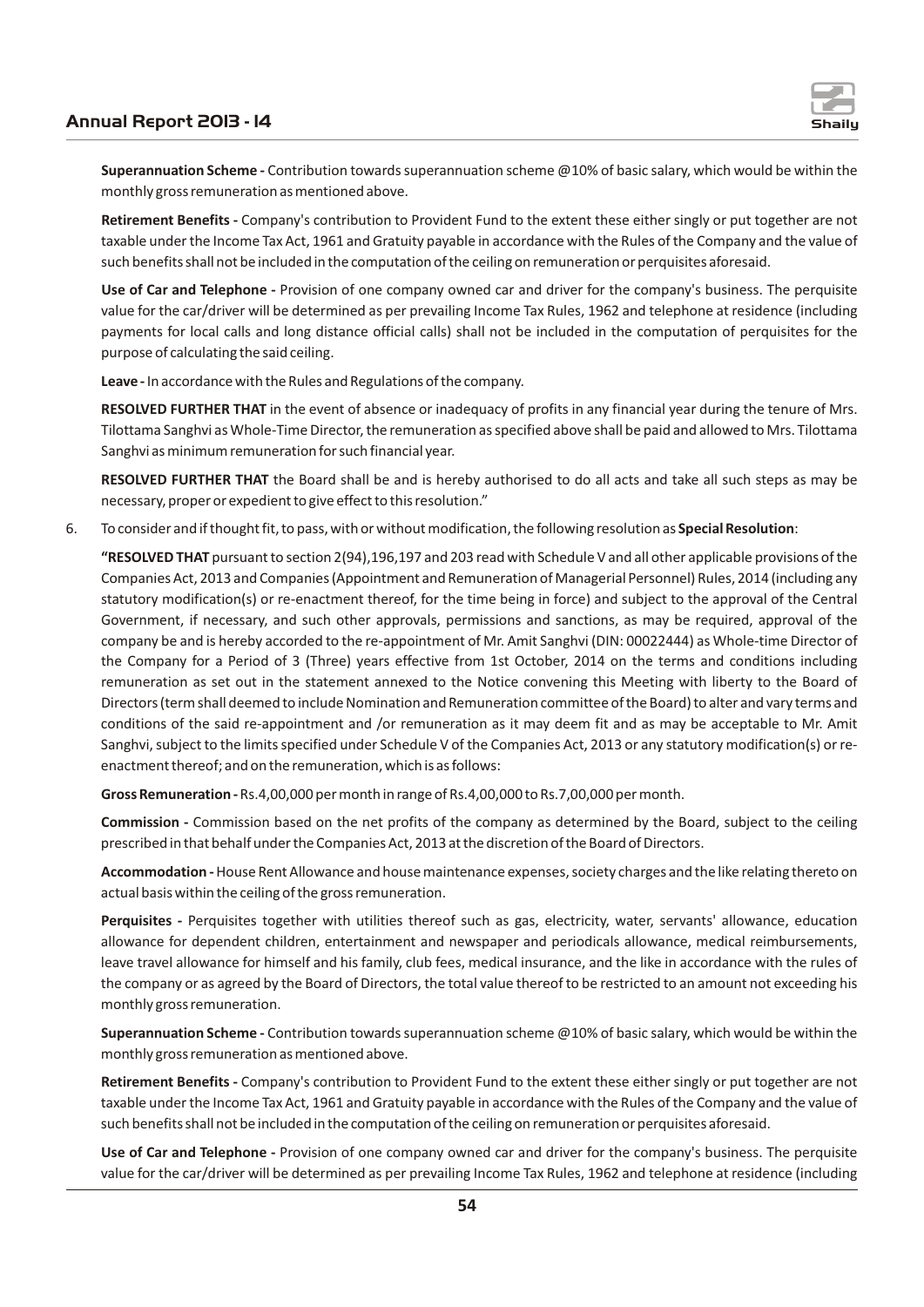

payments for local calls and long distance official calls) shall not be included in the computation of perquisites for the purpose of calculating the said ceiling.

**Leave -**In accordance with the Rules and Regulations of the company.

**RESOLVED FURTHER THAT** in the event of absence or inadequacy of profits in any financial year during the tenure of Mr. Amit Sanghvi as Whole-Time Director, the remuneration as specified above shall be paid and allowed to Mr. Amit Sanghvi as minimum remuneration for such financial year.

**RESOLVED FURTHER THAT** the Board shall be and is hereby authorised to do all acts and take all such steps as may be necessary, proper or expedient to give effect to this resolution."

7. To consider and if thought fit, to pass, with or without modification, the following resolution as an **Ordinary Resolution**:

**"RESOLVED THAT** pursuant to section 149, 150, 152 and other applicable provisions of the Companies Act, 2013, and read with Schedule IV to the Companies Act, 2013 and Companies (Appointment and Qualification of Directors) Rules, 2014 (including any statutory modification(s) or re-enactment thereof for the time being in force) and amended clause 49 of the listing agreement which shall come into force w.e.f. 01.10.2014 as per Circular of SEBI dated 17.04.2014, Mr. Pushp Raj Sanghvi (DIN: 00347511), who was appointed as a director liable to retire by rotation and in respect of whom the Company has received a notice in writing from a member proposing his candidature for the office of Independent Director, be and is hereby appointed as an Independent Director of the Company to hold office for 5 (Five) consecutive years for a term up to the conclusion of the 39th Annual General Meeting of the Company in the Calendar year 2019."

8. To consider and if thought fit, to pass, with or without modification, the following resolution as an **Ordinary Resolution**:

**"RESOLVED THAT**, pursuant to section 149, 150, 152 and other applicable provisions of the Companies Act, 2013, and read with Schedule IV to Companies Act, 2013 and Companies (Appointment and Qualification of Directors) Rules, 2014 (including any statutory modification(s) or re-enactment thereof for the time being in force) and amended clause 49 of the listing agreement which shall come into force w.e.f. 01.10.2014 as per Circular of SEBI dated 17.04.2014, Mr. Sarup Chowdhary (DIN: 00004439), who was appointed as a director liable to retire by rotation and in respect of whom the Company has received a notice in writing from a member proposing his candidature for the office of Independent Director, be and is hereby appointed as an Independent Director of the Company to hold office for 5 (Five) consecutive years for a term up to the conclusion of the 39th Annual General Meeting of the Company in the Calendar year 2019."

9. To consider and if thought fit, to pass, with or without modification, the following resolution as an **Ordinary Resolution**:

**"RESOLVED THAT** pursuant to section 149, 150, 152 and other applicable provisions of the Companies Act, 2013, and read with Schedule IV to Companies Act, 2013 and Companies (Appointment and Qualification of Directors) Rules, 2014 (including any statutory modification(s) or re-enactment thereof for the time being in force) and amended clause 49 of the listing agreement which shall come into force w.e.f. 01.10.2014 as per Circular of SEBI dated 17.04.2014, Mr. A. S. Anandkumar (DIN: 00058292), who was appointed as a director liable to retire by rotation and in respect of whom the Company has received a notice in writing from a member proposing his candidature for the office of Independent Director, be and is hereby appointed as an Independent Director of the Company to hold office for 5 (Five) consecutive years for a term up to the conclusion of the 39th Annual General Meeting of the Company in the Calendar year 2019."

10. To consider and if thought fit, to pass, with or without modification(s), the following resolution as **Special Resolution**

**"RESOLVED THAT** in supersession to earlier resolutions, the consent of the Company be and is hereby accorded under section 180(1)(a) and other applicable provisions, if any, of the Companies Act, 2013, the rules made there under, and Articles of Association of the Company including any amendment, modification, variation or re-enactment thereof to the creation by the Board of Directors of the Company (hereinafter referred to as the `Board' which expression shall also include a Committee thereof) of such mortgages, charges and hypothecations in addition to the existing mortgages, charges and hypothecations created by the Company as the Board may direct on such of the assets of the Company, both present and future, in such manner as the Board may direct together with power to take over the management of the Company in certain events, to or in favour of all or of any the financial institutions/banks/any other investing agencies or any other person(s)/bodies corporate by way of private placement or otherwise to secure rupee/foreign currency loans, debentures,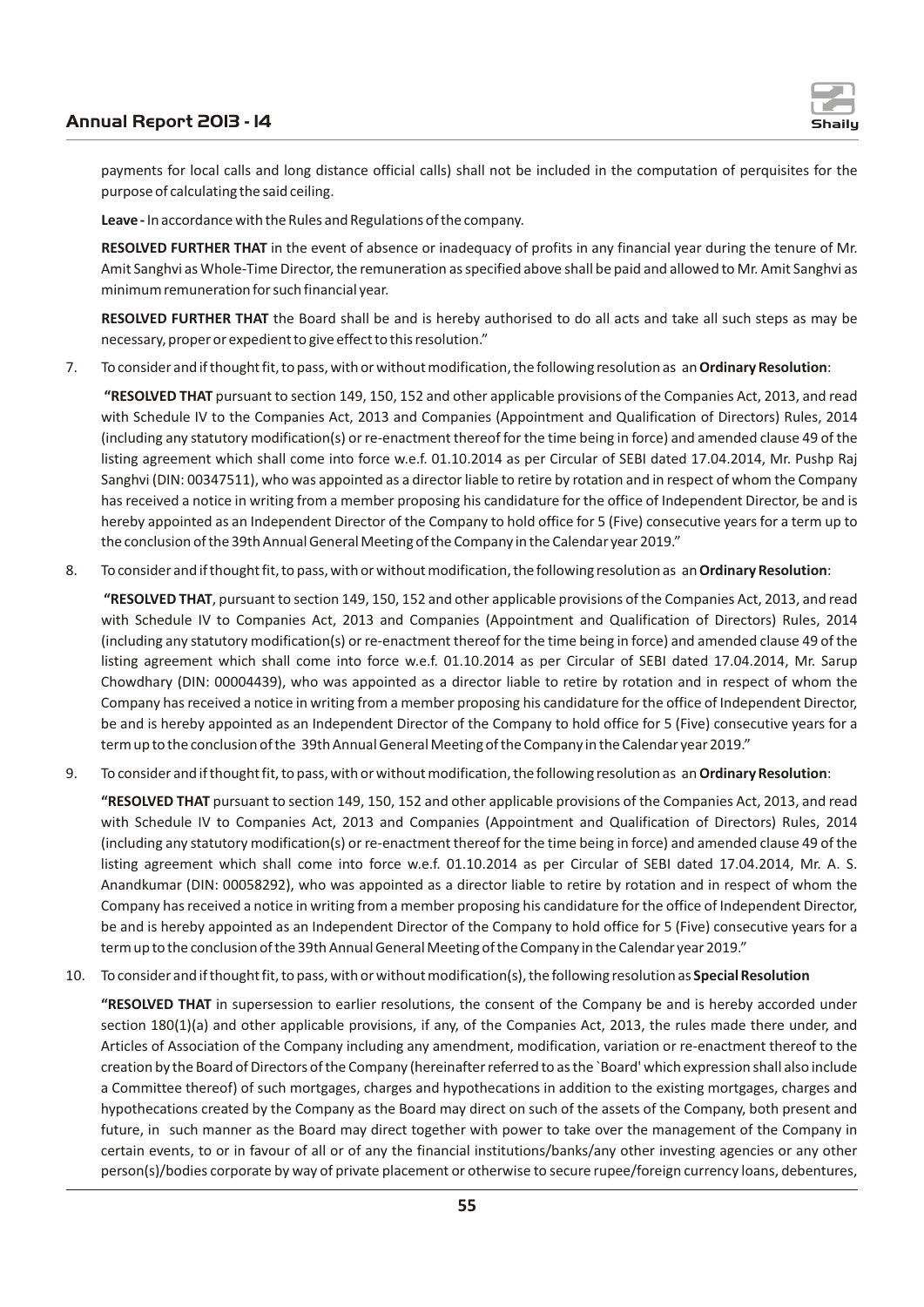bonds or other instruments of an equivalent aggregate value not exceeding Rs. 300 crores (Rupees Three hundred crores only) together with interest thereon at the respective agreed rates, compound interest, additional interest, liquidated damages, commitment charges, premia on prepayment, or on redemption, costs, charges, expenses and all other monies payable by the Company to the aforesaid parties or any of them under the Agreement/Arrangements entered into/to be entered into by the Company in respect of the said loans/debentures/bonds or other instruments.

**RESOLVED FURTHER THAT** the Board be and is hereby authorized to finalise with the aforesaid parties or any of them the documents for creating the mortgages/ charges/hypothecations and accepting or making any alterations, changes, variations to or in the terms and conditions, to do all such acts, deeds, matters and things and to execute all such documents and writings as it may consider necessary, for the purpose of giving effect to this resolution."

11. To consider and if thought fit, to pass, with or without modification(s), the following resolution as **Special Resolution**

**"RESOLVED THAT** in supersession to earlier resolution(s), the consent of the Company be and is hereby accorded pursuant to the provisions of Section 180(1)(c) and other applicable provisions, if any, of the Companies Act, 2013, the rules made there under, and Articles of Association of the Company including any amendment, modification, variation or re-enactment thereof to the Board of Directors of the Company to borrow, from time to time on such terms and conditions as it may deem fit, any sum or sums of money which together with the monies already borrowed by the Company (apart from temporary loans obtained from the Company's bankers in the ordinary course of business) may exceed, at any time, the aggregate of the paid up capital of the company and its free reserves, that is to say, reserves not set apart for any specific purposes, provided that the total amount so borrowed by the Board, shall not, at any time exceed Rs.300 crores (Rupees Three Hundred crores only) and that the Board be and is hereby empowered and authorised to arrange or fix the terms and conditions of all such monies to be borrowed from time to time as to interest, repayment, security or otherwise howsoever as it may think fit."

12. To consider and if thought fit, to pass, with or without modification(s), the following resolution as **Special Resolution**.

**"RESOLVED THAT** pursuant to the provisions of Section 197 and other applicable provisions, if any of the Companies Act, 2013 and Companies (Appointment & Remuneration of Managerial Personnel) Rules, 2014 and subject to the approval of the Central Government, consent of the Members of the Company be and is hereby accorded for waiver of recovery of remuneration of Rs.13,50,000/- paid to Mr. Samaresh Parida, Director (DIN : 01853823) of the Company from 1st July, 2013 to 31st March, 2014.

**RESOLVED FURTHER THAT**Managing Director and the Company Secretary be and is hereby severally authorized to make the application to the Central Government pursuant to this resolution and that they are also authorised to do all such acts, deeds and things as may be required to be done in this regard including making of representation before the Central Government.

13. To consider and if thought fit, to pass, with or without modification(s), the following resolution as **Special Resolution**.

**"RESOLVED THAT** pursuant to the provisions of Sections 197 and other applicable provisions, if any, of the Companies Act, 2013 and Companies (Appointment & Remuneration of Managerial Personnel) Rules, 2014 and subject to such permissions, sanctions and approvals as may be necessary, Mr. Samaresh Parida, Director (DIN: 01853823) of the Company who possesses the requisite qualifications, be paid a fixed remuneration of Rs.18,00,000/- (Rupees Eighteen Lakhs Only) per annum plus applicable taxes, payable in equal quarterly installments of Rs.4,50,000/- (Four Lakhs Fifty Thousand Rupees Only) per quarter, payable at the end of the relevant quarter w.e.f. 1st April, 2014 for a period of 2 years, for his professional services to be rendered to the Company.

**RESOLVED FURTHER THAT** any of the Directors and the Company Secretary be and are hereby severally authorized to carry out all the acts, deeds and things necessary to give effect to the resolution."

14. To consider and if thought fit, to pass, with or without modification(s), the following resolution as **Special Resolution**.

**"RESOLVED THAT** pursuant to the provision of section 14 and all other applicable provisions of the Companies Act, 2013 read with Companies (Incorporation) Rules, 2014 (including any statutory modification(s) or re-enactment thereof, for the time being in force), the draft regulations contained in the Articles of Association submitted to this meeting be and are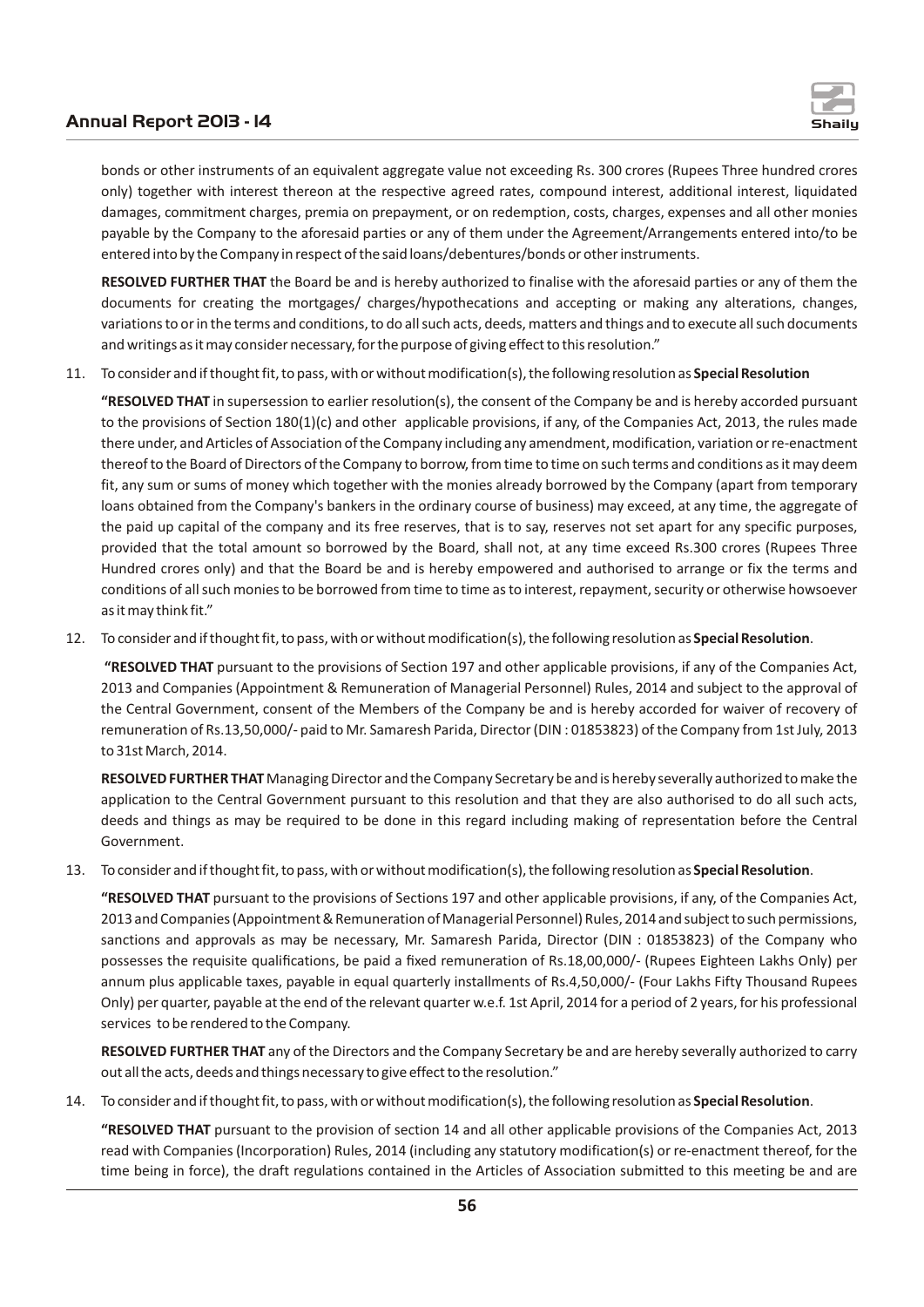

hereby approved and adopted in substitution, and to the entire exclusion, of the regulation contained in the existing Articles of Association of the Company.

**RESOLVED FURTHER THAT** the Board of Directors of the Company be and is hereby authorized to do all acts and take all such steps as may be necessary, proper or expedient to give effect to this resolution"

**Survey No. 364/366, At & Po. Rania - 391 780, Taluka Savli, Dist. Vadodara CIN: L51900GJ1980PLC065554 E-mail: investors@shaily.com Sd/-**

**Registered Office: By order of the Board For Shaily Engineering Plastics Limited**

**Mahendra Sanghvi Date: 8th August, 2014 Chairman & Managing Director**

#### **NOTES:**

- 1. The relative explanatory statement, pursuant to Section 102(1) of the Companies Act, 2013 is attached hereto.
- 2. Relevant details of Directors seeking appointment/re-appointment, as required by Clause 49 of the Listing Agreement entered into with the Stock Exchange are annexed.
- 3. **A member entitled to attend and vote at the Annual General Meeting is entitled to appoint another person as his proxy to attend and on a poll to vote instead of himself and proxy need not be a member of the Company. A blank form of proxy is enclosed and if intended to be used, it should be duly completed and deposited at the registered office of the company not less than 48 hours before the scheduled time of the meeting.**

**A person can act as a proxy on behalf of members not exceeding fifty and holding in the aggregate not more than ten percent of the total share capital of the company carrying voting rights. A member holding more than ten percent of the total share capital of the company carrying voting rights may appoint a single person as proxy and such person shall not act as a proxy for any other person or shareholder.**

- 4. The Register of Members and Share Transfer Books of the Company will be closed from 16th September, 2014 to 20th September, 2014 (both days inclusive) for the purpose of Annual General Meeting.
- 5. Members are requested to bring the attendance slips along with their copies of the Annual Report to the meeting.
- 6. Corporate members intending to send their authorized representative to attend the meeting are requested to send to the Company a certified copy of the Board resolution authorizing their representative to attend and vote on their behalf at the meeting.
- 7. In case of joint holders attending the Meeting, only such joint holder who is higher in the order of names will be entitled to vote.
- 8. Relevant documents referred to in the accompanying Notice are open for inspection by the members at the Registered Office of the Company on all working days, between 11.00 a.m. and 1.00 p.m. up to the date of the Annual General Meeting.
- 9. Members holding shares in electronic form are requested to intimate any change in their address and / or bank mandates to their Depository Participants with whom they are maintaining their demat accounts. Members holding shares in physical form are requested to advise any change of address and / or bank mandate to the Company.
- 10. Shareholders may be aware that the Companies Act, 2013, permits service of the notice of the Annual General Meeting through electronic mode. Electronic copy of the Annual Report including Notice of the 34th Annual General Meeting of the Company along with the attendance slip and Proxy form is being sent to all the members who are registered with the Company / Depository Participant(s) for communication purpose. Members holding shares in physical form who have not registered their e-mail address with the Company can register the same by submitting to the Company duly filled-in 'E-Communication Registration Form' attached at the end of this Notice (also available on our website www.shaily.com).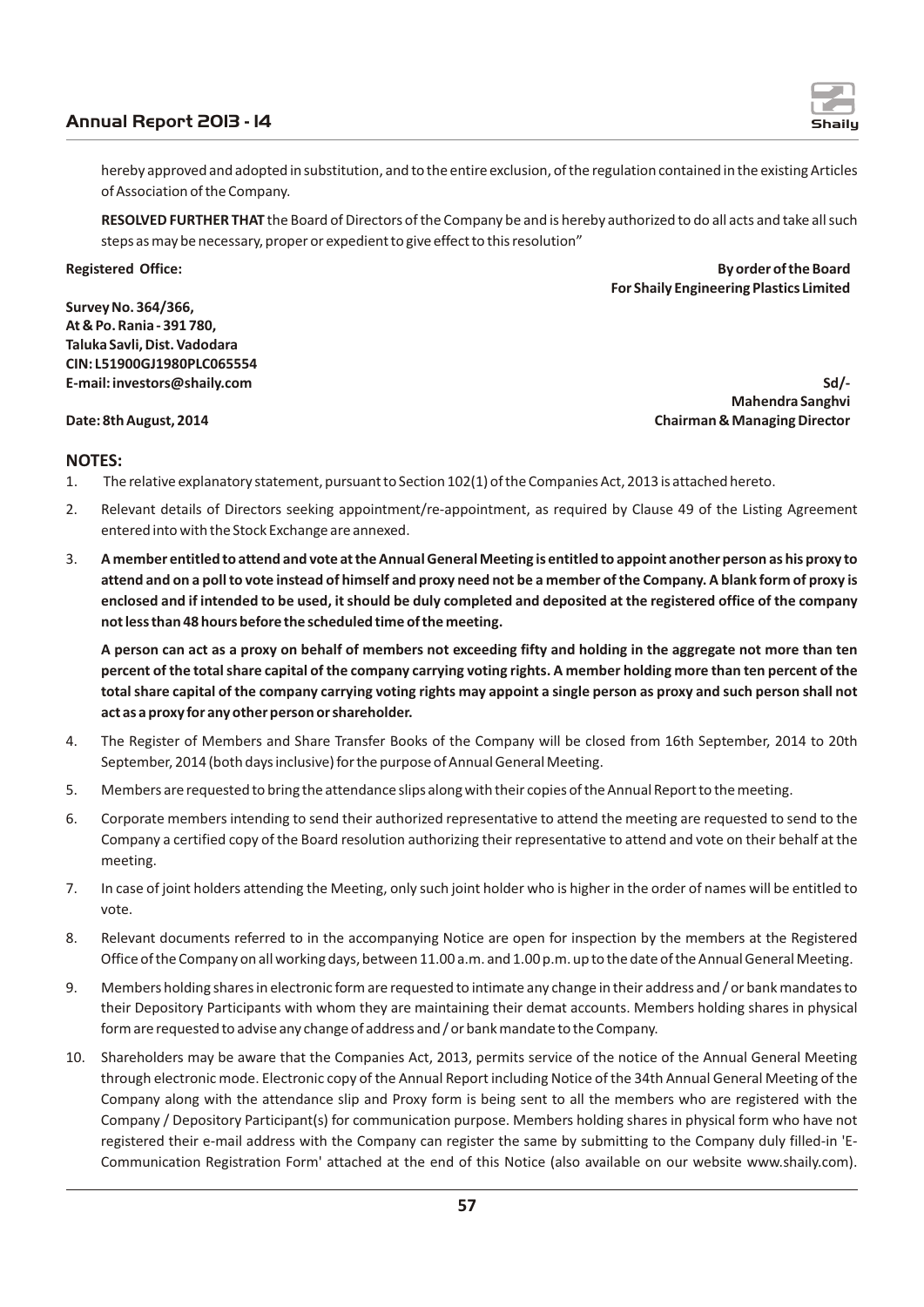

Members holding shares in demat form are requested to register their e-mail address with their Depository Participant(s) only. Members of the Company, who have registered their e-mail address, are entitled to receive such communication in physical form upon request.

- 11. The Notice of AGM, Annual Report and Attendance Slip are being sent in electronic mode to Members whose e-mail IDs are registered with the Company or the Depository Participant(s) unless the Members have registered their request for a hard copy of the same. Physical copy of the Notice of AGM, Annual Report and Attendance Slip are being sent to those Members who have not registered their e-mail IDs with the Company or Depository Participant(s). Members who have received the Notice of AGM, Annual Report and Attendance Slip in electronic mode are requested to print the Attendance Slip and submit a duly filled in Attendance Slip at the registration counter to attend the AGM.
- 12. The Securities and Exchange Board of India has mandated submission of Permanent Account Number (PAN) by every participant in securities market. Members holding shares in demat form are, therefore, requested to submit PAN details to the Depository Participants with whom they have demat accounts. Members holding shares in physical form can submit their PAN details to Secretarial Department of the Company.
- 13. The Register of Directors and Key Managerial Personnel and their shareholding, maintained under Section 170 of Companies Act, 2013 and Register of Contracts or Arrangements in which Directors are interested, maintained under Section 189 of the Companies Act, 2013, will be available for inspection by the members at the AGM.
- 14. Pursuant to Section 108 of the Companies Act, 2013, read with the relevant Rules of the Act, the Company is pleased to provide the facility to Members to exercise their right to vote by electronic means. The Members, whose names appear in the Register of Members / list of Beneficial Owners as on 22nd August, 2014 i.e. the date prior to the commencement of book closure date, are entitled to vote on the Resolutions set forth in this Notice. Members who have acquired shares after the dispatch of the Annual Report and before the book closure may approach the Company for issuance of the User ID and Password for exercising their right to vote by electronic means. The e-voting period will commence at 9.00 a.m. on 14th September, 2014 and will end at 16th September, 2014 on 6.00 p.m. The Company has appointed Mr. S. Samdani, failing him Mr. Suresh Kabra and failing him Ms. Ankita Parmar Practising Company Secretary (ies), to act as the Scrutinizer, for conducting the scrutiny of the votes cast. The Members desiring to vote through electronic mode may refer to the detailed procedure on e-voting given hereinafter.

#### 15. **PROCEDURE FOR E-VOTING**

Voting through electronic means (E-Voting):

- 1) In accordance with the applicable provisions of Listing Agreement and Companies Act, 2013, read with Companies (Management and Administration) Rules, 2014 (the Rules), the Company is pleased to provide facility to its members, to cast their vote electronically for all the resolutions proposed at the 34th Annual General Meeting of the Company. The Company has appointed Central Depository Services (India) Ltd. (CDSL) to provide e-voting facility to its members.
- 2) The voting right of shareholders shall be in proportion to one vote per fully paid equity share of the Company held by them as on the cutoff date 22nd August, 2014. As per the provisions of Articles of Association of the Company a member shall not be entitled to vote whilst any call are due and payable to the company in respect of any share of the shareholder. Therefore shareholders holding partly paid shares who have not paid the Final Call Money shall not be entitled to vote to the extent of the partly paid shares held by them.
- 3) The voting period begins on 14th September, 2014, Sunday at 9:00 a.m. and ends at on 16th September, 2014, Tuesday 6.00 p.m. During this period shareholders' of the Company, holding shares either in physical form or in dematerialized form, as on the cut-off date of 22nd August, 2014 may cast their vote electronically. The e-voting module shall be disabled by CDSL for voting thereafter.
- 4) Mr. S. Samdani and on failing him Mr. Suresh Kabra and on failing him Ms. Ankita Parmar, partner(s) of Samdani Shah & Associates has been appointed by the Board of Directors of the Company, as the Scrutinizer to scrutinize the e-voting process in a fair and transparent manner.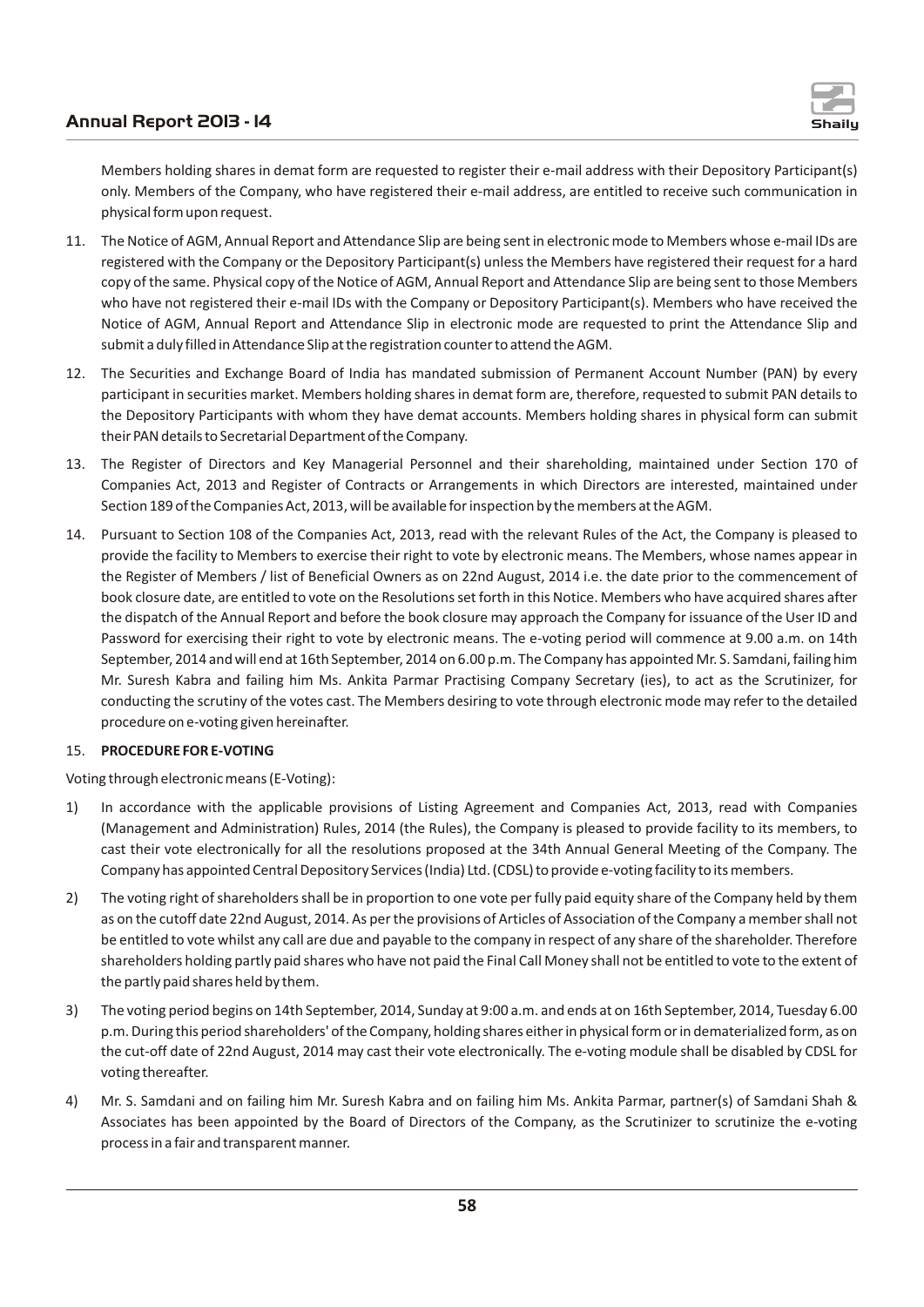

- 5) The Procedure and Instructions for e-voting are as under:
	- i. Log on to the e-voting website www.evotingindia.com, during the voting period.
	- ii. Click on "Shareholders" tab.
	- iii. Now, select "Shaily Engineering Plastics Ltd." from the drop down menu and click on "SUBMIT"
	- iv. Now enter your User ID
		- (a) For CDSL: 16 digits beneficiary ID,
		- (b) For NSDL: 8 Character DP ID followed by 8 Digits Client ID,
		- (c) Members holding shares in Physical Form should enter Folio Number registered with the Company.
	- v. Next enter the Image Verification as displayed and Click on Login.
	- vi. If you are holding shares in demat form and had logged on to www.evotingindia.com and voted on an earlier voting of any company, then your existing password is to be used.
	- vii. If you are a first time user follow the steps given below:

|                  | For Members holding shares in Demat Form and Physical Form                                                                                                                                                                                                                                                                                                                                     |
|------------------|------------------------------------------------------------------------------------------------------------------------------------------------------------------------------------------------------------------------------------------------------------------------------------------------------------------------------------------------------------------------------------------------|
| PAN <sup>*</sup> | Enter your 10 Digit alpha-numeric *PAN issued by Income tax Department (Applicable for both demat<br>shareholders as well as physical shareholders)                                                                                                                                                                                                                                            |
|                  | * Members who have not updated their PAN with the Company / Depository Participants are requested to use<br>the first two letters of their name and the last 8 digit enter the applicable number of 0's before the number<br>after the first two characters of the name in CAPITAL letters. E.g. if your name is Ramesh Kumar with folio<br>number 100 then enter RA00000100 in the PAN field. |
| DOB#             | Enter the Date of Birth (DOB) as recorded in your demat account or in the company records for the said demat<br>account or folio in dd/mm/yyyy format.                                                                                                                                                                                                                                         |
| Bank<br>Details# | Dividend Enter the Dividend Bank Details as recorded in your demat account or registered with the Company for the<br>Demat Account.                                                                                                                                                                                                                                                            |

# Please enter any one of the details relating to DOB or Dividend Bank details in order to login. In case both the details are not recorded with the Depository or Company please enter the number of shares held by you as on the cut off date in the Dividend Bank details field.

- viii. After entering these details appropriately, click on "SUBMIT" tab.
- ix. Members holding shares in physical form will then reach directly the Company selection screen. However, members holding shares in demat form will now reach 'Password Creation' menu wherein they are required to mandatorily enter their login password in the new password field. Kindly note that this password is to be also used by the demat holders for voting for resolutions of any other company on which they are eligible to vote, provided that company opts for e-voting through CDSL platform. It is strongly recommended not to share your password with any other person and take utmost care to keep your password confidential.
- x. For Members holding shares in physical form, the details can be used only for e-voting on the resolutions contained in this Notice.
- xi. Click on the relevant EVSN on which you choose to vote.
- xii. On the voting page, you will see "RESOLUTION DESCRIPTION" and against the same the option "YES/NO" for voting. Select the option YES or NO as desired. The option YES implies that you assent to the Resolution and option NO implies that you dissent to the Resolution.
- xiii. Click on the "RESOLUTIONS FILE LINK" if you wish to view the entire Resolution details.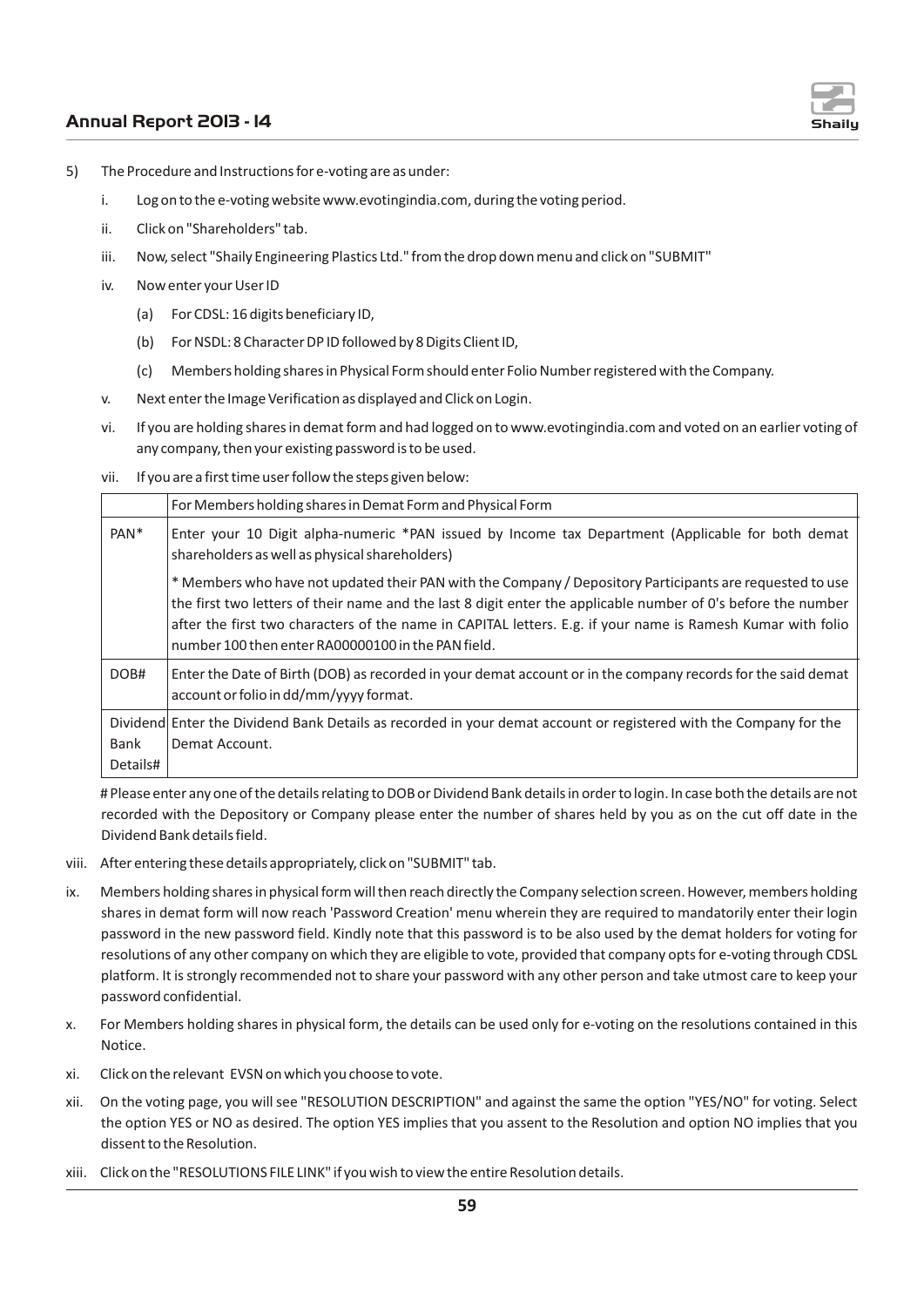

- xiv. After selecting the resolution you have decided to vote on, click on "SUBMIT". A confirmation box will be displayed. If you wish to confirm your vote, click on "OK", else to change your vote, click on "CANCEL" and accordingly modify your vote.
- xv. Once you "CONFIRM" your vote on the resolution, you will not be allowed to modify your vote.
- xvi. You can also take out print of the voting done by you by clicking on "Click here to print" option on the Voting page.
- xvii. If Demat account holder has forgotten the changed password then enter the User ID and the image verification code and click on Forgot Password & enter the details as prompted by the system.
	- o Institutional shareholders (i.e. other than Individuals, HUF, NRI etc.) are required to log on to https://www.evotingindia.co.in and register themselves as Corporate.
	- o They should submit a scanned copy of the Registration Form bearing the stamp and sign of the entity to helpdesk.evoting@cdslindia.com.
	- o After receiving the login details they have to create a user who would be able to link the account(s) which they wish to vote on.
	- o The list of accounts should be mailed to helpdesk.evoting@cdslindia.com and on approval of the accounts they would be able to cast their vote.
	- o They should upload a scanned copy of the Board Resolution and Power of Attorney (POA) which they have issued in favour of the Custodian, if any, in PDF format in the system for the scrutinizer to verify the same.
- xviii. In case you have any queries or issues regarding e-voting, you may refer the Frequently Asked Questions ("FAQs") and evoting manual available at www.evotingindia.co.in under help section or write an email to helpdesk.evoting@cdslindia.com.
- 6) The results of e-voting shall be declared on or after the AGM of the Company. The results declared along with the Scrutinizer's Report shall be available on the Company's website within two (2) days of passing of the resolution at the AGM of the Company and communicated to the stock exchange.

#### **EXPLANATORY STATEMENT**

Pursuant to Section 102(1) of the Companies Act, 2013

#### **Item # 5 & 6**

The Board of Directors of the Company ("the Board"), at its Meeting held on 8th August, 2014 has, subject to approval of members, re-appointed Mrs. Tilottama Sanghvi, as Whole-time Director for a period of 3 (Three) years from the expiry of her term, which expired on 31st May, 2014, at the remuneration recommended by the Nomination and Remuneration Committee to the Board and approved by the Board.

Further, the Board at its meeting held on 8th August, 2014 has, subject to the approval of members, re-appointed Mr. Amit Sanghvi, as Whole-time Director for a period of 3 (Three) years from the expiry of his present term, which will expire on 30th September, 2014, at the remuneration recommended by the Nomination and Remuneration Committee to the Board and approved by the Board.

It is proposed to seek the members' approval for the re-appointment of and remuneration payable to Mrs. Tilottama Sanghvi and Mr. Amit Sanghvi, as Whole-time Director, in terms of the applicable provision of the Act.

Broad particulars of the terms of re-appointment of and remuneration payable to Mrs. Tilottama Sanghvi are as under;

- **•** Gross Remuneration As provided in the resolution.
- l Period of appointment- Three years beginning from 1st June, 2014 and ending on 31st May, 2017.
- l Mrs. Tilottama Sanghvi shall perform such duties as shall from time to time be entrusted to her by the Board of Directors, subject to superintendence, guidance and control of the Board of Directors.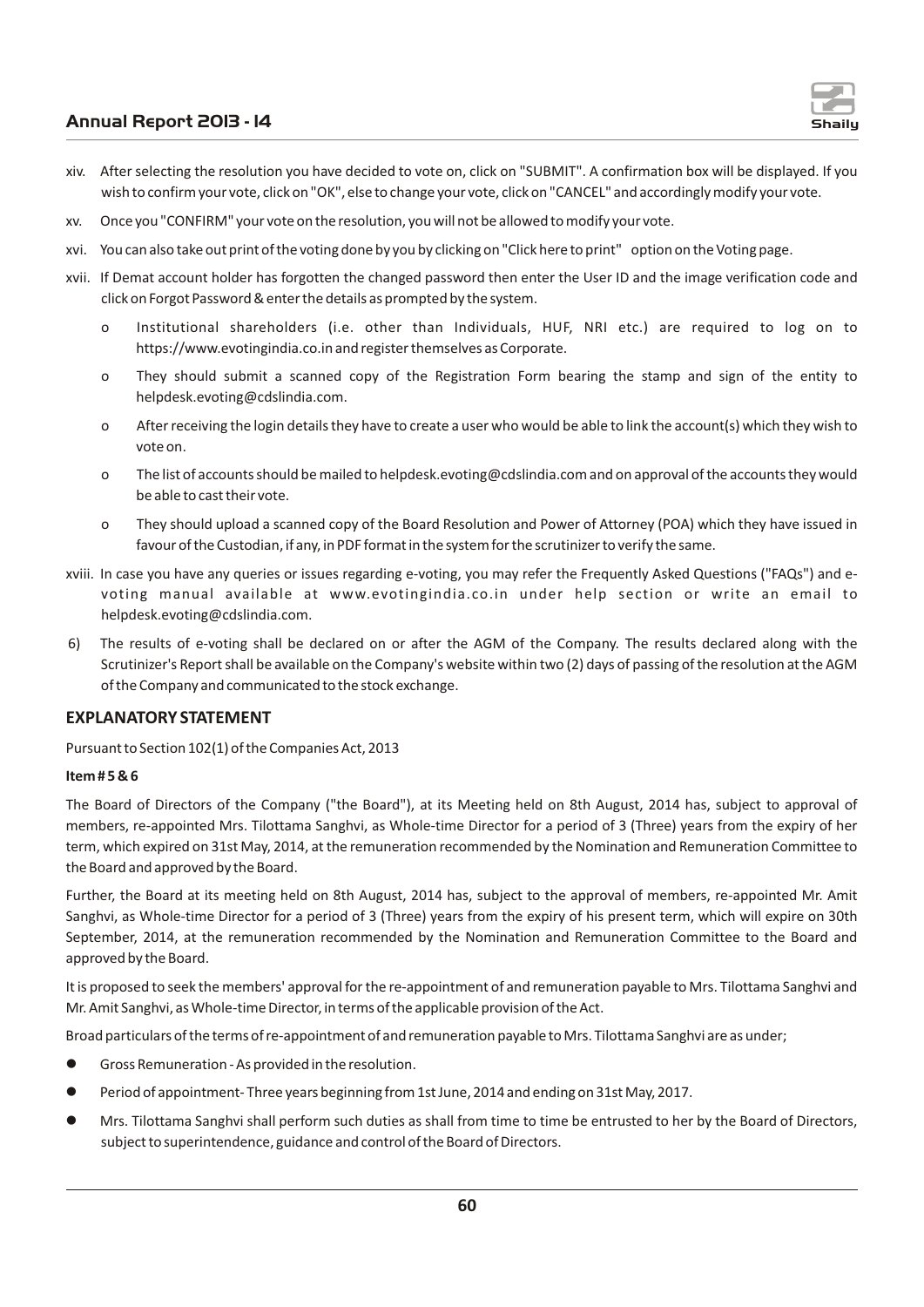- In the event of absence or inadequacy of profits in any financial year during the tenure of Mrs. Tilottama Sanghvi as Whole-Time Director, the remuneration as specified above shall be paid and allowed to Mrs. Tilottama Sanghvi as minimum remuneration for such financial year."
- Brief Profile of Mrs. Tilottama Sanghvi, in terms of Clause 49 of listing Agreement is as under:
	- $\triangleright$  Mrs. Tilottama Sanghvi is a science graduate and has overseas working experience.
	- Ø She is the whole time Director of the company and looks after EOU Plant, administrative functions & Stores operations. She had oversee the function of Finishing Division & Rania Plant of the Company very successfully.
	- Ø She was reappointed as Whole time Director for a further period of three years effective from 1st June, 2011, which has come to an end on 31st May, 2014, therefore it is proposed to re-appoint her in this meeting for one term of 3 (Three) consecutive years effective from 1st June, 2014,.

Broad particulars of the terms of re-appointment of and remuneration payable to Mr. Amit Sanghvi are as under;

- **•** Gross Remuneration As provided in the resolution.
- l Period of appointment- Three years beginning 1st October, 2014 and ending on 30th September, 2017.
- l Mr. Amit Sanghvi shall perform such duties as shall from time to time be entrusted to him by the Board of Directors, subject to superintendence, guidance and control of the Board of Directors.
- l In the event of absence or inadequacy of profits in any financial year during the tenure of Mr. Amit Sanghvi as Whole-Time Director, the remuneration as specified above shall be paid and allowed to Mr. Amit Sanghvi as minimum remuneration for such financial year.
- Mr. Amit Sanghvi was appointed as a Whole-Time Director for a period of 3 (three) years with effect from 1st October, 2011 till 30th September, 2014, therefore it is proposed to re-appoint him in this meeting for one term of 3 (Three) consecutive years effective from 1st October, 2014.
- l Brie f Profile of Mr. Amit Sanghvi, in terms of Clause 49 of listing Agreement is as under:
	- Ø Mr. Amit Sanghvi has done his M.Sc in Supply Chain and Manufacturing from Penn State University and Electrical Engineering from University of Ottawa. He has previously worked with the various companies abroad.

Mrs. Tilottama Sanghvi and Mr. Amit Sanghvi satisfy all the conditions set out in Part-1 of Schedule V to the Act also conditions set out under subsection (3) of Section 196 of the Companies Act, 2013 for being eligible for their re- appointment. They are not disqualified from being appointed as Directors in terms of section 164 of the Companies Act, 2013.

In Item No. 5 Mrs. Tilottama Sanghvi and her relatives, Mr. Mahendra Sanghvi and Mr. Amit Sanghvi are interested in this resolution and in Item No. 6 Mr. Amit Sanghvi and his relatives Mr. Mahendra Sanghvi and Mrs. Tilottama Sanghvi are interested in this resolution.

Save and except the above, none of the other Directors / Key Managerial Personnel of the Company/ their relatives is, in any way, concerned or interested, financially or otherwise, in these resolutions.

The Board commends the Special Resolutions set out at Item No. 5 & 6 of the Notice for approval by the Shareholders.

#### **Item # 7**

Mr. Pushp Raj Singhvi is an Independent Director of the Company and has held the position as such from the year 2012. The provisions of the Companies Act, 2013 with respect to appointment and tenure of the Independent Directors and amended Clause 49 of Listing agreement which shall come into force with effect from 01.10.2014, the Independent Directors shall be appointed for not more than two terms of five years each and shall not be liable to retire by rotation. Accordingly the Independent Director will serve for not more than two terms of five years each on the Board of the Company.

It is proposed to appoint Mr.Pushp Raj Singhvi, as Independent Director under section 149 of the Act and clause 49 of the Listing Agreement to hold office for 5 (five) consecutive years for a term up to conclusion of the 39th Annual General Meeting of the Company in the Calendar year 2019.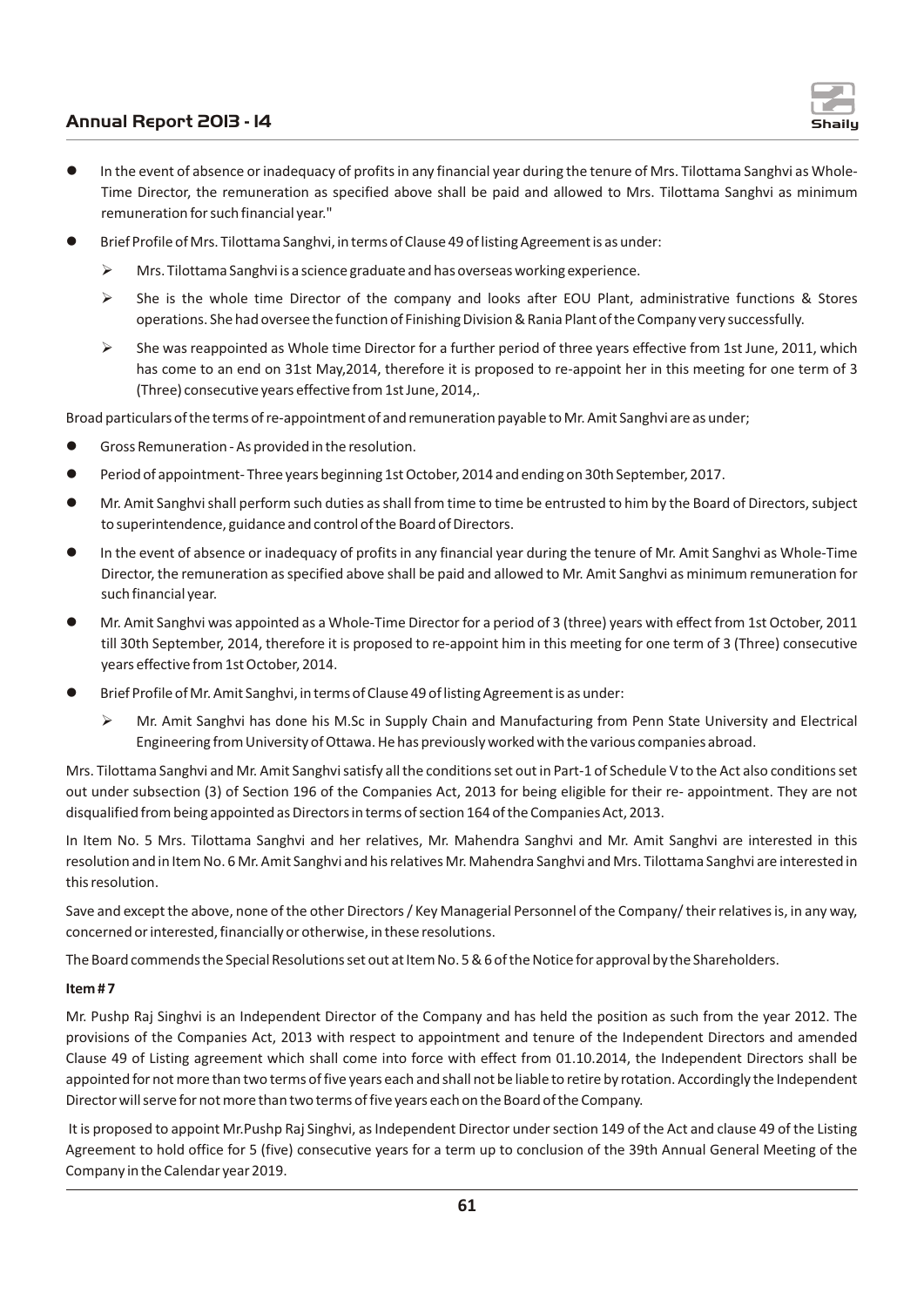

Mr.Pushp Raj Singhvi is not disqualified from being appointed as Director in terms of Section 164 of the Companies Act, 2013 and have given his consent to act as Director.

The Company has received notice in writing from member under section 160 of the Act proposing the candidature. The Company has also received declarations from Mr. Pushp Raj Singhvi that he meet with the criteria of independence as prescribed both under section 149(6) of the Act and under clause 49 of the Listing Agreement.

In opinion of the Board, Mr. Pushp Raj Singhvi fulfills the conditions for appointment as Independent Director as specified in the Companies Act, 2013 and rules made there under and the Clause 49 of the Listing Agreement. Mr. Pushp Raj Singhvi is Independent of the Management.

Copy of the Draft Letter of appointment of Mr. Pushp Raj Singhvi as Independent Director setting out the terms and conditions is available for inspection by members at the registered office of the Company during business hours on any working day and also available on the website of the company www.shaily.com

None of the Directors or Key Managerial Personnel of the Company and their relatives, other than Independent Director for their respective appointment, is concerned or interested, financially or otherwise, in this Resolution.

The Board commends the Ordinary Resolution set out at Item No. 7 of the Notice for approval by the Shareholders.

#### **Item # 8 & 9**

Mr. Sarup Chowdhary and Mr. A. S.Anandkumar, Independent Directors of the Company and have held the position as such for more than 5 (five) years. The provisions of the Companies Act, 2013 with respect to appointment and tenure of the Independent Directors and Clause 49 of Listing agreement which shall come into force with effect from 01.10.2014. As per the said provisions, the Independent Directors shall be appointed for not more than two terms of five years each and shall not be liable to retire by rotation at every AGM. Accordingly the Independent Directors will serve for not more than two terms of 5 (Five) years each on the Board of the Company.

It is proposed to appoint Mr. Sarup Chawdhary and Mr. A.S.Anandkumar, as Independent Directors under section 149 of the Act and clause 49 of the Listing Agreement to hold office for 5 (five) consecutive years for a term up to conclusion of the 39th Annual General Meeting of the Company in the Calendar year 2019.

Mr. Sarup Chowdhary and Mr. A. S.Anandkumar are not disqualified from being appointed as Director in terms of Section 164 of the Act and have given their consent to act as Directors.

The Company has received notices in writing from members under section 160 of the Act proposing the candidature. The Company has also received declarations from Mr. Sarup Chowdhary and Mr. A.S.Anandkumar that they meet with the criteria of independence as prescribed both under section 149(6) of the Act and under clause 49 of the Listing Agreement. In opinion of the Board, Mr. Sarup Chowdhary and Mr. A. S.Anandkumar fulfill the conditions for appointment as Independent Director as specified in the Companies Act, 2013 and the Clause 49 of the Listing Agreement. Mr. Sarup Chowdhary and Mr. A. S.Anandkumar is Independent of the Management.

Copy of the Draft Letters of appointment of Mr. Sarup Chowdhary and Mr. A. S.Anandkumar as Independent Director setting out the terms and conditions are available for inspection by Members at the Registered Office of the Company during business hours on any working day and also available on the website of the company www.shaily.com

None of the Directors or Key Managerial Personnel of the Company and their relatives, other than Independent Directors for their respective appointment, is concerned or interested, financially or otherwise, in this Resolution.

The Board commends the Ordinary Resolutions set out at Item No. 8 & 9 of the Notice for approval by the Shareholders.

#### **Item # 10 & 11**

Your company requires more funds for its expansion and therefore, it is necessary to increase the current limit of Rs.200 crores to Rs. 300 crores for mortgaging the assets of the Company and borrow moneys from the Banks/Financial Institutions. Therefore it is recommended to increase the limits upto Rs. 300 crores and authorize the Company (a) to secure by way of mortgage / hypothecation of the Company's assets in favour of the Banks / Institutions / other lenders towards borrowings of the Company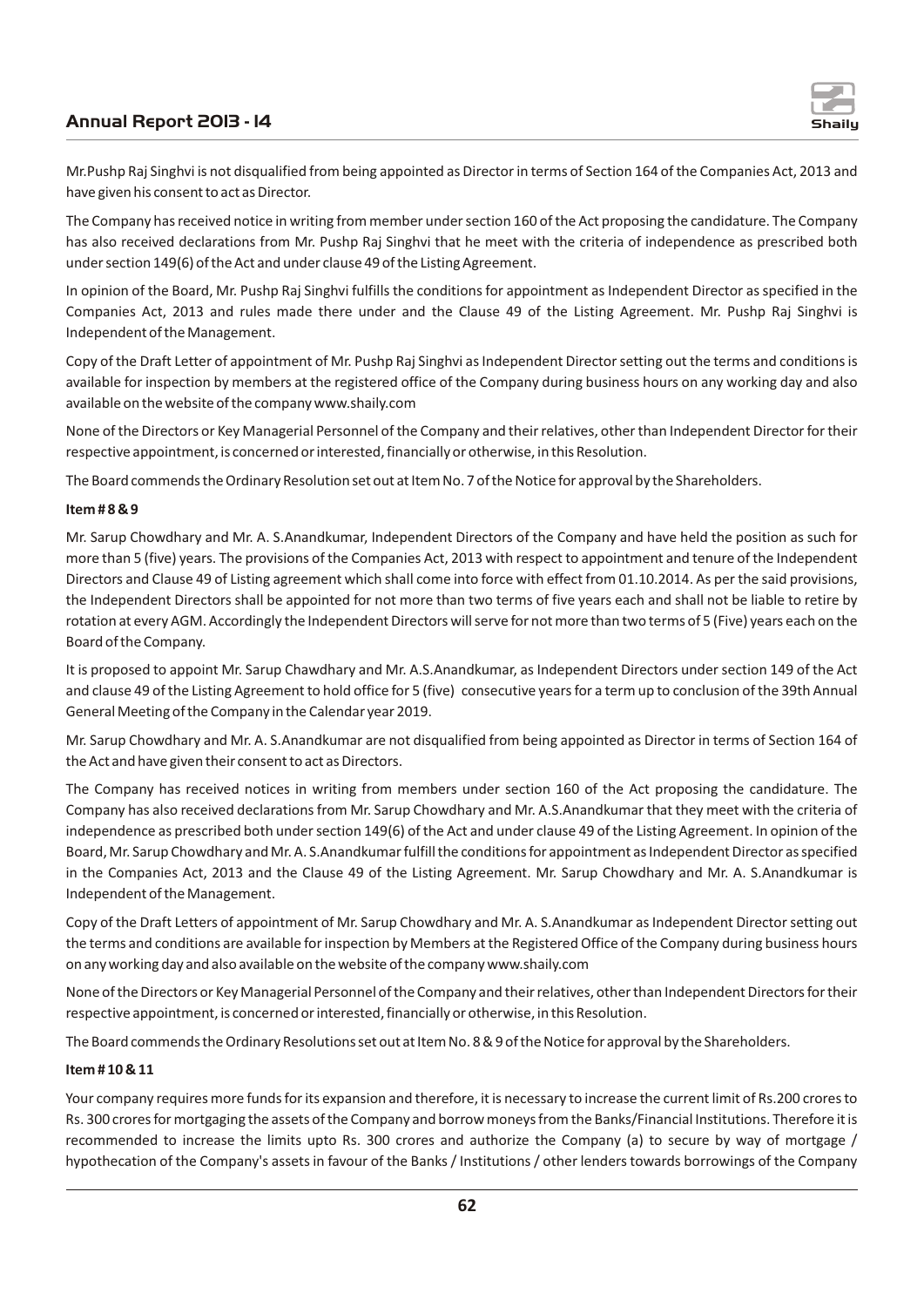

and (b) to borrow to the extent of Rs. 300 crores which exceeds the paid up capital and free reserves of the Company. Pursuant to section 180 (1) (a) and (c) of the Companies Act, 2013, your directors recommend resolutions at item # 10 & 11 for your approval.

None of the Directors or Key Managerial Personnel of the Company and their relatives, other than Independent Directors for their respective appointment, is concerned or interested, financially or otherwise, in this Resolution.

The Board commends the Special Resolution set out at Item No. 10 & 11 of the Notice for approval by the Shareholders.

#### **Item # 12**

Company has paid Rs.13,50,000 to Mr. Samaresh Parida for the period from 1 July, 2013 to 31st March, 2014 fixed remuneration in consideration of professional services rendered by him subject to the approval of the Central Government, which has been declined by the Government vide its letter dated 25th July, 2014. In view of the same, the Board seek your approval to consider waiver of the recovery of said remuneration paid to Mr. Samaresh Parida and an application be made to the Central Government for the waiver of the same.

None of the Directors or Key Managerial Personnel of the Company and their relatives, other than Mr. Samaresh Parida is concerned or interested, financially or otherwise, in this resolution.

The Board commends the Special Resolution set out at Item No. 12 of the Notice for the approval of the Shareholders.

#### **Item # 13**

Mr. Samaresh Parida was appointed on the Board of Shaily w.e.f. 1st September, 2012. Mr. Samaresh Parida is a Chartered Accountant, Cost Accountant and an MBA from the Indian Institute of Management, Ahmedabad, with solid experience in financial management, budgeting, reporting and profit centre management in blue chip companies like PepsiCo, Vodafone, Accenture and Toyota. He has a proven track record over 25 years in finance, operations and strategy roles largely in FMCG and telecom sector. He has gained vast experience in India and key global markets - specifically USA, Asia, Egypt, Russia, Latin America and Europe. He is a recognized personality for commitment to mentoring people and leading multi-functional teams. He is having a significant M&A experience including deal making, due diligence and acquisition integration.

Mr. Samaresh Parida has been involved with instituting formal system of reviews and monitoring of operations in Shaily which has facilitated the company to plan its operations and has delivered 20% growth during 2013.14.

Considering his valuable contribution for the company, the Board of Directors have in their meeting held on 8th August, 2014, subject to such permissions, sanctions and approvals as may be necessary, resolved to pay him remuneration of Rs. 18,00,000/- (Rupees Eighteen Lakhs Only) per annum plus applicable taxes, payable in equal quarterly installments of Rs. 4,50,000/- (Rs. Four Lakhs Fifty Thousand Only) per quarter, payable at the end of the relevant quarter w.e.f. 1st April, 2014 for a period of 2 years.

None of the Directors or Key Managerial Personnel of the Company and their relatives, other than Mr. Samaresh Parida is concerned or interested, financially or otherwise, in this resolution.

The Board commends the Special Resolution set out at Item No. 13 of the Notice for approval by the Shareholders.

#### **Item # 14**

The existing Articles of Association (AOA) of the Company are based on the Companies Act, 1956 and several regulations in the existing AOA contain reference to specific sections of the Companies Act, 1956 and some regulations in the existing AOA are no longer in conformity with the Act.

The Act is now largely in force. On 12th September, 2013, the Ministry of Corporate Affairs (MCA) had notified 98 sections for implementation. Subsequently, on 26th March,2014 MCA notified most of the remaining Sections (except barring those provisions which require sanction / confirmation of the National Company Law Tribunal (Tribunal) such as variation of rights of holders of different classes of shares (section 48), reduction of share capital (section 66), compromises, arrangements and amalgamations (Chapter XV), prevention and oppression and mismanagement (Chapter XVI), revival and rehabilitation of sick companies (Chapter XIX), winding up (Chapter XX) and certain other provisions including inter alia, relating to Investor Education and Protection Fund (Section 125) and valuation by registered valuers (Section 247). However, substantive sections of the Act which deal with the general working of companies stand notified.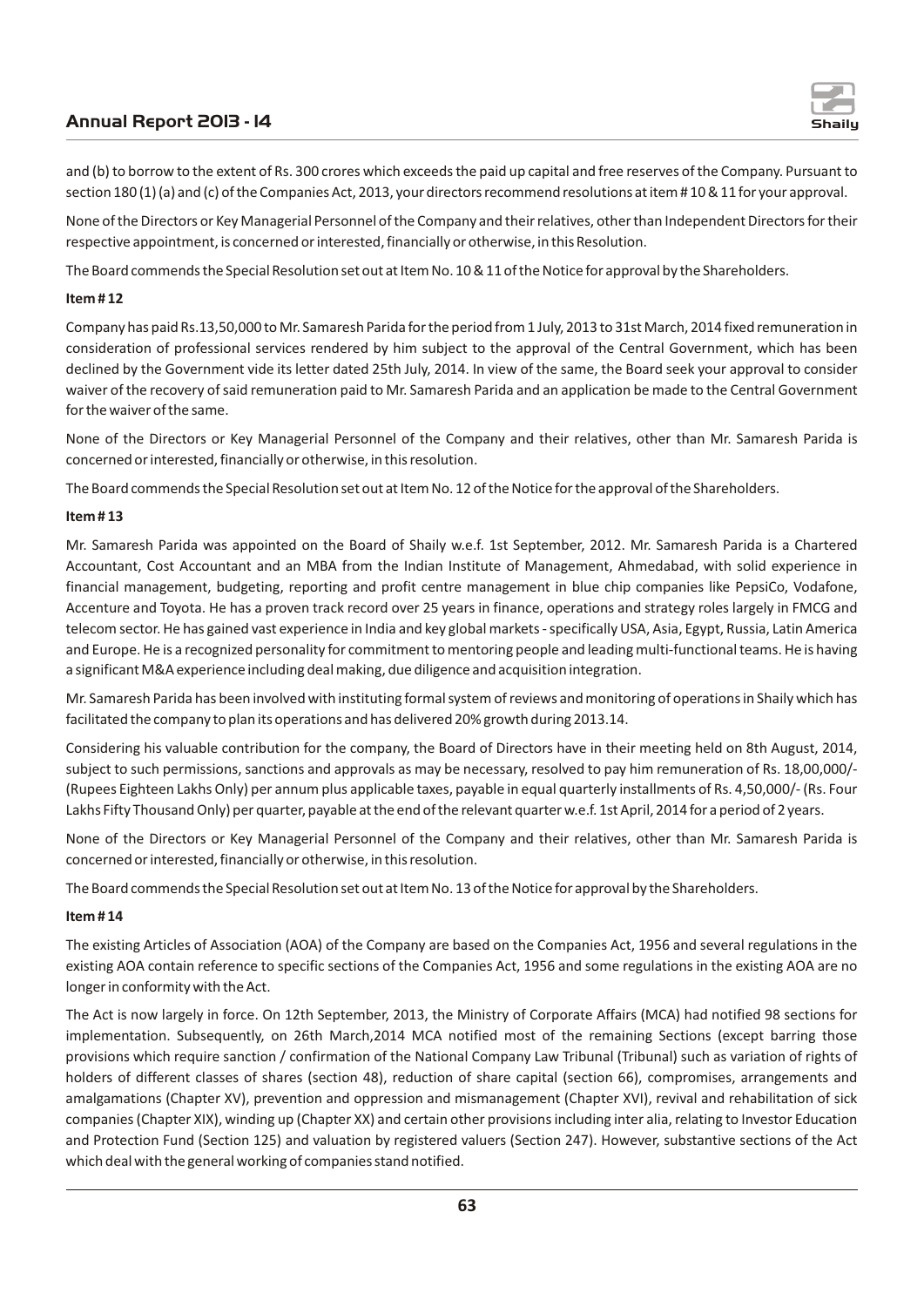

With the coming into force of the Act several regulations of the existing AOA of the Company require alteration or deletion in several articles. Given this position, it is considered expedient to wholly replace the existing AOA by a new set of Articles.

The new AOA to be substituted in place of the existing AOA are based on Table 'F' of the Act which sets out the model articles of association for a company limited by shares. Shareholders attention is invited to certain salient provision in the new draft AOA of the Company viz:

- (a) new provision regarding application of funds from reserve accounts when amounts in reserve accounts are to be capitalized;
- (b) new provision relating to appointment of chief executive officer or managing director or manager in addition to Chief Financial officer, Whole -time Director and company secretary;
- (c) existing articles have been streamlined and aligned with the Act;
- (d) Provisions of the existing AOA which are already part of statute in the Act have not been reproduced in the new draft AOA as they would only lead to duplication - their non- inclusion makes the new AOA crisp, concise and clear and aids ease of reading and understanding.

The proposed new draft AOA is available for inspection at the Registered Office of the Company on all working days, between 11.00 a.m. and 1.00 p.m. up to the date of the Annual General Meeting.

None of the Directors or Key Managerial Personnel of the Company and their relatives is concerned or interested, financially or otherwise, in this Resolution.

The Board commends the Special Resolution set out at Item No. 14 of the Notice for approval by the Shareholders.

**By order of the Board Registered Office: For Shaily Engineering Plastics Limited**

**Survey No. 364/366, At & Po. Rania - 391 780, Taluka Savli, Dist. Vadodara**  CIN: L51900GJ1980PLC065554

E-mail: investors@shaily.com **Sd/- Mahendra Sanghvi Date: 8th August, 2014 Chairman & Managing Director**

#### **Details of Directors recommended for appointment or seeking re-appointment at the Annual General Meeting**

| <b>Name of Director</b>                                                                        | <b>Tilottama Sanghvi</b> | Laxman Sanghvi                      | <b>Amit Sanghvi</b>                                           |
|------------------------------------------------------------------------------------------------|--------------------------|-------------------------------------|---------------------------------------------------------------|
| Date of Birth                                                                                  | 18.10.1948               | 02.07.1956                          | 26.07.1983                                                    |
| Date of Appointment                                                                            | 09.03.1995               | 09.03.1995                          | 01.10.2011                                                    |
| Qualification                                                                                  | B.Sc.                    | A.C.A,<br>L.L.M.,<br>M.Com.         | M.Sc (Supply Chain and<br>Manufacturing)<br>B.E. (Electrical) |
| Expertise in specific<br>functional area                                                       | Administration           | <b>Administration &amp; Finance</b> | Sales, Business<br>Development & IT                           |
| Directorship held in other<br>Public companies (excluding<br>foreign and private<br>companies) | --                       | $- -$                               |                                                               |
| Memberships/Chairmanships<br>of committees in other public<br>companies                        | $ -$                     | $-$                                 |                                                               |
| Shareholding in the Company                                                                    | 798490 Equity Shares     | 501924 Equity Shares                | 60,000 Equity Shares                                          |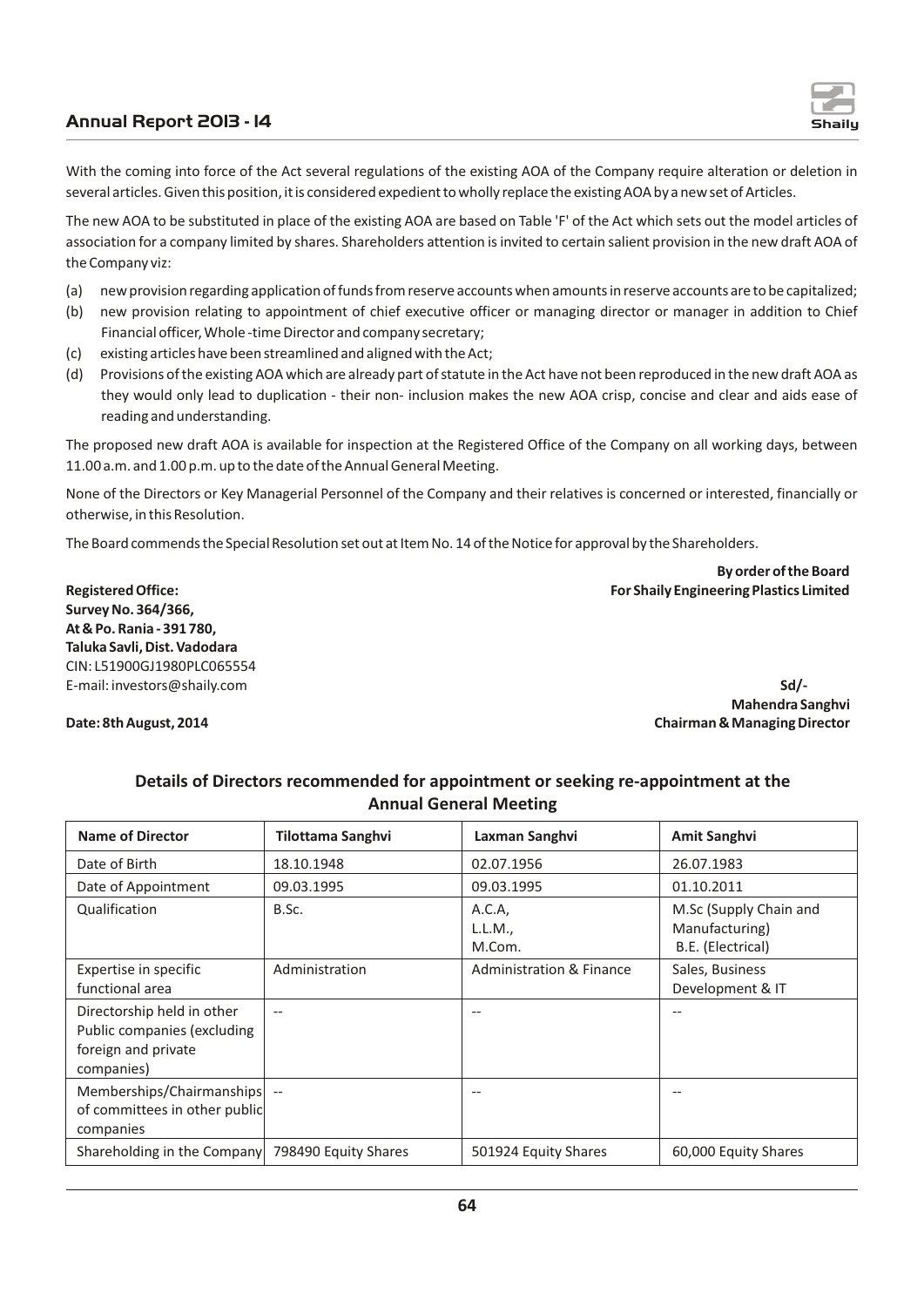

| <b>Name of Director</b>                                                                        | Pushp Raj Singhvi                                                                                                                                                                                                                                                                   | <b>Sarup Chowdhary</b>                                                                                                   | <b>A.S Anandkumar</b>                                                                                 |
|------------------------------------------------------------------------------------------------|-------------------------------------------------------------------------------------------------------------------------------------------------------------------------------------------------------------------------------------------------------------------------------------|--------------------------------------------------------------------------------------------------------------------------|-------------------------------------------------------------------------------------------------------|
| Date of Birth                                                                                  | 01.01.1944                                                                                                                                                                                                                                                                          | 09.03.1945                                                                                                               | 10.07.1947                                                                                            |
| Date of Appointment                                                                            | 04.08.2012                                                                                                                                                                                                                                                                          | 27.04.2006                                                                                                               | 07.12.2002                                                                                            |
| Qualification                                                                                  | B.Com, L.L.B from Calcutta<br>University.                                                                                                                                                                                                                                           | Chemical Engineering from<br>IIT, Delhi                                                                                  | CAIIB, Master Degree in<br>Mathematics                                                                |
| Expertise in specific<br>functional area                                                       | In-depth knowledge in the<br>polymer industry in all<br>functional areas of marketing<br>including field sales, Product<br>Management, Regional Sales,<br>Application Development,<br>Product Development,<br>Distribution and Logistics,<br>Perspective Planning and<br>many more. | High Polymers,<br>Manufacturing, Project<br>Management, Sales and<br>Marketing, General &<br><b>Strategic Management</b> | An ex-banker with 37 years<br>experience in Banking,<br>Financial advisory and related<br>activities. |
| Directorship held in other<br>Public companies (excluding<br>foreign and private<br>companies) | - Windsor Machines Ltd.<br>- Plasti Blends India Ltd.                                                                                                                                                                                                                               | $-$                                                                                                                      | - Sujana Towers Ltd.                                                                                  |
| Memberships/<br>Chairmanships of<br>committees in other public<br>companies                    | Windsor Machines Ltd.<br>1. Audit Committee<br>2. Remuneration Committee<br>Plasti Blends India Ltd.<br>1. Audit Committee                                                                                                                                                          | $-$                                                                                                                      | - Sujana Towers Ltd.-Audit<br>Committee                                                               |
| Shareholding in the<br>Company                                                                 | Nil Equity Shares                                                                                                                                                                                                                                                                   | <b>Nil Equity Shares</b>                                                                                                 | <b>Nil Equity Shares</b>                                                                              |

#### **STATEMENT AS PER SCHEDULE V OF THE COMPANIES ACT, 2013**

#### **I. General Information**

- 1. **Nature of Industry -** The Company is engaged in manufacture and sale of High Precision Injection Moulded Plastic Components, Assemblies, Sub-assemblies, Finishing, etc. for various industries & OEM segment.
- 2. **Date or expected date of commencement of commercial production** Commercial production of the Company commenced since August, 1987.
- 3. **In case of new companies, expected date of commencement of activities as per project approved by the financial institutions appearing in the prospectus –**N.A.
- 4. **Financial performance based on given indicators –**

|                                    | (Rs. in lacs)                       |
|------------------------------------|-------------------------------------|
| <b>Current Year</b><br>$(2013-14)$ | <b>Previous Year</b><br>$(2012-13)$ |
| 15,055.93                          | 12,507.38                           |
| 1,619.94                           | 1,067.55                            |
| 595.85                             | 561.58                              |
| 35.47                              | 1.80                                |
| 10.66                              | 142.02                              |
| 658.55                             | 362.15                              |
|                                    |                                     |

\* Including short/(excess) provision for previous year.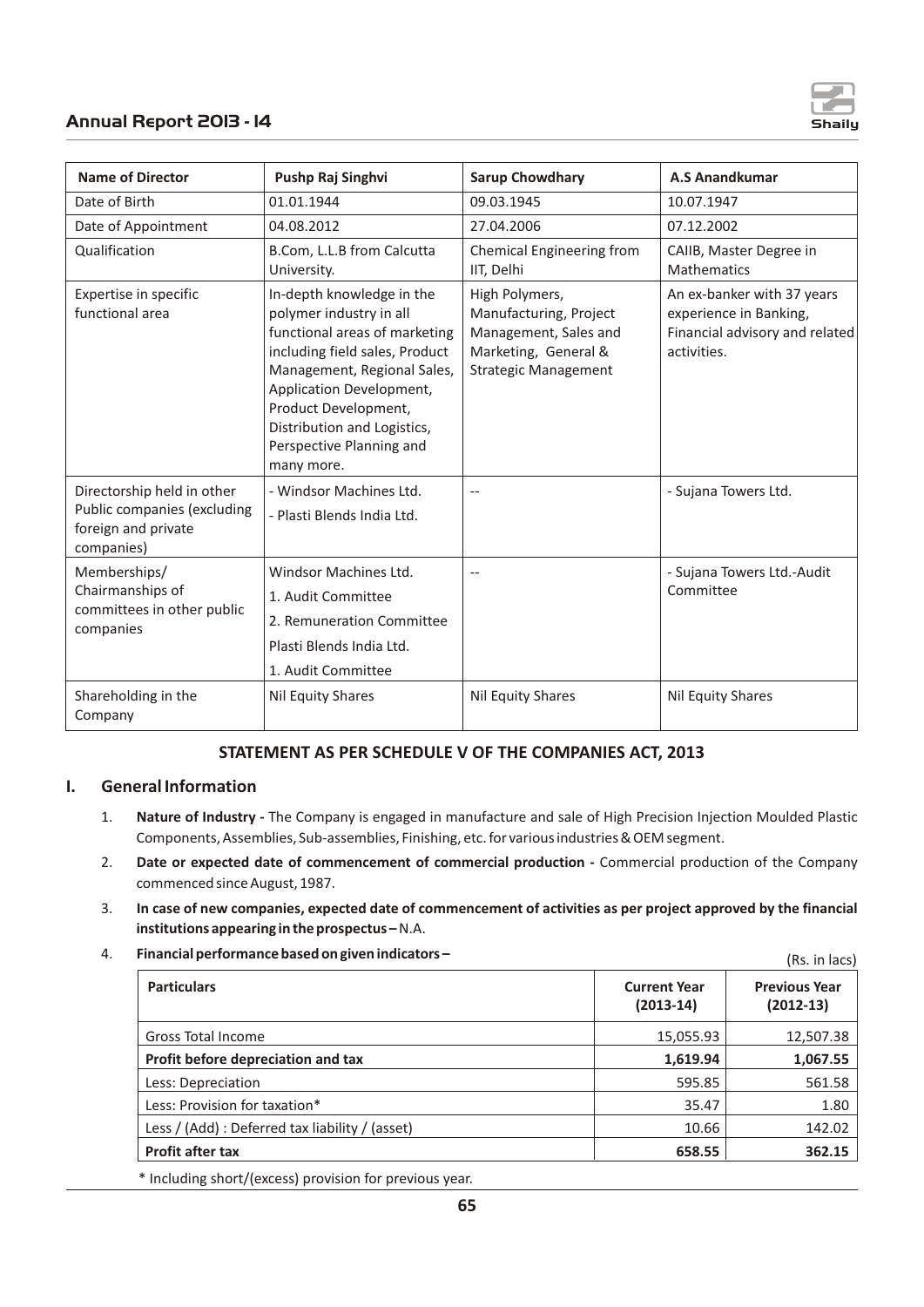

5. **Export performance and net foreign exchange collaborations**- The total earnings from exports for the year ended on 31st March 2014 were Rs.10387.90 lacs.

The total foreign exchange earnings for the year ended on 31st March, 2014 was Rs.10387.90 lacs and the total foreign exchange expenditure for the year ended on 31st March, 2014 was Rs.245.58 lacs.

**Foreign investments or collaborators, if any –**Not Applicable

6. **Foreign investments or collaborators, if any** - There are no foreign investments / collaborations.

#### **II. Information about the Appointee**

- **A) Mrs. Tilottama Sanghvi**
	- **1. Background details** Mrs. Tilottama Sanghvi, aged about 66 years, is a Science Graduate She is the whole time Director of the company and looks after EOU Plant, administrative functions & Stores operations.
	- **2. Past remuneration** The total remuneration paid to Mrs. Tilottama Sanghvi for the year ended on 31st March 2014 is Rs.29,99,520/-.
	- **3. Recognition or awards -** The Company has bagged Exporter of the year award for the years 2005.06, 2007.08, 2008.09 2011.12 and 2012.13 due to the efforts of Mrs. Tilottama Sanghvi.
	- **4. Job profile and her suitability** As stated above, Mrs. Tilottama Sanghvi is a Science Graduate and has practical experience of working in the Plastic Industry especially in this Company. She had overseen the function of Finishing Division of the Company.
	- **5. Remuneration proposed** The details of remuneration proposed to be paid to Mrs. Tilottama Sanghvi are contained in Resolution No. 5 of the Notice of the 34th Annual General Meeting.
	- **6. Comparative remuneration profile with respect to industry, size of the company, profile of the position and person (in case of expatriates the relevant details would be w.r.t. the country of her origin) –** In comparison with the industry norms in other organization in same industry and considering her vast experience the proposed remuneration is justified as compared to Industry in India as well as abroad.
	- **7. Pecuniary relationship directly or indirectly with the company, or relationship with the managerial personnel, if any -** Mrs. Tilottama Sanghvi is holding 798490 equity shares of the company. Apart from this, she does not have any other pecuniary transactions with the Company except by way of her contract of employment with the Company. She is relative of Mr. Mahendra Sanghvi and Mr. Amit Sanghvi, Directors of the Company.

#### **B) Mr. Amit Sanghvi**

- **1. Background details** Mr. Amit Sanghvi, aged 31 years, has done his M.Sc in Supply Chain and Manufacturing from Penn State University and Electrical Engineering from University of Ottawa. He has previously worked with Arete Inc. (USA) as a Business process consultant for Pepsi and Coke and has made a remarkable contribution thereat. Before being appointed as Whole-time Director, Mr. Amit Sanghvi was holding the position of Additional Director and General Manager - Projects in the company.
- **2. Past remuneration -** The total remuneration paid to Mr. Amit Sanghvi for the year ended on 31st March 2014 is Rs. 47,99,748/-.
- **3. Recognition or awards -** The Company has bagged Exporter of the year award for the years 2009.10, 2010.11, 2011.12 and 2012.13 with the professional contribution of Mr. Amit Sanghvi.
- **4. Job profile and his suitability** As stated above, Mr. Amit Sanghvi has got the necessary qualification for the position and has gained the necessary practical experience of working in the field at such a young age.
- **5. Remuneration proposed** The details of remuneration proposed to be paid to Mr. Amit Sanghvi are contained in Resolution No.6 of the Notice of the 34th Annual General Meeting.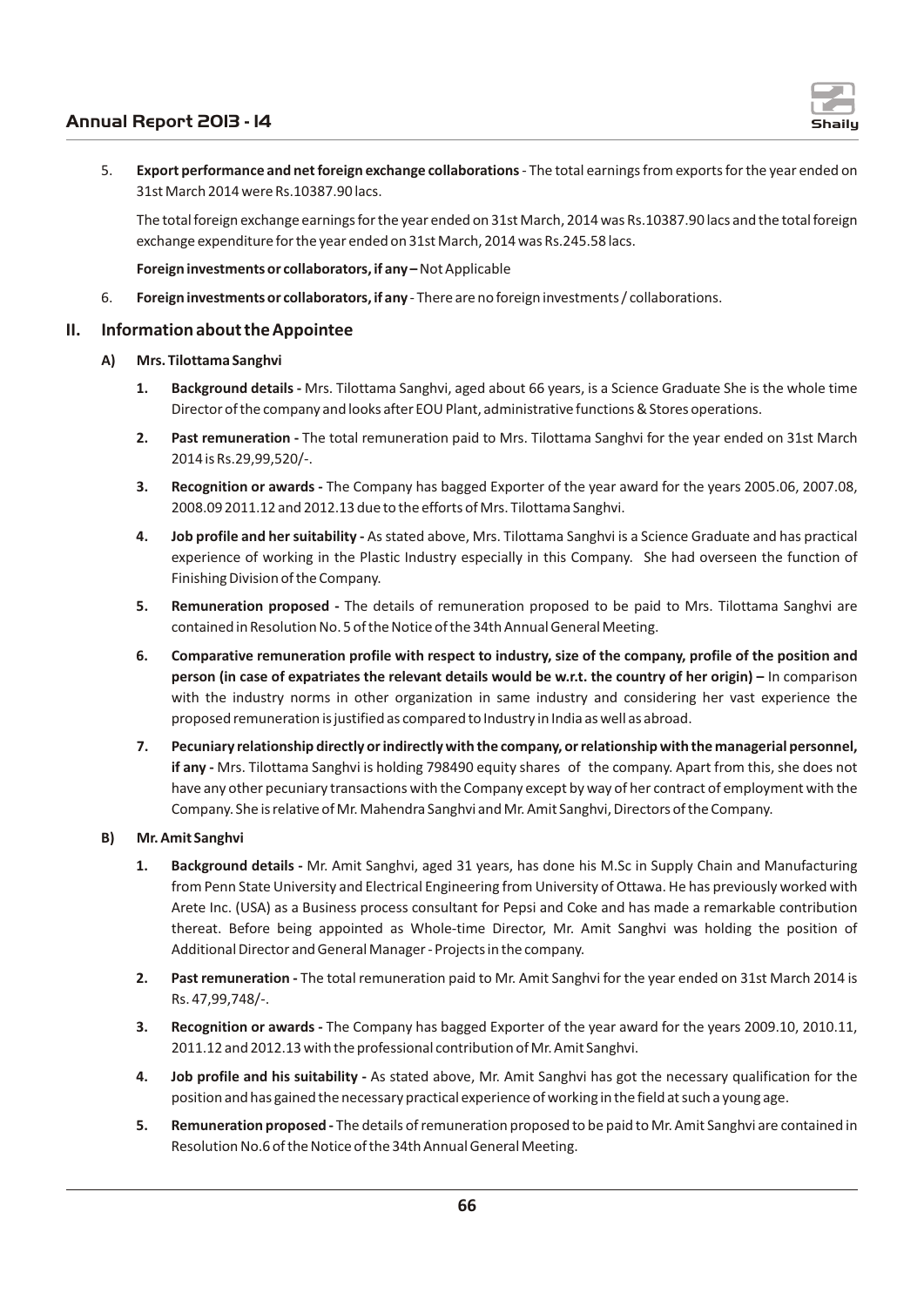

- 6. **Comparative remuneration profile with respect to industry, size of the company, profile of the position and person (in case of expatriates the relevant details would be w.r.t. the country of his origin) -**In comparison with the industry norms in other organization in same industry and considering his vast experience the proposed remuneration is justified as compared to Industry in India as well as abroad.
- 7. **Pecuniary relationship directly or indirectly with the company, or relationship with the managerial personnel, if any -** Mr. Amit Sanghvi is holding 60,000 equity shares of the company. Apart from this, he does not have any other pecuniary transactions with the Company except by way of his employment with the Company. He is relative of Mr. Mahendra Sanghvi and Mrs. Tilottama Sanghvi Directors of the Company.

#### **III. Other Information**

- **1. Reason of loss or inadequate profits** N.A.
- **2. Steps taken or proposed to be taken for improvements** N.A.
- **3. Expected increase in productivity and profits in measurable terms -**N.A.

#### **IV. Disclosures**

- 1. The details of remuneration proposed to be paid to the Whole -time Directors are mentioned in the notice for the 34th Annual General Meeting.
- 2. All the relevant information pertaining to the Managing Director, Executive Director, Whole-time Director and other Directors required to be disclosed in the Directors' Report under the heading "Corporate Governance", are mentioned in the Annual Report.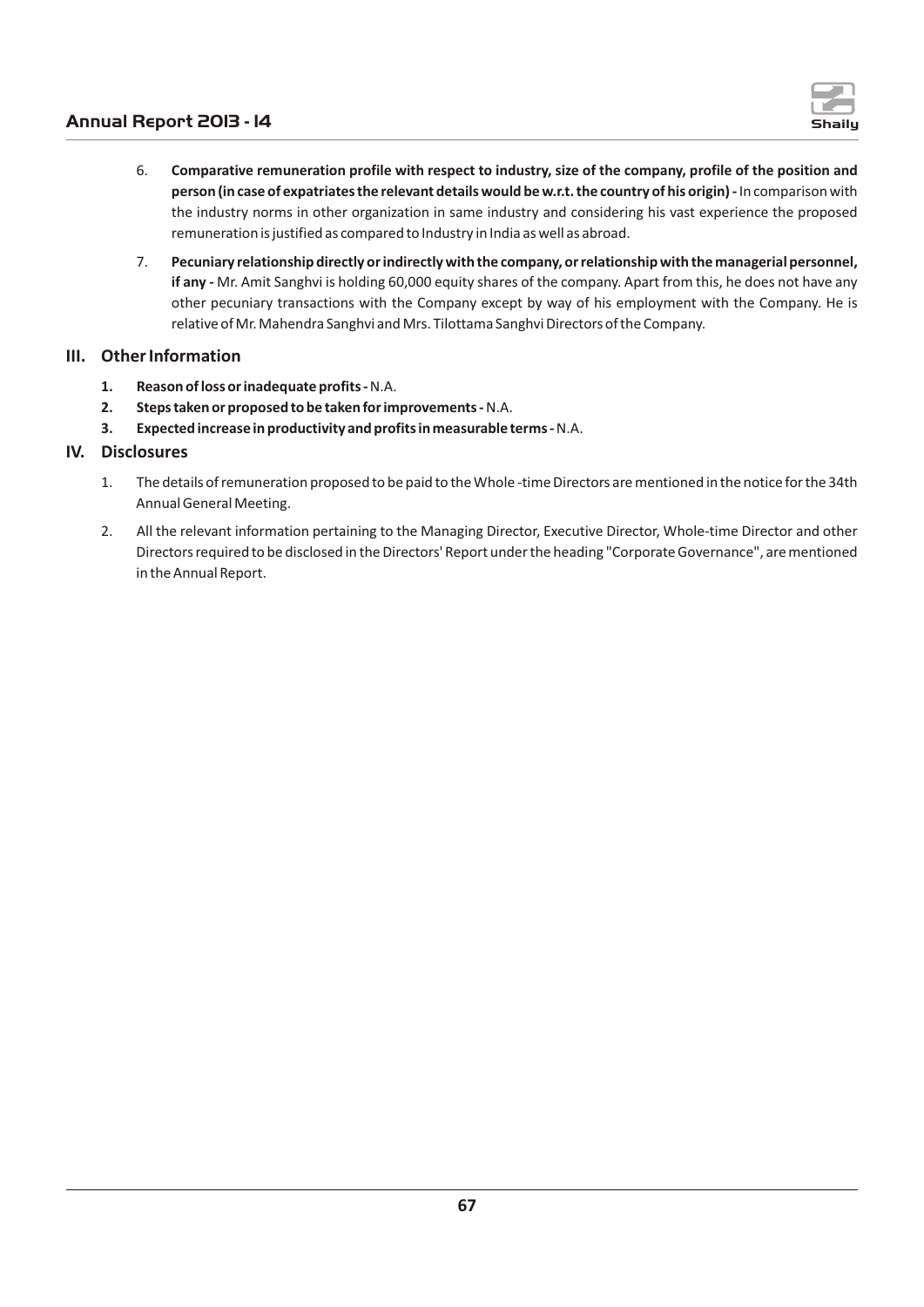

This page thas been left blank intentionally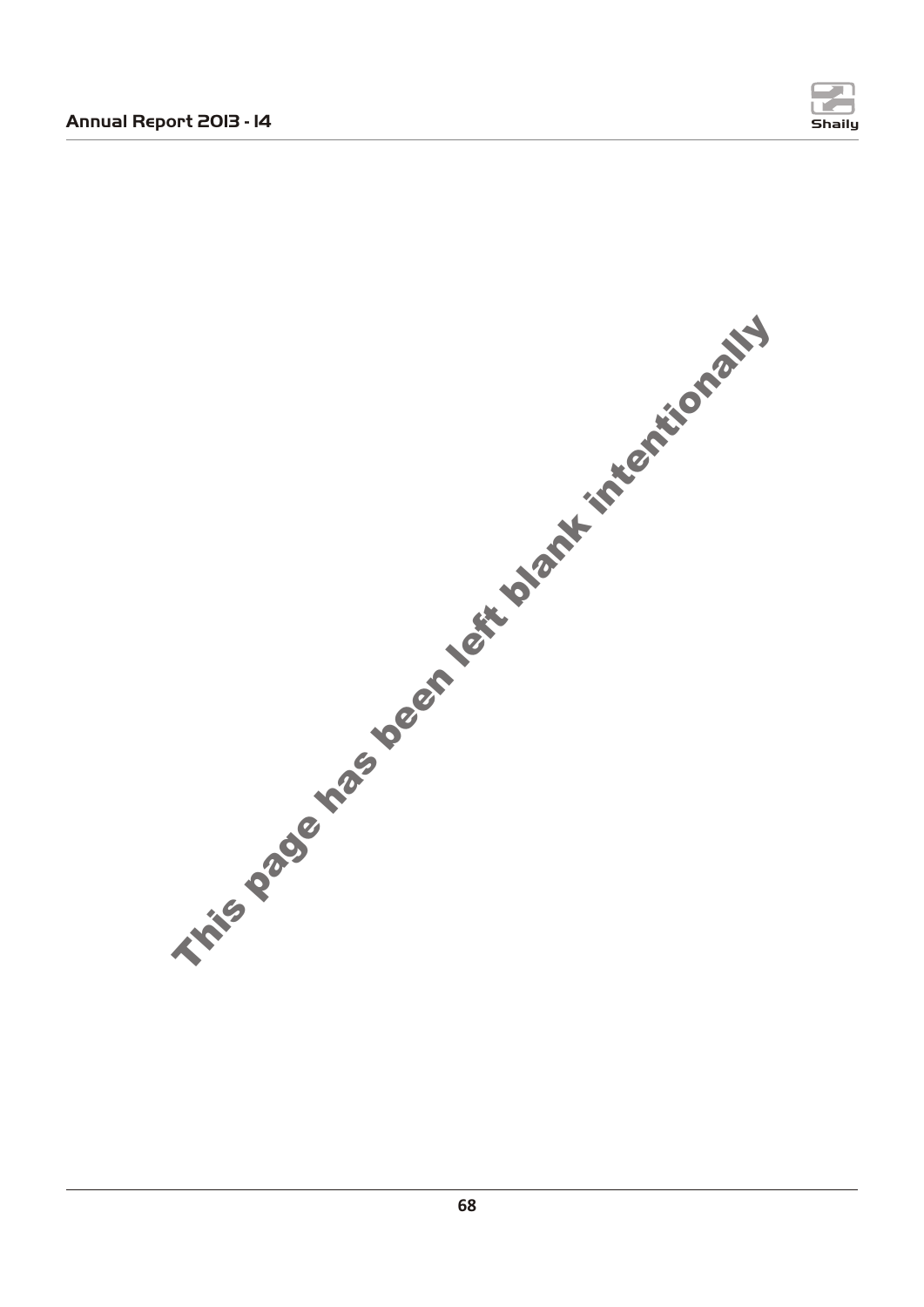|                                                                                                            | <b>Shaily</b><br>Phone No.: 02667-244307/361 Fax No.: 02667-244372 Email: investors@shaily.com Website: www.shaily.com                                                                                                                                     |
|------------------------------------------------------------------------------------------------------------|------------------------------------------------------------------------------------------------------------------------------------------------------------------------------------------------------------------------------------------------------------|
|                                                                                                            | <b>ATTENDANCE SLIP</b>                                                                                                                                                                                                                                     |
|                                                                                                            | 34th Annual General Meeting on 20th September, 2014                                                                                                                                                                                                        |
| DP.Id*                                                                                                     |                                                                                                                                                                                                                                                            |
| Client Id*                                                                                                 |                                                                                                                                                                                                                                                            |
| Reg. Folio No.                                                                                             |                                                                                                                                                                                                                                                            |
|                                                                                                            |                                                                                                                                                                                                                                                            |
|                                                                                                            |                                                                                                                                                                                                                                                            |
| Taluka Savli, Dist. Vadodara                                                                               | I certify that I am a member/proxy for a member of the Company. I hereby record my presence at 34th Annual General Meeting of<br>the Company to be held on Saturday, 20th September, 2014 at Registered Office: Survey # 364/366, At & Po. Rania - 391780, |
| ** Member's/Proxy's name in Block Letters                                                                  | ** Member's/Proxy's Signature                                                                                                                                                                                                                              |
|                                                                                                            | Note: Member/Proxy must bring the Attendance Slip to the Meeting and hand it over, duly signed at the registration counter.                                                                                                                                |
| * Applicable for Investors holding shares in electronic form.<br>** Strike out whichever is not applicable |                                                                                                                                                                                                                                                            |
| <b>SHAILY ENGINEERING PLASTICS LIMITED</b>                                                                 |                                                                                                                                                                                                                                                            |
| Registered Office: Survey No. 364/366, At & Po. Rania - 391780, Taluka Savli, Dist. Vadodara               | <b>Shaily</b><br><b>E-COMMUNICATION REGISTRATION FORM</b>                                                                                                                                                                                                  |
|                                                                                                            |                                                                                                                                                                                                                                                            |
|                                                                                                            |                                                                                                                                                                                                                                                            |
|                                                                                                            |                                                                                                                                                                                                                                                            |
|                                                                                                            |                                                                                                                                                                                                                                                            |
|                                                                                                            |                                                                                                                                                                                                                                                            |
| Please register my above e-mail id in your records for sending communication through e-mail.               |                                                                                                                                                                                                                                                            |
| Date: $\overline{\phantom{a}}$                                                                             | I/we shareholder(s) of Shaily Engineering Plastics Limited agree to receive communication from the Company in electronic mode.                                                                                                                             |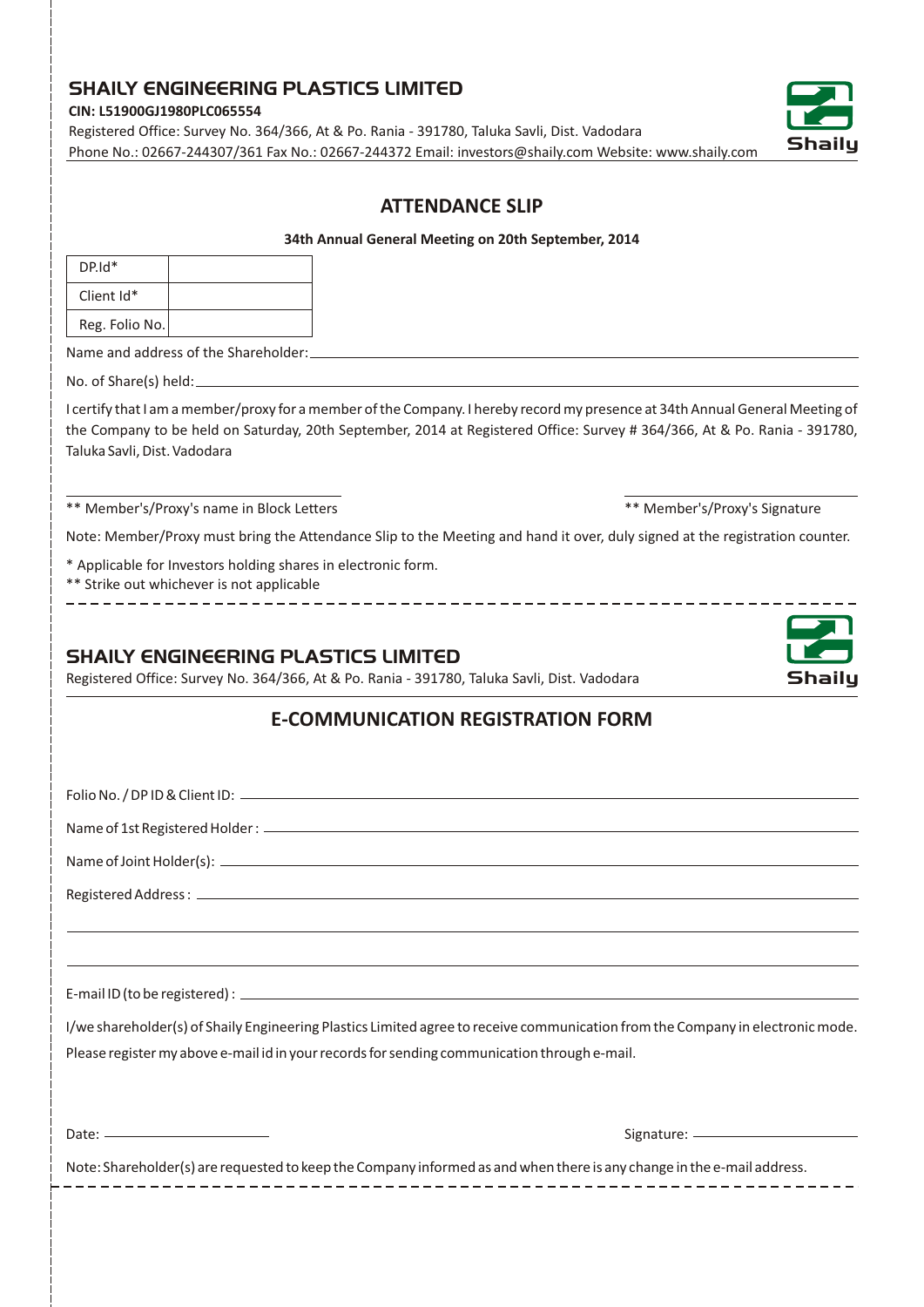

This page thas been left blank intentionally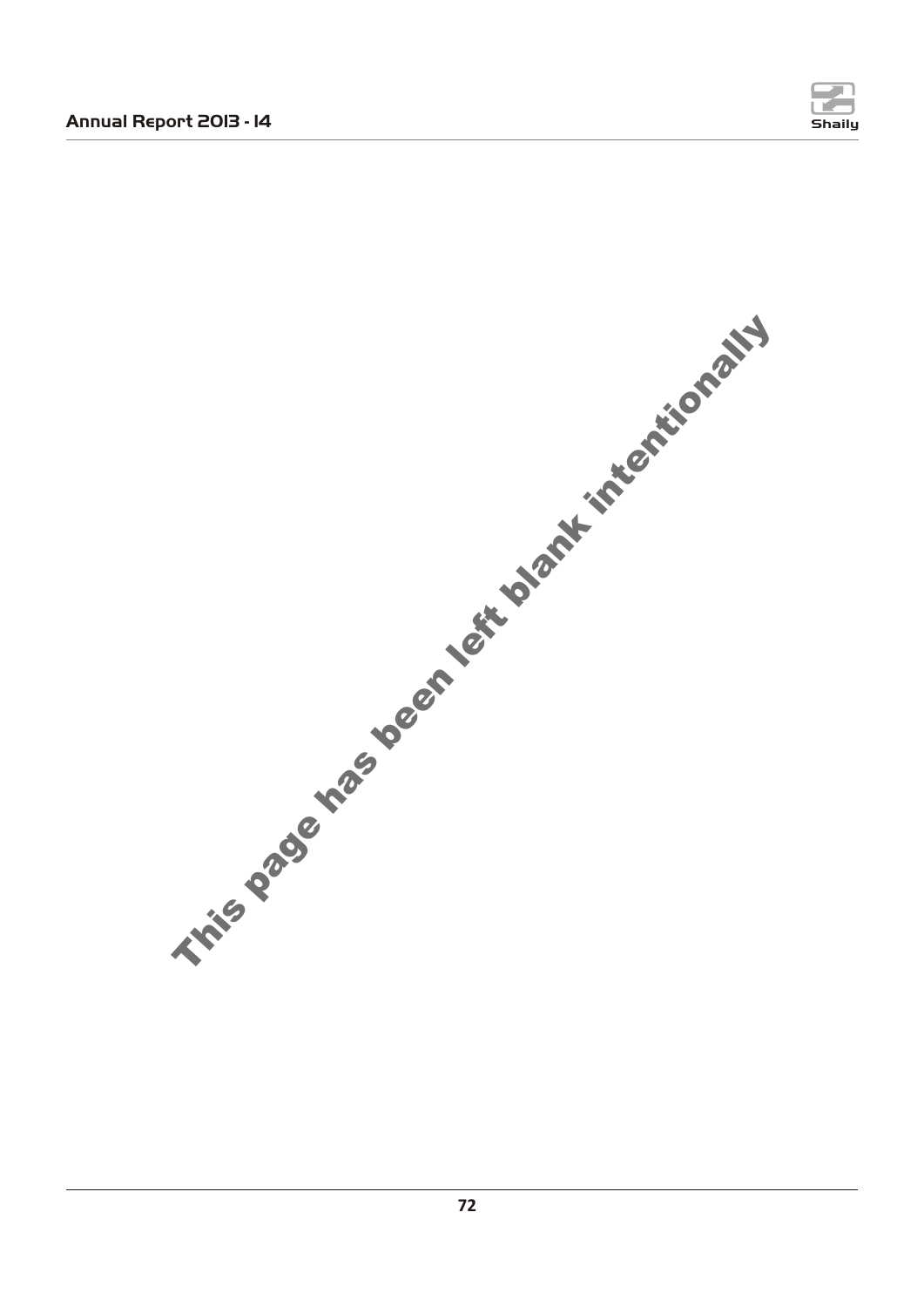## **SHAILY ENGINEERING PLASTICS LIMITED**

### **CIN: L51900GJ1980PLC065554**

Registered Office: Survey No. 364/366, At & Po. Rania - 391780, Taluka Savli, Dist. Vadodara Phone No.: 02667-244307/361 Fax No.: 02667-244372 Email: investors@shaily.com Website: www.shaily.com **Shaily** 



# **PROXY FORM**

### **34th Annual General Meeting- 20th September, 2014**

| Name of the Member(s)                                                                                                                                                                                                                                                                             |                                                                                                                                                             |                                                                                                                                                                                                                                               |          |  |  |  |  |
|---------------------------------------------------------------------------------------------------------------------------------------------------------------------------------------------------------------------------------------------------------------------------------------------------|-------------------------------------------------------------------------------------------------------------------------------------------------------------|-----------------------------------------------------------------------------------------------------------------------------------------------------------------------------------------------------------------------------------------------|----------|--|--|--|--|
| Registered address                                                                                                                                                                                                                                                                                |                                                                                                                                                             |                                                                                                                                                                                                                                               |          |  |  |  |  |
| E-mail Id                                                                                                                                                                                                                                                                                         |                                                                                                                                                             |                                                                                                                                                                                                                                               |          |  |  |  |  |
|                                                                                                                                                                                                                                                                                                   |                                                                                                                                                             |                                                                                                                                                                                                                                               |          |  |  |  |  |
| Folio No. / Client Id                                                                                                                                                                                                                                                                             |                                                                                                                                                             |                                                                                                                                                                                                                                               |          |  |  |  |  |
| DP ID                                                                                                                                                                                                                                                                                             |                                                                                                                                                             |                                                                                                                                                                                                                                               |          |  |  |  |  |
| I/We, being the member (s) of  shares of the above named company, hereby appoint                                                                                                                                                                                                                  |                                                                                                                                                             |                                                                                                                                                                                                                                               |          |  |  |  |  |
| 1. Name:                                                                                                                                                                                                                                                                                          |                                                                                                                                                             |                                                                                                                                                                                                                                               |          |  |  |  |  |
| Address:                                                                                                                                                                                                                                                                                          |                                                                                                                                                             |                                                                                                                                                                                                                                               |          |  |  |  |  |
| E-mail Id:                                                                                                                                                                                                                                                                                        |                                                                                                                                                             | Signature:or failing him/her                                                                                                                                                                                                                  |          |  |  |  |  |
| 2. Name:                                                                                                                                                                                                                                                                                          |                                                                                                                                                             |                                                                                                                                                                                                                                               |          |  |  |  |  |
| Address:                                                                                                                                                                                                                                                                                          |                                                                                                                                                             |                                                                                                                                                                                                                                               |          |  |  |  |  |
| E-mail Id:                                                                                                                                                                                                                                                                                        |                                                                                                                                                             | Signature:or failing him/her                                                                                                                                                                                                                  |          |  |  |  |  |
| 3. Name:                                                                                                                                                                                                                                                                                          |                                                                                                                                                             |                                                                                                                                                                                                                                               |          |  |  |  |  |
| Address:                                                                                                                                                                                                                                                                                          |                                                                                                                                                             |                                                                                                                                                                                                                                               |          |  |  |  |  |
| E-mail Id:                                                                                                                                                                                                                                                                                        |                                                                                                                                                             | Signature:                                                                                                                                                                                                                                    |          |  |  |  |  |
| company, to be held on the 20th September, 2014, Saturday at 2.00 p.m at the Registered Office of the Company at Survey No.<br>364/366, At & Po. Rania - 391780, Taluka -Savli, Dist. Vadodara, and at any adjournment thereof in respect of such resolutions as<br>are indicated below:          |                                                                                                                                                             |                                                                                                                                                                                                                                               |          |  |  |  |  |
| To receive, consider and adopt the financial statements of the Company for the year ended March 31, 2014, including the<br>1.<br>audited Balance Sheet as at March 31, 2014, the Statement of Profit and Loss and on that date and the Reports of the Board<br>of Directors and Auditors thereon. |                                                                                                                                                             |                                                                                                                                                                                                                                               |          |  |  |  |  |
| 2.                                                                                                                                                                                                                                                                                                |                                                                                                                                                             | Re-appointment of Ms. Tilottama Sanghvi, who retires by rotation and, being eligible, offers herself for re-appointment.                                                                                                                      |          |  |  |  |  |
| 3.                                                                                                                                                                                                                                                                                                |                                                                                                                                                             | Re-appointment of Mr. Laxman Sanghvi, who retires by rotation and, being eligible, offers himself for re-appointment.                                                                                                                         |          |  |  |  |  |
| 4.                                                                                                                                                                                                                                                                                                |                                                                                                                                                             | Appointment of M/s. Deloitte Haskins & Sells, Chartered Accountants as statutory Auditor for the F.Y.2014-15.                                                                                                                                 |          |  |  |  |  |
| 5.<br>6.                                                                                                                                                                                                                                                                                          |                                                                                                                                                             | Re-appoint Mrs. Tilottama Sanghvi as Whole time Director for a period of 3(Three) years effective from 1st June, 2014.<br>Re-appoint Mr. Amit Sanghvi as Whole time Director for a period of 3(Three) years effective from 1st October, 2014. |          |  |  |  |  |
| 7.                                                                                                                                                                                                                                                                                                |                                                                                                                                                             | Appointment of Mr. Pushp Raj Singhvi as Independent Director of the Company for a term upto 39th Annual General                                                                                                                               |          |  |  |  |  |
| Meeting of the Company in calendar year 2019.                                                                                                                                                                                                                                                     |                                                                                                                                                             |                                                                                                                                                                                                                                               |          |  |  |  |  |
| 8.                                                                                                                                                                                                                                                                                                |                                                                                                                                                             | Appointment of Mr. Sarup Chowdhary as Independent Director of the Company for a term upto 39th Annual General                                                                                                                                 |          |  |  |  |  |
| Meeting of the Company in calendar year 2019.                                                                                                                                                                                                                                                     |                                                                                                                                                             |                                                                                                                                                                                                                                               |          |  |  |  |  |
| 9.                                                                                                                                                                                                                                                                                                |                                                                                                                                                             | Appointment of Mr. A.S.Anandkumar as Independent Director of the Company for a term upto 39th Annual General                                                                                                                                  |          |  |  |  |  |
| 10.                                                                                                                                                                                                                                                                                               | Meeting of the Company in calendar year 2019.<br>Approval for Section 180(1) (a) of the Companies Act, 2013 for creation of Charges/mortgage/hypothecation. |                                                                                                                                                                                                                                               |          |  |  |  |  |
| 11.                                                                                                                                                                                                                                                                                               | Approval for Section 180(1) (c) of the Companies Act, 2013 for borrowing limits of the Company.                                                             |                                                                                                                                                                                                                                               |          |  |  |  |  |
| 12.                                                                                                                                                                                                                                                                                               |                                                                                                                                                             | Waiver of recovery of remuneration to be paid to Mr. Samaresh Parida for 1st July, 2013 to 31st March, 2014.                                                                                                                                  |          |  |  |  |  |
| Professional fees to be paid to Mr. Samaresh Parida.<br>13.<br>14.                                                                                                                                                                                                                                |                                                                                                                                                             | Adoption of New draft of Articles of Association of the Company.                                                                                                                                                                              | Affix    |  |  |  |  |
|                                                                                                                                                                                                                                                                                                   |                                                                                                                                                             |                                                                                                                                                                                                                                               | Revenue  |  |  |  |  |
|                                                                                                                                                                                                                                                                                                   |                                                                                                                                                             |                                                                                                                                                                                                                                               | Stamp    |  |  |  |  |
|                                                                                                                                                                                                                                                                                                   |                                                                                                                                                             |                                                                                                                                                                                                                                               | of Rs. 1 |  |  |  |  |
| Signature of Shareholder ____________________________Signature of Proxy holder(s) __________<br>Note: This form of proxy in order to be effective should be duly completed and deposited at the Registered Office of the Company,                                                                 |                                                                                                                                                             |                                                                                                                                                                                                                                               |          |  |  |  |  |

not less than 48 hours before the commencement of the Meeting.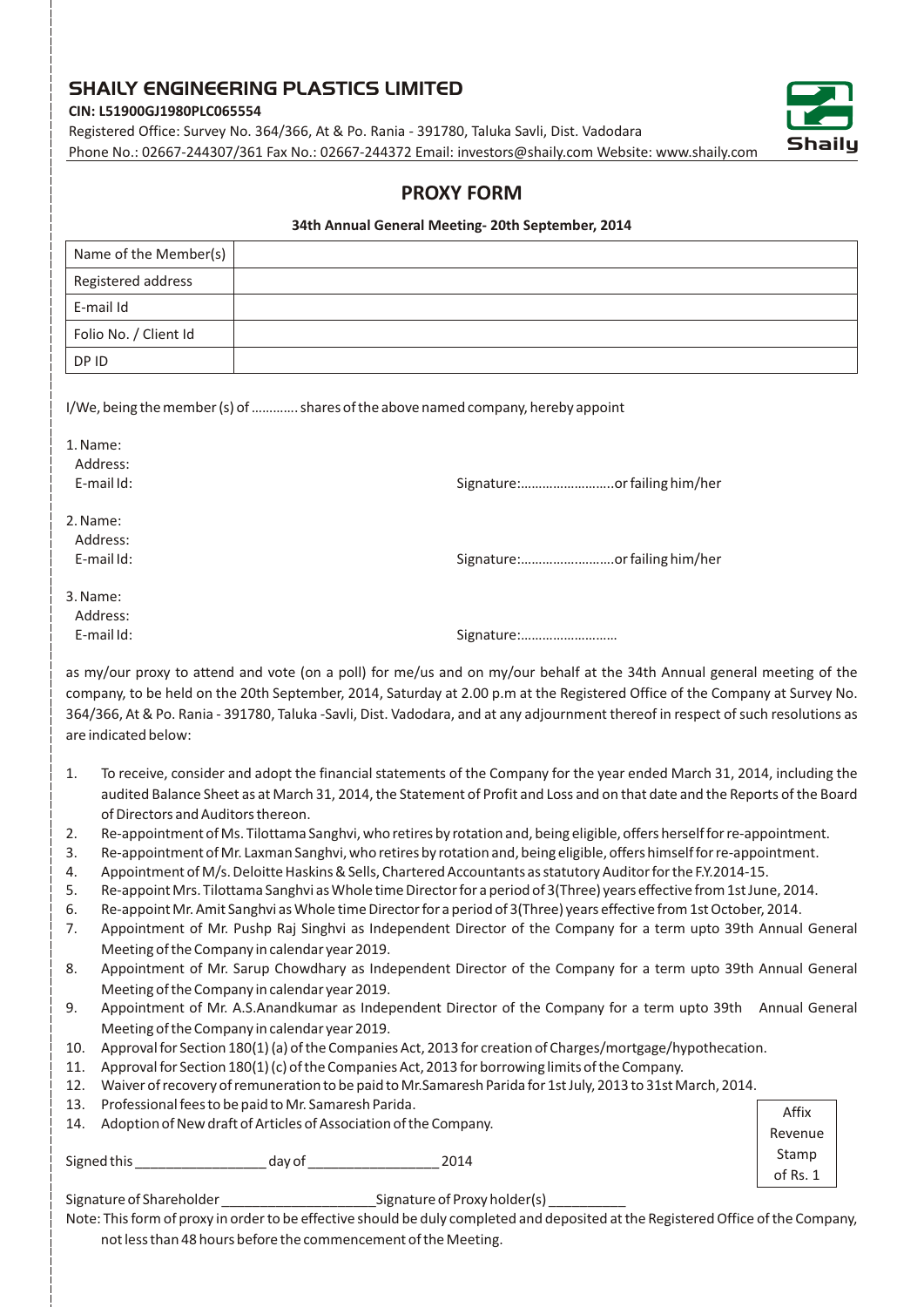

This page thas been left blank intentionally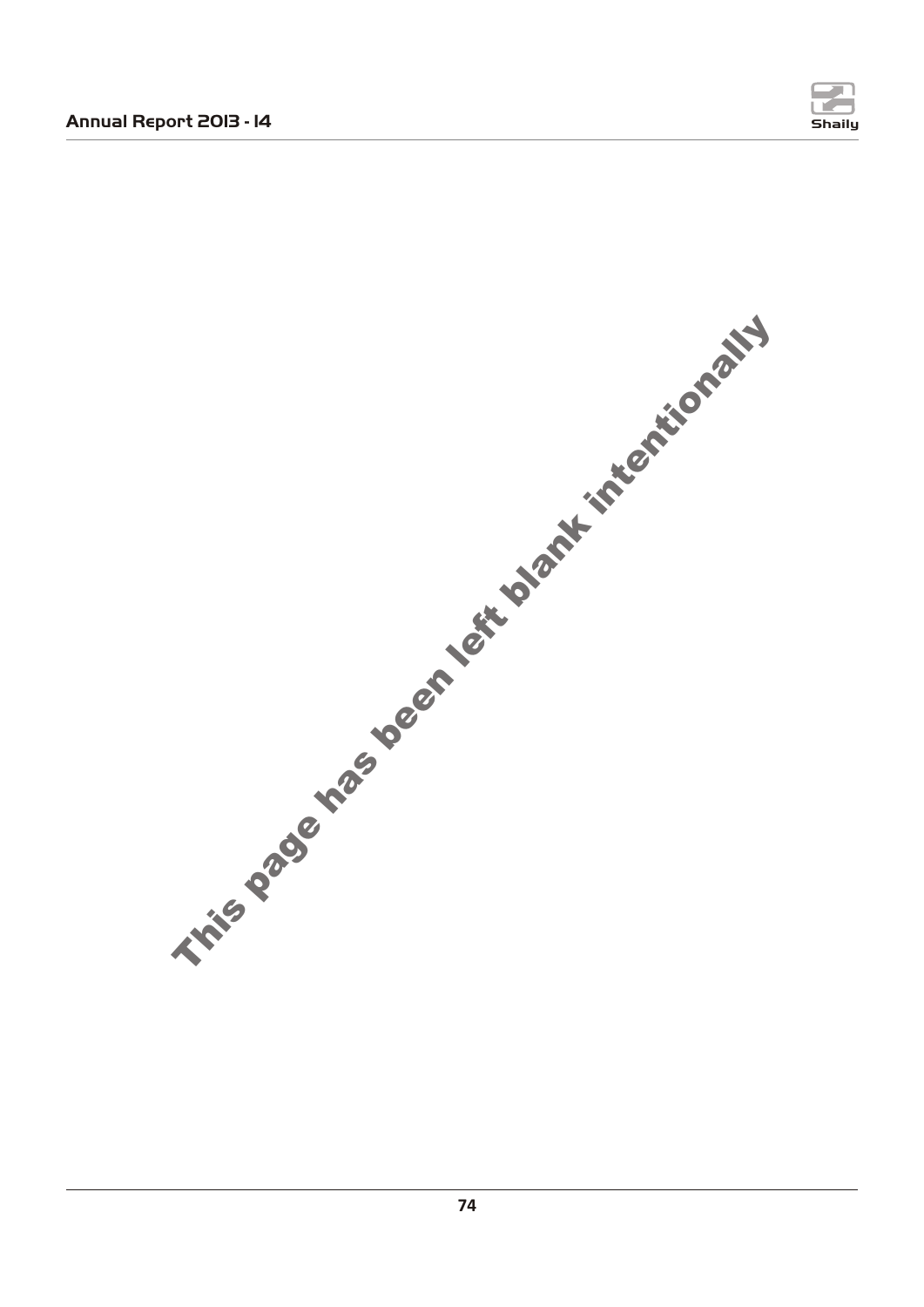# **SHAILY ENGINEERING PLASTICS LIMITED**

### **CIN: L51900GJ1980PLC065554**

Registered Office: Survey No. 364/366, At & Po. Rania - 391780, Taluka Savli, Dist. Vadodara Phone No.: 02667-244307/361 Fax No.: 02667-244372 Email: investors@shaily.com Website: www.shaily.com **Shaily** 



# **BALLOT FORM**

(Pursuant to Section 108 of the Companies Act, 2013 read with the Companies (Management and Administration) Rules, 2014

### **34th Annual General Meeting on 20th September, 2014 at 2.00 p.m. at Survey No. 364/366, At & Po. Rania, Ta. Savli, Dist. Vadodara - 391780.**

|    | Name of the First Named Shareholder  :<br>(In block letters)                                                |           |  |
|----|-------------------------------------------------------------------------------------------------------------|-----------|--|
|    | Folio No.                                                                                                   |           |  |
| 3. | Registered folio No. /*Client ID No.<br>(*Applicable to investors holding<br>shares in dematerialised form) | $\bullet$ |  |
|    | No. of Shares held                                                                                          |           |  |

I /We hereby exercise my vote(s) in respect of the resolutions set forth in the Notice convening the 34th Annual General Meeting of the Company to be held on Saturday, 20th September, 2014 at 2.00 p.m. sending my/our assent or dissent to the said resolutions by placing the tick  $[\mathcal{V}]$  mark at the appropriate box below:

Please tick  $[\mathcal{V}]$  your preference in the box below the resolution:

| Item<br>No.    | <b>Resolution</b>                                                                                                                                                                                                                                                                           | For | <b>Against</b> |
|----------------|---------------------------------------------------------------------------------------------------------------------------------------------------------------------------------------------------------------------------------------------------------------------------------------------|-----|----------------|
| $\mathbf{1}$   | To receive, consider and adopt the financial statements of the Company for the year ended<br>March 31, 2014, including the audited Balance Sheet as at March 31, 2014, the Statement of<br>Profit and Loss and on that date and the Reports of the Board of Directors and Auditors thereon. |     |                |
| $\overline{2}$ | Re-appointment of Ms. Tilottama Sanghvi, who retires by rotation and, being eligible, offers<br>herself for re-appointment.                                                                                                                                                                 |     |                |
| 3              | Re-appointment of Mr. Laxman Sanghvi, who retires by rotation and, being eligible, offers<br>himself for re-appointment.                                                                                                                                                                    |     |                |
| 4              | Appointment of M/s. Deloitte Haskins & Sells, Chartered Accountants as statutory Auditor.                                                                                                                                                                                                   |     |                |
| 5              | Re-appoint Ms. Tilottama Sanghvi as Whole time Director for a period of 3(Three) years effective<br>from 1st June, 2014.                                                                                                                                                                    |     |                |
| 6              | Re-appoint Mr. Amit Sanghvi as Whole time Director for a period of 3(Three) years effective from<br>1st October, 2014.                                                                                                                                                                      |     |                |
| $\overline{7}$ | Appointment of Mr. Pushp Raj Singhvi as Independent Director of the Company for a term upto<br>39th Annual General Meeting of the Company in calendar year 2019.                                                                                                                            |     |                |
| 8              | Appointment of Mr. Sarup Chowdhary as Independent Director of the Company for a term upto<br>39th Annual General Meeting of the Company in calendar year 2019.                                                                                                                              |     |                |
| 9              | Appointment of Mr. A.S. Anandkumar as Independent Director of the Company for a term upto<br>39th Annual General Meeting of the Company in calendar year 2019.                                                                                                                              |     |                |
| 10             | Approval for Section 180(1) (a) of the Companies Act, 2013 for creation of Charges / mortgage /<br>hypothecation.                                                                                                                                                                           |     |                |
| 11             | Approval for Section 180(1) (c) of the Companies Act, 2013 for borrowing limits of the Company.                                                                                                                                                                                             |     |                |
| 12             | Waiver of recovery of remuneration paid to Mr. Samaresh Parida for 1st July, 2013 to 31st March,<br>2014.                                                                                                                                                                                   |     |                |
| 13             | Professional fees to be paid to Mr. Samaresh Parida.                                                                                                                                                                                                                                        |     |                |
| 14             | Adoption of New draft of Articles of Association of the Company.                                                                                                                                                                                                                            |     |                |

Place: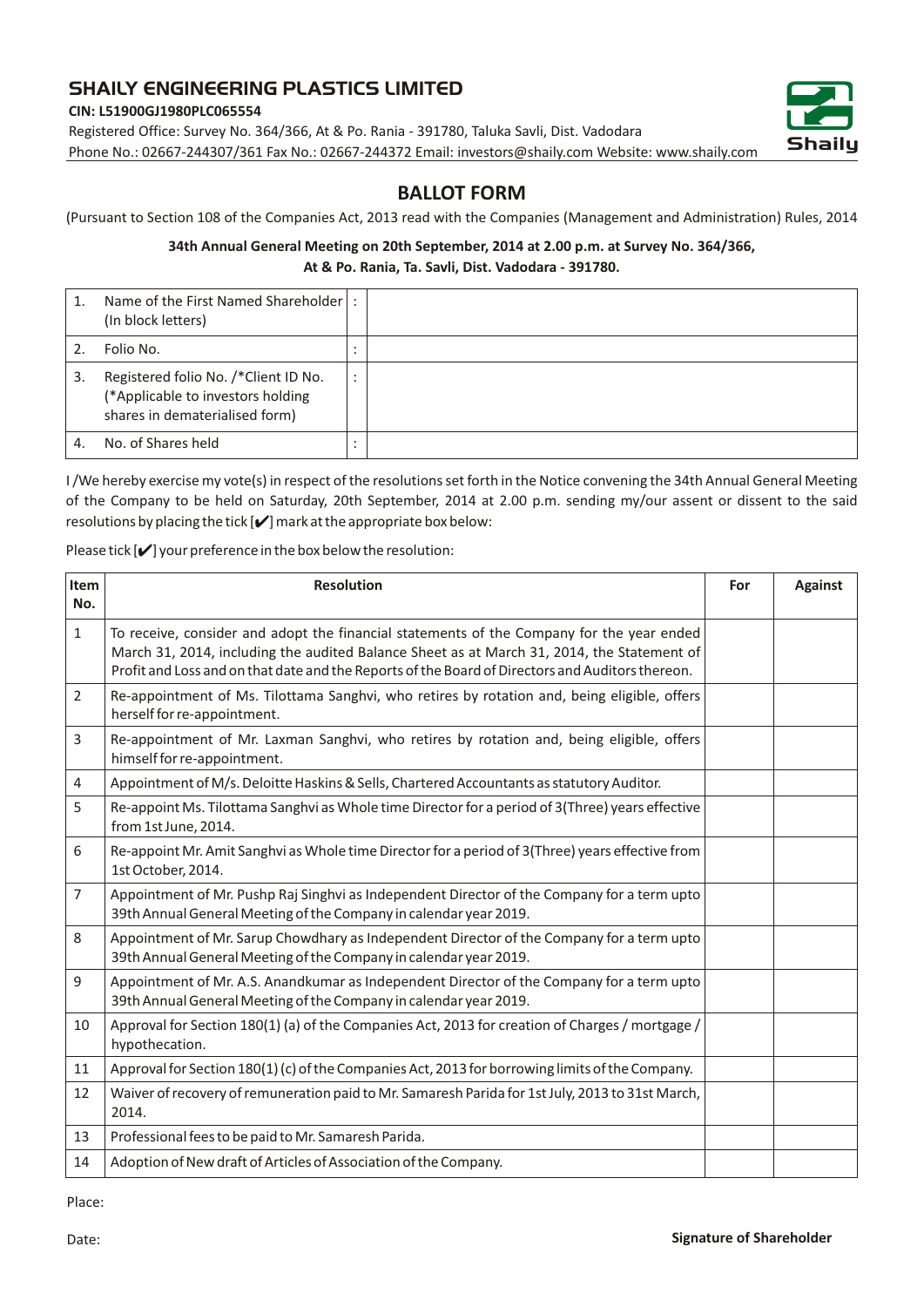

### **INSTRUCTIONS**

- 1. This Ballot Form is provided for the benefit of Members who do not have access to e-voting facility.
- 2. A Member can opt for only one mode of voting i.e. either through e-voting or by Ballot. If a Member casts votes by both modes, then voting done through e-voting shall prevail and Ballot shall be treated as invalid.
- 3. Mr. S. Samdani and on failing him Mr. Suresh Kabra and on failing him Ms. Ankita Parmar, partner(s) of Samdani Shah & Associates has been appointed as the Scrutinizer to scrutinize the e-voting and postal ballot process in a fair and transparent manner.
- 4. Please complete and sign the Ballot Form (no other form or photo copy thereof is permitted) and send it so as to reach the Scrutinizer at the Registered Office of the Company.
- 5. The Form should be signed by the Member as per the specimen signature registered with the Company/ Depositories. In case of joint holding, the Form should be completed and signed by the first named Member and in his/her absence, by the next named joint holder. Exercise of vote by Ballot is not permitted through proxy.
- 6. For the Institutional shareholders (Members other than Individuals, HUF, NRIs, etc.) are also required to send board resolution/authority letter etc. together with the attested specimen signature(s) of the duly authorized signatory (ies) who are authorised to vote, to the Scrutinizer along with the Ballot Form.
- 7. Votes should be cast in case of each resolution, either in favour or against by putting the tick  $(\vee)$  mark in the column provided in the Ballot.
- 8. The voting rights of the Members shall be in proportion to their shares held by them in the paid up equity share capital of the Company as on the cut off date i.e.22nd August, 2014.
- 9. Duly completed Ballot Form should reach the Scrutinizer not later than Tuesday, 16th September, 2014 (6.00 p.m. IST). Ballot Form received after 16th September, 2014 will be strictly treated as if the reply from the Members has not been received.
- 10. A Member may request for a duplicate Ballot Form, if so required. However, duly filled in and signed duplicate Form should reach the Scrutinizer not later than the date and time specified in serial no. 9 above.
- 11. Unsigned, incomplete, improperly or incorrectly tick marked Ballot Forms will be rejected. A Form will also be rejected if it is received torn, defaced or mutilated to an extent which makes it difficult for the Scrutinizer to identify either the Member or as to whether the votes are in favour or against or if the signature cannot be verified.
- 12. The decision of the Scrutinizer on the validity of the Ballot Form and any other related matter shall be final.
- 13. The Scrutinizer will collate the votes downloaded from the e-voting system and votes received through post to declare the final result for each of the Resolutions forming part of the Notice of the AGM.
- 14. The Scrutinizer shall within a period of not exceeding three (3) working days from the conclusion of the e-voting period and from the last date of receipt of Ballot Forms i.e. 16th September, 2014 (6.00 p.m. IST), unblock the votes in the presence of at least two witnesses not in employment of the Company and forward his report of the votes cast in favour or against, to the Chairman or to any Director or Officer who may be authorized by the Chairman for this purpose.
- 15. The Results shall be declared on or after the Annual General Meeting (AGM). The Results declared along with the Scrutinizer's Report shall be placed on the Company's website www.shaily.com and on the website of CDSL within two (2) days of passing of the resolutions at the AGM of the Company and communicated to the Bombay Stock Exchange Limited, on which shares of the Company are listed.